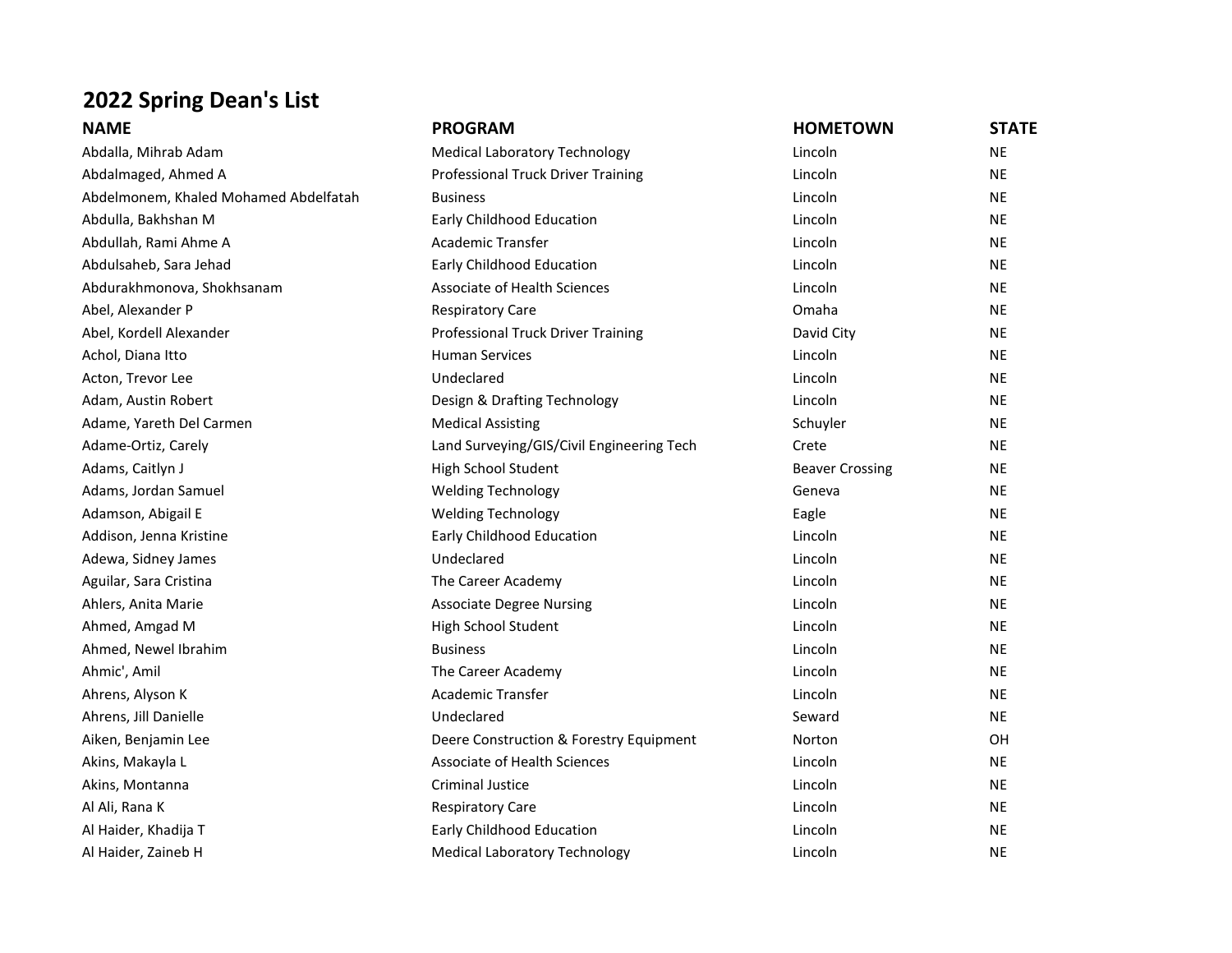| Al Hayder, Ashti Dakheel              | <b>Associate of Health Sciences</b>          | Lincoln         | <b>NE</b> |
|---------------------------------------|----------------------------------------------|-----------------|-----------|
| Al Neamah, Rema                       | The Career Academy                           | Lincoln         | <b>NE</b> |
| Al Neamah, Yasmean                    | The Career Academy                           | Lincoln         | <b>NE</b> |
| Alam, Fasiha                          | <b>Computer Information Technology</b>       | Lincoln         | <b>NE</b> |
| Al-Azawy, Manar A                     | Graphic Design Media Arts                    | Lincoln         | <b>NE</b> |
| Al-Bayati, Alaa                       | The Career Academy                           | Lincoln         | <b>NE</b> |
| Al-Bayati, Mostafa                    | The Career Academy                           | Lincoln         | <b>NE</b> |
| Albracht, Nolan Michael               | Heating, Ventilation, AC & Refrig Technology | Lincoln         | <b>NE</b> |
| Aldakhi, Jihan Khudhur                | <b>Associate of Health Sciences</b>          | Lincoln         | <b>NE</b> |
| Aldrich, Sydney                       | The Career Academy                           | Lincoln         | <b>NE</b> |
| Alezzi, Omar Z                        | <b>Associate of Health Sciences</b>          | Lincoln         | <b>NE</b> |
| Alferez, Irma                         | The Career Academy                           | Lincoln         | <b>NE</b> |
| Alfieri, Tiago Alfieri Garcia Cipullo | <b>Business</b>                              | <b>Beatrice</b> | <b>NE</b> |
| Algareb, Baneen Hussein Ali           | <b>Medical Laboratory Technology</b>         | Lincoln         | <b>NE</b> |
| Aljnabi, Jihan T                      | <b>Academic Transfer</b>                     | Laveen          | AZ        |
| Al-Juboori, Sarah J                   | <b>Associate of Health Sciences</b>          | Lincoln         | <b>NE</b> |
| Allen, Jemma R                        | <b>Associate of Health Sciences</b>          | Lincoln         | <b>NE</b> |
| Allen, Matthew Garald                 | Diesel-Ag Equipment Service Tech             | Valley          | <b>NE</b> |
| Allen, Ragene M                       | <b>Associate of Health Sciences</b>          | Geneva          | <b>NE</b> |
| Allgood, Kaci Rae                     | <b>Associate of Health Sciences</b>          | Lincoln         | <b>NE</b> |
| Almasoodi, Amel A                     | Associate of Health Sciences                 | Lincoln         | <b>NE</b> |
| Almazan, Ariana                       | Academic Transfer                            | Lincoln         | <b>NE</b> |
| Almazan, Maria Isabel                 | Early Childhood Education                    | Lincoln         | <b>NE</b> |
| Almhmoud, Yusef A                     | <b>Academic Transfer</b>                     | Lincoln         | <b>NE</b> |
| Almishal, Mustafa Hasan               | Academic Transfer                            | Lincoln         | <b>NE</b> |
| Almudafar, Batool                     | Accounting                                   | Lincoln         | <b>NE</b> |
| Alnedawi, Fatma Adnan                 | <b>Business</b>                              | Lincoln         | <b>NE</b> |
| Alrobaie, Noor A                      | High School Student                          | Lincoln         | <b>NE</b> |
| Al-Saeedi, Aesha Ali                  | <b>Business</b>                              | Lincoln         | <b>NE</b> |
| Alwash, Samaher Mahdi                 | Accounting                                   | Lincoln         | <b>NE</b> |
| Alyassiri, Mohammed M                 | Associate of Health Sciences                 | Lincoln         | <b>NE</b> |
| Al-Zubaidi, Muazaz Mohammed           | Undeclared                                   | Lincoln         | <b>NE</b> |
| Al-Zuheri, Zainab Yousif              | High School Student                          | Lincoln         | <b>NE</b> |
| Amundson, Chancellor Dean             | Electrical & Electromechanical Technology    | Fairbury        | <b>NE</b> |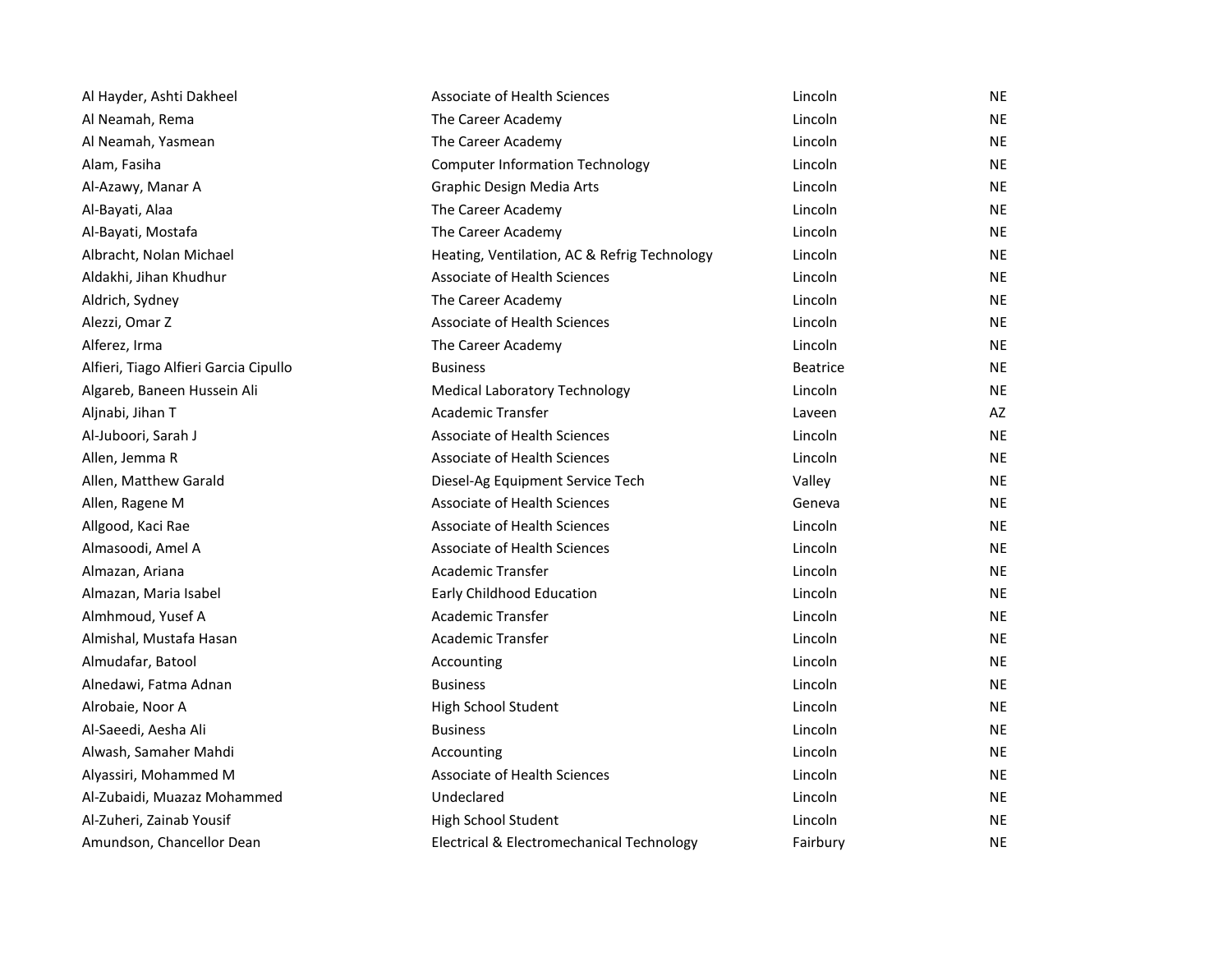| An, Jane H                       | <b>Associate of Health Sciences</b>     | Lincoln              | <b>NE</b> |
|----------------------------------|-----------------------------------------|----------------------|-----------|
| Andelt, Helen Diane              | <b>Business</b>                         | Valparaiso           | <b>NE</b> |
| Andersen, Dustin S               | <b>Computer Information Technology</b>  | Lincoln              | <b>NE</b> |
| Andersen, Hailey J               | Academic Transfer                       | Lincoln              | <b>NE</b> |
| Anderson, Cali Dawn              | <b>Academic Transfer</b>                | <b>Beatrice</b>      | <b>NE</b> |
| Anderson, Ethan James            | <b>Associate of Health Sciences</b>     | Ceresco              | <b>NE</b> |
| Anderson, Isabel Clare           | <b>Academic Transfer</b>                | Lincoln              | <b>NE</b> |
| Anderson, Joel Augustus          | <b>Associate of Health Sciences</b>     | Lincoln              | NE        |
| Anderson, Kata                   | <b>Associate of Health Sciences</b>     | Milford              | <b>NE</b> |
| Anderson, Leahh Carper           | Early Childhood Education               | Wilber               | <b>NE</b> |
| Anderson, Qua'Yanna Helen-Louise | Academic Transfer                       | Lincoln              | <b>NE</b> |
| Anderson, Taylor Marie           | Academic Transfer                       | Virginia             | NE        |
| Andrade, Matthew                 | Biotechnology                           | Lincoln              | <b>NE</b> |
| Andrew, William                  | <b>Welding Technology</b>               | Lincoln              | <b>NE</b> |
| Andrews, Harlie Dawn             | <b>Criminal Justice</b>                 | Lincoln              | <b>NE</b> |
| Anthony, Keaton E                | Academic Transfer                       | Firth                | NE        |
| Apking, Mason C                  | The Career Academy                      | Lincoln              | <b>NE</b> |
| Appelhanz, Devin Micheal         | Deere Construction & Forestry Equipment | Topeka               | KS        |
| Appleget, Isaac Thomas           | <b>Business</b>                         | Lincoln              | <b>NE</b> |
| Archer, Nathen D                 | Undeclared                              | Friend               | <b>NE</b> |
| Arduser, Drew                    | The Career Academy                      | Lincoln              | <b>NE</b> |
| Arellano, Gilberto               | <b>Physical Therapist Assistant</b>     | Lincoln              | <b>NE</b> |
| Argueta, Martha V                | Associate of Health Sciences            | Lincoln              | <b>NE</b> |
| Arkfeld, Taya M                  | <b>Associate of Health Sciences</b>     | Lincoln              | NE        |
| Arleque, Danelle Elizabeth       | <b>Associate of Health Sciences</b>     | Lincoln              | NE        |
| Armstrong, Elena                 | The Career Academy                      | Lincoln              | <b>NE</b> |
| Arndt, Griffin William           | <b>Academic Transfer</b>                | Lincoln              | <b>NE</b> |
| Arndt, Nolan Adams               | <b>Computer Information Technology</b>  | Lincoln              | <b>NE</b> |
| Arney, Kaitlin N                 | High School Student                     | Wahoo                | NE        |
| Arnold, Kassidy P                | <b>Electronic Systems Technology</b>    | Ashland              | <b>NE</b> |
| Arnold, Samuel Rex               | Diesel Technology-Truck                 | Cozad                | <b>NE</b> |
| Aronson, Reagan Kay              | <b>Dental Assisting</b>                 | <b>Weeping Water</b> | <b>NE</b> |
| Arroyo, Andrea J                 | Graphic Design Media Arts               | Lincoln              | <b>NE</b> |
| Ashcraft, Sarah Annamae          | <b>Computer Information Technology</b>  | Lincoln              | <b>NE</b> |
|                                  |                                         |                      |           |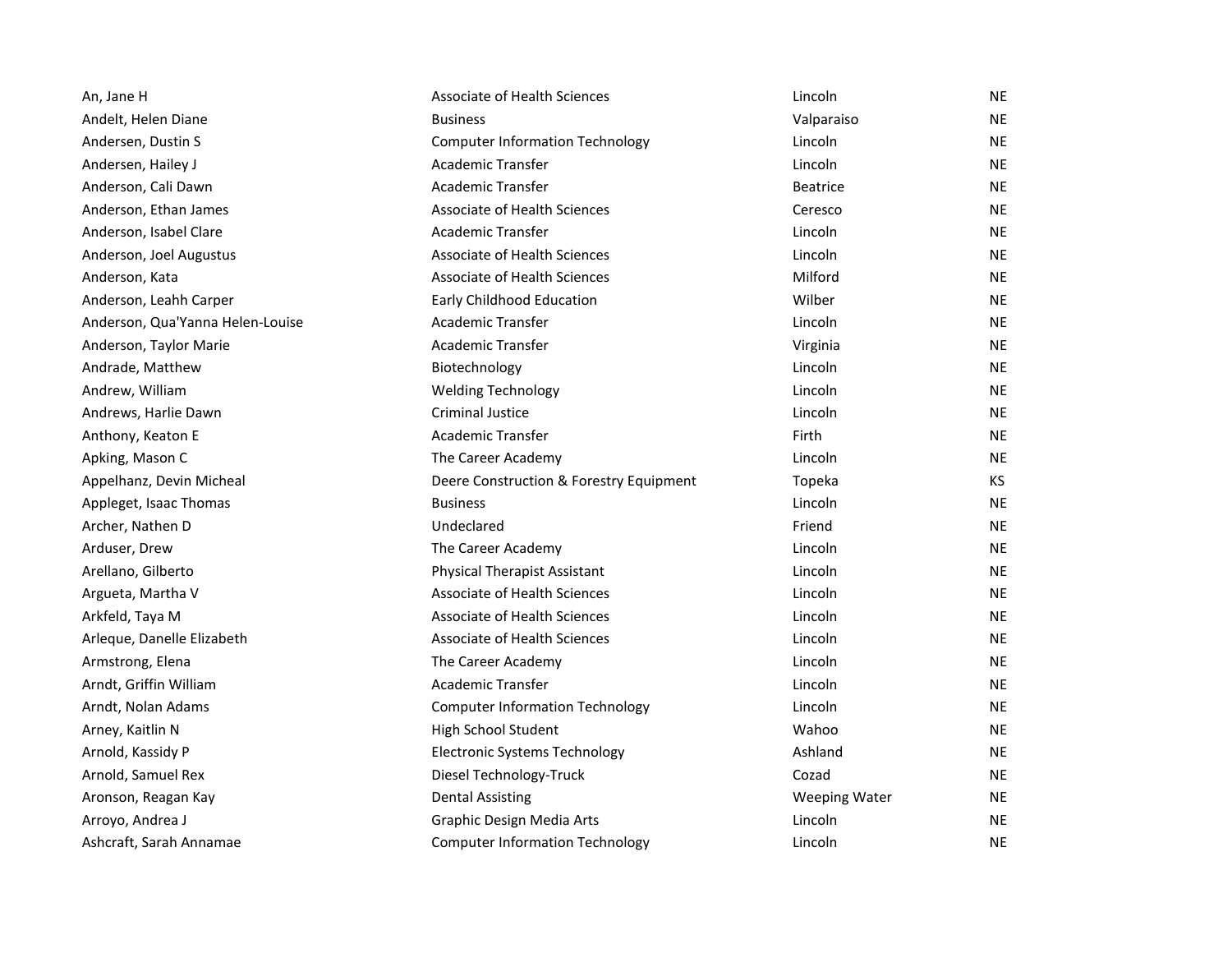| Atkinson, Benjamin Alan          | Precision Machining and Automation Technology | Lincoln         | NE        |
|----------------------------------|-----------------------------------------------|-----------------|-----------|
| Atkinson, Joshua Robert          | Design & Drafting Technology                  | Lincoln         | <b>NE</b> |
| Aultz, Melanie M                 | Early Childhood Education                     | Nebraska City   | <b>NE</b> |
| Auman, Ashley L                  | <b>Business</b>                               | Firth           | <b>NE</b> |
| Avalos, Hector Daniel            | <b>Computer Information Technology</b>        | Lincoln         | <b>NE</b> |
| Avila, Pedro Christopher         | <b>Computer Information Technology</b>        | Lincoln         | <b>NE</b> |
| Axelson, Jacob                   | The Career Academy                            | Lincoln         | <b>NE</b> |
| Aylor, Evan Alexander            | Electrical & Electromechanical Technology     | Lincoln         | <b>NE</b> |
| Azeez, Noor Subhi                | Geographic Information Systems Technician     | Lincoln         | <b>NE</b> |
| Baack, Maddox David              | High School Student                           | Seward          | <b>NE</b> |
| Babcock, Audrey Kay              | <b>Associate of Health Sciences</b>           | Lincoln         | <b>NE</b> |
| Bade, Teagan M                   | High School Student                           | Lincoln         | <b>NE</b> |
| Bader, Michael E                 | <b>Associate of Health Sciences</b>           | Seward          | <b>NE</b> |
| Badertscher, Tyler Anthony       | Agriculture Management & Production           | Holdrege        | <b>NE</b> |
| Bahnsen, Nolan Kent              | <b>Business</b>                               | <b>Beatrice</b> | <b>NE</b> |
| Bailey, Cody Ray                 | High School Student                           | Wahoo           | <b>NE</b> |
| Bailey, Lauryn Rayne             | <b>Business</b>                               | Lincoln         | <b>NE</b> |
| Baker, Ashleigh Marie            | <b>Early Childhood Education</b>              | Seward          | <b>NE</b> |
| Baker, Bryton J                  | Diesel-Ag Equipment Service Tech              | Omaha           | <b>NE</b> |
| Baker, Kharl Irish Mikka Estuche | Accounting                                    | Lincoln         | NE.       |
| Balderas, Victor Manuel          | <b>Business</b>                               | Lincoln         | <b>NE</b> |
| Ballenger, Avery Ann             | Associate of Health Sciences                  | Lincoln         | <b>NE</b> |
| Ballentine, Kaleigh Noelle       | Culinary/Hospitality                          | Lincoln         | <b>NE</b> |
| Barber-Davidson, Faith A         | <b>Academic Transfer</b>                      | Lincoln         | <b>NE</b> |
| Barkdoll, Spencer Edward         | Heating, Ventilation, AC & Refrig Technology  | Lincoln         | <b>NE</b> |
| Barnes, Kylah Marie              | <b>Associate of Health Sciences</b>           | Lincoln         | <b>NE</b> |
| Barnhart, Riley Scott            | <b>Criminal Justice</b>                       | Lincoln         | <b>NE</b> |
| Barnhart, Zachary F              | John Deere Tech                               | Milford         | NE        |
| Barr, Spencer Hutton             | <b>Computer Information Technology</b>        | Lincoln         | <b>NE</b> |
| Barry, Sully M                   | <b>Business</b>                               | Lincoln         | <b>NE</b> |
| Barthlome, Jared                 | <b>Business</b>                               | Pocatello       | ID        |
| Bartlett, Ashley N               | <b>Surgical Technology</b>                    | Cozad           | <b>NE</b> |
| Bartolome, Grace                 | The Career Academy                            | Lincoln         | <b>NE</b> |
| Bartram, Carter                  | Associate of Health Sciences                  | Gretna          | <b>NE</b> |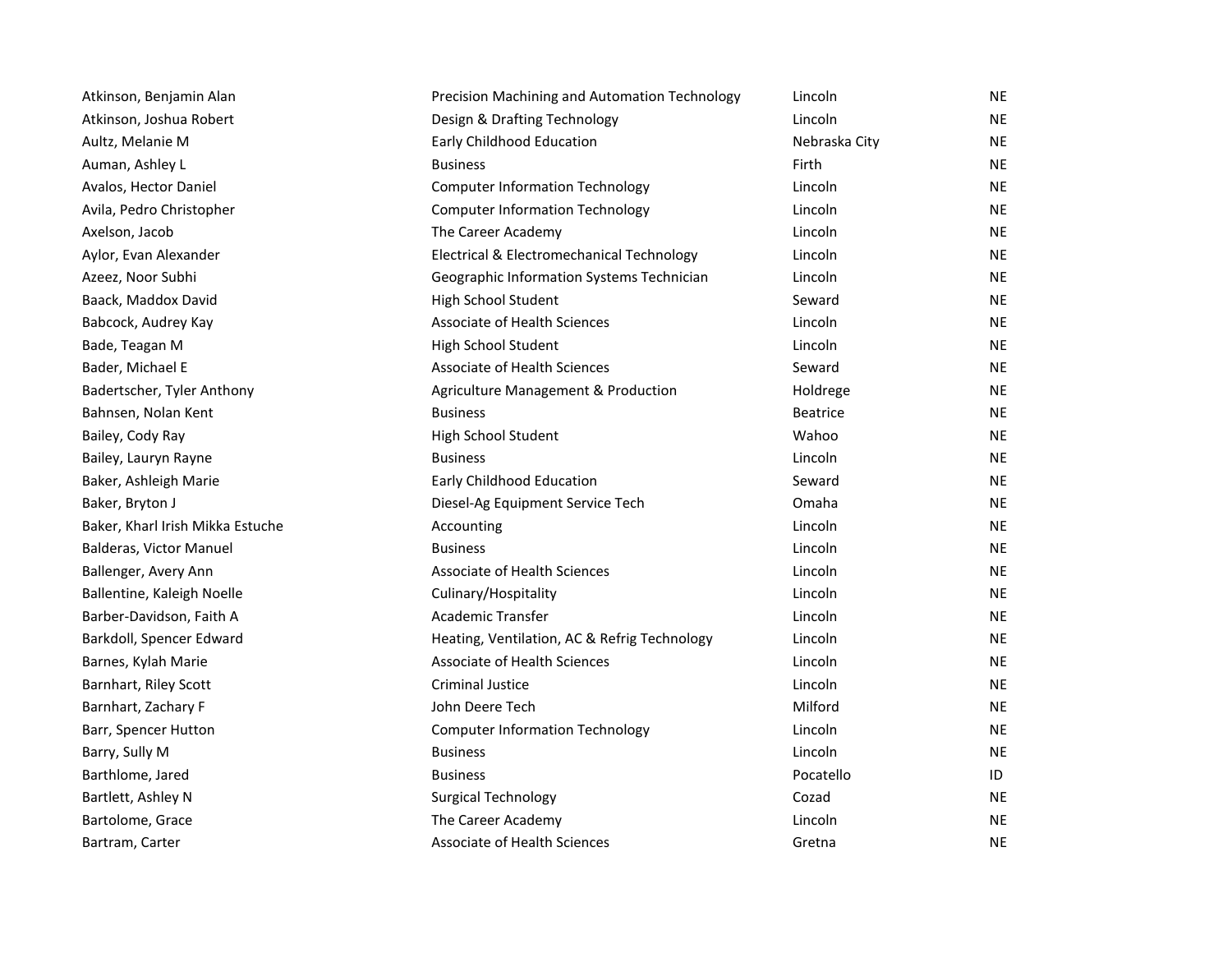| Bates, Amanda L               | Academic Transfer                         | Lincoln       | NE        |
|-------------------------------|-------------------------------------------|---------------|-----------|
| Bauerle, Bennett James        | <b>Plumbing Technology</b>                | Lincoln       | <b>NE</b> |
| Baugh, Bridgette Rose         | Associate of Health Sciences              | Friend        | <b>NE</b> |
| Bauman, Dylan Paul            | <b>Business</b>                           | Lincoln       | <b>NE</b> |
| Baumeister, Matthew John      | Geographic Information Systems Technician | Waverly       | <b>NE</b> |
| Baumgartner, Darin S          | John Deere Tech                           | Cook          | <b>NE</b> |
| Bautista, Armando             | Long Term Care Administration             | Hastings      | <b>NE</b> |
| Baxa, Andrea Kaye             | <b>Office Professional</b>                | Lincoln       | <b>NE</b> |
| Bazer, Rachel Kay             | <b>Dental Assisting</b>                   | Omaha         | <b>NE</b> |
| Beal, Samantha L              | <b>Academic Transfer</b>                  | Lincoln       | <b>NE</b> |
| Bean, Michael Scott           | <b>Automotive Technology</b>              | Lincoln       | <b>NE</b> |
| Beard, Zander C               | High School Student                       | Lincoln       | <b>NE</b> |
| Beard-Dorm, Ni'Chelle Solet   | Associate of Health Sciences              | Lincoln       | <b>NE</b> |
| Beard-Dorm, Nikkei L          | <b>Criminal Justice</b>                   | Lincoln       | <b>NE</b> |
| Beaver, Jared Timothy         | <b>Business</b>                           | Lincoln       | <b>NE</b> |
| Becerra, Maria Luiza          | <b>Business</b>                           | Crete         | <b>NE</b> |
| Becher, McKenna E             | High School Student                       | Firth         | <b>NE</b> |
| Beck, Ashley B                | <b>Computer Information Technology</b>    | Lincoln       | <b>NE</b> |
| Becker, Rhianna W             | Undeclared                                | Lincoln       | <b>NE</b> |
| Beckstead, Justin Tyler       | <b>Computer Information Technology</b>    | Hebron        | <b>NE</b> |
| Bedlan, Haley LaRay           | High School Student                       | Yutan         | <b>NE</b> |
| Beer, Joe                     | <b>Computer Information Technology</b>    | Lincoln       | <b>NE</b> |
| Beiriger, Stephanie Paige     | <b>Academic Transfer</b>                  | Commerce City | CO.       |
| Belford, Daniel Walker        | Undeclared                                | Wahoo         | <b>NE</b> |
| Bell, Derek D                 | Design & Drafting Technology              | Fremont       | <b>NE</b> |
| Bellows, John T               | <b>Computer Information Technology</b>    | Lincoln       | <b>NE</b> |
| Bellver Suarez, Maray         | The Career Academy                        | Lincoln       | <b>NE</b> |
| Beltran Felix, Brianda Janeth | The Career Academy                        | Lincoln       | <b>NE</b> |
| Benda, Cari G                 | <b>Business</b>                           | Shelby        | NE        |
| Bender, Allie Jo              | Academic Transfer                         | Lincoln       | <b>NE</b> |
| Benedict, Hannah Marie        | High School Student                       | Seward        | NE.       |
| Benes, Adam A                 | <b>Business</b>                           | Walton        | <b>NE</b> |
| Benker, Ethan M               | Diesel Technology-Truck                   | Greenwood     | <b>NE</b> |
| Benner, Kenten Adam           | John Deere Tech                           | Panora        | IA        |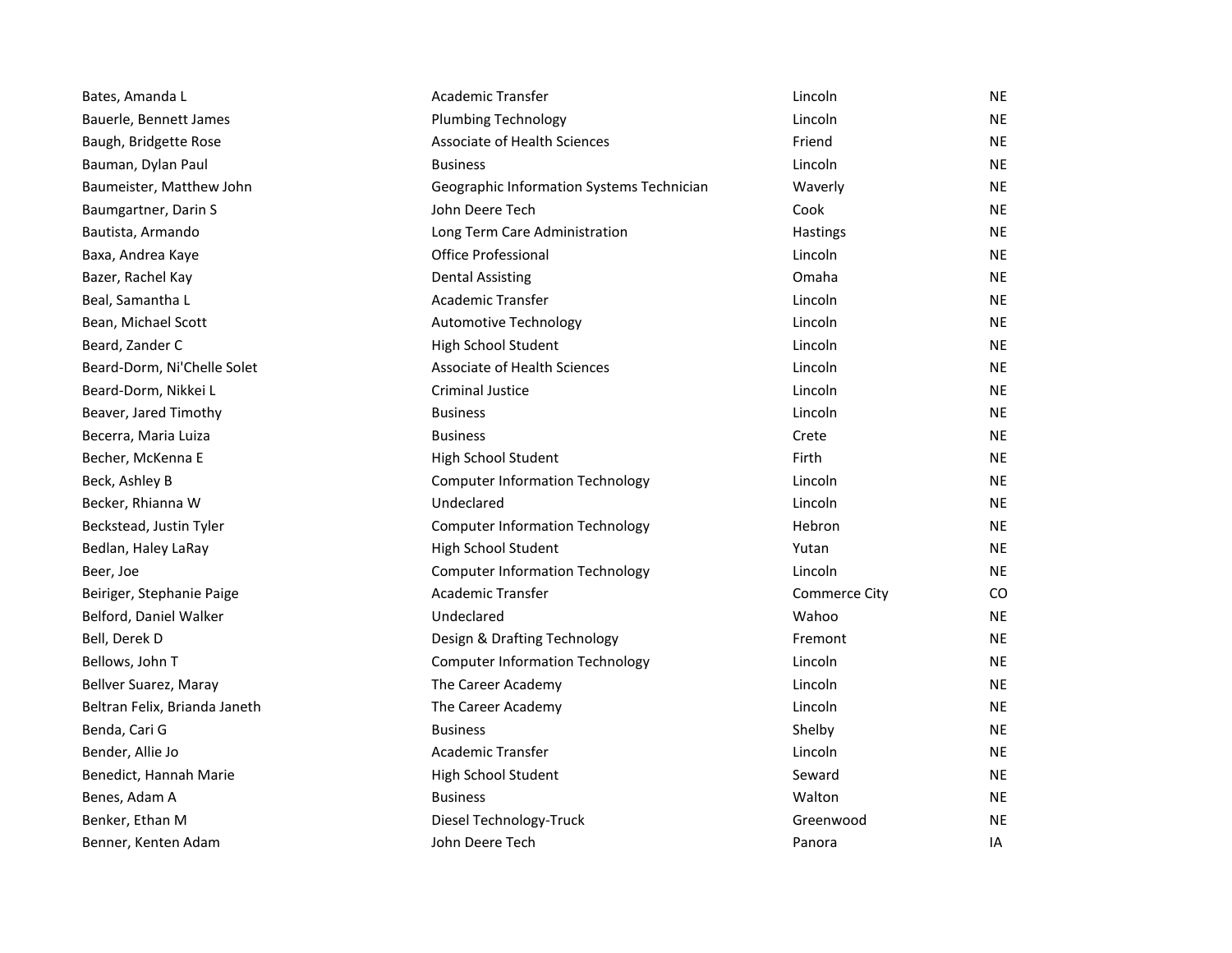| Bennett, Matthew Raven       | <b>Human Services</b>                       | Syracuse          | <b>NE</b> |
|------------------------------|---------------------------------------------|-------------------|-----------|
| Bennett, Zane Samuel         | Design & Drafting Technology                | Wahoo             | <b>NE</b> |
| Benson, Madison Michal       | Associate of Health Sciences                | Lincoln           | <b>NE</b> |
| Bercey, India Lange          | <b>Business</b>                             | Lincoln           | <b>NE</b> |
| Bergmeier, Steven Ray        | <b>Electronic Systems Technology</b>        | Lincoln           | <b>NE</b> |
| Bergsten, Gavin Ray          | <b>Business</b>                             | Lincoln           | <b>NE</b> |
| Bernard, Lucy                | Academic Transfer                           | Lincoln           | <b>NE</b> |
| Berner, Mitchell Ryan        | Academic Transfer                           | Ashland           | NE        |
| Betancourt, Jose             | <b>Computer Information Technology</b>      | Lincoln           | <b>NE</b> |
| Beyer, Christian Thomas      | Graphic Design Media Arts                   | Lincoln           | <b>NE</b> |
| Biehl, Jax Lee               | High School Student                         | Fairbury          | <b>NE</b> |
| Biehl, Nicole Leeann         | Electrical & Electromechanical Technology   | Lincoln           | <b>NE</b> |
| Bigley, Alyssa N             | High School Student                         | Greenwood         | NE.       |
| Bilan, Svitlana              | <b>Criminal Justice</b>                     | Lincoln           | <b>NE</b> |
| Billeter, Alexis Kay         | Academic Transfer                           | Loomis            | <b>NE</b> |
| Binder, Juliana Grace        | <b>Surgical Technology</b>                  | Craig             | MO        |
| Birdwell, Caile Ray          | <b>Academic Transfer</b>                    | Lincoln           | <b>NE</b> |
| Bisaillon, Kaitlyn N         | High School Student                         | Yutan             | <b>NE</b> |
| Bishop, Samantha Marie       | <b>Business</b>                             | Nebraska City     | <b>NE</b> |
| Bittner, Isaac G             | High School Student                         | Dawson            | <b>NE</b> |
| Bittner, William Douglas     | John Deere Tech                             | Prior Lake        | MN        |
| Blair, Shaun Lee             | <b>Computer Information Technology</b>      | Lincoln           | <b>NE</b> |
| Blake, Kayla Ann             | <b>Surgical Technology</b>                  | Waverly           | <b>NE</b> |
| Blas, Harlie Jo              | Academic Transfer                           | Fairbury          | <b>NE</b> |
| Blay, Hser Tha               | Early Childhood Education                   | Lincoln           | <b>NE</b> |
| Blecha, Natalie Lynn         | Associate Degree Nursing (LPN - ADN Option) | Tecumseh          | <b>NE</b> |
| Bliss, Sarah Kaye            | Undeclared                                  | Lincoln           | <b>NE</b> |
| Blobaum, Carter Lee          | Accounting                                  | <b>Beatrice</b>   | <b>NE</b> |
| Bloomquist, Tessa L          | Criminal Justice                            | Greenwood         | <b>NE</b> |
| Blucher, Keely Marie         | Academic Transfer                           | Ramona            | CA        |
| Bluhm, Zachary Levi          | Academic Transfer                           | Milford           | <b>NE</b> |
| Boatright, Abigail Elizabeth | High School Student                         | <b>Falls City</b> | NE.       |
| Bode, Meaghan R              | <b>Surgical Technology</b>                  | Norfolk           | <b>NE</b> |
| Boden, Amber L               | <b>Office Professional</b>                  | Sioux Falls       | <b>SD</b> |
|                              |                                             |                   |           |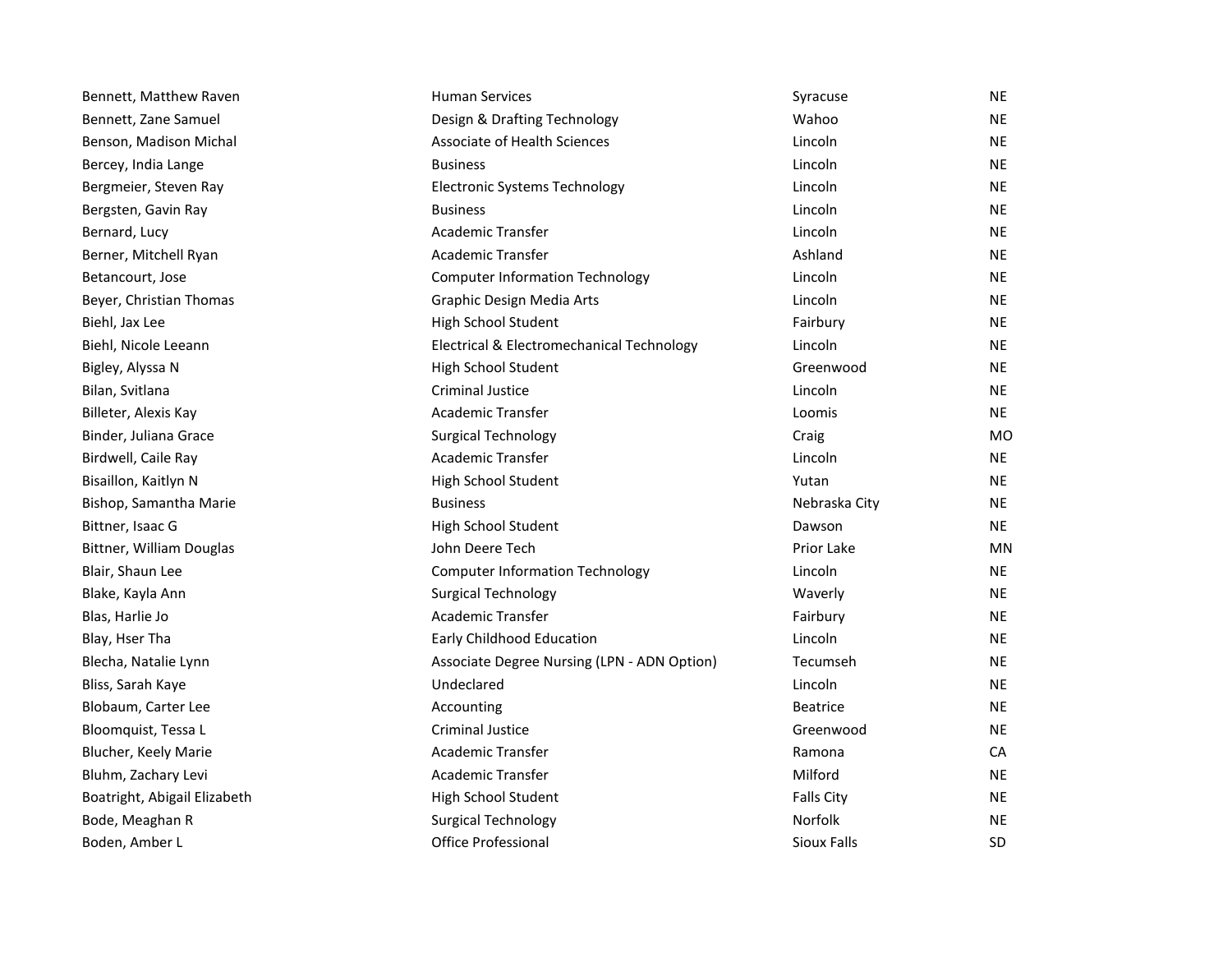| Boedhram, Maleaka L      | The Career Academy                            | Lincoln              | <b>NE</b> |
|--------------------------|-----------------------------------------------|----------------------|-----------|
| Boehle, Brayden M        | High School Student                           | Lincoln              | <b>NE</b> |
| Boellstorff, Beverly J   | <b>Practical Nursing</b>                      | Lincoln              | <b>NE</b> |
| Bogatz, Ashley Marie     | Long Term Care Administration                 | Ashland              | <b>NE</b> |
| Bohling, Benjamin David  | Undeclared                                    | Johnson              | <b>NE</b> |
| Bohlken, Carson Reid     | <b>Precision Agriculture</b>                  | Wymore               | <b>NE</b> |
| Boname, Phoebe Joyce     | Academic Transfer                             | Lincoln              | <b>NE</b> |
| Bonde, James N           | High School Student                           | York                 | <b>NE</b> |
| Bonneau, Corbin          | The Career Academy                            | Lincoln              | <b>NE</b> |
| Bonthius, Justin Robert  | Undeclared                                    | Excelsior            | MN        |
| Bontrager, Celia Grace   | High School Student                           | Milford              | <b>NE</b> |
| Borden, Grace Emilia     | Livestock Management & Production             | Holdrege             | <b>NE</b> |
| Borgman, Jonathan Henry  | Ford-Auto Student Service Ed Training Program | Lincoln              | <b>NE</b> |
| Borgmann, Luke Johnathan | <b>Welding Technology</b>                     | Lincoln              | <b>NE</b> |
| Borovicka, Vaclav        | Academic Transfer                             | <b>Beatrice</b>      | <b>NE</b> |
| Borrenpohl, Alexis Lee   | <b>Surgical First Assist</b>                  | Lincoln              | <b>NE</b> |
| Bos, Rachel Lee          | High School Student                           | Raymond              | <b>NE</b> |
| Boston, Edward           | <b>Business</b>                               | Lincoln              | <b>NE</b> |
| Bothern, Ashley Rose     | <b>Business</b>                               | Pickrell             | <b>NE</b> |
| Bottorff, Amber Marie    | Long Term Care Administration                 | Nebraska City        | <b>NE</b> |
| Botts, Tahjzha Ann Marie | Academic Transfer                             | Omaha                | <b>NE</b> |
| Bowder, Leland Michael   | Livestock Management & Production             | Lincoln              | <b>NE</b> |
| Bowman, Michelle J       | <b>Human Services</b>                         | Lincoln              | <b>NE</b> |
| Boyce, Kaleb A           | High School Student                           | Lincoln              | <b>NE</b> |
| Boyer, Torrin Marie      | Undeclared                                    | Columbus             | <b>NE</b> |
| Boysen, Hailey M         | The Career Academy                            | Lincoln              | <b>NE</b> |
| Brabec, Logan C          | <b>Business</b>                               | Wahoo                | <b>NE</b> |
| Brack, Kiera L           | High School Student                           | <b>Weeping Water</b> | <b>NE</b> |
| Bradley, Stanford D      | <b>Human Services</b>                         | Lincoln              | <b>NE</b> |
| Bragg, Julie A           | <b>Associate Degree Nursing</b>               | Lincoln              | <b>NE</b> |
| Braman, Garret Scott     | Academic Transfer                             | Lincoln              | <b>NE</b> |
| Brandt, Ceaira Ashely    | <b>Business</b>                               | Lincoln              | <b>NE</b> |
| Brandt, Paige N          | <b>Business</b>                               | Lincoln              | <b>NE</b> |
| Brant, Corey Jay Charles | <b>Computer Information Technology</b>        | Lincoln              | <b>NE</b> |
|                          |                                               |                      |           |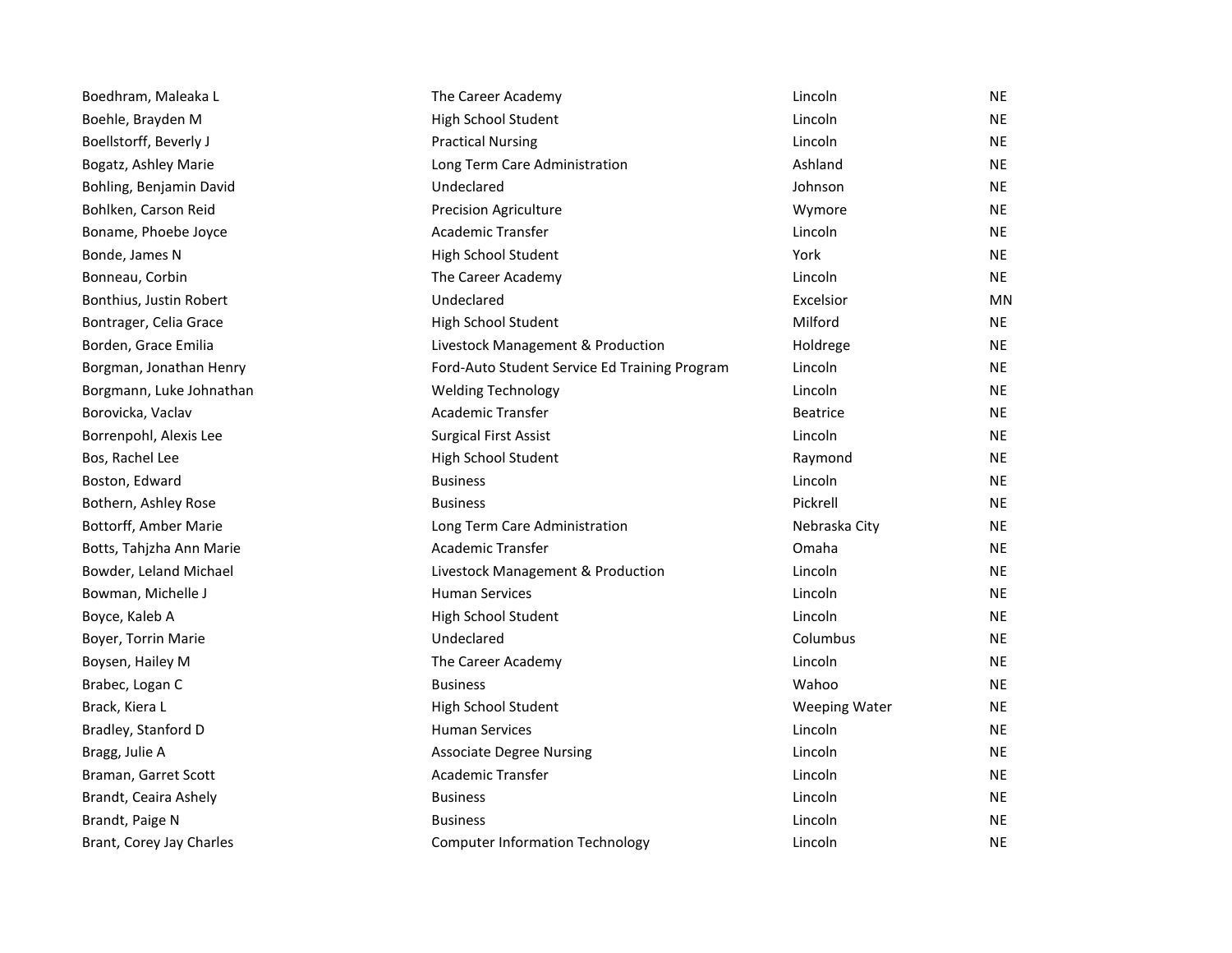| Brass, Kenton               | High School Student                           | Lincoln           | NE        |
|-----------------------------|-----------------------------------------------|-------------------|-----------|
| Bratt, Calley               | The Career Academy                            | Lincoln           | NE        |
| Brauckmuller, Rochelle Gail | Academic Transfer                             | Lincoln           | NE        |
| Brauer, Scott Anthony       | Undeclared                                    | Lincoln           | NE        |
| Braun, Ashton William       | Design & Drafting Technology                  | Lincoln           | ΝE        |
| Brauning, Philip Norman     | <b>Computer Information Technology</b>        | Lincoln           | NE        |
| Braunsroth, Micah Charles   | Undeclared                                    | Syracuse          | <b>NE</b> |
| Bray, Jennifer G            | <b>Academic Transfer</b>                      | Stafford          | VA        |
| Breashears, Isaac Edward    | <b>Welding Technology</b>                     | Lincoln           | NE        |
| Bredehoft, Michael Brett    | Accounting                                    | Lincoln           | ΝE        |
| Bredemeier, Carson Lee      | High School Student                           | <b>Falls City</b> | NE        |
| Breem, Dalya K              | Early Childhood Education                     | Lincoln           | ΝE        |
| Breem, Dunya Khudida        | <b>Business</b>                               | Lincoln           | NE        |
| Brethouwer, Emily Alayne    | <b>Human Services</b>                         | Lincoln           | NE        |
| Bretta, Nicolas Austin      | Academic Transfer                             | Lincoln           | ΝE        |
| Brewer, Justin W            | High School Student                           | <b>Falls City</b> | ΝE        |
| Brewer, Kacy L              | High School Student                           | <b>Falls City</b> | NE        |
| Brichka, Edward Vasiliy     | Academic Transfer                             | Lincoln           | ΝE        |
| Bridger, Ashlee Renee       | <b>Business</b>                               | Lincoln           | NE        |
| Briggs, Timothy G           | Precision Machining and Automation Technology | York              | NE        |
| Britton, Isaiah             | The Career Academy                            | Lincoln           | ΝE        |
| Brock, Kaitlyn Chantell     | Academic Transfer                             | Lincoln           | ΝE        |
| Brockman, Anthony Charles   | Paramedic                                     | <b>Beatrice</b>   | NE        |
| Broders, Karsyn M           | High School Student                           | Raymond           | NE        |
| Broers, Taylor Marie        | High School Student                           | Carleton          | ΝE        |
| Bronson, Terry Lee          | <b>Business</b>                               | Lincoln           | NE        |
| Brook, Benjamin Renick      | <b>Welding Technology</b>                     | <b>Mound City</b> | MO        |
| Brook, Courtney Nicole      | <b>Practical Nursing</b>                      | Johnson           | NE        |
| Brooke, Rachael Elaine      | Academic Transfer                             | Johnson           | NE        |
| Broughton, Jayce Lynn       | High School Student                           | Lincoln           | ΝE        |
| Broussard, Clarissa Ancheta | <b>Respiratory Care</b>                       | Reno              | NV        |
| Brown, Dallas Lynn          | <b>Academic Transfer</b>                      | Lincoln           | NE        |
| Brown, Hunter Cael          | <b>Business Communications</b>                | Des Moines        | ΙA        |
| Brown, Mackenzie Nicole     | <b>Associate Degree Nursing</b>               | Lincoln           | NE.       |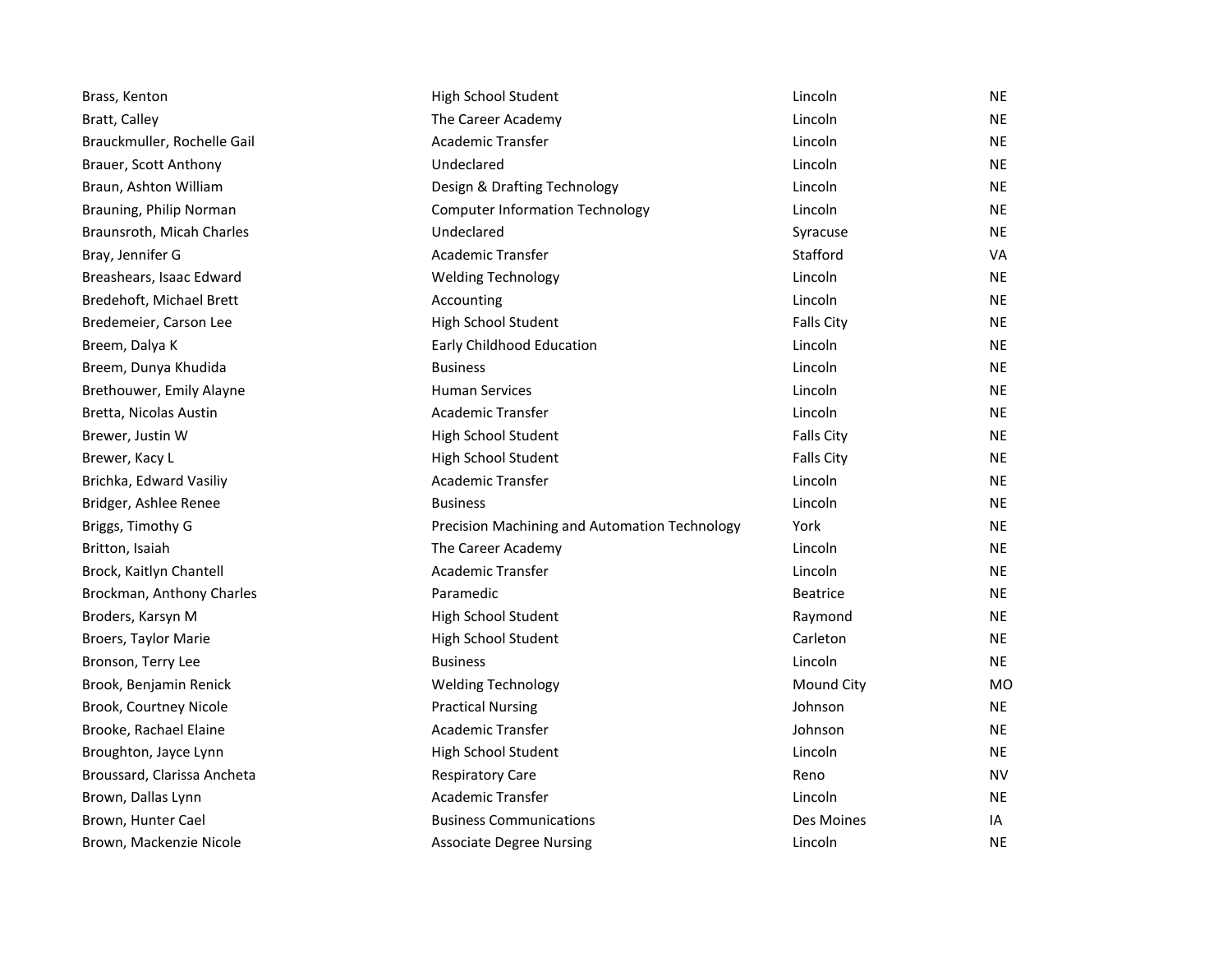| Brown, Nolan Wesley      | Academic Transfer                      | Waverly    | NE        |
|--------------------------|----------------------------------------|------------|-----------|
| Brown, Ryan K            | Agriculture Management & Production    | Gothenburg | ΝE        |
| Brown, Travis M          | Undeclared                             | Cortland   | ΝE        |
| Bruha, Tye Jamison       | <b>Precision Agriculture</b>           | Ord        | <b>NE</b> |
| Brummett, Collyn William | <b>Computer Information Technology</b> | Dorchester | ΝE        |
| Brummond, Bae L          | Academic Transfer                      | Lincoln    | NE.       |
| Bruna, Caden Christopher | John Deere Tech                        | Hanover    | КS        |
| Bruna, Isaac Paul        | Agriculture Management & Production    | Hanover    | КS        |
| Bruna, Jacob A           | Agriculture Management & Production    | Hanover    | КS        |
| Bruna, Zachary W         | Diesel-Ag Equipment Service Tech       | Hanover    | КS        |
| Brunkhorst, Alex Joe     | The Career Academy                     | Lincoln    | ΝE        |
| Brunswick, Davin Lewis   | <b>Computer Information Technology</b> | Lincoln    | NE        |
| Bryant, Abagail L        | <b>Associate of Health Sciences</b>    | Lincoln    | NE        |
| Bryner, Isaiah Thomas    | John Deere Tech                        | Hemingford | NE.       |
| Buch, Madilyn Elizabeth  | Paramedic                              | Lincoln    | NE        |
| Buchmeier, Taylor L      | Associate of Health Sciences           | Johnson    | ΝE        |
| Buck, Timothy A          | Automotive Technology                  | Lincoln    | NE        |
| Buckminster, Lexie T     | <b>Associate of Health Sciences</b>    | Lincoln    | NE.       |
| Buddecke, Taylor A       | <b>Associate of Health Sciences</b>    | Kearney    | <b>NE</b> |
| Buddenhagen, Emma        | Undeclared                             | Omaha      | ΝE        |
| Buescher, Trenton Ryan   | <b>Building Construction</b>           | Deshler    | NE        |
| Buetow, Julie K          | Long Term Care Administration          | York       | ΝE        |
| Buettner, Halie Larae    | <b>Practical Nursing</b>               | Lincoln    | NE        |
| Bugna, Austin James      | <b>Business</b>                        | Lincoln    | <b>NE</b> |
| Buhr, Afton Lea          | Academic Transfer                      | Adams      | ΝE        |
| Buhr, Taylor Lynee       | <b>Associate of Health Sciences</b>    | Ashland    | NE        |
| Buhrman, Brook Lynne     | <b>Surgical Technology</b>             | Lincoln    | NE.       |
| Bui, Phuoc N             | Undeclared                             | Lincoln    | NE        |
| Bukaske, Trey L          | High School Student                    | York       | NE.       |
| Buller, Rachel M         | Undeclared                             | Grafton    | NE        |
| Bullock, Layne M         | Academic Transfer                      | Neligh     | ΝE        |
| Burbach, John J          | Accounting                             | Lincoln    | NE.       |
| Burcham, Kaylee S        | <b>Associate of Health Sciences</b>    | Lincoln    | ΝE        |
| Burr, Ashley Nicole      | <b>Academic Transfer</b>               | Lincoln    | <b>NE</b> |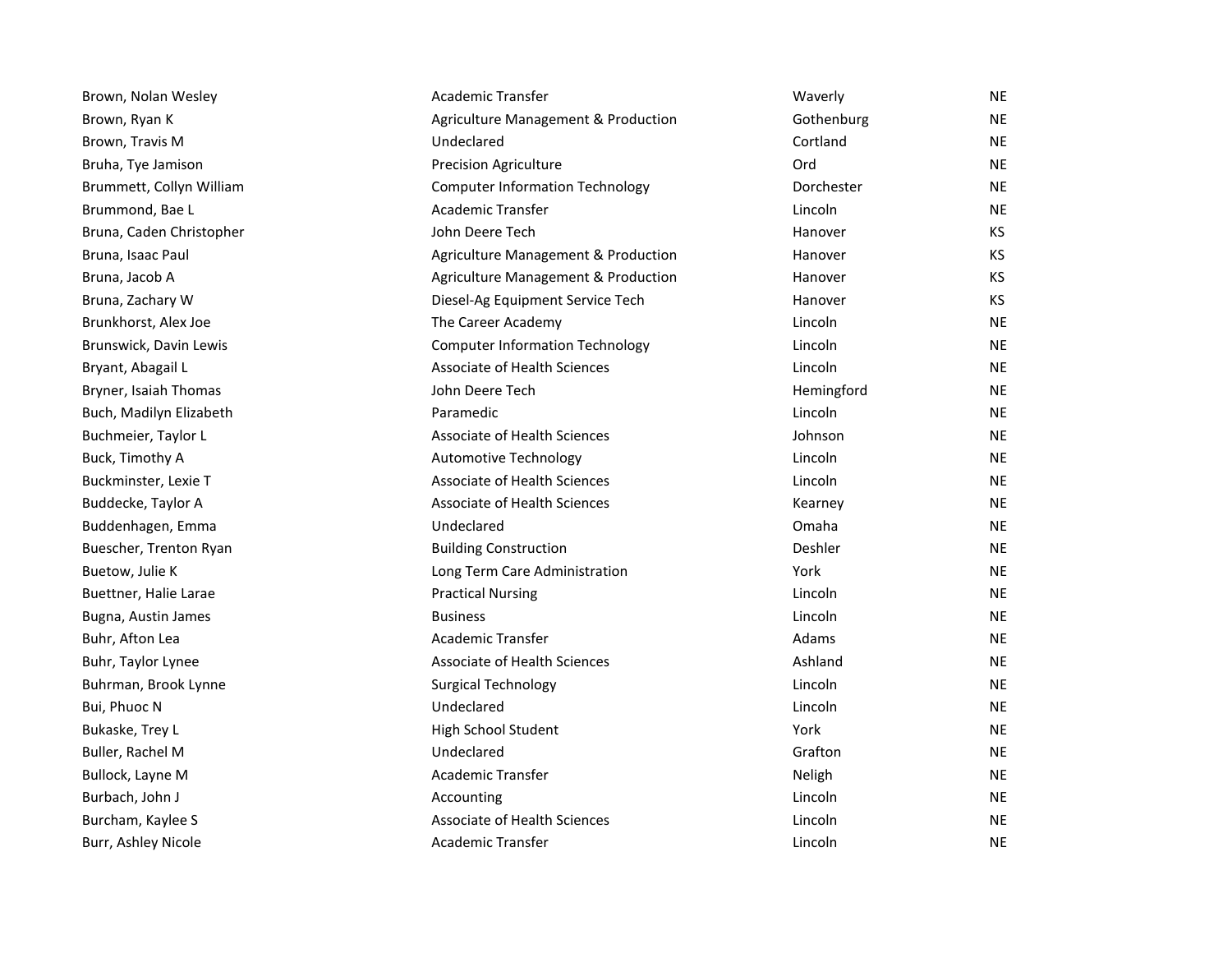| Burwell, Marquis Devon     | <b>Dental Assisting</b>                     | Lincoln           | <b>NE</b> |
|----------------------------|---------------------------------------------|-------------------|-----------|
| Busboom, Devon H           | High School Student                         | Filley            | <b>NE</b> |
| Busche, Craig D            | <b>Computer Information Technology</b>      | Lincoln           | <b>NE</b> |
| Buss, Nikolai Douglas      | <b>Associate of Health Sciences</b>         | Lincoln           | <b>NE</b> |
| Butterfield, Jesse D       | <b>Computer Information Technology</b>      | Lincoln           | <b>NE</b> |
| Buxton, Alex               | High School Student                         | Fairbury          | <b>NE</b> |
| Buxton, Elijah Emory       | Accounting                                  | Lincoln           | <b>NE</b> |
| Byarlay, Hayden Kyle       | The Career Academy                          | Lincoln           | NE.       |
| Cabrales, Erika            | High School Student                         | Tecumseh          | <b>NE</b> |
| Cabudol, Camryn            | Associate of Health Sciences                | Ewa Beach         | HI        |
| Cahill, Alyssa N           | <b>Human Services</b>                       | Lincoln           | <b>NE</b> |
| Cakic, Marina              | <b>Medical Assisting</b>                    | Lincoln           | NE.       |
| Callahan, Trista A         | <b>Business</b>                             | <b>Bertrand</b>   | NE.       |
| Campbell, Keldon Y         | Diesel-Ag Equipment Service Tech            | <b>Falls City</b> | <b>NE</b> |
| Campbell, Molly            | High School Student                         | Lincoln           | <b>NE</b> |
| Campbell, Rosie Moana      | <b>Academic Transfer</b>                    | <b>Beatrice</b>   | NE.       |
| Camplin, Kelsey            | The Career Academy                          | Lincoln           | <b>NE</b> |
| Cancino, Sergio            | <b>Automotive Technology</b>                | Grand Island      | NE.       |
| Cannon, Collen J           | <b>Welding Technology</b>                   | Lincoln           | NE.       |
| Cantrell, Abigail M        | High School Student                         | Lincoln           | <b>NE</b> |
| Cardenas Gutierrez, Noelia | Culinary/Hospitality                        | Lincoln           | <b>NE</b> |
| Carey, Justyce Danielle    | <b>Human Services</b>                       | Syracuse          | NE.       |
| Carlson, Erin Marie        | Polysomnographic Technician                 | Lincoln           | <b>NE</b> |
| Carlson, Kirsten           | <b>Associate of Health Sciences</b>         | Lincoln           | <b>NE</b> |
| Carney, Anisia             | Associate Degree Nursing (LPN - ADN Option) | Walton            | NE.       |
| Carper, Brent Lloyd        | Professional Truck Driver Training          | Firth             | <b>NE</b> |
| Carraher, Daniel Paul      | <b>Welding Technology</b>                   | Spalding          | <b>NE</b> |
| Carraher, Keaton M         | <b>Automotive Technology</b>                | Spalding          | NE.       |
| Carritt, Andrew James      | High School Student                         | Fremont           | <b>NE</b> |
| Carson, Miya Rose          | High School Student                         | Ashland           | <b>NE</b> |
| Carter, Evan Christopher   | Polysomnographic Technician                 | Southfield        | MI        |
| Casalins, Maria Claudia    | Culinary/Hospitality                        | Lincoln           | <b>NE</b> |
| Casanova, Alicia Kay       | Long Term Care Administration               | Moline            | IL.       |
| Casement, Jamee M          | <b>Business</b>                             | Firth             | <b>NE</b> |
|                            |                                             |                   |           |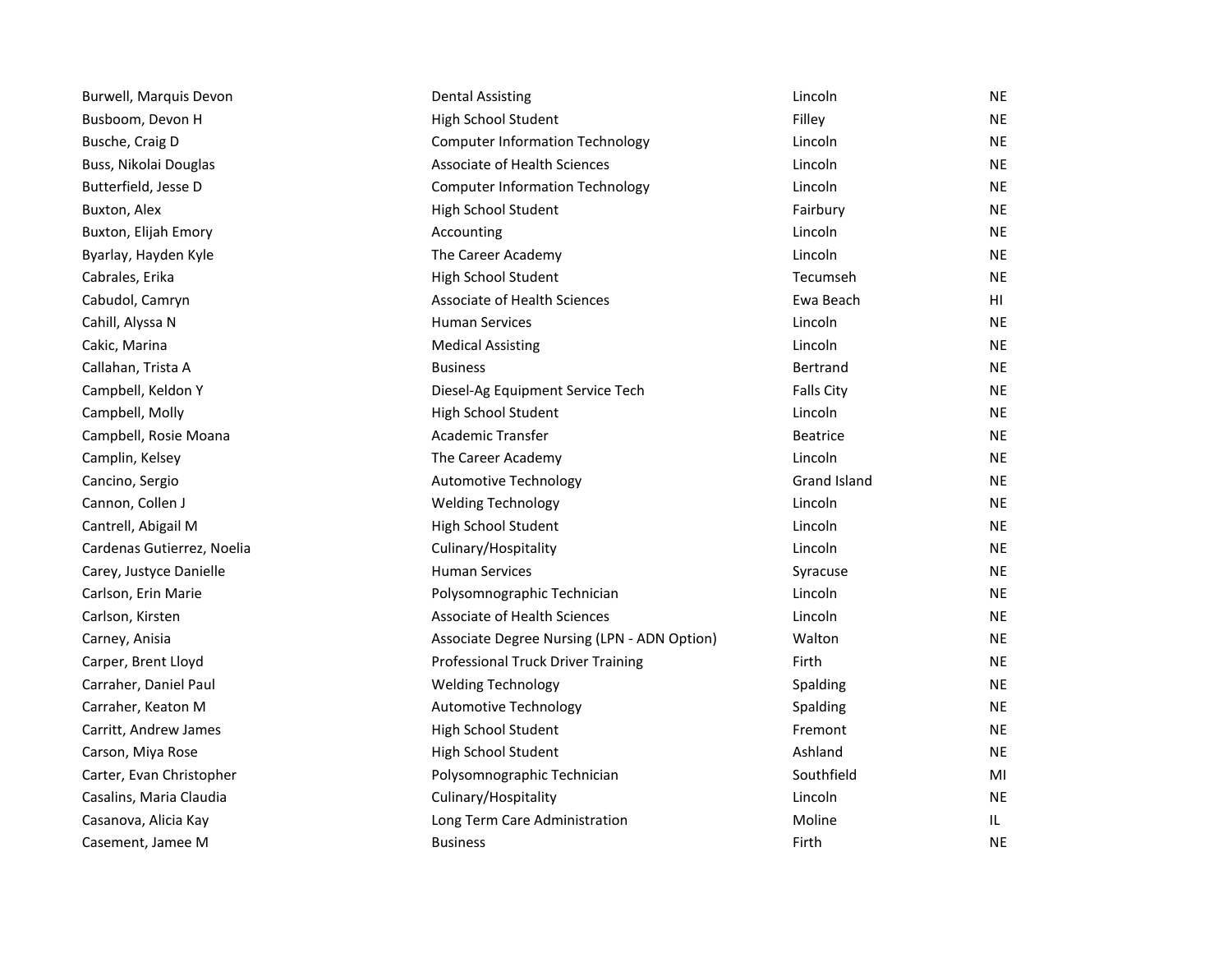| Castellanos, Shania Rose    | Academic Transfer                         | Lincoln          | <b>NE</b> |
|-----------------------------|-------------------------------------------|------------------|-----------|
| Caudillo, Isabel Epifania   | <b>Associate of Health Sciences</b>       | Lincoln          | <b>NE</b> |
| Cervantes, Taleia Lynnmarie | High School Student                       | Fairbury         | NE        |
| Chacon, Allyson             | The Career Academy                        | Lincoln          | NE        |
| Chambers, Danielle A        | <b>Practical Nursing</b>                  | Lincoln          | <b>NE</b> |
| Chanaka, James              | Associate of Health Sciences              | Saint Michael    | <b>MN</b> |
| Chaney, Tyler William       | <b>Business</b>                           | Lincoln          | <b>NE</b> |
| Chao, Landon                | Law Enforcement & Homeland Security       | Crete            | <b>NE</b> |
| Charters, Danielle Dawn     | <b>Practical Nursing</b>                  | Plymouth         | <b>NE</b> |
| Chase-Patrick, Gregory      | <b>Associate of Health Sciences</b>       | <b>Beatrice</b>  | <b>NE</b> |
| Chavez Dimas, Ilse          | <b>Associate of Health Sciences</b>       | Schuyler         | NE        |
| Cheleen, Ryan Thomas        | Diesel-Ag Equipment Service Tech          | Chappell         | NE        |
| Cherek, Nolan Michael       | <b>Welding Technology</b>                 | Lincoln          | NE        |
| Chessmore, Jamie Lynn       | Associate of Health Sciences              | Hastings         | <b>NE</b> |
| Chin, Winston S             | <b>Business</b>                           | Waverly          | <b>NE</b> |
| Ching, Caleb O              | Accounting                                | Lincoln          | <b>NE</b> |
| Chmelka, Jason Lynn         | <b>Human Services</b>                     | Prague           | NE        |
| Choplin, Makayla Morgan     | <b>Surgical Technology</b>                | Lincoln          | <b>NE</b> |
| Christensen, Josh R         | Electrical & Electromechanical Technology | Lincoln          | <b>NE</b> |
| Christensen, Mikah Marie    | <b>Human Services</b>                     | Lincoln          | <b>NE</b> |
| Christensen, Russel James   | John Deere Tech                           | Boone            | IA        |
| Christian, Amber B          | <b>Criminal Justice</b>                   | Mc Cool Junction | NE        |
| Christiansen, Hanna J       | <b>Business</b>                           | Denton           | <b>NE</b> |
| Christiansen, Hap Allen     | <b>Academic Transfer</b>                  | Lincoln          | <b>NE</b> |
| Christiansen, Jon James     | Diesel-Ag Equipment Service Tech          | Lyons            | NE.       |
| Cihal, Brenna Rose          | <b>Associate of Health Sciences</b>       | Seward           | <b>NE</b> |
| Cizek, Conner Taylor Ronald | <b>Respiratory Care</b>                   | Brighton         | CO.       |
| Clark, Bailey Lynn          | High School Student                       | York             | <b>NE</b> |
| Clark, Damara Ann           | <b>Business</b>                           | Seward           | <b>NE</b> |
| Clarke, Mollie Caroline     | The Career Academy                        | Lincoln          | NE        |
| Classen, Kolbe Robert       | <b>Welding Technology</b>                 | Humphrey         | NE        |
| Clauss, Madalyn Marie       | <b>Academic Transfer</b>                  | Lincoln          | <b>NE</b> |
| Clay, Alysandra Irene       | <b>Office Professional</b>                | Coweta           | <b>OK</b> |
| Clegg, Austin M             | Electrical & Electromechanical Technology | Lincoln          | NE.       |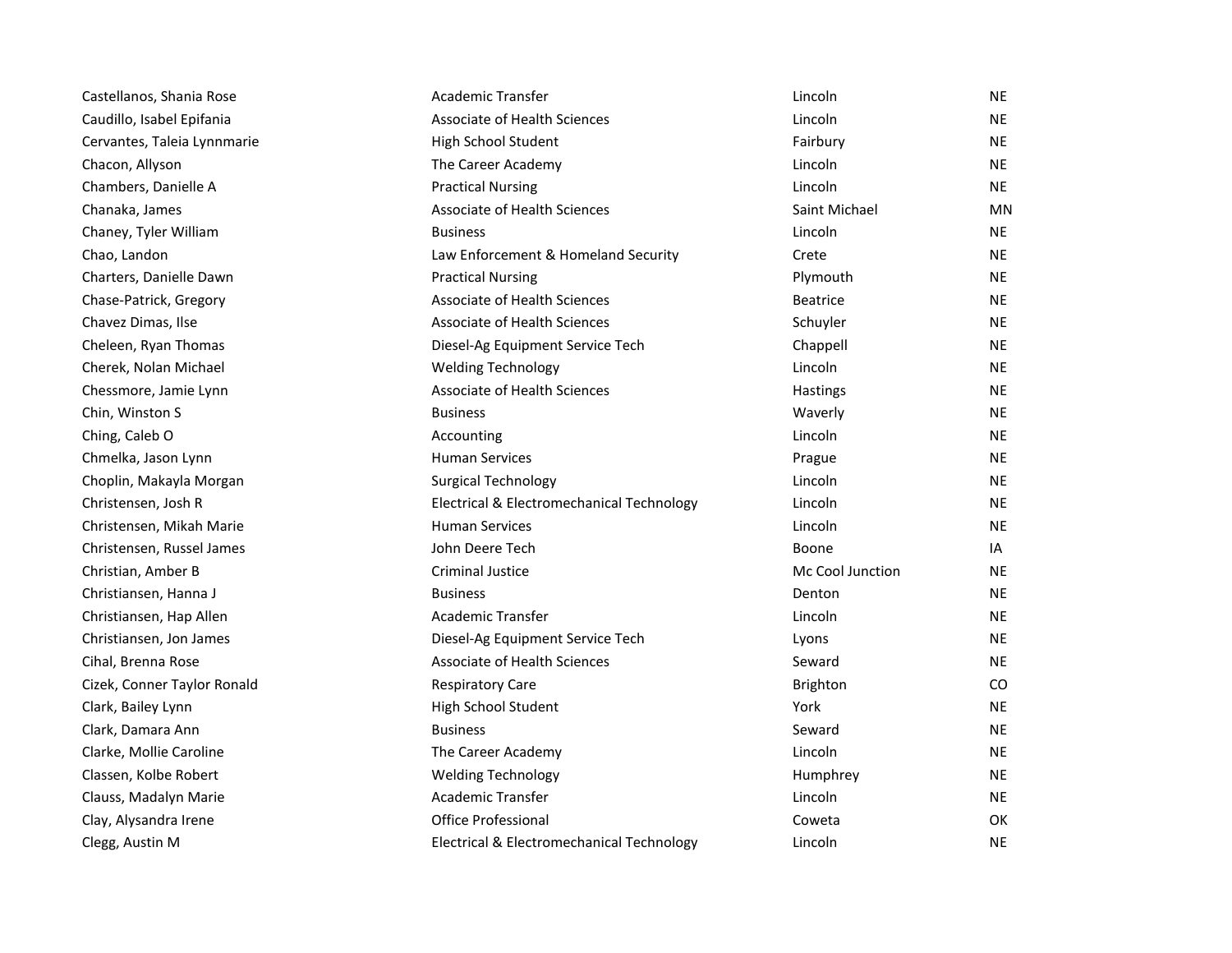| Clements, Kathleen Manney      | <b>Computer Information Technology</b> | Lincoln             | NE        |
|--------------------------------|----------------------------------------|---------------------|-----------|
| Clevenger, Jamie Marie         | <b>Healthcare Services</b>             | Lincoln             | <b>NE</b> |
| Clinard, Rebecca Lea           | Undeclared                             | Lincoln             | <b>NE</b> |
| Cobb, Melina Dyanne            | <b>Human Services</b>                  | Lincoln             | <b>NE</b> |
| Codner, Baylie Ann             | Associate of Health Sciences           | <b>Wood River</b>   | <b>NE</b> |
| Cody, Elizabeth A              | Undeclared                             | Lincoln             | <b>NE</b> |
| Cody, Morgan Marie             | High School Student                    | <b>Cedar Bluffs</b> | <b>NE</b> |
| Coffin, Sara E                 | Associate of Health Sciences           | Lincoln             | <b>NE</b> |
| Coleman, Aysha Nicole          | <b>Criminal Justice</b>                | Lincoln             | <b>NE</b> |
| Colgrove, Abigail Kay          | <b>Academic Transfer</b>               | Gretna              | <b>NE</b> |
| Collingham, Jude X             | High School Student                    | York                | <b>NE</b> |
| Colton, Christopher M          | <b>Business</b>                        | Lincoln             | <b>NE</b> |
| Combs, Christopher W           | Academic Transfer                      | Lincoln             | <b>NE</b> |
| Combs, Trayson                 | High School Student                    | Roca                | <b>NE</b> |
| Connett, Aden                  | The Career Academy                     | Lincoln             | <b>NE</b> |
| Conrad, Nicholas A             | High School Student                    | York                | <b>NE</b> |
| Cook, Brayden Robbie           | <b>Academic Transfer</b>               | <b>Beatrice</b>     | <b>NE</b> |
| Cook, John R                   | Academic Transfer                      | Lincoln             | <b>NE</b> |
| Cook, Mychaela Brianne         | <b>Healthcare Services</b>             | Lincoln             | <b>NE</b> |
| Cook, Thomas Lyle              | John Deere Tech                        | Lincoln             | <b>NE</b> |
| Cooper, Dalton B               | High School Student                    | Nebraska City       | <b>NE</b> |
| Cooper, Tanner A               | High School Student                    | Firth               | <b>NE</b> |
| Corrales Juarez, Dayanne Dayri | Associate of Health Sciences           | Lincoln             | <b>NE</b> |
| Cotner, Joshua James           | <b>Human Services</b>                  | Lincoln             | <b>NE</b> |
| Cotton, Addison K              | High School Student                    | York                | <b>NE</b> |
| Coupe, Christopher David       | Academic Transfer                      | Lincoln             | <b>NE</b> |
| Covarrubias, Jose J            | <b>Business</b>                        | Wahoo               | <b>NE</b> |
| Covington, Ethan J             | High School Student                    | Lincoln             | <b>NE</b> |
| Cox, Christopher Kyle          | <b>Computer Information Technology</b> | Lincoln             | NE        |
| Cox, Deriane Ciera             | <b>Human Services</b>                  | Lincoln             | <b>NE</b> |
| Cox, Trenton R                 | <b>Welding Technology</b>              | Papillion           | <b>NE</b> |
| Cozad, Grace                   | High School Student                    | <b>Cedar Bluffs</b> | <b>NE</b> |
| Craig, Olivia M                | High School Student                    | Ashland             | <b>NE</b> |
| Craven, Abigail Grace          | Academic Transfer                      | Greenwood           | <b>NE</b> |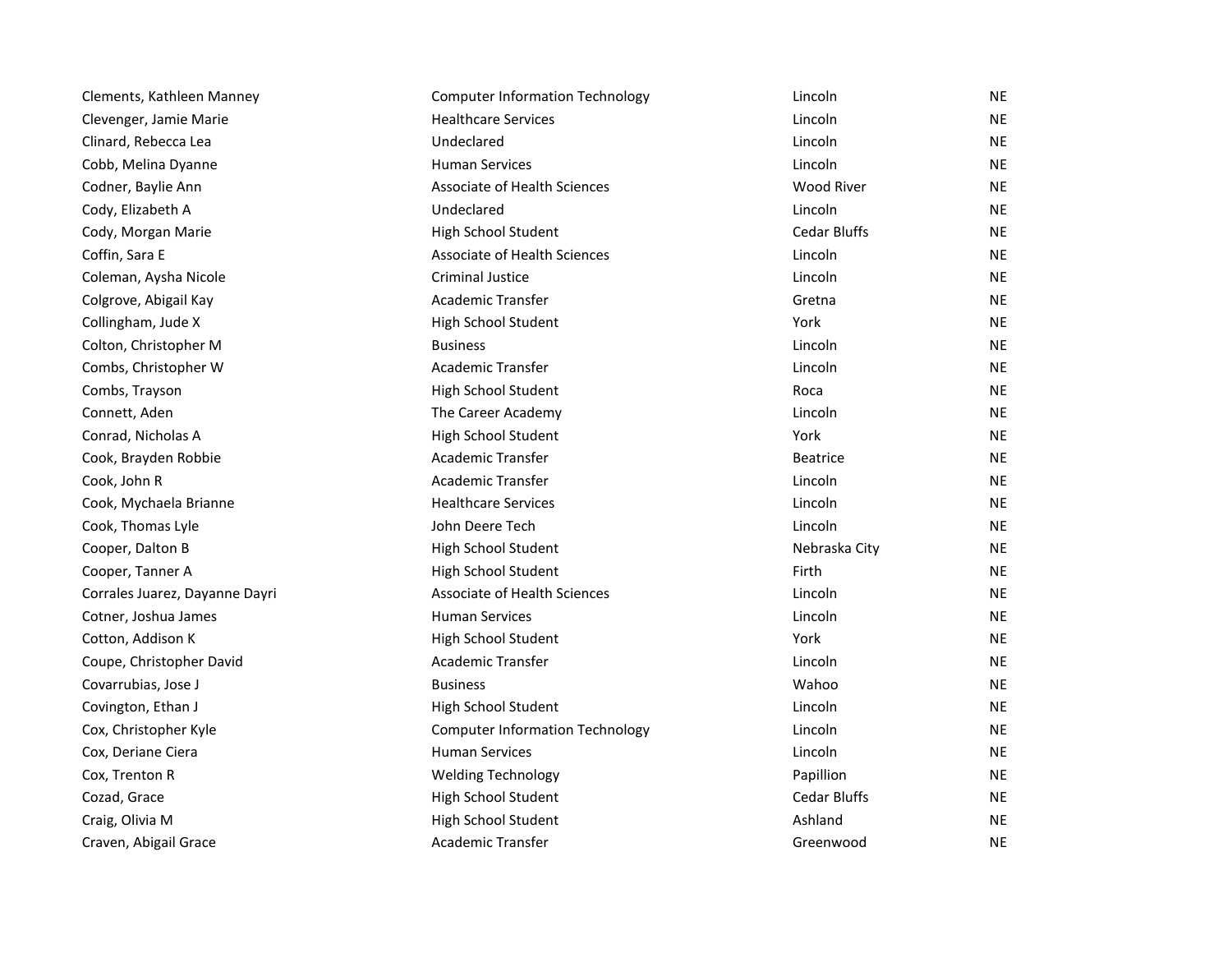| Crawford, Nia Bwley Irene    | High School Student                       | <b>Falls City</b>    | <b>NE</b> |
|------------------------------|-------------------------------------------|----------------------|-----------|
| Crawford, Tate W             | High School Student                       | Roca                 | <b>NE</b> |
| Crellin, Shannon Marie       | <b>Human Services</b>                     | Lincoln              | <b>NE</b> |
| Crespin, Marjorie Gabriela   | <b>Business</b>                           | Crete                | <b>NE</b> |
| Cress, Aubree Ellen          | Academic Transfer                         | Lincoln              | <b>NE</b> |
| Cristobal, Rosana Jessica    | Associate of Health Sciences              | Lincoln              | <b>NE</b> |
| Cronk, Clayton James         | Electrical & Electromechanical Technology | <b>Weeping Water</b> | <b>NE</b> |
| Crouse, Brynna Helene        | High School Student                       | Chester              | <b>NE</b> |
| Cruz Rivera, Celeste Lucero  | The Career Academy                        | Lincoln              | <b>NE</b> |
| Cruz, Jacqueline             | High School Student                       | Mead                 | <b>NE</b> |
| Cuda, Mikala C               | High School Student                       | Wahoo                | <b>NE</b> |
| Cuevas, Rodolfo              | <b>Business</b>                           | <b>Beatrice</b>      | <b>NE</b> |
| Culp, Patricia Michselle     | Pharmacy Technician                       | Hebron               | <b>NE</b> |
| Culp, Seth B                 | <b>Computer Information Technology</b>    | Lincoln              | NE.       |
| Curtis, Brayden Matthew      | <b>Academic Transfer</b>                  | Papillion            | <b>NE</b> |
| Cutshall, Jessica Jean       | Associate of Health Sciences              | <b>Beatrice</b>      | <b>NE</b> |
| Cuttlers, Aleyna Chevonne    | High School Student                       | Raymond              | <b>NE</b> |
| Cypher, Zachry Joseph        | <b>Criminal Justice</b>                   | Lincoln              | <b>NE</b> |
| Czajkowski, Rylee Alexandria | <b>Criminal Justice</b>                   | Lincoln              | <b>NE</b> |
| Czarnick, Josh Louis         | Electrical & Electromechanical Technology | Genoa                | <b>NE</b> |
| Dahn, Ivy N                  | Academic Transfer                         | Lincoln              | <b>NE</b> |
| Daigle, Joanna Marie         | <b>Human Services</b>                     | Milford              | <b>NE</b> |
| Daketcha, Therese Linda L    | <b>Medical Laboratory Technology</b>      | Lincoln              | <b>NE</b> |
| Dallman, Haley               | The Career Academy                        | Lincoln              | <b>NE</b> |
| Dallmann, Piper A            | High School Student                       | York                 | <b>NE</b> |
| Daly, Madeline Veronique     | <b>Welding Technology</b>                 | Lincoln              | <b>NE</b> |
| Damman, Matthew Shane        | <b>Criminal Justice</b>                   | Pickrell             | <b>NE</b> |
| Daniel, Jordan O             | <b>Associate of Health Sciences</b>       | Lincoln              | <b>NE</b> |
| Daniell, Isaiah Lee          | High School Student                       | Yutan                | <b>NE</b> |
| Daugherty, Brittany Rose     | Academic Transfer                         | Lincoln              | <b>NE</b> |
| Daugherty, Sarah Francesca   | Undeclared                                | Lincoln              | <b>NE</b> |
| Davenport, Shiloh Renee      | Undeclared                                | Lincoln              | <b>NE</b> |
| David, Austin Joseph         | <b>Computer Information Technology</b>    | Lincoln              | <b>NE</b> |
| Davis, Bryston L             | <b>Automotive Technology</b>              | Clatonia             | <b>NE</b> |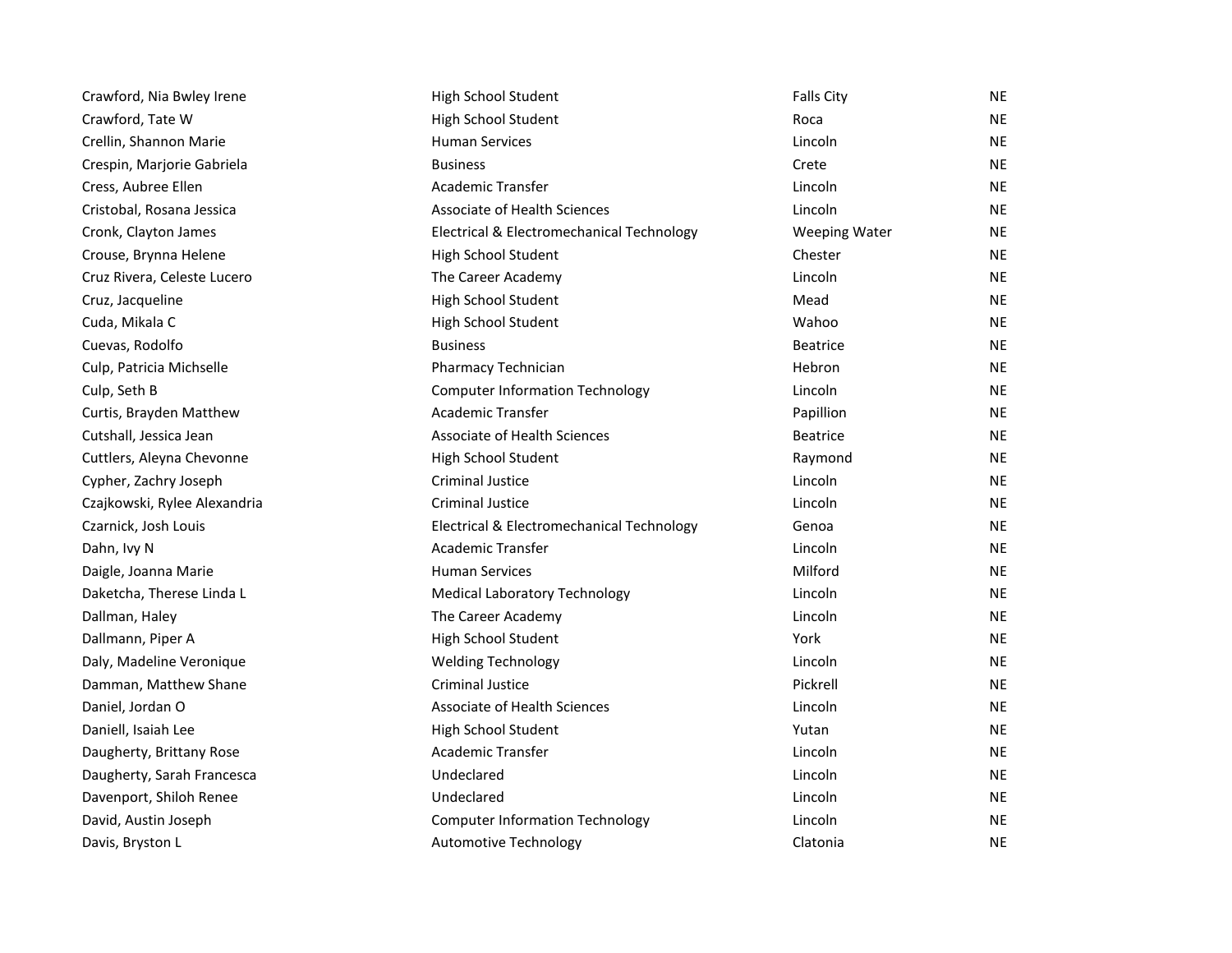| Davis, Geoffrey Ray       | <b>Plumbing Technology</b>              | Lincoln              | <b>NE</b> |
|---------------------------|-----------------------------------------|----------------------|-----------|
| Davis, Keri               | The Career Academy                      | Lincoln              | <b>NE</b> |
| Davis, Kyla Frances       | High School Student                     | <b>Bennet</b>        | <b>NE</b> |
| Davis, Lindsay Marie      | Associate of Health Sciences            | <b>Falls City</b>    | <b>NE</b> |
| Davis, Paige Makenna      | Academic Transfer                       | Denton               | <b>NE</b> |
| Davis, Taylor Nicole      | <b>Business</b>                         | Plattsmouth          | <b>NE</b> |
| Davison, Claire Nicole    | <b>Associate of Health Sciences</b>     | Auburn               | <b>NE</b> |
| Day, Audrey Ann           | Associate of Health Sciences            | Cheyenne             | <b>WY</b> |
| de Koning, Reagan Riley   | <b>Business Communications</b>          | Lincoln              | <b>NE</b> |
| de Koning, Sierra         | High School Student                     | Pawnee City          | <b>NE</b> |
| De Piccoli, Luigi Botelho | <b>Business</b>                         | <b>Beatrice</b>      | <b>NE</b> |
| DeBoer, Cole Allan        | The Career Academy                      | Lincoln              | <b>NE</b> |
| Deboer, Izek Craig        | <b>Welding Technology</b>               | Lincoln              | <b>NE</b> |
| Dedick, Dawson H          | <b>Auto Collision Repair Technology</b> | Malcolm              | <b>NE</b> |
| Deemer, Jacob Loring      | Long Term Care Administration           | Elkhorn              | <b>NE</b> |
| Dehnert, Mary I           | <b>Business</b>                         | Lincoln              | <b>NE</b> |
| Deklavs, Lila L           | <b>Associate Degree Nursing</b>         | Lincoln              | <b>NE</b> |
| Delgado, Mason Scott      | Undeclared                              | Lincoln              | <b>NE</b> |
| Demgne, Gaelle            | <b>Practical Nursing</b>                | Lincoln              | <b>NE</b> |
| Demuth, Amanda Marie      | Criminal Justice                        | Lincoln              | <b>NE</b> |
| Denly, Benjamin           | High School Student                     | Omaha                | <b>NE</b> |
| Denton, Julie P           | Design & Drafting Technology            | Milford              | NE        |
| DeOllos, Judith J         | Academic Transfer                       | Wilber               | <b>NE</b> |
| Derun, Marina V           | <b>Office Professional</b>              | Raymond              | <b>NE</b> |
| Dewitt, Hailey Annette    | <b>Academic Transfer</b>                | Lincoln              | <b>NE</b> |
| Dia, Adam Khaili          | <b>Business</b>                         | Nebraska City        | <b>NE</b> |
| Dice, Karsyn Marie        | The Career Academy                      | Lincoln              | <b>NE</b> |
| Dickson, Gabbie Grace     | Radiologic Technology                   | Lincoln              | <b>NE</b> |
| Dierking, Parker S        | <b>Technical Skills Instructor</b>      | Lincoln              | <b>NE</b> |
| Dieter, Ciera M           | High School Student                     | <b>Weeping Water</b> | <b>NE</b> |
| Dillon, Koby J            | Undeclared                              | Bennet               | <b>NE</b> |
| Dillon, Miranda Lynn      | <b>Human Services</b>                   | Lincoln              | <b>NE</b> |
| Divers, Shamykka Chanyce  | <b>Medical Assisting</b>                | Lincoln              | <b>NE</b> |
| Divis, Mickele J          | High School Student                     | Ceresco              | <b>NE</b> |
|                           |                                         |                      |           |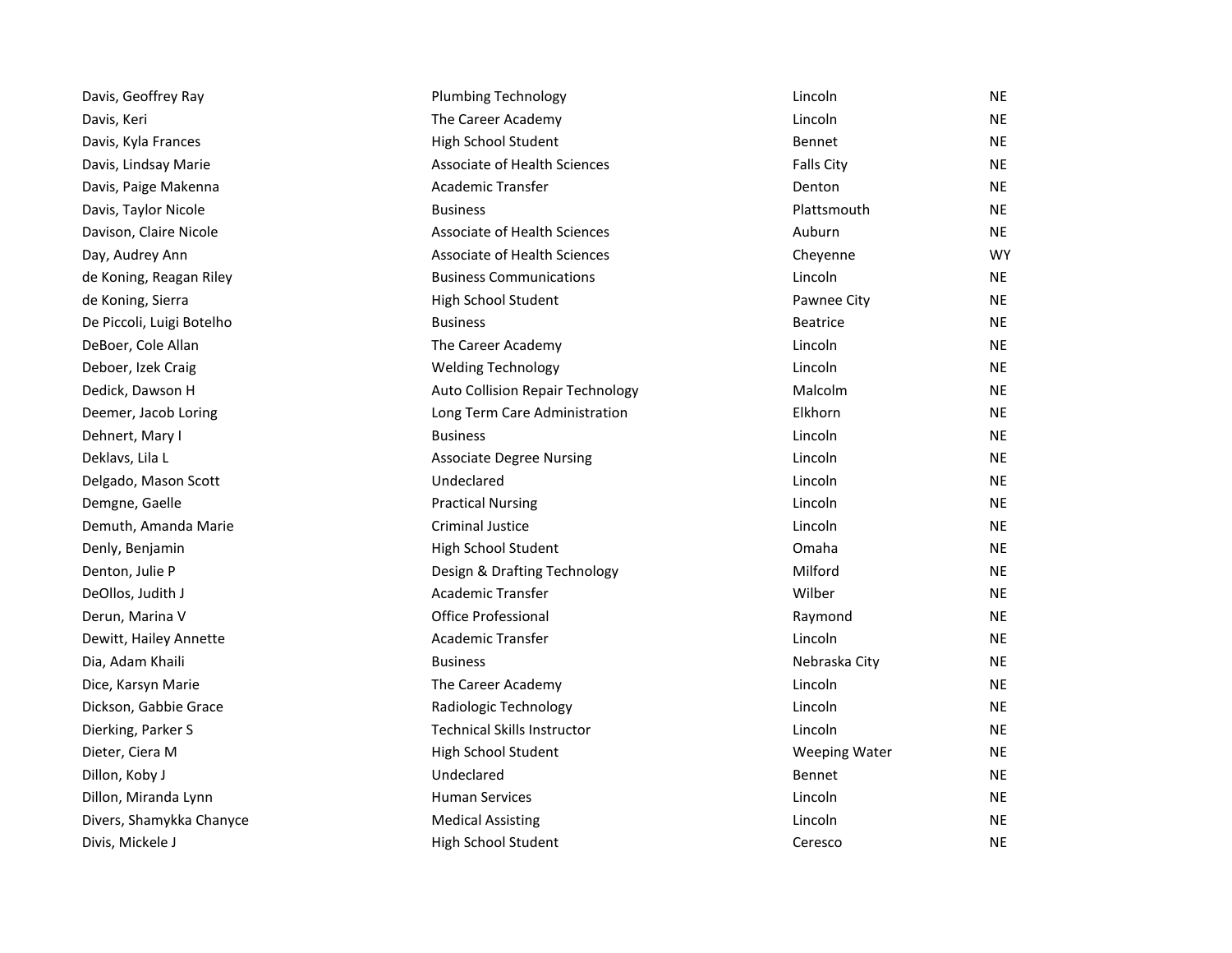| Divizinskiy, Vladislav Yuriyevien | Undeclared                                  | Lincoln    | <b>NE</b> |
|-----------------------------------|---------------------------------------------|------------|-----------|
| Dmitruk, Julia A                  | <b>Associate of Health Sciences</b>         | Raymond    | <b>NE</b> |
| Do, Thi Hoang H                   | Accounting                                  | Lincoln    | NE        |
| Doan, Tri Minh                    | <b>Computer Information Technology</b>      | Lincoln    | NE        |
| Dobbs, Joshua Kyle                | John Deere Tech                             | Logan      | IA        |
| Dobesh, Mara L                    | High School Student                         | Wahoo      | <b>NE</b> |
| Dobrusky, Ross E                  | Academic Transfer                           | Lincoln    | <b>NE</b> |
| Dobrusky, Seth                    | The Career Academy                          | Lincoln    | <b>NE</b> |
| Dolbow, Gracyn M                  | High School Student                         | Sterling   | <b>NE</b> |
| Dominguez, Tania                  | <b>Business</b>                             | Lincoln    | <b>NE</b> |
| Dominy, Madison R                 | High School Student                         | Seward     | <b>NE</b> |
| Donahoe, Drake Ryan               | Academic Transfer                           | Bennington | <b>NE</b> |
| Dondlinger, Terry Lee             | Professional Truck Driver Training          | Lincoln    | <b>NE</b> |
| Donner, Martha L                  | <b>Medical Laboratory Technology</b>        | Valparaiso | <b>NE</b> |
| Dorn, Addison Anne                | Academic Transfer                           | Filley     | <b>NE</b> |
| Dorsey, Benjamin                  | The Career Academy                          | Lincoln    | <b>NE</b> |
| Dosky, Sahand                     | Academic Transfer                           | Antioch    | TN        |
| Dowding, Kiersten Leeann          | Academic Transfer                           | Lincoln    | <b>NE</b> |
| Downey, Rachel E                  | High School Student                         | Lincoln    | <b>NE</b> |
| Drammeh, Danielle Zianab          | Associate of Health Sciences                | Lincoln    | <b>NE</b> |
| Draves, Chantel                   | <b>Academic Transfer</b>                    | Lincoln    | <b>NE</b> |
| Dresden, Dawn Jolene              | <b>Human Services</b>                       | Lincoln    | <b>NE</b> |
| Dressel, Christian Paul           | <b>Energy Generation Operations</b>         | York       | <b>NE</b> |
| Drews, Aaron R                    | Criminal Justice                            | Holdrege   | <b>NE</b> |
| Driewer, Melanie L                | High School Student                         | York       | <b>NE</b> |
| Driewer, Morgan M                 | High School Student                         | York       | <b>NE</b> |
| Drozda, Jacqueline Marie          | Radiologic Technology                       | Lincoln    | <b>NE</b> |
| Du, Chenlong                      | Culinary/Hospitality                        | Lincoln    | <b>NE</b> |
| Dubas, Cole D                     | Academic Transfer                           | Lincoln    | <b>NE</b> |
| Dubbert, Brenna L                 | High School Student                         | Hebron     | <b>NE</b> |
| DuBois, Megan Grace               | Associate Degree Nursing (LPN - ADN Option) | Lincoln    | <b>NE</b> |
| Duchesneau, Natalie Grace         | Academic Transfer                           | Lincoln    | <b>NE</b> |
| Duff, Madelyn Rose                | <b>Business</b>                             | Lincoln    | <b>NE</b> |
| Dunbar, Ethan M                   | The Career Academy                          | Lincoln    | <b>NE</b> |
|                                   |                                             |            |           |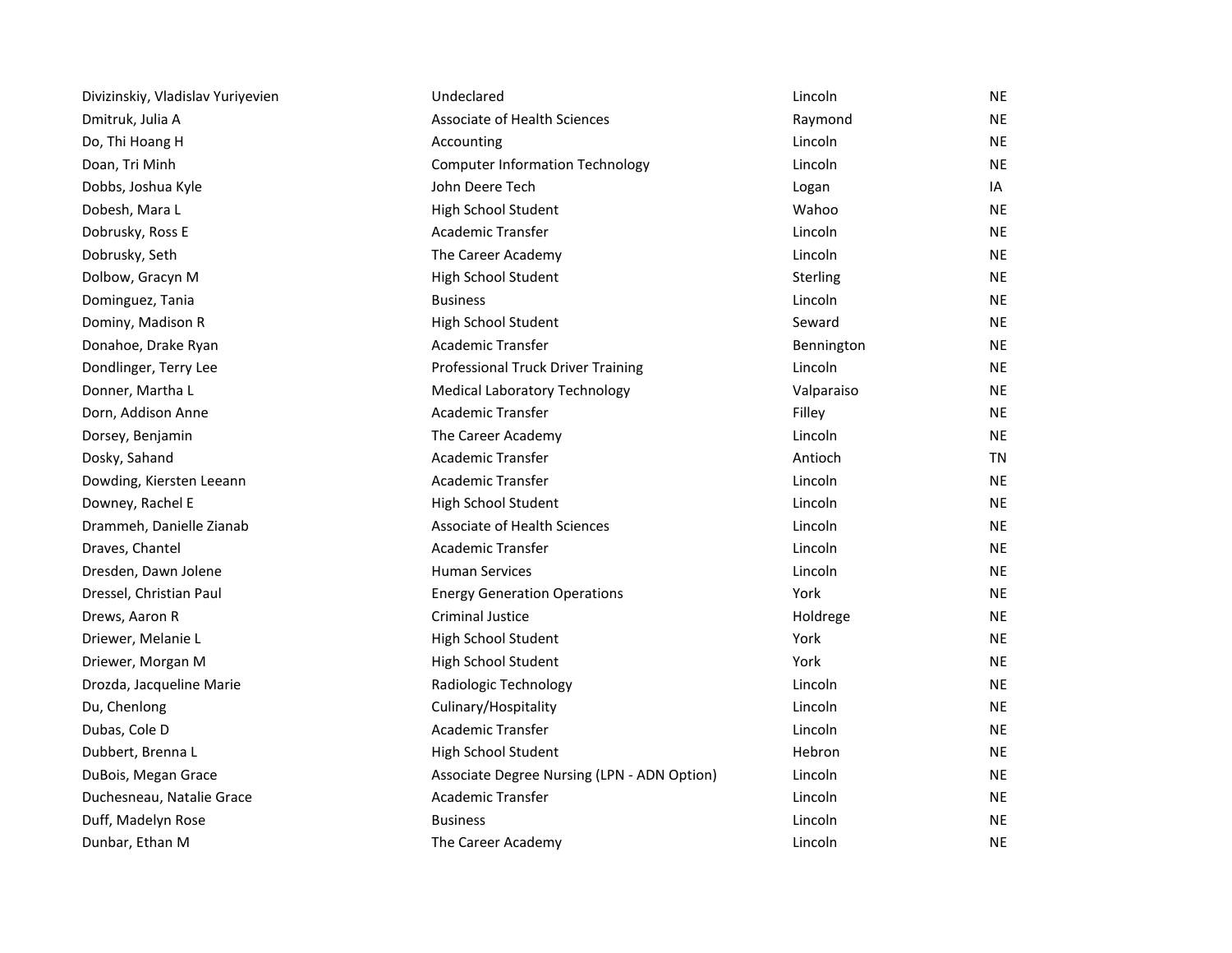| Dungan, Charles Temirlan   | <b>Business</b>                               | Lincoln           | <b>NE</b> |
|----------------------------|-----------------------------------------------|-------------------|-----------|
| Dunker, Evan M             | <b>Welding Technology</b>                     | Lincoln           | <b>NE</b> |
| Dunn, Evan Christopher     | Academic Transfer                             | Lincoln           | <b>NE</b> |
| Dunn, Jesse Earl           | <b>Business</b>                               | Lincoln           | <b>NE</b> |
| Dunn, Kayla Anne-Marie     | <b>Computer Information Technology</b>        | Lincoln           | <b>NE</b> |
| Dunn, Lauren Olivia        | Academic Transfer                             | Firth             | <b>NE</b> |
| Dunning, Summer Rayne      | Early Childhood Education                     | Lincoln           | <b>NE</b> |
| Duong, Donna               | <b>Business</b>                               | Lincoln           | <b>NE</b> |
| Duong, Katy                | High School Student                           | Lincoln           | <b>NE</b> |
| Dupont, Dylan J            | Academic Transfer                             | Lincoln           | <b>NE</b> |
| Dutton, Abigail Leanne     | The Career Academy                            | Lincoln           | <b>NE</b> |
| Dvorak, Kaylee Sue         | <b>Dental Assisting</b>                       | Pierce            | <b>NE</b> |
| Dvorak, Megan Marie        | <b>Associate Degree Nursing</b>               | Lincoln           | <b>NE</b> |
| Dyer, Amelia O             | High School Student                           | Yutan             | <b>NE</b> |
| Earll, Izabella M          | High School Student                           | Nebraska City     | <b>NE</b> |
| Earnest, Austin A          | <b>Business</b>                               | Lincoln           | <b>NE</b> |
| Earnest, Gracey J          | High School Student                           | Ashland           | <b>NE</b> |
| Easton, Madison Michelle   | <b>Human Services</b>                         | Lincoln           | <b>NE</b> |
| Ebbers, Elaina             | High School Student                           | Firth             | <b>NE</b> |
| Ebel, Aiden J              | High School Student                           | <b>Falls City</b> | <b>NE</b> |
| Ebner, Raven W             | Undeclared                                    | Columbus          | <b>NE</b> |
| Eckhardt, Cassidy J        | High School Student                           | Lincoln           | <b>NE</b> |
| Eckhout, Jennifer Michelle | Associate of Health Sciences                  | Lincoln           | <b>NE</b> |
| Egelhoff, Timothy Scott    | <b>Academic Transfer</b>                      | Lincoln           | <b>NE</b> |
| Egger, Tyler J             | Academic Transfer                             | Ceresco           | <b>NE</b> |
| Eggett, Grace K            | Academic Transfer                             | Lincoln           | <b>NE</b> |
| Egr, Kendyl Marie          | High School Student                           | Yutan             | <b>NE</b> |
| Ehlers, Zachary Joseph     | <b>Plumbing Technology</b>                    | Firth             | <b>NE</b> |
| Eiland, Sydnee K           | <b>Medical Assisting</b>                      | Lincoln           | <b>NE</b> |
| Eitzmann, Avery Elaine     | High School Student                           | Hardy             | <b>NE</b> |
| Ekinde, Ahone Mesode       | Associate of Health Sciences                  | Lincoln           | <b>NE</b> |
| Elder, Ariel D             | <b>Business</b>                               | Lincoln           | <b>NE</b> |
| Elge, Jaydon               | Precision Machining and Automation Technology | Aurora            | <b>NE</b> |
| Ellingson, Zachary P       | Electrical & Electromechanical Technology     | Seward            | <b>NE</b> |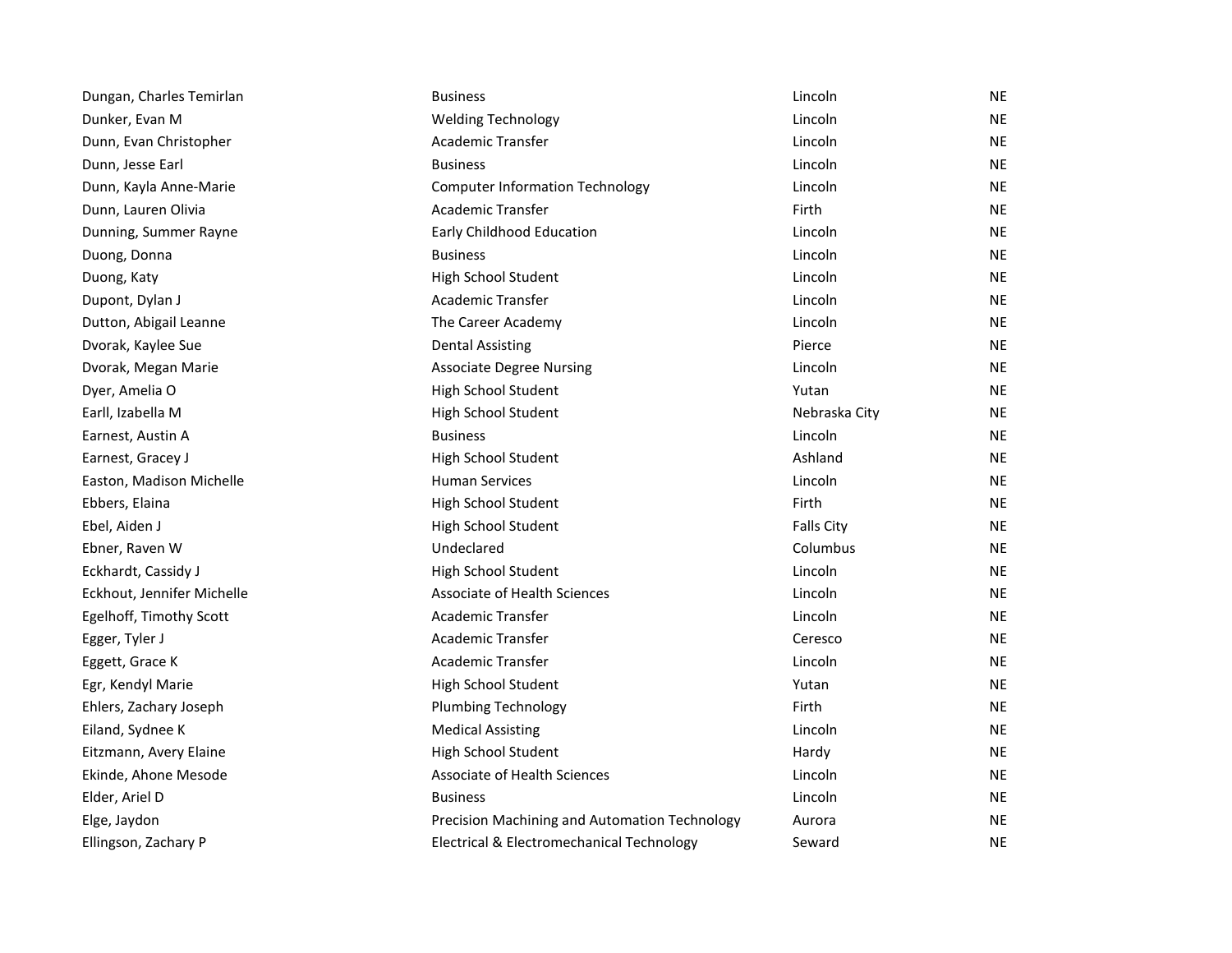| Ellis, Delainey R                 | The Career Academy                          | Lincoln         | <b>NE</b> |
|-----------------------------------|---------------------------------------------|-----------------|-----------|
| Ellis, Rachel Hannah              | Undeclared                                  | Lincoln         | <b>NE</b> |
| Ellis, Sarah Elizabeth            | Associate of Health Sciences                | Lincoln         | <b>NE</b> |
| Elsayed, Haythem Eltayeb          | Accounting                                  | Lincoln         | <b>NE</b> |
| Elshire, Cameron Ray              | <b>Business</b>                             | Nebraska City   | <b>NE</b> |
| Elstun, Haley Ann                 | Academic Transfer                           | Lincoln         | <b>NE</b> |
| Emmack, Taylor Marie              | Associate of Health Sciences                | Lincoln         | <b>NE</b> |
| Emswiler, Bethany C               | <b>Computer Information Technology</b>      | David City      | <b>NE</b> |
| Enevoldsen, Eleanah F             | High School Student                         | Lincoln         | <b>NE</b> |
| Engel, Colton David               | <b>Physical Therapist Assistant</b>         | Lincoln         | <b>NE</b> |
| Enquist, Kelsey Marie             | Undeclared                                  | Lincoln         | NE.       |
| Epley, Hayden Leigh               | <b>Business</b>                             | Superior        | <b>NE</b> |
| Ernst, Claire E                   | High School Student                         | Elmwood         | <b>NE</b> |
| Errazo, Jan Donald Constantino    | Electrical & Electromechanical Technology   | Lincoln         | <b>NE</b> |
| Escobar, Eric                     | <b>Criminal Justice</b>                     | Wilber          | <b>NE</b> |
| Escobar, Jazmin Elizabeth         | <b>Business</b>                             | Crete           | <b>NE</b> |
| Escorcia, Amber Grace             | Associate of Health Sciences                | Lincoln         | <b>NE</b> |
| Escritt, Sydney Paige             | High School Student                         | Hebron          | <b>NE</b> |
| Espinoza, Samantha Jo             | <b>Practical Nursing</b>                    | <b>Beatrice</b> | <b>NE</b> |
| Esquivel, Adriana Francis         | <b>Associate of Health Sciences</b>         | Grand Island    | <b>NE</b> |
| Essary, Evan Michael              | <b>Academic Transfer</b>                    | Lincoln         | <b>NE</b> |
| Esser, Ainsley                    | Undeclared                                  | Lincoln         | <b>NE</b> |
| Essman, Andrew                    | <b>Computer Information Technology</b>      | Eagle           | <b>NE</b> |
| Ettwein, Julia Lauren             | Associate Degree Nursing (LPN - ADN Option) | Seward          | <b>NE</b> |
| Eunike, Magdaline Faustinemalinda | <b>Business</b>                             | Lincoln         | <b>NE</b> |
| Eveland, Seth Brayton             | Associate of Health Sciences                | Lincoln         | <b>NE</b> |
| Everett, David E                  | Diesel Technology-Truck                     | Denton          | <b>NE</b> |
| Evert, Logen Beth                 | <b>Academic Transfer</b>                    | Lincoln         | <b>NE</b> |
| Ewert, Siera Renee                | Early Childhood Education                   | Lincoln         | <b>NE</b> |
| Ewougouo, Demostin                | Biotechnology                               | Lincoln         | <b>NE</b> |
| Fadili, Meriem                    | <b>Computer Information Technology</b>      | Malcolm         | NE.       |
| Fairchild, Kayla Marie            | Polysomnographic Technician                 | Worthing        | <b>SD</b> |
| Fan, Zedong                       | Undeclared                                  | Lincoln         | <b>NE</b> |
| Fangmeyer, Gavin T                | High School Student                         | Hebron          | <b>NE</b> |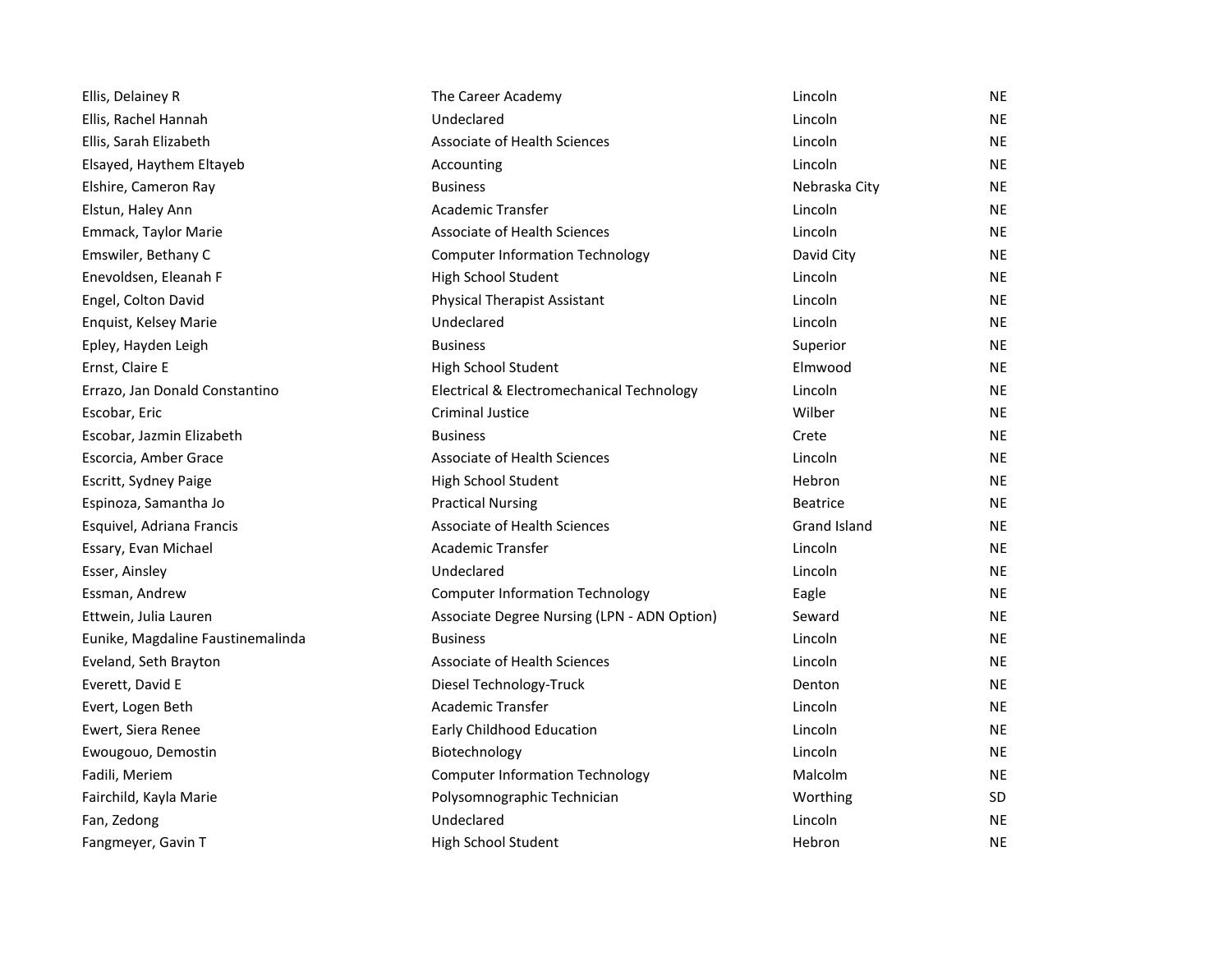| Farr, Brittani Lenae        | <b>Human Services</b>                        | Gothenburg        | <b>NE</b> |
|-----------------------------|----------------------------------------------|-------------------|-----------|
| Faulkenberry, Casey Max     | Heating, Ventilation, AC & Refrig Technology | <b>Broken Bow</b> | <b>NE</b> |
| Faulkner, Chelsea           | High School Student                          | Lincoln           | <b>NE</b> |
| Fay, Emma Marie             | <b>Business</b>                              | Lincoln           | NE        |
| Fedde, Megan Francis        | Associate of Health Sciences                 | Gretna            | <b>NE</b> |
| Feek, Emmy Lu               | High School Student                          | <b>Falls City</b> | <b>NE</b> |
| Feely, Andrew J             | <b>Computer Information Technology</b>       | Lincoln           | <b>NE</b> |
| Feely, Kamrin M             | Culinary/Hospitality                         | Waverly           | <b>NE</b> |
| Felici, Jason P             | Academic Transfer                            | Gretna            | <b>NE</b> |
| Fenicle, RJ                 | Electrical & Electromechanical Technology    | Waverly           | <b>NE</b> |
| Ferguson, Alora Lucille     | High School Student                          | Raymond           | <b>NE</b> |
| Fernau, Piper Rae           | High School Student                          | York              | <b>NE</b> |
| Fester, Michael Leon        | Diesel Technology-Truck                      | Moorhead          | IA        |
| Fiala, Ian David            | High School Student                          | Seward            | <b>NE</b> |
| Fields, Stiephan M          | High School Student                          | <b>Falls City</b> | <b>NE</b> |
| Fields, Thomas Glen         | High School Student                          | <b>Falls City</b> | <b>NE</b> |
| Fischer, Brett Patrick      | <b>Welding Technology</b>                    | Lincoln           | <b>NE</b> |
| Fischer, Megan Elizabeth    | <b>Human Services</b>                        | Lincoln           | <b>NE</b> |
| Fischer, Mitchell J         | Diesel-Ag Equipment Service Tech             | Wakefield         | <b>NE</b> |
| Fisher, Abigail Jackie      | High School Student                          | Ashland           | <b>NE</b> |
| Fisher, Kaelyn Sue          | High School Student                          | Ashland           | NE        |
| Fisher, Lilly Madeline      | <b>Early Childhood Education</b>             | Lincoln           | <b>NE</b> |
| Fitz, Carina                | <b>Business</b>                              | Lincoln           | <b>NE</b> |
| Fitzgerald, McCartney       | The Career Academy                           | Lincoln           | <b>NE</b> |
| Fitzwater, Tisa Kay         | Associate of Health Sciences                 | <b>Beatrice</b>   | <b>NE</b> |
| Fleming, Tanor E            | Undeclared                                   | Lincoln           | <b>NE</b> |
| Fletcher, Kameelah T        | <b>Associate of Health Sciences</b>          | Lincoln           | <b>NE</b> |
| Fletcher, Reid R            | High School Student                          | Elmwood           | NE        |
| Flores, Valerie E           | <b>Associate Degree Nursing</b>              | Lincoln           | <b>NE</b> |
| Floyd, Joshua Michael       | <b>Business</b>                              | Lincoln           | <b>NE</b> |
| Flynn, Erin Kristine        | Early Childhood Education                    | Shubert           | <b>NE</b> |
| Foight, Jacqueline Francine | <b>Business</b>                              | Lincoln           | <b>NE</b> |
| Foltz, Tara Ronae           | Radiologic Technology                        | Lincoln           | <b>NE</b> |
| Fong, Amanda Leigh          | <b>Associate of Health Sciences</b>          | Lincoln           | <b>NE</b> |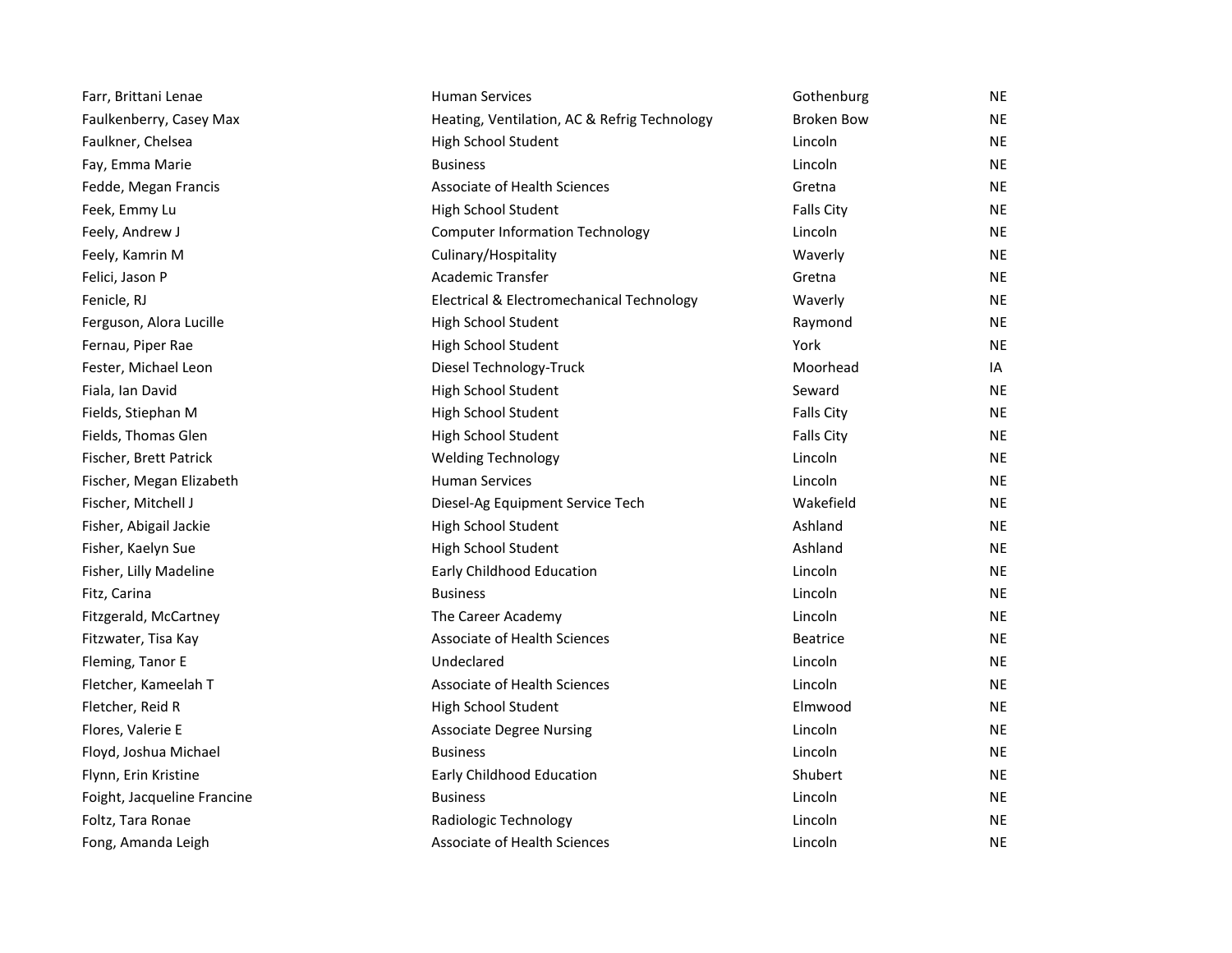| Foreman, Kadence Ann       | High School Student                          | Waco          | NE  |
|----------------------------|----------------------------------------------|---------------|-----|
| Forry, Reagan R            | Early Childhood Education                    | Lincoln       | NE  |
| Fortik, Danielle R         | High School Student                          | Raymond       | NE  |
| Foster, Ava Elise          | <b>Business Communications</b>               | Omaha         | NE  |
| Foster, Jesse James        | <b>Automotive Technology</b>                 | Lincoln       | NE  |
| Fowler, Katherine E        | <b>Practical Nursing</b>                     | Omaha         | NE  |
| Fowler, Makenna P          | Early Childhood Education                    | Oneill        | ΝE  |
| Fox, Lane H                | <b>Academic Transfer</b>                     | Nehawka       | NE  |
| Foxhoven, Jesse Lee        | <b>Business</b>                              | Lincoln       | ΝE  |
| Foxworthy, Macl J          | High School Student                          | Wahoo         | NE  |
| Foyt, Zachary Allen        | <b>Academic Transfer</b>                     | Lincoln       | NE  |
| Frahm, Erin Rose           | Geographic Information Systems Technician    | Lincoln       | NE  |
| Frank, Jasmyn Lanae        | Academic Transfer                            | Kearney       | NE  |
| Frank, Matt J              | <b>Computer Information Technology</b>       | Eagle         | ΝE  |
| Franklin, Samuel A         | Academic Transfer                            | Lincoln       | ΝE  |
| Frary, Daniel Christopher  | <b>Energy Generation Operations</b>          | <b>Brock</b>  | NE  |
| Frazee, Andrew Jay         | Horticulture & Turfgrass Management          | Sabetha       | KS. |
| Frazee, Trent W            | Heating, Ventilation, AC & Refrig Technology | <b>Bennet</b> | ΝE  |
| Frederick, Emily           | Undeclared                                   | Eagle         | ΝE  |
| Frederick, Lisa I          | <b>Business</b>                              | Lincoln       | NE  |
| Free, Denham               | High School Student                          | Hickman       | NE  |
| Freitag, Connor Dawson     | Heating, Ventilation, AC & Refrig Technology | Arapahoe      | NE  |
| Frempong, Hannah Abuyaa    | <b>Practical Nursing</b>                     | Lincoln       | NE  |
| Friend, Jacob W            | John Deere Tech                              | North Platte  | ΝE  |
| Friend, Zachary John       | Manufacturing Engineering Technology         | Lincoln       | ΝE  |
| Friesen, Chiho             | <b>Associate Degree Nursing</b>              | Lincoln       | ΝE  |
| Friesen, Peter             | Undeclared                                   | Lincoln       | ΝE  |
| Fritz, Abigail Rose        | High School Student                          | Verdon        | NE  |
| Gabriel, Timothy Gregory   | Undeclared                                   | Lincoln       | NE  |
| Gafar, Someia K            | <b>Human Services</b>                        | Lincoln       | NE  |
| Gaffey, Ireland Monet      | Accounting                                   | Lincoln       | ΝE  |
| Gallardo, Panagiotis Hogan | Academic Transfer                            | Lincoln       | ΝE  |
| Gamez, Ernesto J           | <b>Business</b>                              | Grand Island  | NE  |
| Gann, Tyler James          | <b>Computer Information Technology</b>       | Lincoln       | ΝE  |
|                            |                                              |               |     |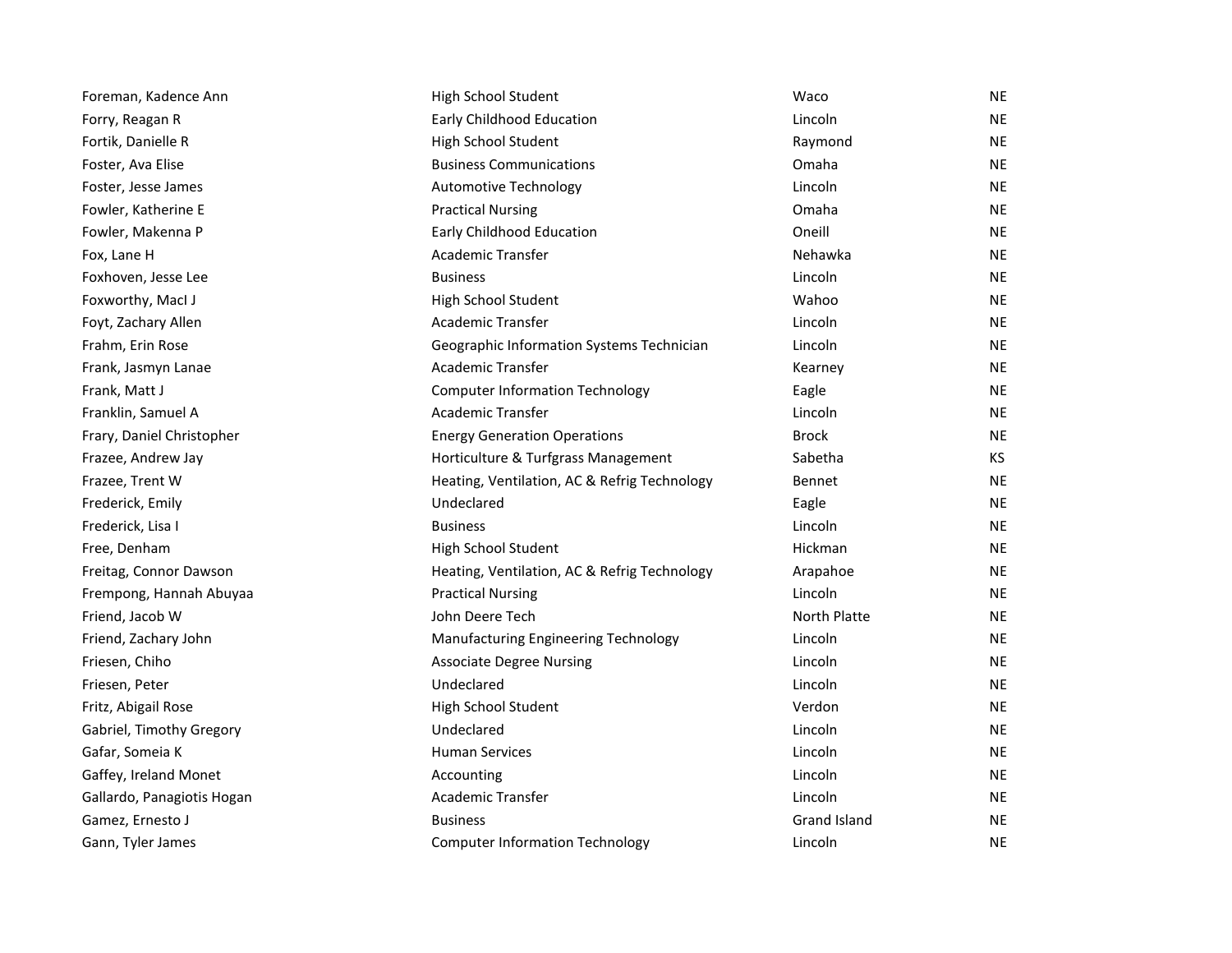| Garber, Kellan Blake       | Associate of Health Sciences              | Lincoln           | <b>NE</b> |
|----------------------------|-------------------------------------------|-------------------|-----------|
| Garcia, Carson Thomas      | Diesel-Ag Equipment Service Tech          | Mc Cook           | <b>NE</b> |
| Garcia, Petrona I          | Early Childhood Education                 | Crete             | <b>NE</b> |
| Gardner, Morgan Paige      | Associate of Health Sciences              | Omaha             | <b>NE</b> |
| Garland, Cassandra K       | Associate of Health Sciences              | Crete             | <b>NE</b> |
| Garner, Courtney Nicole    | <b>Associate of Health Sciences</b>       | Lincoln           | <b>NE</b> |
| Garrelts, Kiya C           | High School Student                       | Lincoln           | <b>NE</b> |
| Garrison, Dejohn Zhane     | <b>Respiratory Care</b>                   | Omaha             | <b>NE</b> |
| Gary, Alan Fraser          | Undeclared                                | Lincoln           | <b>NE</b> |
| Gaston, Jaylin S           | High School Student                       | Louisville        | <b>NE</b> |
| Gates, Alexis Mary         | The Career Academy                        | Lincoln           | <b>NE</b> |
| Gayer, Jackson T           | High School Student                       | Elkhorn           | <b>NE</b> |
| Gearhart, Zackeray Jackson | <b>Computer Information Technology</b>    | Lincoln           | <b>NE</b> |
| Gehle, Makenna Grace       | High School Student                       | Ceresco           | <b>NE</b> |
| Geidel, Claire             | High School Student                       | Seward            | <b>NE</b> |
| Geise, Keely               | High School Student                       | Memphis           | <b>NE</b> |
| Geisinger, Karlee Sue      | Culinary/Hospitality                      | Selden            | KS.       |
| Gemmell, Jessica Taylor    | Associate of Health Sciences              | Lincoln           | <b>NE</b> |
| Gerdts, Macey              | The Career Academy                        | Lincoln           | NE.       |
| Gerken, Paulette Ann       | <b>Business Communications</b>            | Lincoln           | <b>NE</b> |
| Giebel, Laura K            | Horticulture & Turfgrass Management       | Davenport         | NE        |
| Gier, Makenna E            | <b>Business</b>                           | Lincoln           | <b>NE</b> |
| Giesler, Zachary Joseph    | <b>Medical Laboratory Technology</b>      | Waverly           | <b>NE</b> |
| Gilfillan, Tessa Jade      | <b>Business</b>                           | <b>Falls City</b> | <b>NE</b> |
| Gill, Beth Nicole          | <b>Business</b>                           | Harvard           | <b>NE</b> |
| Gillen, Colby John         | John Deere Tech                           | Mitchell          | SD.       |
| Gillispie, Bridget M       | <b>Computer Information Technology</b>    | Lincoln           | <b>NE</b> |
| Girmus, Cooper S           | High School Student                       | Friend            | <b>NE</b> |
| Girmus, Logan J            | High School Student                       | Ithaca            | <b>NE</b> |
| Glab, Nick                 | Professional Truck Driver Training        | Lincoln           | <b>NE</b> |
| Glandt, Cayden David       | <b>Criminal Justice</b>                   | Seward            | <b>NE</b> |
| Glantz, Ryan Lynn          | Culinary/Hospitality                      | Lincoln           | <b>NE</b> |
| Glanz, Kristopher Irwin    | <b>Computer Information Technology</b>    | Lincoln           | <b>NE</b> |
| Glaves, Brady L            | Electrical & Electromechanical Technology | Clay Center       | <b>KS</b> |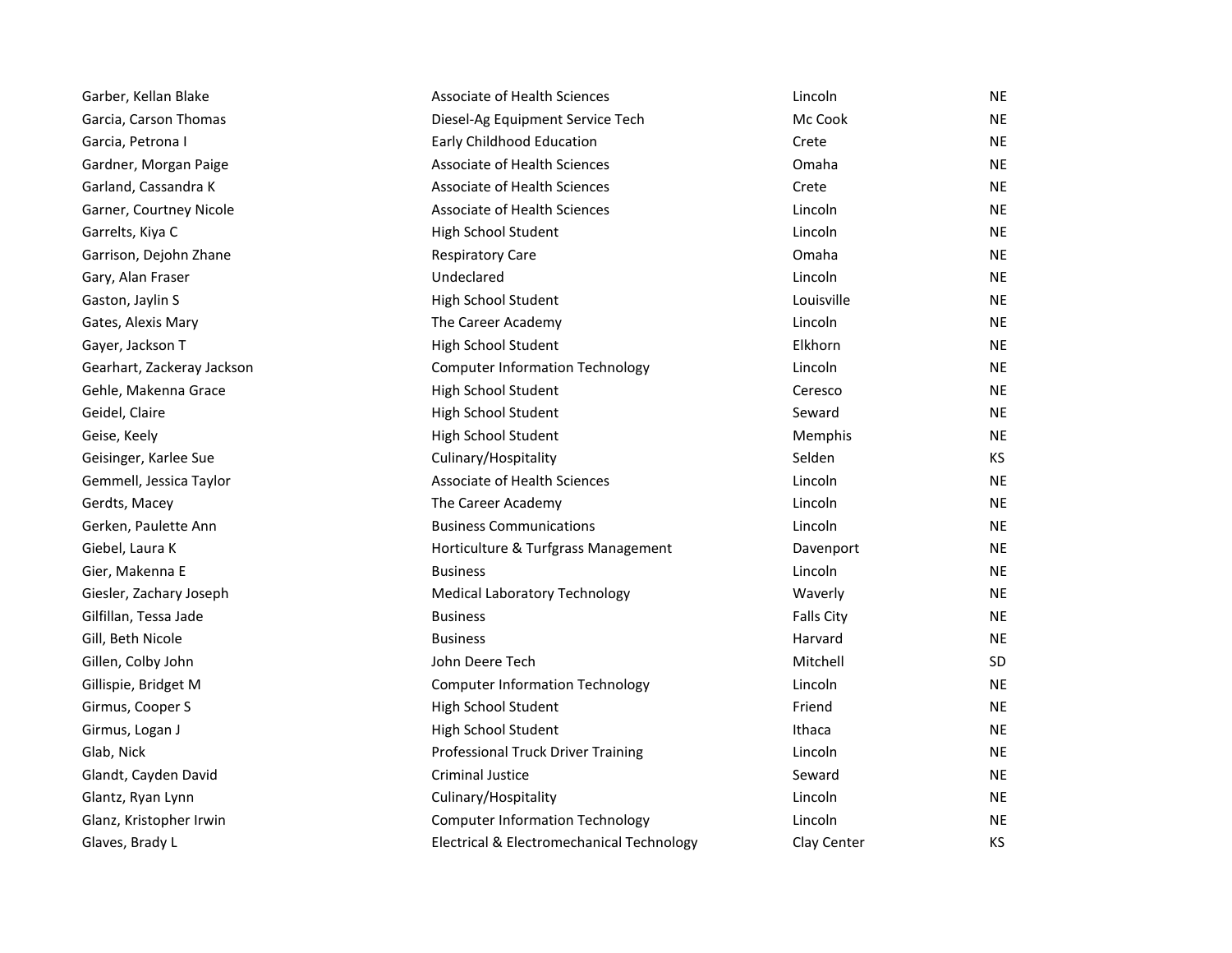| <b>Energy Generation Operations</b>           | Lincoln             | NE        |
|-----------------------------------------------|---------------------|-----------|
| Electrical & Electromechanical Technology     | Columbus            | NE        |
| <b>Academic Transfer</b>                      | Lincoln             | <b>NE</b> |
| <b>Computer Information Technology</b>        | Lincoln             | <b>NE</b> |
| <b>Academic Transfer</b>                      | Elkhorn             | <b>NE</b> |
| High School Student                           | Tecumseh            | NE        |
| Undeclared                                    | Lincoln             | <b>NE</b> |
| <b>Human Services</b>                         | Lincoln             | <b>NE</b> |
| <b>Academic Transfer</b>                      | Lincoln             | <b>NE</b> |
| <b>Respiratory Care</b>                       | Lovington           | <b>NM</b> |
| Law Enforcement & Homeland Security           | Elkhorn             | <b>NE</b> |
| <b>Academic Transfer</b>                      | <b>Beatrice</b>     | <b>NE</b> |
| <b>Automotive Technology</b>                  | Lincoln             | <b>NE</b> |
| The Career Academy                            | Lincoln             | <b>NE</b> |
| <b>Computer Information Technology</b>        | Lincoln             | <b>NE</b> |
| <b>Practical Nursing</b>                      | Lincoln             | <b>NE</b> |
| <b>Human Services</b>                         | Lincoln             | <b>NE</b> |
| High School Student                           | Raymond             | <b>NE</b> |
| <b>Business</b>                               | Raymond             | <b>NE</b> |
| The Career Academy                            | Lincoln             | <b>NE</b> |
| Undeclared                                    | Lincoln             | <b>NE</b> |
| High School Student                           | Sterling            | <b>NE</b> |
| High School Student                           | <b>Elk Creek</b>    | <b>NE</b> |
| <b>Computer Information Technology</b>        | Lincoln             | <b>NE</b> |
| High School Student                           | Ashland             | <b>NE</b> |
| Agriculture Management & Production           | Glenwood            | IA        |
| <b>Business</b>                               | Omaha               | <b>NE</b> |
| Agriculture Management & Production           | Hollenberg          | <b>KS</b> |
| Electrical & Electromechanical Technology     | <b>Silver Creek</b> | <b>NE</b> |
| High School Student                           | Wahoo               | <b>NE</b> |
| <b>Business</b>                               | Lincoln             | <b>NE</b> |
| Nondestructive Testing Technology             | Lincoln             | <b>NE</b> |
| <b>Medical Assisting</b>                      | Lincoln             | NE        |
| Ford-Auto Student Service Ed Training Program | Omaha               | <b>NE</b> |
|                                               |                     |           |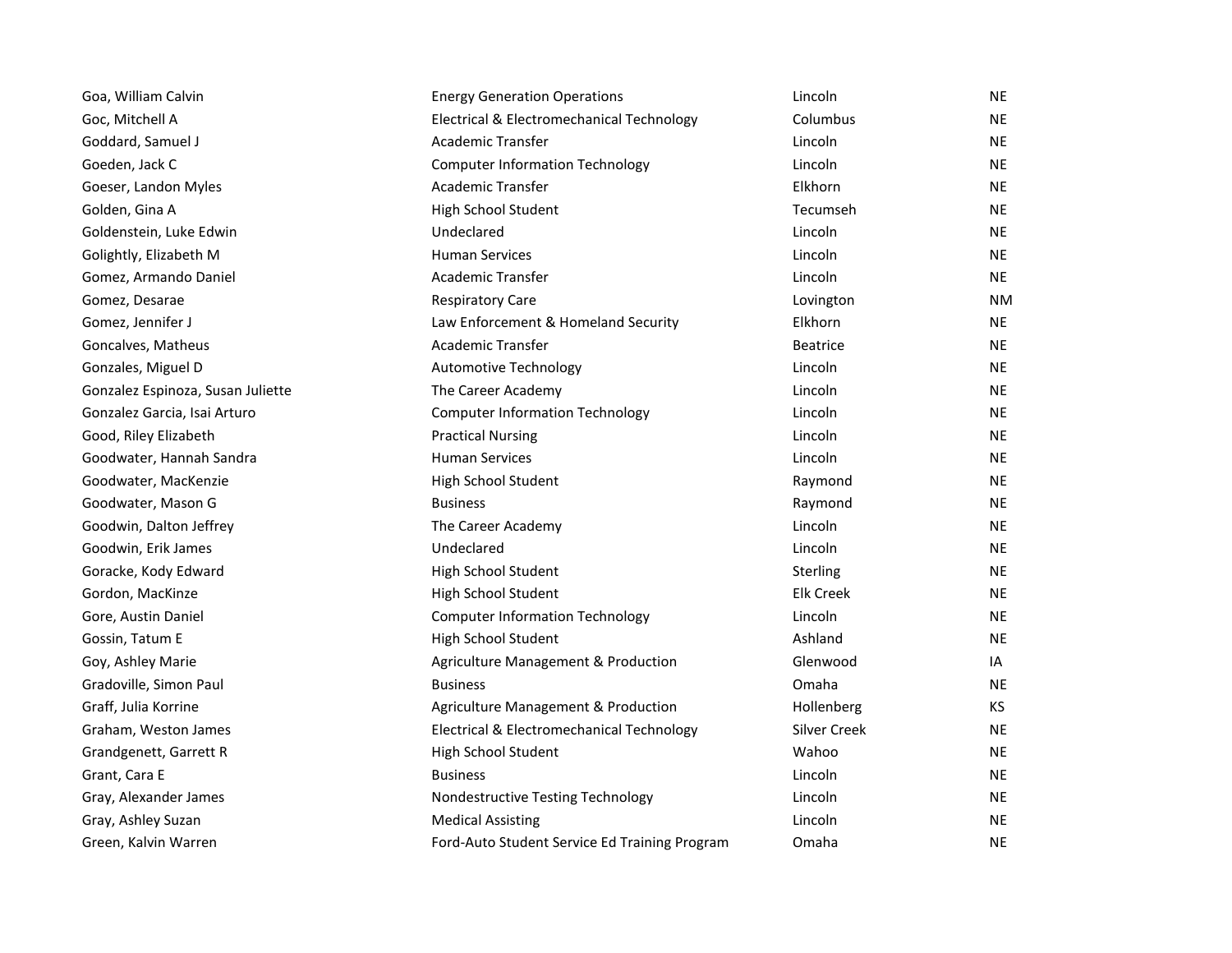| Greenlee, Devan Allen         | Associate of Health Sciences                 | Raymond         | <b>NE</b> |
|-------------------------------|----------------------------------------------|-----------------|-----------|
| Greisen, Thomas               | High School Student                          | Lincoln         | <b>NE</b> |
| Gress, Hunter Allen           | Heating, Ventilation, AC & Refrig Technology | Clarks          | NE        |
| Grizzle, Zane Thomas          | High School Student                          | Fairbury        | <b>NE</b> |
| Grossman, Resha Lee           | <b>Criminal Justice</b>                      | Lincoln         | <b>NE</b> |
| Grossman, William D           | Manufacturing Engineering Technology         | Lincoln         | <b>NE</b> |
| Grove, Heather L              | Associate of Health Sciences                 | <b>Beatrice</b> | <b>NE</b> |
| Gruenert, Natasha Dawn        | <b>Academic Transfer</b>                     | Pickrell        | <b>NE</b> |
| Grutel, Larry                 | Design & Drafting Technology                 | Lincoln         | <b>NE</b> |
| Guenter, Camron Jade          | <b>Academic Transfer</b>                     | Lincoln         | <b>NE</b> |
| Guerrieri, Codi L             | Associate of Health Sciences                 | North Platte    | NE        |
| Guhde-Egger, George Delbert   | <b>Energy Generation Operations</b>          | Auburn          | <b>NE</b> |
| Gutierrez, Jacob Manuel       | John Deere Tech                              | <b>Red Oak</b>  | IA        |
| Gutmann, Emma C               | Undeclared                                   | Lincoln         | <b>NE</b> |
| Habel, Melissa F              | <b>Business</b>                              | Lincoln         | NE        |
| Habel, Taylor F               | Early Childhood Education                    | Lincoln         | <b>NE</b> |
| Habtemariam, Mical Ashebir    | <b>Associate of Health Sciences</b>          | Lincoln         | <b>NE</b> |
| Hadi, Rolan Q                 | <b>Criminal Justice</b>                      | Lincoln         | <b>NE</b> |
| Haecker, Bryson C             | The Career Academy                           | Lincoln         | <b>NE</b> |
| Hagan, Phillip Lynn           | <b>Human Services</b>                        | Lincoln         | <b>NE</b> |
| Hagemeier, Noah J             | Electrical & Electromechanical Technology    | <b>Beatrice</b> | <b>NE</b> |
| Hager, Eliza Louise           | <b>Associate of Health Sciences</b>          | Lincoln         | <b>NE</b> |
| Hahn, Kyler Jaelyn            | Associate of Health Sciences                 | Lincoln         | <b>NE</b> |
| Hain, Dustin Elwin            | <b>Associate Degree Nursing</b>              | Lincoln         | NE        |
| Hairl, Clayton M              | <b>Professional Truck Driver Training</b>    | Lincoln         | <b>NE</b> |
| Hairl, Kapri Nicole           | <b>Professional Truck Driver Training</b>    | Lincoln         | <b>NE</b> |
| Hairl-Mclaughlin, Asante Dwan | <b>Electronic Systems Technology</b>         | Lincoln         | <b>NE</b> |
| Hajek, Amanda Renea           | <b>Associate of Health Sciences</b>          | Crete           | <b>NE</b> |
| Haji, Dilshad H               | <b>Computer Information Technology</b>       | Lincoln         | <b>NE</b> |
| Hakl, Nathan Riley            | <b>Auto Collision Repair Technology</b>      | Kearney         | <b>NE</b> |
| Hall, Krystal C               | Associate of Health Sciences                 | Ceresco         | <b>NE</b> |
| Haller, Heather Olivia        | <b>Associate Degree Nursing</b>              | Lincoln         | NE        |
| Hallisey, Christina A         | High School Student                          | York            | <b>NE</b> |
| Halvorsen, Keri Lynn          | <b>Medical Assisting</b>                     | Waverly         | <b>NE</b> |
|                               |                                              |                 |           |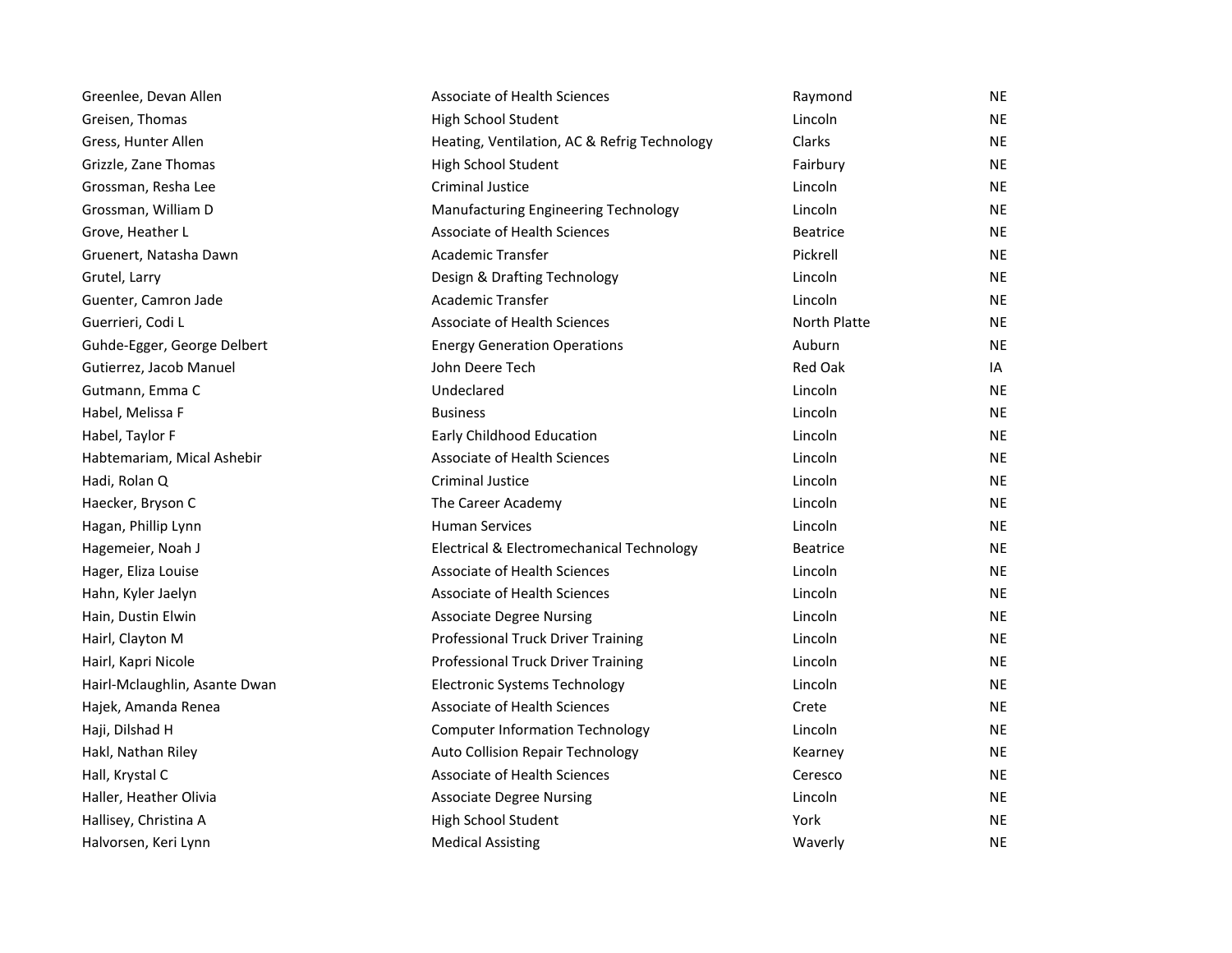| Hamersky, Bryson L        | Academic Transfer                         | Lincoln              | <b>NE</b> |
|---------------------------|-------------------------------------------|----------------------|-----------|
| Hamersky, Trevor D        | <b>Business</b>                           | Lincoln              | <b>NE</b> |
| Hamilton, Jennifer Lynne  | <b>Computer Information Technology</b>    | Lincoln              | <b>NE</b> |
| Hamilton, Stacy           | <b>Human Services</b>                     | Lincoln              | <b>NE</b> |
| Hamilton, Tracey Darlene  | <b>Associate of Health Sciences</b>       | Alliance             | <b>NE</b> |
| Hamling, Gavin Joseph     | Agriculture Management & Production       | Garland              | <b>NE</b> |
| Hamm, Jaxson D            | High School Student                       | Ashland              | <b>NE</b> |
| Hamm, Terrence John       | Paramedic                                 | <b>Beatrice</b>      | <b>NE</b> |
| Hammer, Andrew Charles    | High School Student                       | York                 | <b>NE</b> |
| Hampton, Juliana G        | <b>Associate Degree Nursing</b>           | Lincoln              | <b>NE</b> |
| Hancock, Jordan Elizabeth | <b>Business</b>                           | Yutan                | <b>NE</b> |
| Haney, Nolan Michael      | <b>Associate of Health Sciences</b>       | Lincoln              | <b>NE</b> |
| Hanley, Steffen Cai       | <b>Energy Generation Operations</b>       | Cook                 | <b>NE</b> |
| Hanlin, Aaron Joseph      | Electrical & Electromechanical Technology | Ashland              | <b>NE</b> |
| Hanna-Klepper, Styvie A   | Radiologic Technology                     | Eagle                | <b>NE</b> |
| Hansen, Makenzi Irene-Ann | Undeclared                                | Lincoln              | <b>NE</b> |
| Hansen, Peyton L          | Horticulture & Turfgrass Management       | Lincoln              | <b>NE</b> |
| Hansen, Wyatt Allen       | Diesel Technology-Truck                   | Fairmont             | <b>NE</b> |
| Hansen, Zade M            | Agriculture Management & Production       | Superior             | <b>NE</b> |
| Hanson, April Renae       | Academic Transfer                         | Lincoln              | <b>NE</b> |
| Hanson, Avery John        | <b>Associate of Health Sciences</b>       | Lincoln              | <b>NE</b> |
| Hanson, Edward M          | John Deere Tech                           | Atwood               | <b>KS</b> |
| Hanzl, David Ronald       | <b>Computer Information Technology</b>    | Lincoln              | <b>NE</b> |
| Harkness, Christopher P   | Academic Transfer                         | Plattsmouth          | <b>NE</b> |
| Harms, Lauren E           | High School Student                       | <b>Weeping Water</b> | <b>NE</b> |
| Harms, Trey R             | High School Student                       | York                 | <b>NE</b> |
| Harper, Josh Aaron        | Agriculture Management & Production       | Walton               | <b>NE</b> |
| Harper, Kelsey Anne       | <b>Human Services</b>                     | Otoe                 | <b>NE</b> |
| Harries, Jacob Allen      | <b>Precision Agriculture</b>              | Marysville           | KS        |
| Harris, Zachary A         | Paramedic                                 | Lincoln              | <b>NE</b> |
| Hartley, Brittaney Marie  | Associate of Health Sciences              | Deshler              | <b>NE</b> |
| Hartley, Halston Scott    | <b>Associate of Health Sciences</b>       | Lincoln              | <b>NE</b> |
| Hartman, Ashlynn Tammy    | High School Student                       | Pawnee City          | <b>NE</b> |
| Hartshorn, Hunter Shannon | <b>Academic Transfer</b>                  | Utica                | <b>NE</b> |
|                           |                                           |                      |           |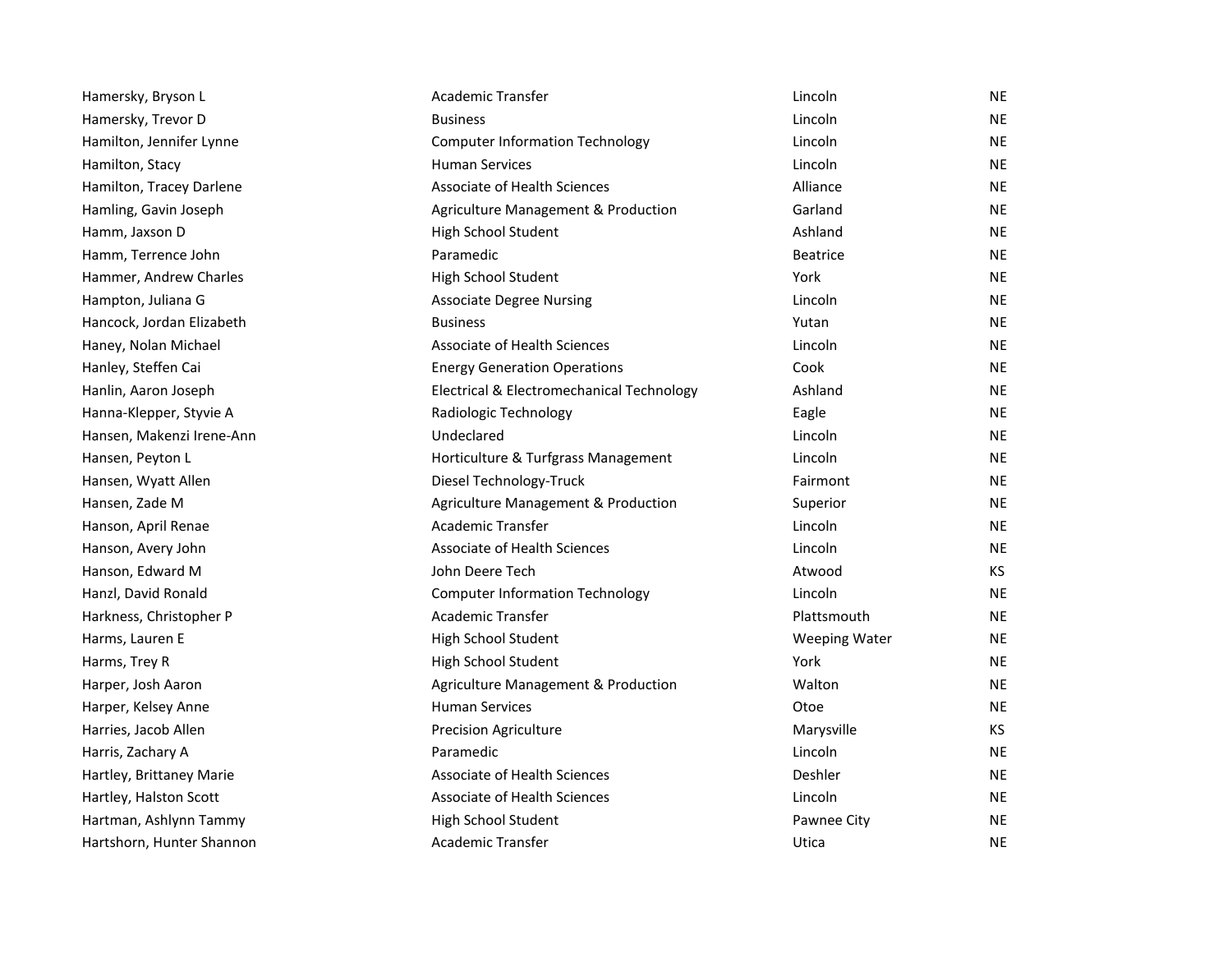| Hartshorn, Lindsey Marie    | <b>Associate Degree Nursing</b>               | Weston          | <b>NE</b> |
|-----------------------------|-----------------------------------------------|-----------------|-----------|
| Hartweg, Grace Taylor       | Academic Transfer                             | Waverly         | <b>NE</b> |
| Hartz, Delaney S            | Associate of Health Sciences                  | Lincoln         | <b>NE</b> |
| Harub, Manar S              | Associate of Health Sciences                  | Lincoln         | <b>NE</b> |
| Harwood, Steven Charles     | Electrical & Electromechanical Technology     | <b>Beatrice</b> | <b>NE</b> |
| Haskin, Kris E              | <b>Computer Information Technology</b>        | Lincoln         | <b>NE</b> |
| Hass, Ecko                  | The Career Academy                            | Lincoln         | <b>NE</b> |
| Hassan, Huda A              | Office Professional                           | Lincoln         | <b>NE</b> |
| Hatcliff, Ledon M           | Precision Machining and Automation Technology | Lincoln         | <b>NE</b> |
| Hatfield, Elizabeth Lenore  | <b>Associate Degree Nursing</b>               | Wahoo           | <b>NE</b> |
| Hathaway, Emmalyn Grace     | Associate of Health Sciences                  | Lincoln         | <b>NE</b> |
| Havlat, Reanna Marie        | Associate of Health Sciences                  | Lincoln         | <b>NE</b> |
| Hawkins, Leann Elizabeth    | Academic Transfer                             | Tekamah         | <b>NE</b> |
| Hawney, Noah                | The Career Academy                            | Lincoln         | <b>NE</b> |
| Hayder, Ahmed K             | <b>Dental Assisting</b>                       | Lincoln         | <b>NE</b> |
| Hayes, Brandon D            | <b>Academic Transfer</b>                      | Lincoln         | <b>NE</b> |
| Hayes, Quentin C            | High School Student                           | Raymond         | <b>NE</b> |
| He, Zhiliang                | Undeclared                                    | Lincoln         | <b>NE</b> |
| Hebbert, Wyatt Merrill      | John Deere Tech                               | Ashby           | <b>NE</b> |
| Hebenstreit, Emily Kathleen | High School Student                           | Yutan           | <b>NE</b> |
| Heeren, Karsten             | Heating, Ventilation, AC & Refrig Technology  | Lincoln         | <b>NE</b> |
| Hegwood, Augustine          | The Career Academy                            | Lincoln         | <b>NE</b> |
| Heider, Amanda Jo           | Undeclared                                    | Centerville     | <b>OH</b> |
| Heier, Bryce Nicholas       | <b>Computer Information Technology</b>        | Lincoln         | <b>NE</b> |
| Heiser, Kyndi N             | Associate of Health Sciences                  | Sioux Falls     | SD        |
| Heiserman, Tamara Marie     | Early Childhood Education                     | Lincoln         | <b>NE</b> |
| Heitmann, Elisabeth Jean    | <b>Practical Nursing</b>                      | Chester         | <b>NE</b> |
| Heller, Brandi J            | Radiologic Technology                         | Atkinson        | <b>NE</b> |
| Helmink, Kaden Cole         | <b>Energy Generation Operations</b>           | Roca            | <b>NE</b> |
| Helmink, Noah               | High School Student                           | Hickman         | <b>NE</b> |
| Hendrickson, Sheana         | Undeclared                                    | Bayard          | <b>NE</b> |
| Henery, Alexi Rose          | Livestock Management & Production             | Wilcox          | <b>NE</b> |
| Heng, Ella                  | High School Student                           | Adams           | <b>NE</b> |
| Henry, Robert N             | <b>Business</b>                               | York            | <b>NE</b> |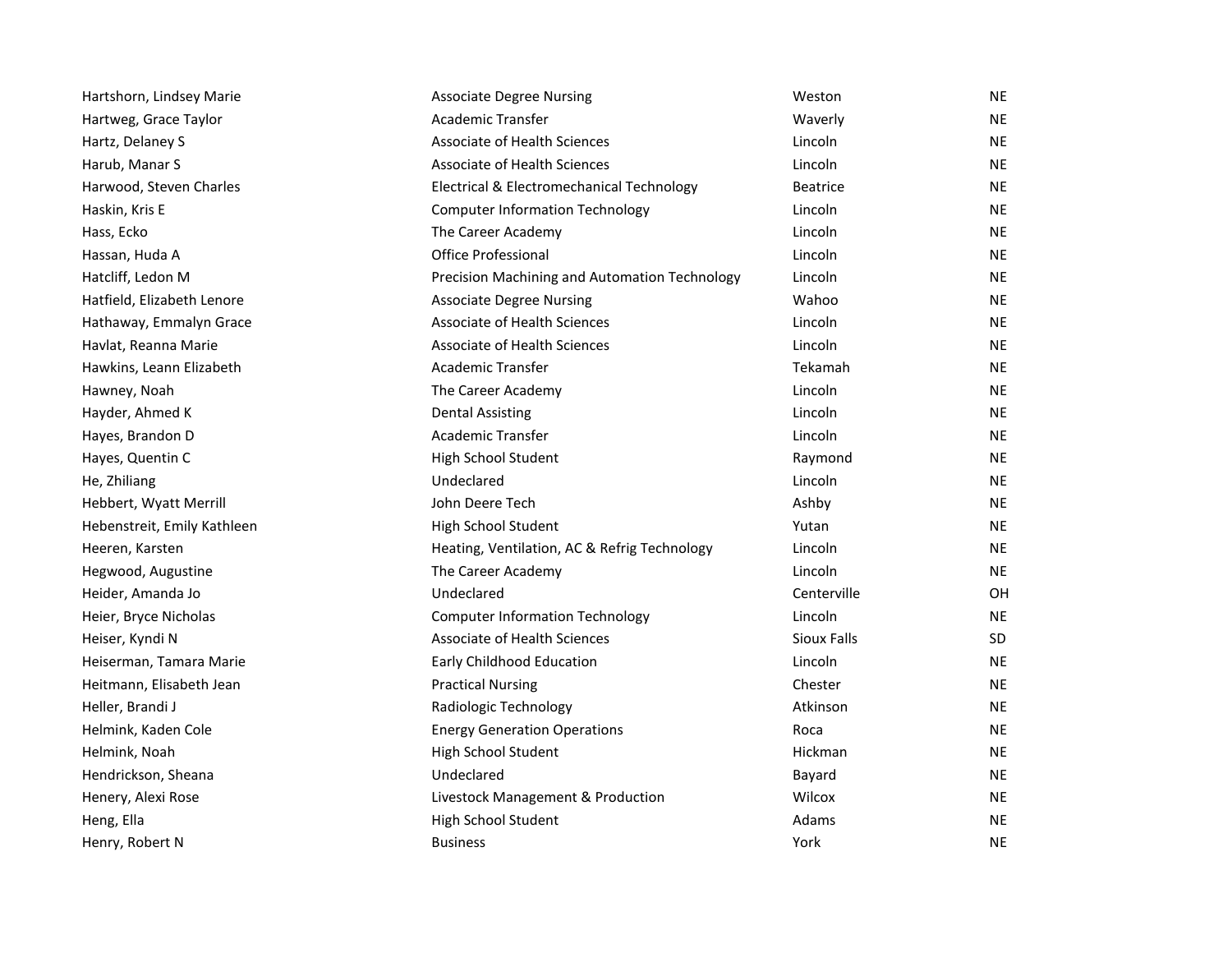| Henson, Kyle Scott       | <b>Business</b>                           | Lincoln             | NE  |
|--------------------------|-------------------------------------------|---------------------|-----|
| Hergott, Cassandra Lavon | High School Student                       | Hebron              | NE  |
| Herman, William Patrick  | <b>Computer Information Technology</b>    | Lincoln             | NE  |
| Hernandez, Luis Alberto  | The Career Academy                        | Lincoln             | NE  |
| Hernandez, Stephanie L   | <b>Business</b>                           | Lincoln             | NE  |
| Herrera, Carolina        | High School Student                       | Lorton              | NE  |
| Herrera, Joe J           | High School Student                       | Wahoo               | ΝE  |
| Herrick, Elizabeth       | Undeclared                                | Lincoln             | NE  |
| Herron, Joseph M         | Diesel-Ag Equipment Service Tech          | <b>Rock Port</b>    | MО  |
| Hervert, Thomas A        | Undeclared                                | Lincoln             | NE  |
| Hestermann, Elijah Gade  | Electrical & Electromechanical Technology | Lincoln             | ΝE  |
| Hestermann, Marah Lee    | <b>Physical Therapist Assistant</b>       | Sterling            | ΝE  |
| Hetrick, Sarah Marie     | <b>Business</b>                           | Lincoln             | ΝE  |
| Hevelone, Kaden K        | Diesel Technology-Truck                   | Ogallala            | NE. |
| Heywood, Morgan Rose     | <b>Business</b>                           | Garland             | ΝE  |
| Hicks, Cooper Michael    | <b>Academic Transfer</b>                  | Lincoln             | NE  |
| Hier, Garrett W          | High School Student                       | Cortland            | NE  |
| Higley, Cameron Skye     | <b>Computer Information Technology</b>    | Lincoln             | NE. |
| Hill, Mary Elizabeth     | <b>Respiratory Care</b>                   | Honolulu            | HI  |
| Hill, Owen Kessler       | Design & Drafting Technology              | Lincoln             | NE. |
| Hillbrand, Marie C       | Associate of Health Sciences              | Lincoln             | NE  |
| Hiller, Brandon M        | Electrical & Electromechanical Technology | Roca                | ΝE  |
| Hills, Ashleigh J        | High School Student                       | York                | ΝE  |
| Hinds, Trevor Neil       | Design & Drafting Technology              | Lincoln             | ΝE  |
| Hinz, Andrew James       | <b>Professional Truck Driver Training</b> | Waverly             | NE  |
| Hipsag, Shaylee G        | The Career Academy                        | Lincoln             | NE  |
| Hitz, Caitlyn M          | Radiologic Technology                     | <b>Battle Creek</b> | NE  |
| Ho, Nancy A              | Radiologic Technology                     | Lincoln             | ΝE  |
| Hochstein, Nathan Gerard | High School Student                       | Seward              | NE. |
| Hodges, Abigail R        | High School Student                       | Julian              | NE  |
| Hodges, Melissa Jane     | <b>Human Services</b>                     | Lincoln             | ΝE  |
| Hoehne, Myles J          | High School Student                       | Roca                | ΝE  |
| Hofer, Toller Thomas     | Horticulture & Turfgrass Management       | Lincoln             | ΝE  |
| Hoffer, Jaleh            | The Career Academy                        | Lincoln             | NE  |
|                          |                                           |                     |     |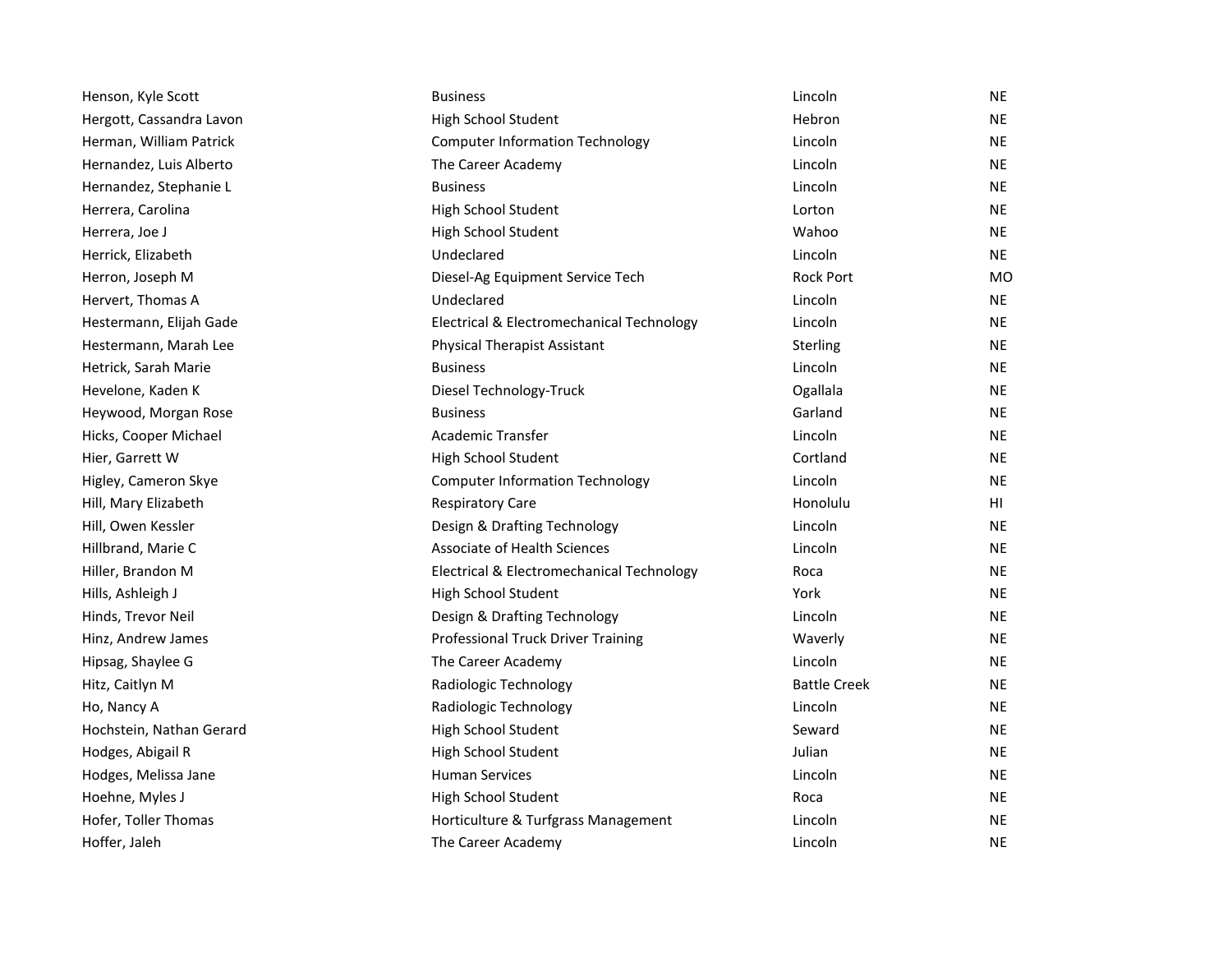| Hofmeister, Taylor Ann      | <b>Surgical First Assist</b>                  | Omaha                | NE        |
|-----------------------------|-----------------------------------------------|----------------------|-----------|
| Hoglund, Ross Conner        | <b>Computer Information Technology</b>        | Lincoln              | <b>NE</b> |
| Hohbach, Stephen Duane      | Electrical & Electromechanical Technology     | Lincoln              | <b>NE</b> |
| Holley, Brittany R          | High School Student                           | Humboldt             | <b>NE</b> |
| Holliday, Katelynn RaeAnne  | <b>Practical Nursing</b>                      | Lincoln              | <b>NE</b> |
| Holman, Cole Garrett        | Electrical & Electromechanical Technology     | Friend               | <b>NE</b> |
| Holt, Jory Paul             | John Deere Tech                               | Loomis               | <b>NE</b> |
| Holthus, Baylie B           | High School Student                           | York                 | <b>NE</b> |
| Holtmeier, Bailey A         | High School Student                           | Tobias               | <b>NE</b> |
| Holtz, Gabe Aaron           | High School Student                           | Ashland              | <b>NE</b> |
| Holub, Dawson E             | John Deere Tech                               | Goodland             | KS.       |
| Horn, Jackson J             | <b>Academic Transfer</b>                      | Papillion            | <b>NE</b> |
| Horta Flores, Christina     | Academic Transfer                             | Lincoln              | <b>NE</b> |
| Horton, Desiree E           | <b>Medical Assisting</b>                      | Geneva               | <b>NE</b> |
| Horton, Terrell Gregory     | Undeclared                                    | Lincoln              | NE.       |
| Hostetler, Ella M           | High School Student                           | <b>Pleasant Dale</b> | <b>NE</b> |
| Hostetler, Kaitlyn Lee      | Academic Transfer                             | Pickrell             | <b>NE</b> |
| Hotz, John Calvin           | <b>Business</b>                               | Lincoln              | <b>NE</b> |
| Houlden, Cole P             | Precision Machining and Automation Technology | Lincoln              | <b>NE</b> |
| Houser, Bailey Nicole       | <b>Dental Assisting</b>                       | Lincoln              | <b>NE</b> |
| Houston Brown, Samantha Kay | <b>Physical Therapist Assistant</b>           | Lincoln              | <b>NE</b> |
| Houston, Zoe A              | High School Student                           | Weeping Water        | <b>NE</b> |
| Hovelsrud, Sawyer J         | <b>Business</b>                               | Lincoln              | NE        |
| Howe, Alyssa Louise         | High School Student                           | Humboldt             | <b>NE</b> |
| Howe, Annamae E             | High School Student                           | Hebron               | <b>NE</b> |
| Howe, Benjamin A            | High School Student                           | York                 | <b>NE</b> |
| Howell, Hunter T            | <b>Physical Therapist Assistant</b>           | Lincoln              | <b>NE</b> |
| Howell, Leslie Oriana       | <b>Business</b>                               | Lincoln              | <b>NE</b> |
| Howell-West, Tracia Manifa  | <b>Associate of Health Sciences</b>           | Lincoln              | NE.       |
| Hoyt, Heaven J              | High School Student                           | York                 | <b>NE</b> |
| Hrbek, Morgan A             | Radiologic Technology                         | Verdigre             | NE.       |
| Hronik, Helena E            | Land Surveying/GIS/Civil Engineering Tech     | Lincoln              | <b>NE</b> |
| Hruska, Karli Jo            | <b>Associate Degree Nursing</b>               | Lincoln              | <b>NE</b> |
| Htoo, Nay                   | The Career Academy                            | Lincoln              | <b>NE</b> |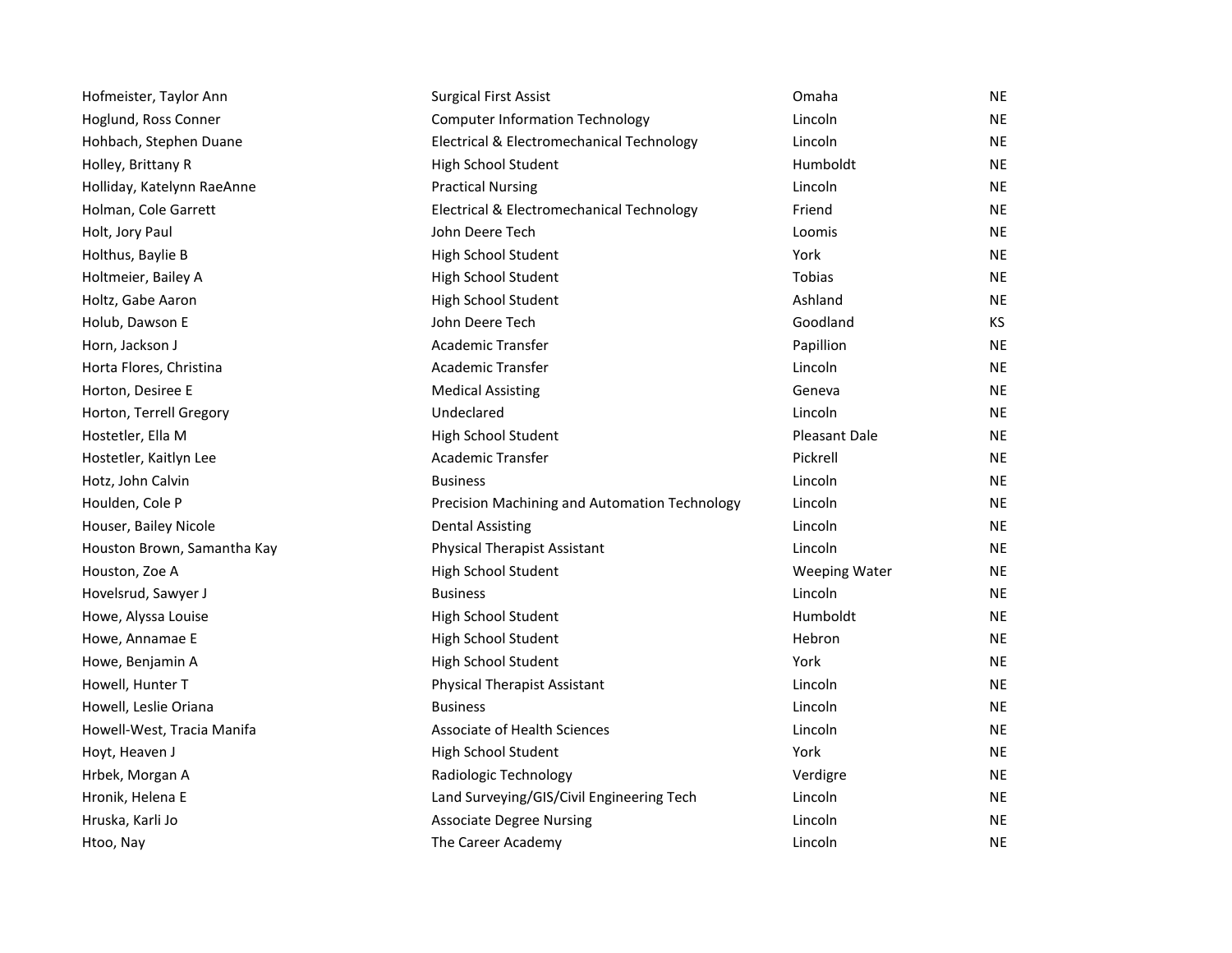| Hubach, Ella Jensen           | High School Student                            | Seward              | <b>NE</b> |
|-------------------------------|------------------------------------------------|---------------------|-----------|
| Huber, Charles J              | <b>Computer Information Technology</b>         | York                | <b>NE</b> |
| Hudson, Tiana Renae           | Undeclared                                     | Lincoln             | NE        |
| Huenink, Hayden Walker        | Undeclared                                     | <b>Blue Springs</b> | <b>NE</b> |
| Hughes, Calvin Jacob          | <b>Energy Generation Operations</b>            | Auburn              | NE        |
| Huhman, Jayme Marie           | High School Student                            | Hebron              | NE.       |
| Hultquist, Erik Thomas        | Diesel Technology-Truck                        | Omaha               | <b>NE</b> |
| Humble, Linda Elizabeth       | <b>Academic Transfer</b>                       | Pickrell            | <b>NE</b> |
| Humphrey, Jordan Richard      | <b>Computer Information Technology</b>         | Lincoln             | <b>NE</b> |
| Humphrey, Mathew J            | <b>Computer Information Technology</b>         | Lincoln             | NE        |
| Hunt, Ava Jean                | The Career Academy                             | Lincoln             | NE        |
| Hunzeker, Stella Rae          | High School Student                            | Du Bois             | NE        |
| Hurst, Alicia J               | Accounting                                     | Walton              | <b>NE</b> |
| Hurst, Jodi Ann               | <b>Practical Nursing</b>                       | Wahoo               | <b>NE</b> |
| Huskey, Jordan Paige          | <b>Practical Nursing</b>                       | Lincoln             | NE.       |
| Hutchison, Damian Michael     | <b>Criminal Justice</b>                        | Lincoln             | NE.       |
| Hutchison, Stephanie Michelle | <b>Criminal Justice</b>                        | Lincoln             | <b>NE</b> |
| Huynh, Anne L                 | The Career Academy                             | Lincoln             | NE.       |
| Huynh, Hong Tram              | <b>Academic Transfer</b>                       | Lincoln             | NE.       |
| Huynh, Nathan                 | The Career Academy                             | Lincoln             | <b>NE</b> |
| Hytrek, Catherine Ann         | <b>Academic Transfer</b>                       | Cortland            | NE        |
| Ibrahim, Ibrahim Tamo         | <b>Electronic Systems Technology</b>           | Lincoln             | NE        |
| Ideus, David Ryan             | MOPAR-Chrysler/Dodge/Ram/Jeep College Auto Prg | Seward              | <b>NE</b> |
| Inman, Zeke Clay              | <b>Computer Information Technology</b>         | Nebraska City       | <b>NE</b> |
| Irish, Shannon L              | <b>Surgical First Assist</b>                   | La Vista            | NE.       |
| Isaacs, Gabriel James         | <b>Computer Information Technology</b>         | Lincoln             | <b>NE</b> |
| Isernhagen, Jayden Brian      | High School Student                            | Deshler             | <b>NE</b> |
| Ivey, Garrett J               | High School Student                            | York                | NE.       |
| Jackson, Leia Marie           | Powersports Technology                         | Garland             | NE.       |
| Jacobs, Aleah Katherine       | <b>Human Services</b>                          | Lincoln             | NE.       |
| Jacobsen, Cale M              | High School Student                            | Ashland             | NE        |
| Jacobsen, Leo R               | High School Student                            | York                | <b>NE</b> |
| Jacobson, Josephina Marie     | Undeclared                                     | Montgomery          | MN        |
| Jacquot, Jhett Michael        | <b>Business</b>                                | Lincoln             | <b>NE</b> |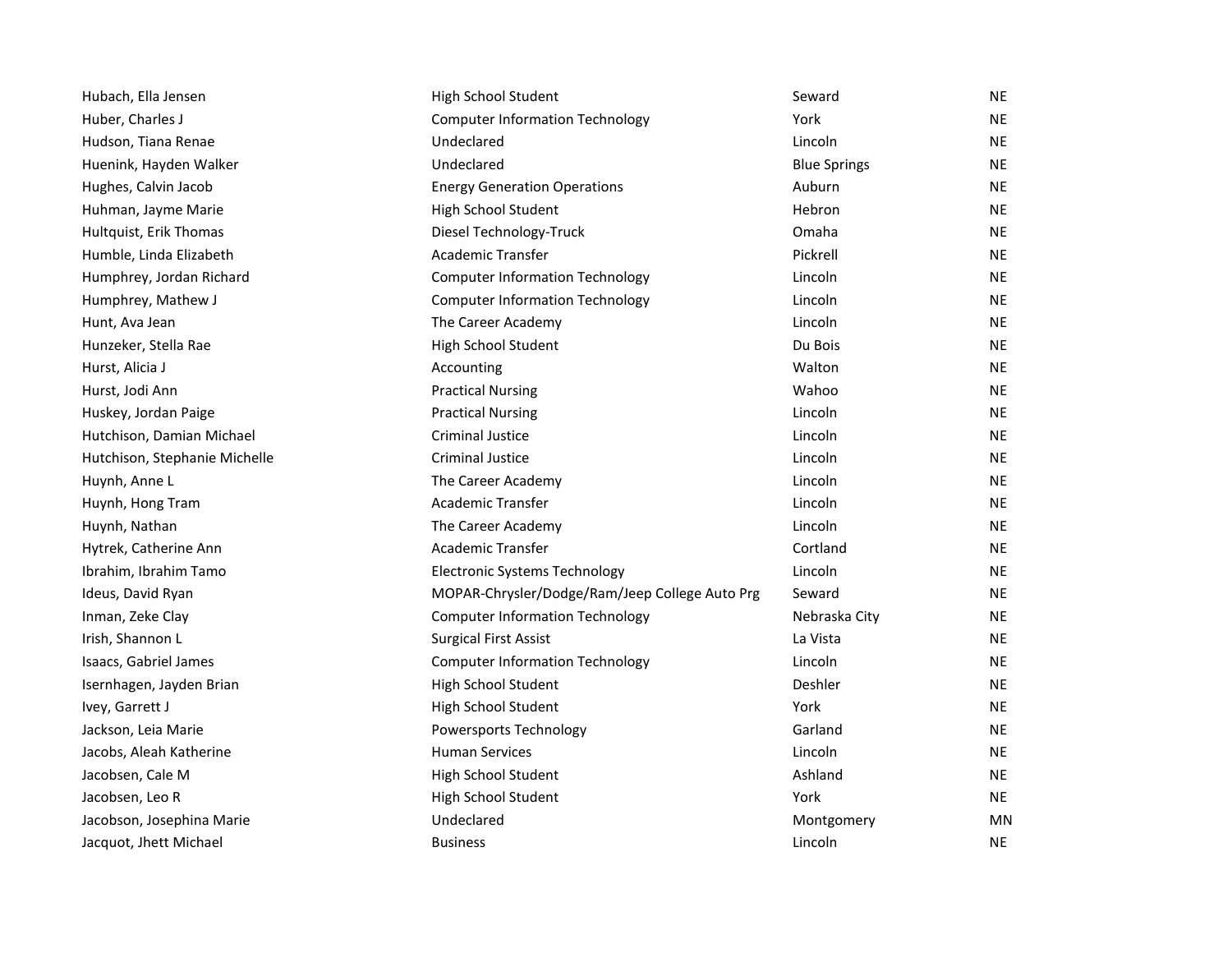| Jafarov, Riad David         | <b>Criminal Justice</b>                   | Lincoln             | <b>NE</b> |
|-----------------------------|-------------------------------------------|---------------------|-----------|
| Jambor, Austin John         | Academic Transfer                         | Lincoln             | <b>NE</b> |
| James, Keaton R             | John Deere Tech                           | Clay Center         | KS        |
| Janse van Rensburg, Adriaan | John Deere Tech                           | Marcus              | IA        |
| Janssen, Danielle Lynn      | High School Student                       | Tecumseh            | <b>NE</b> |
| Janzen, Cassie Marie        | Academic Transfer                         | <b>Beatrice</b>     | <b>NE</b> |
| Jaquez, Nathan Michael      | The Career Academy                        | Lincoln             | <b>NE</b> |
| Jasnoch, Kyler Beth         | Undeclared                                | Lincoln             | NE        |
| Jeannoutot, Aubrey Lynn     | <b>Associate of Health Sciences</b>       | Lincoln             | <b>NE</b> |
| Jeffers, Bailey Elizabeth   | <b>Criminal Justice</b>                   | Lincoln             | <b>NE</b> |
| Jeffrey, Joshua T           | The Career Academy                        | Lincoln             | <b>NE</b> |
| Jelinek, Devin E            | Diesel-Ag Equipment Service Tech          | Wilber              | NE.       |
| Jennett, Alicia Anne        | Early Childhood Education                 | Lincoln             | <b>NE</b> |
| Jensby, Ashley L            | Academic Transfer                         | Fairbury            | <b>NE</b> |
| Jensen, Andrea Soleece      | <b>Respiratory Care</b>                   | Creston             | <b>NE</b> |
| Jensen, Brenden Kevin       | Electrical & Electromechanical Technology | Hardy               | <b>NE</b> |
| Jensen, Emily Nicole        | Early Childhood Education                 | Lincoln             | <b>NE</b> |
| Jensen, Marley              | High School Student                       | York                | <b>NE</b> |
| Jirovsky, Taylor Steven     | Diesel Technology-Truck                   | Bee                 | <b>NE</b> |
| Johnson, Alyanna Roshelle   | The Career Academy                        | Lincoln             | NE        |
| Johnson, Christopher Ronald | <b>Electronic Systems Technology</b>      | Lincoln             | <b>NE</b> |
| Johnson, Dallas Carter      | Professional Truck Driver Training        | Lincoln             | <b>NE</b> |
| Johnson, Derek W            | John Deere Tech                           | <b>Great Bend</b>   | KS.       |
| Johnson, Edison             | The Career Academy                        | Lincoln             | <b>NE</b> |
| Johnson, Elijah Louis       | Agriculture Management & Production       | Exeter              | <b>NE</b> |
| Johnson, Halle              | The Career Academy                        | Lincoln             | <b>NE</b> |
| Johnson, Hannah Mae         | The Career Academy                        | Lincoln             | <b>NE</b> |
| Johnson, Isabel             | The Career Academy                        | Lincoln             | <b>NE</b> |
| Johnson, Kadee H            | High School Student                       | Fremont             | NE        |
| Johnson, Lauren Elizabeth   | <b>Surgical Technology</b>                | Norfolk             | <b>NE</b> |
| Johnson, Madalyn Jane       | <b>Associate of Health Sciences</b>       | Lincoln             | <b>NE</b> |
| Johnson, Matthew Robert     | <b>Computer Information Technology</b>    | Lincoln             | <b>NE</b> |
| Johnson, Monica J           | High School Student                       | <b>Cedar Bluffs</b> | <b>NE</b> |
| Johnson, Raymond            | The Career Academy                        | Lincoln             | <b>NE</b> |
|                             |                                           |                     |           |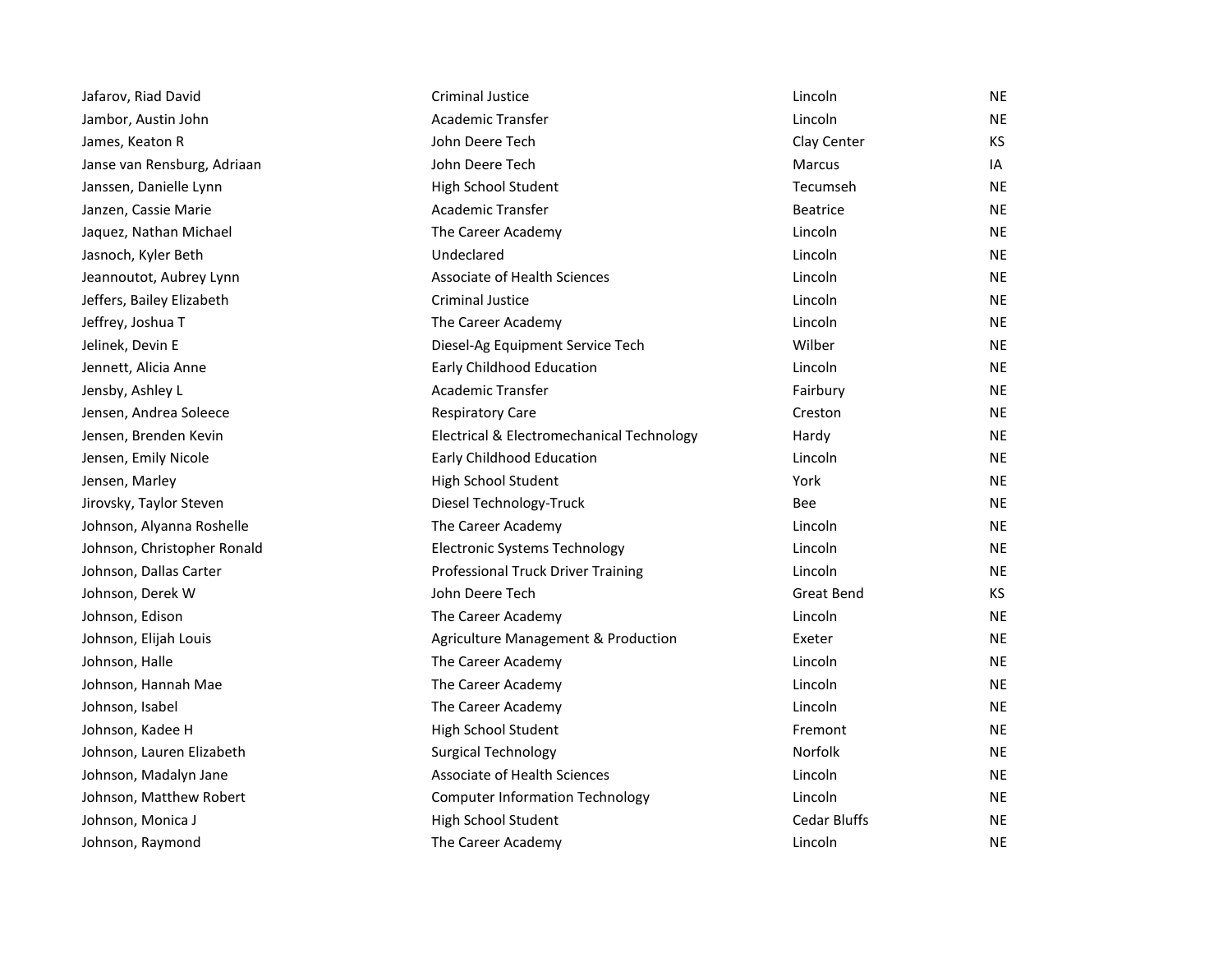| Johnson, Shauna Aurora   | Associate of Health Sciences              | Lincoln              | <b>NE</b> |
|--------------------------|-------------------------------------------|----------------------|-----------|
| Johnson, Valerie R       | <b>Associate of Health Sciences</b>       | Wilber               | <b>NE</b> |
| Johnson, Zachary James   | <b>Academic Transfer</b>                  | Omaha                | <b>NE</b> |
| Johnston, Matthew Thomas | <b>Business</b>                           | Lincoln              | <b>NE</b> |
| Jones, Ashley N          | Early Childhood Education                 | Lincoln              | <b>NE</b> |
| Jones, Cora D            | The Career Academy                        | Lincoln              | <b>NE</b> |
| Jones, Katelyn Dawn      | <b>Business</b>                           | Lincoln              | <b>NE</b> |
| Jones, Lawrence Everett  | <b>Business</b>                           | Lincoln              | <b>NE</b> |
| Jones, Madi K            | High School Student                       | <b>Falls City</b>    | <b>NE</b> |
| Jones, Noah A            | High School Student                       | York                 | <b>NE</b> |
| Jones, Shelby Lynn       | Associate of Health Sciences              | <b>Weeping Water</b> | <b>NE</b> |
| Jones, Sydney Jean       | <b>Business</b>                           | Lincoln              | NE        |
| Jones, William M         | Electrical & Electromechanical Technology | Manley               | <b>NE</b> |
| Jones-Bishop, Pamela L   | <b>Business</b>                           | Lincoln              | <b>NE</b> |
| Jorgensen, Elijah Lee    | Design & Drafting Technology              | Wahoo                | <b>NE</b> |
| Jorgensen, Ella Ann      | <b>Medical Laboratory Technology</b>      | Cortland             | <b>NE</b> |
| Jorgensen, Hannah J      | High School Student                       | Wahoo                | <b>NE</b> |
| Jorgensen, Joseph Rueben | Diesel Technology-Truck                   | Lincoln              | <b>NE</b> |
| Jorgensen, Talia N       | <b>Surgical Technology</b>                | Lincoln              | <b>NE</b> |
| Jose, Deepa Lizbeth      | Biotechnology                             | Lincoln              | <b>NE</b> |
| Joy, April D             | Undeclared                                | Stella               | <b>NE</b> |
| Joyner, Elizabeth        | <b>Respiratory Care</b>                   | Pooler               | GA        |
| Juedes, Dyson D          | Auto Collision Repair Technology          | Yutan                | <b>NE</b> |
| Jumaniyazova, Rakhila    | <b>Medical Laboratory Technology</b>      | Lincoln              | <b>NE</b> |
| June, Cassidy            | High School Student                       | Dorchester           | <b>NE</b> |
| Jurgens, Trey Douglas    | Electrical & Electromechanical Technology | Lincoln              | <b>NE</b> |
| Just, Jesse A            | Design & Drafting Technology              | Lincoln              | <b>NE</b> |
| Kahler, Averey R         | <b>Human Services</b>                     | Milford              | <b>NE</b> |
| Kalkwarf, Adison K       | Adult & Juvenile Services and Corrections | Wilber               | <b>NE</b> |
| Kamler, Madeline Renae   | High School Student                       | Shickley             | NE        |
| Kampmann, Angelique      | Associate of Health Sciences              | Lincoln              | <b>NE</b> |
| Kanouff, Meagan Claire   | Livestock Management & Production         | <b>Beatrice</b>      | <b>NE</b> |
| Kapke, Caden Alex        | <b>Welding Technology</b>                 | Clatonia             | <b>NE</b> |
| Kareem, Kamil Omar       | <b>Human Services</b>                     | Lincoln              | NE        |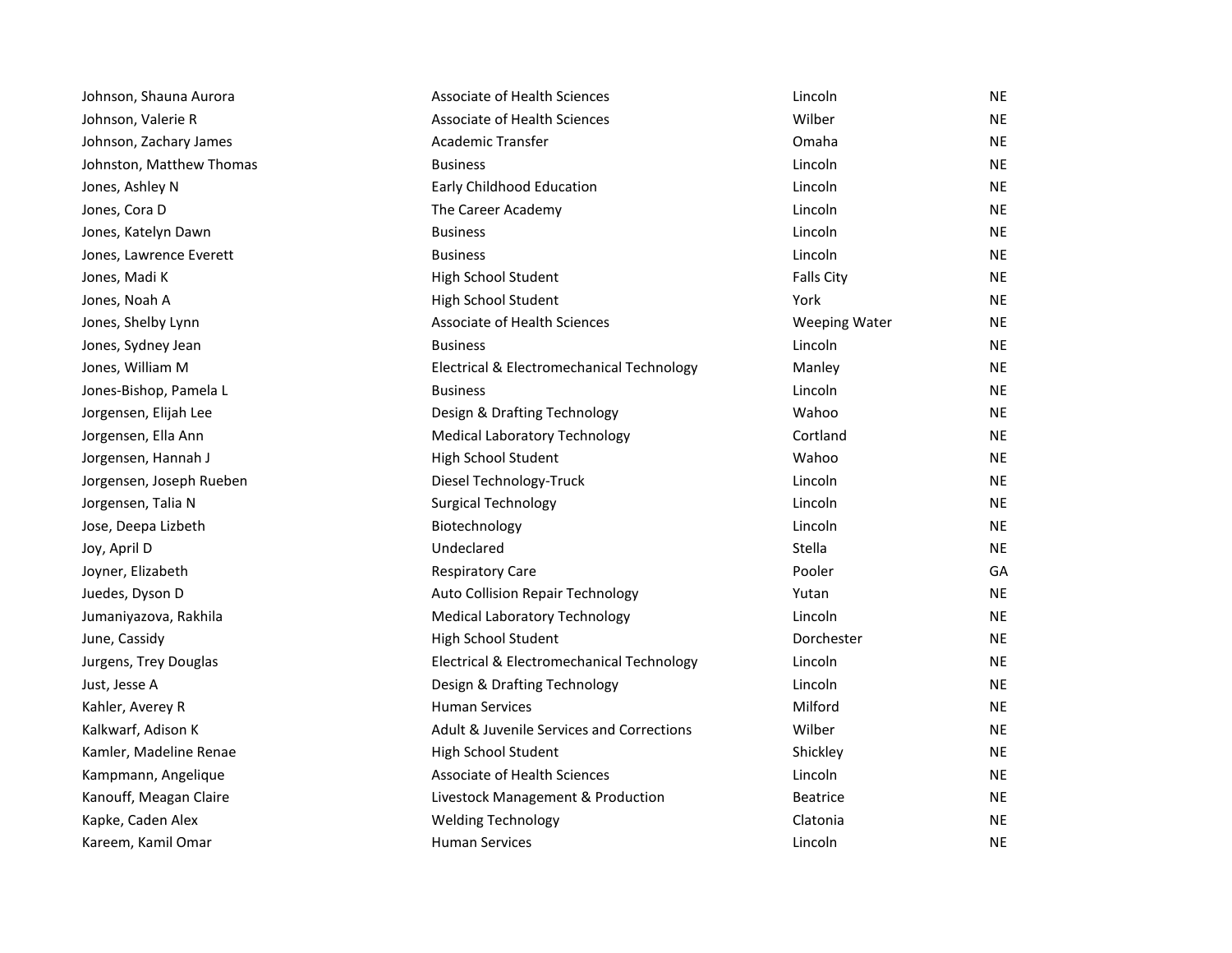| Kari, Shaima Shamo           | Academic Transfer                             | Lincoln              | <b>NE</b> |
|------------------------------|-----------------------------------------------|----------------------|-----------|
| Karls, Joshua Francis        | Agriculture Management & Production           | Elkhorn              | <b>NE</b> |
| Kastanek, Lauren N           | <b>Associate Degree Nursing</b>               | Ashland              | <b>NE</b> |
| Kastens, Ethan James         | <b>Criminal Justice</b>                       | Lincoln              | <b>NE</b> |
| Kasuske, Abigail L           | High School Student                           | Ashland              | <b>NE</b> |
| Kauffman, Hayley Rae         | <b>Respiratory Care</b>                       | Fruita               | CO.       |
| Kaufman, Kaitlyn L.M.        | <b>Human Services</b>                         | Kearney              | <b>NE</b> |
| Kaur, Navjot                 | <b>Associate of Health Sciences</b>           | Lincoln              | <b>NE</b> |
| Kava, Brittany Marie         | Associate of Health Sciences                  | Lincoln              | <b>NE</b> |
| Kavan, Mikah Ann             | <b>Medical Laboratory Technology</b>          | Lincoln              | <b>NE</b> |
| Keane, Faith Barbara Rael    | Academic Transfer                             | <b>Beatrice</b>      | <b>NE</b> |
| Kearney, Jaden T             | <b>Business</b>                               | Waverly              | <b>NE</b> |
| Keaschall, Ella Ann          | The Career Academy                            | <b>Bennet</b>        | <b>NE</b> |
| Keenan, Melissa Ann          | Long Term Care Administration                 | Fremont              | <b>NE</b> |
| Keiser, Abby J               | High School Student                           | Yutan                | <b>NE</b> |
| Keith, Hannah C              | High School Student                           | Ashland              | <b>NE</b> |
| Keith, Kailey Joy            | Graphic Design Media Arts                     | Lincoln              | <b>NE</b> |
| Kelley, Benjamin Caleb       | Ford-Auto Student Service Ed Training Program | Grand Island         | <b>NE</b> |
| Kelley, Katarina Mae         | <b>Medical Assisting</b>                      | Lincoln              | <b>NE</b> |
| Kelly, Skylar Jo             | Undeclared                                    | <b>Norfolk</b>       | <b>NE</b> |
| Kelsea, James Russell        | Electrical & Electromechanical Technology     | Lincoln              | NE        |
| Kemper, Allison M            | <b>Human Services</b>                         | Eagle                | <b>NE</b> |
| Kemper, Mandi E              | <b>Associate of Health Sciences</b>           | Eagle                | <b>NE</b> |
| Kennedy, Joel L              | Agriculture Management & Production           | Soldier              | KS.       |
| Kennell, Dylan Patrick       | <b>Human Services</b>                         | Lincoln              | <b>NE</b> |
| Kerkman, Christina Marie     | High School Student                           | Yutan                | <b>NE</b> |
| Kerkman, Tyler               | High School Student                           | Denton               | <b>NE</b> |
| Kerr, Izzabelle M            | Early Childhood Education                     | <b>Weeping Water</b> | <b>NE</b> |
| Kerr, Samantha C             | <b>Surgical Technology</b>                    | Lincoln              | <b>NE</b> |
| Kerwood, Zacharia Daniel     | <b>Automotive Technology</b>                  | Alexandria           | <b>NE</b> |
| Khalaf, Nawaf Khiro          | Professional Truck Driver Training            | Lincoln              | <b>NE</b> |
| Khan, Shakiyla               | Academic Transfer                             | Lincoln              | <b>NE</b> |
| Khanvilkar, Siddhartha Vijay | Associate of Health Sciences                  | Lincoln              | <b>NE</b> |
| Khider, Suad Hasan           | <b>Office Professional</b>                    | Lincoln              | <b>NE</b> |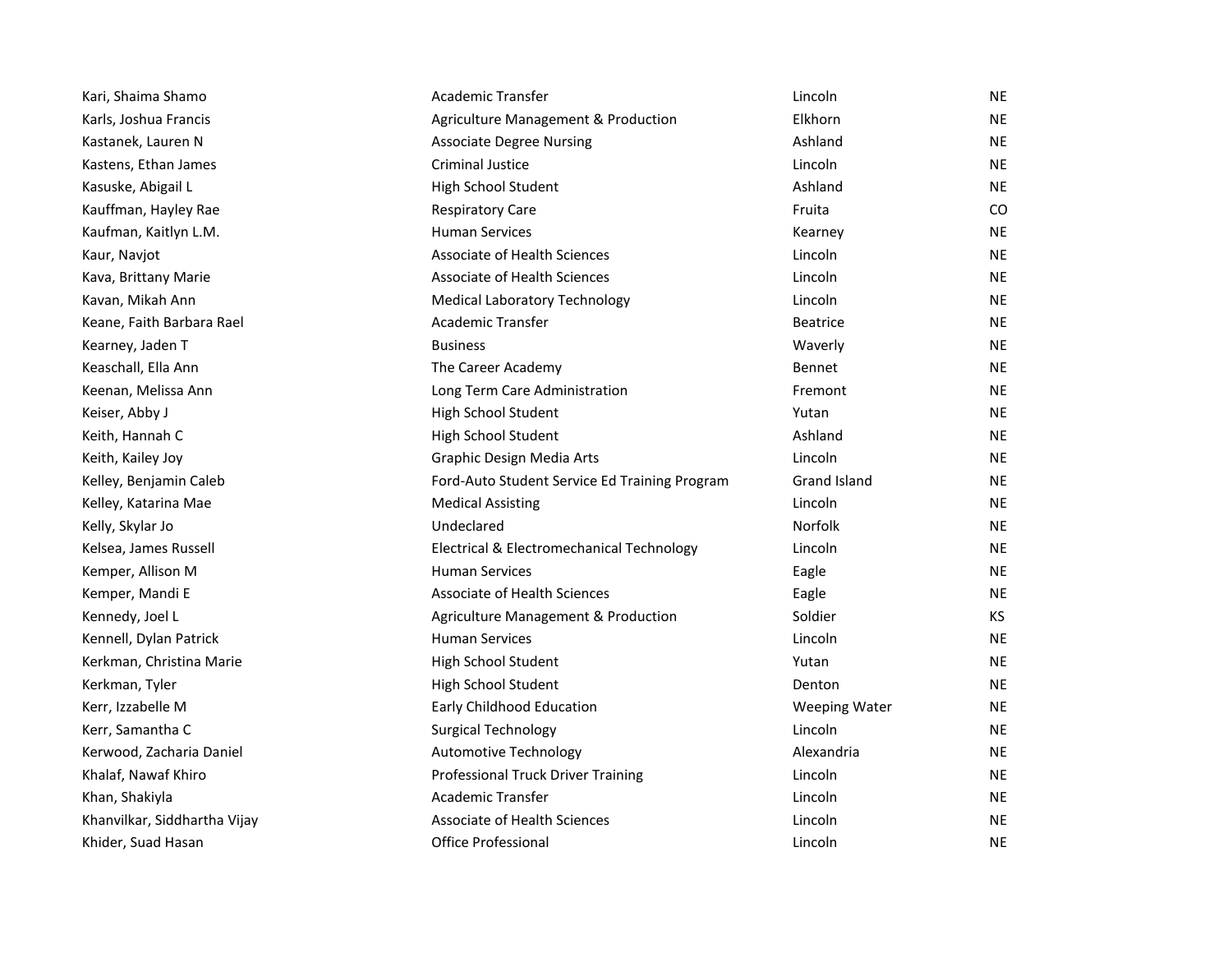| Khudaida, Zubaida Mazen    | The Career Academy                        | Lincoln             | <b>NE</b> |
|----------------------------|-------------------------------------------|---------------------|-----------|
| Khudhur, Ronahe Badr       | Associate of Health Sciences              | Lincoln             | <b>NE</b> |
| Khudidah, Nashwan Babeir   | <b>Human Services</b>                     | Eagle               | <b>NE</b> |
| Khurmish, Ayad K           | Academic Transfer                         | Lincoln             | <b>NE</b> |
| Kidd, McKenzi C            | <b>Human Services</b>                     | Lincoln             | <b>NE</b> |
| Kidwell, Aron M            | Professional Truck Driver Training        | Hebron              | <b>NE</b> |
| Kile, Hannah P             | High School Student                       | Lincoln             | <b>NE</b> |
| Kilgore, Cory Allen        | <b>Automotive Technology</b>              | Lincoln             | <b>NE</b> |
| Killham, Maggie Rae        | Undeclared                                | Lincoln             | <b>NE</b> |
| Killinger, Arianne Lisbeth | <b>Associate of Health Sciences</b>       | Saint Paul          | <b>NE</b> |
| Killingsworth, Emma Nicole | High School Student                       | <b>Falls City</b>   | <b>NE</b> |
| King, Gage A               | Academic Transfer                         | Lincoln             | <b>NE</b> |
| Kinkaid, Carman L          | High School Student                       | Malcolm             | NE        |
| Kirchner, Zachary Eliot    | High School Student                       | Palmyra             | <b>NE</b> |
| Kirkland, Angela Marie     | Associate of Health Sciences              | Lincoln             | <b>NE</b> |
| Kirkland, Kylie L          | High School Student                       | Deshler             | <b>NE</b> |
| Kirkpatrick, Ashley Marie  | Accounting                                | <b>Falls City</b>   | <b>NE</b> |
| Kissinger, Brooks S        | High School Student                       | Ashland             | NE        |
| Klafter, Israel E          | Radiologic Technology                     | Lincoln             | <b>NE</b> |
| Kleen, Mallory R           | High School Student                       | Byron               | <b>NE</b> |
| Kleider, David             | <b>Business Communications</b>            |                     |           |
| Klein, Caleb N             | Electrical & Electromechanical Technology | Hastings            | <b>NE</b> |
| Klein, Sean Valentine      | <b>Energy Generation Operations</b>       | Union               | <b>NE</b> |
| Kleinjan, Natalia Marie    | <b>Associate Degree Nursing</b>           | Lincoln             | <b>NE</b> |
| Kliment, Kristin Rose      | Early Childhood Education                 | Abie                | <b>NE</b> |
| Klingenberg, Jeralyn Joy   | Early Childhood Education                 | Lincoln             | <b>NE</b> |
| Kloke, Kyle R              | <b>Computer Information Technology</b>    | Lincoln             | <b>NE</b> |
| Klotz, Sarah J             | <b>Business</b>                           | Lincoln             | <b>NE</b> |
| Klover, Kaylee Lynn        | Associate of Health Sciences              | <b>Blue Springs</b> | <b>NE</b> |
| Klucas, Kasey              | Associate of Health Sciences              | Lincoln             | <b>NE</b> |
| Kmiecik, Jarrett Jeffry    | Electrical & Electromechanical Technology | Wahoo               | NE.       |
| Knaus, Skye James          | Agriculture Management & Production       | Hildreth            | <b>NE</b> |
| Knauss, Paige Elizabeth    | Undeclared                                | Tekamah             | <b>NE</b> |
| Knezevic, Vana Jo          | The Career Academy                        | Lincoln             | <b>NE</b> |
|                            |                                           |                     |           |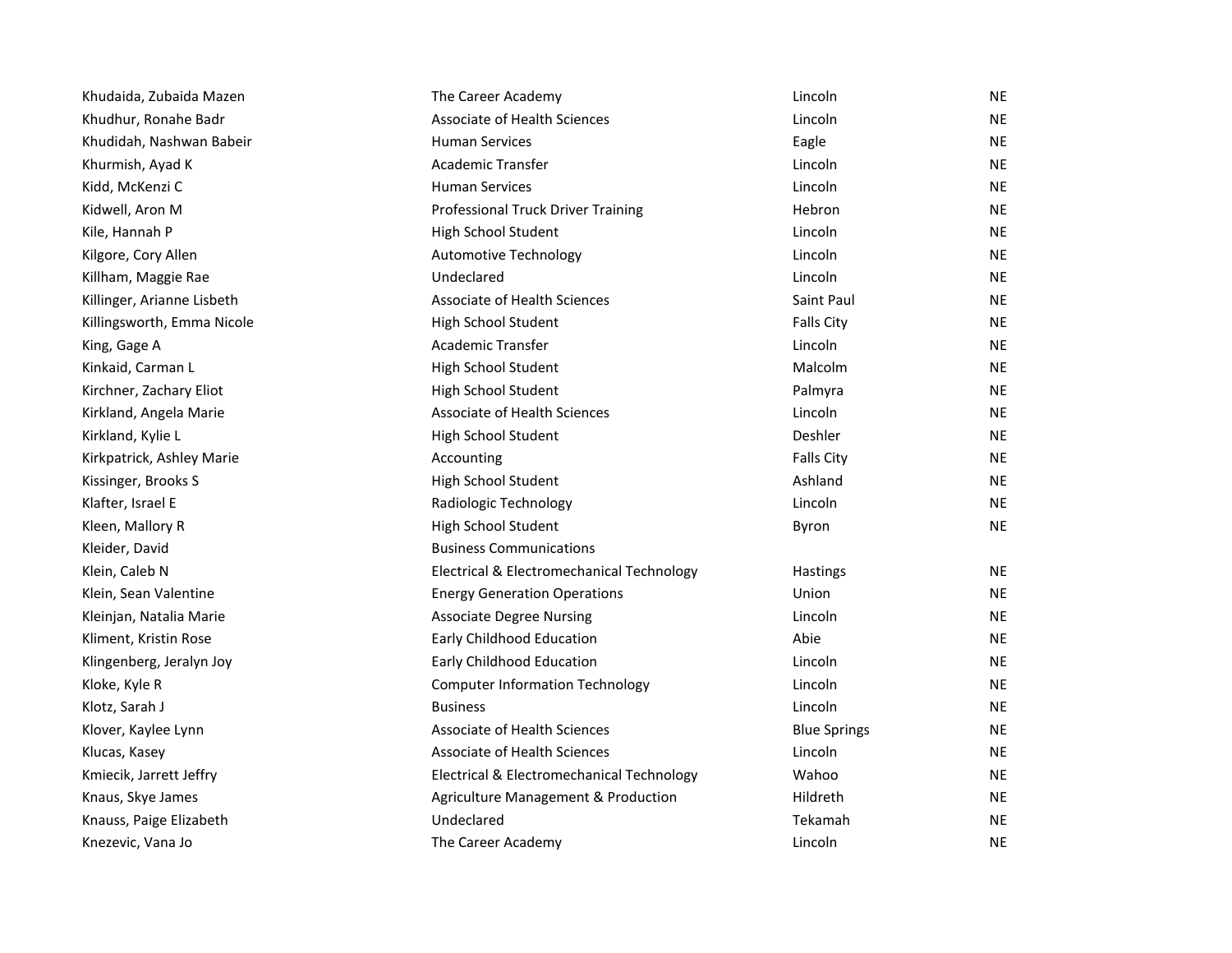| Kniep, Bryn E               | High School Student                           | Deshler    | <b>NE</b> |
|-----------------------------|-----------------------------------------------|------------|-----------|
| Knight, Charles Benjamin    | Paramedic                                     | Lincoln    | <b>NE</b> |
| Knight, Susan Diane         | Associate of Health Sciences                  | Lincoln    | <b>NE</b> |
| Knobbe, Chloe M             | High School Student                           | Falls City | <b>NE</b> |
| Knobel, Selene Anne         | Biotechnology                                 | Lincoln    | <b>NE</b> |
| Knopp, Jessica L            | <b>Business</b>                               | Lincoln    | <b>NE</b> |
| Knorr, Kal R                | Horticulture & Turfgrass Management           | Lincoln    | <b>NE</b> |
| Knudson, Caya May           | <b>Medical Assisting</b>                      | Lincoln    | <b>NE</b> |
| Knutson, Rachel Marie       | <b>Human Services</b>                         | Lincoln    | <b>NE</b> |
| Kobza, Tanner J             | <b>Business</b>                               | Columbus   | <b>NE</b> |
| Koch, Ellen Jensine         | Undeclared                                    | Minden     | <b>NE</b> |
| Koch, Jared Leon            | <b>Computer Information Technology</b>        | Lincoln    | <b>NE</b> |
| Koehler, Jordan Ann         | <b>Associate of Health Sciences</b>           | Johnson    | <b>NE</b> |
| Koester, Kylenn Vaughn      | High School Student                           | Du Bois    | <b>NE</b> |
| Kohl, Caleb Matthew         | Electrical & Electromechanical Technology     | Albion     | <b>NE</b> |
| Kohmetscher, Ana Rae        | Undeclared                                    | Lincoln    | <b>NE</b> |
| Kohmetscher, Thea Elizabeth | Associate of Health Sciences                  | Lincoln    | <b>NE</b> |
| Kohnke, Kevin Jon           | Professional Truck Driver Training            | Lincoln    | <b>NE</b> |
| Konz, Alison Rose           | High School Student                           | Lincoln    | <b>NE</b> |
| Konz, Melissa M             | <b>Academic Transfer</b>                      | Lincoln    | <b>NE</b> |
| Konzem, Cougar F            | High School Student                           | Ashland    | <b>NE</b> |
| Koralewski, Faith Gabriella | <b>Business</b>                               | Lincoln    | <b>NE</b> |
| Korby, Maguire Rose         | Academic Transfer                             | Lincoln    | <b>NE</b> |
| Korger, Chase Payton        | Precision Machining and Automation Technology | Columbus   | <b>NE</b> |
| Korke, Bulcha Bejiga        | Radiologic Technology                         | Lincoln    | <b>NE</b> |
| Kort, Allyson               | High School Student                           | Fairbury   | <b>NE</b> |
| Kort, Delaney A             | The Career Academy                            | Lincoln    | <b>NE</b> |
| Korus, Jonathan J           | Academic Transfer                             | Lincoln    | <b>NE</b> |
| Kotopka, John Chisholm      | Professional Truck Driver Training            | Lincoln    | <b>NE</b> |
| Kousadi, Sabah Kamal        | Professional Truck Driver Training            | Lincoln    | <b>NE</b> |
| Kovach, Aidan Christopher   | <b>Business</b>                               | Lincoln    | <b>NE</b> |
| Kovar, Bailee R             | High School Student                           | Wahoo      | <b>NE</b> |
| Kovarik, Bryce Andrew       | Nondestructive Testing Technology             | Kearney    | <b>NE</b> |
| Kowalski, Skye A            | <b>Human Services</b>                         | Lincoln    | <b>NE</b> |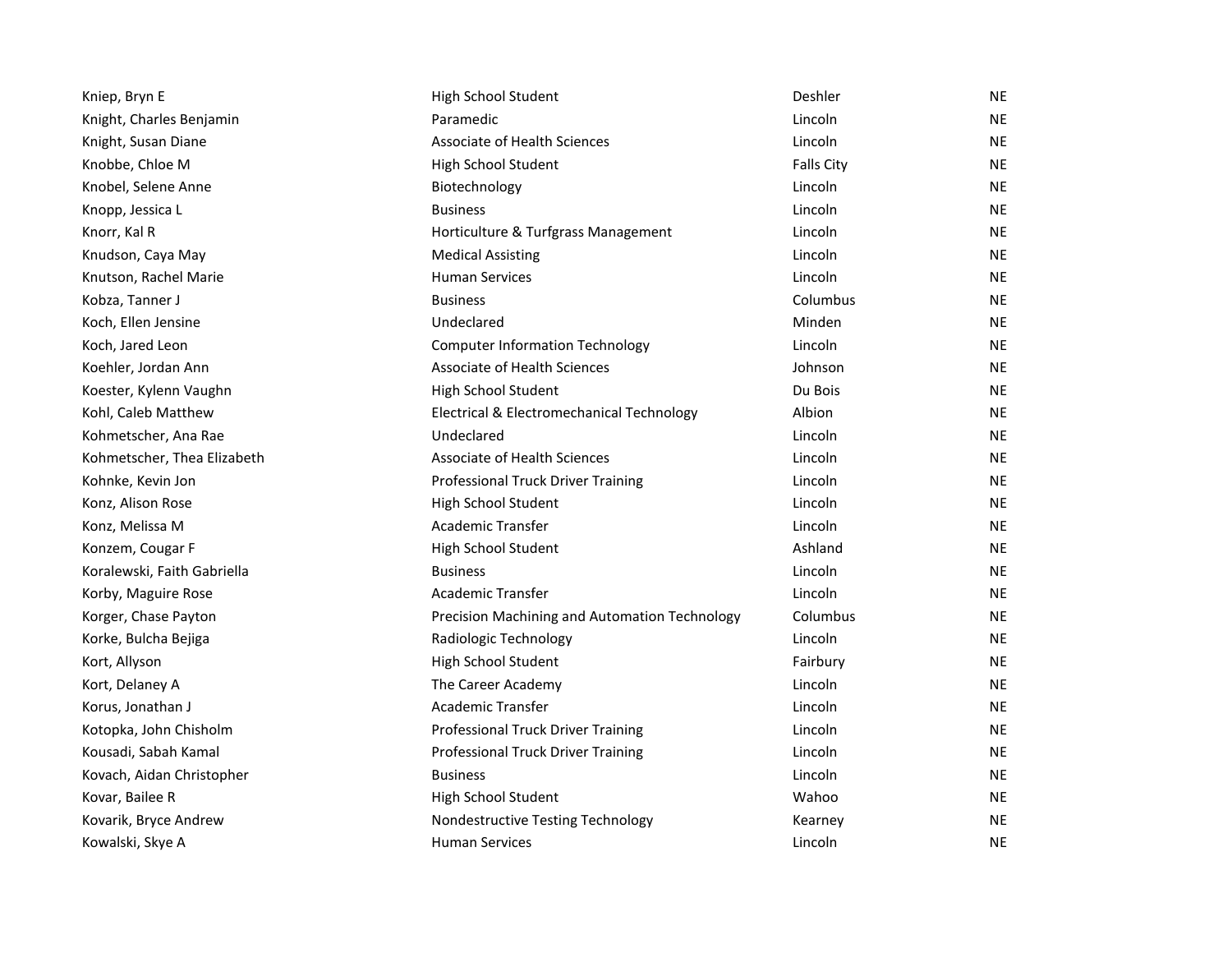| Kozak, Seth Allen         | The Career Academy                        | Lincoln                | ΝE |
|---------------------------|-------------------------------------------|------------------------|----|
| Krajicek, Heidi Elizabeth | High School Student                       | Yutan                  | NE |
| Krauel, Cora Jean         | <b>Business</b>                           | Lincoln                | ΝE |
| Kraus, Alexa Christine    | High School Student                       | Denton                 | NE |
| Kraus, Andrew             | <b>Associate of Health Sciences</b>       | Lincoln                | NE |
| Kraus, Jackson Andrew     | Academic Transfer                         | Lincoln                | ΝE |
| Krause, Shelby Jean       | <b>Computer Information Technology</b>    | Lincoln                | NE |
| Krebs, Kirsten N          | <b>Associate of Health Sciences</b>       | Neligh                 | NE |
| Krehnke, Cody A           | <b>Computer Information Technology</b>    | Davey                  | NE |
| Kreifels, Zoe Addison     | High School Student                       | <b>Bradshaw</b>        | ΝE |
| Kreshel, Tia L            | <b>Physical Therapist Assistant</b>       | Wilber                 | NE |
| Kriegbaum, Izak           | The Career Academy                        | Lincoln                | NE |
| Kroeger, Andrew Scott     | Undeclared                                | Lincoln                | ΝE |
| Kroeker, Ericka D         | High School Student                       | Fairbury               | NE |
| Krolikowski, Luke Micheal | Agriculture Management & Production       | Loup City              | NE |
| Krupicka, Christian       | High School Student                       | Hebron                 | ΝE |
| Kubicek, Michael Jon      | Geographic Information Systems Technician | Lincoln                | NE |
| Kubuta, Mercy Wawira      | <b>Associate of Health Sciences</b>       | Lincoln                | NE |
| Kuchera, Tina             | <b>Respiratory Care</b>                   | <b>Bassett</b>         | ΝE |
| Kudron, Paige Sophia      | The Career Academy                        | Lincoln                | NE |
| Kugel, Kinsley May        | High School Student                       | Hebron                 | NE |
| Kugler, Zaccary Allan     | <b>Computer Information Technology</b>    | Kearney                | ΝE |
| Kuhl, Mason R             | <b>Computer Information Technology</b>    | <b>Beaver Crossing</b> | ΝE |
| Kuhn, Cailin              | The Career Academy                        | Lincoln                | ΝE |
| Kuhr, Laura Lynn          | High School Student                       | Mead                   | NE |
| Kuker, David L            | Agriculture Management & Production       | Shubert                | ΝE |
| Kuklyshyn, Yurii          | <b>Business</b>                           | Lincoln                | NE |
| Kunc, Tylie A             | Early Childhood Education                 | Lincoln                | ΝE |
| Kunz, Amy Christine       | <b>Business</b>                           | Lincoln                | ΝE |
| Kuta, Zander G            | <b>Computer Information Technology</b>    | Lincoln                | NE |
| Kvasnicka, Trevor Alan    | Criminal Justice                          | Wilber                 | NE |
| Kwarcinski, Emily Carina  | High School Student                       | Greenwood              | ΝE |
| Kyhn, Tristan J           | Culinary/Hospitality                      | Lincoln                | NE |
| Lagunas, Itzel            | Early Childhood Education                 | Lincoln                | NE |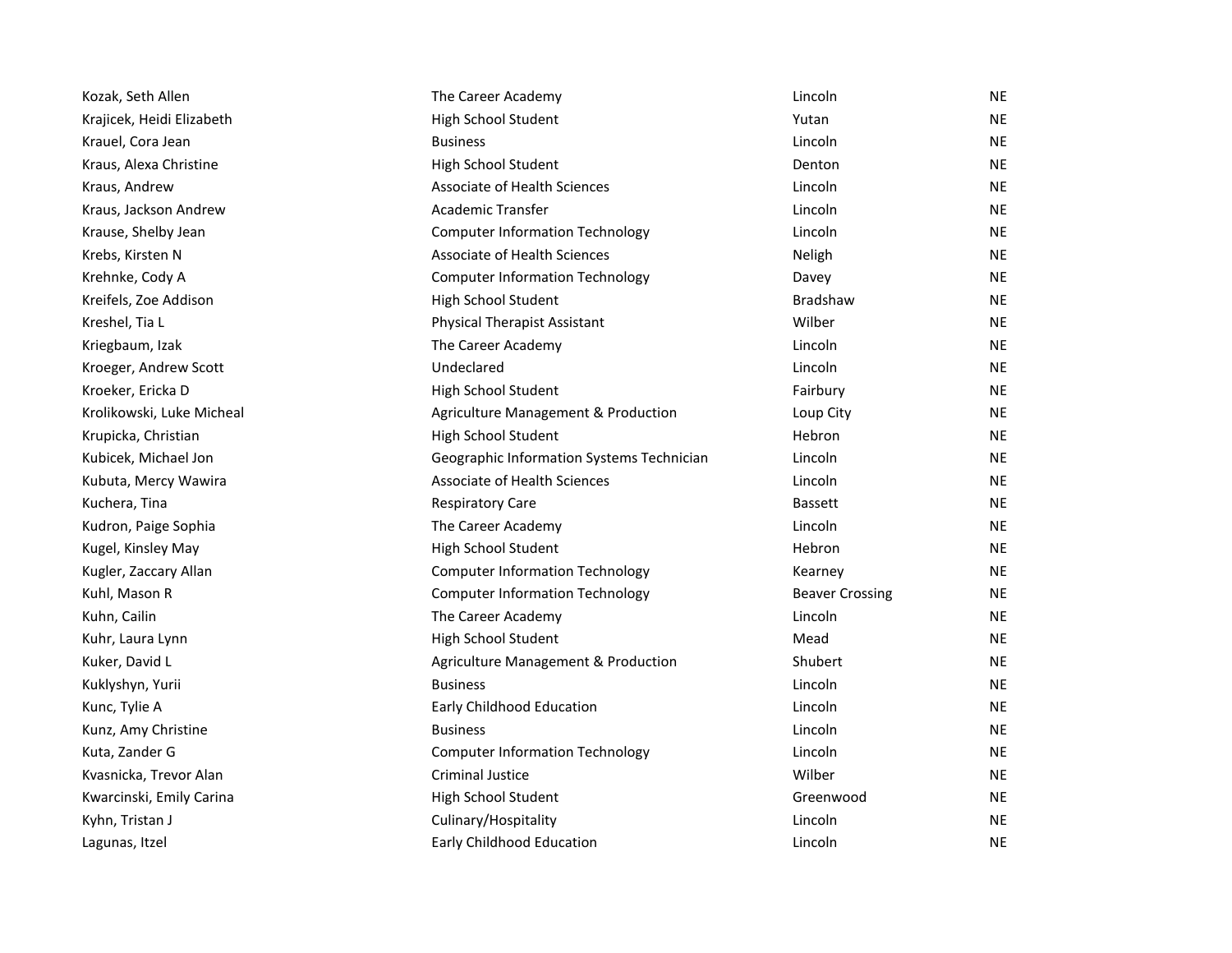| Laher, Sabrina Rose         | <b>Surgical Technology</b>                    | Lincoln  | <b>NE</b> |
|-----------------------------|-----------------------------------------------|----------|-----------|
| Lahners, Hunter R           | Electrical & Electromechanical Technology     | Lincoln  | <b>NE</b> |
| Lais, Erin N                | <b>Criminal Justice</b>                       | Lincoln  | <b>NE</b> |
| Lamay, Ellianna Renee       | High School Student                           | Davey    | <b>NE</b> |
| Lambert, Jocelyn Delaney    | Horticulture & Turfgrass Management           | Nemaha   | <b>NE</b> |
| Lamborn, Samantha Jean      | <b>Computer Information Technology</b>        | Lincoln  | <b>NE</b> |
| Lammie, Audrey              | The Career Academy                            | Lincoln  | <b>NE</b> |
| Lammli, Carter R            | The Career Academy                            | Lincoln  | <b>NE</b> |
| Landkamer, Bryanna Michelle | Accounting                                    | Lincoln  | <b>NE</b> |
| Lane, Spencer               | Undeclared                                    | Creston  | IA        |
| Langenberg, Evan J          | Academic Transfer                             | Lincoln  | NE        |
| Lantry, Jack Widman         | Ford-Auto Student Service Ed Training Program | Omaha    | <b>NE</b> |
| Lanxon, Julianna R          | Graphic Design Media Arts                     | Lincoln  | <b>NE</b> |
| Larson, Colton James        | <b>Associate of Health Sciences</b>           | Lincoln  | <b>NE</b> |
| Larson, Mya Isabelle        | High School Student                           | Wahoo    | <b>NE</b> |
| Larson, Sarah Ann           | The Career Academy                            | Lincoln  | NE        |
| Larson, Zach James          | Undeclared                                    | Lincoln  | <b>NE</b> |
| Larue, Chelsie Nichole      | Electrical & Electromechanical Technology     | Lincoln  | <b>NE</b> |
| Lausterer, Kyan             | High School Student                           | Wahoo    | <b>NE</b> |
| Lavaley, Carson             | High School Student                           | Wahoo    | <b>NE</b> |
| Lawal, Opeyemi M            | <b>Practical Nursing</b>                      | Omaha    | <b>NE</b> |
| Lawson, Anthony W           | High School Student                           | Lincoln  | <b>NE</b> |
| Layton, Benjamin Scott      | Undeclared                                    | Lincoln  | <b>NE</b> |
| Le, Andy K                  | <b>Associate of Health Sciences</b>           | Lincoln  | <b>NE</b> |
| Le, Anh Phan                | <b>Computer Information Technology</b>        | Lincoln  | <b>NE</b> |
| Le, Dylan Quang             | <b>Computer Information Technology</b>        | Lincoln  | <b>NE</b> |
| Le, Ngan Hoang Kim          | Accounting                                    | Lincoln  | <b>NE</b> |
| Le, Ngoc Minh Doan          | Academic Transfer                             | Lincoln  | <b>NE</b> |
| Leatherwood, Jasmine Marie  | The Career Academy                            | Lincoln  | NE.       |
| Leber, Sydney Lynn          | <b>Business</b>                               | Lincoln  | NE        |
| Lebsack, Haley E            | <b>Human Services</b>                         | Lincoln  | <b>NE</b> |
| Lee, Kun-Yu                 | Undeclared                                    | Lincoln  | <b>NE</b> |
| Leech, Jacey Sue            | High School Student                           | Humboldt | <b>NE</b> |
| Leedom, Jack M              | <b>Academic Transfer</b>                      | Ceresco  | <b>NE</b> |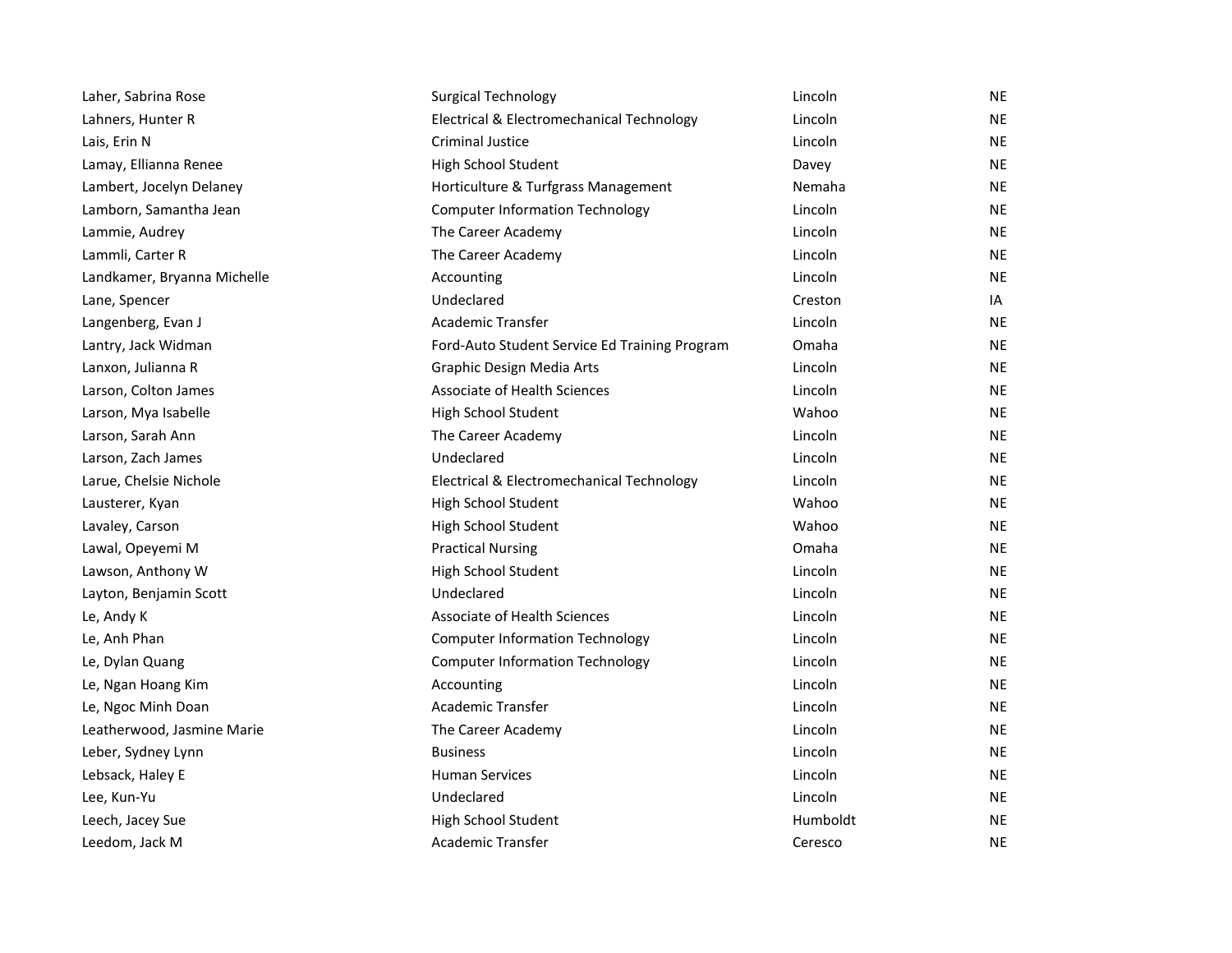| Lees, Madyson              | Associate of Health Sciences              | Lincoln     | <b>NE</b> |
|----------------------------|-------------------------------------------|-------------|-----------|
| Leeyar, Babyann Faith      | The Career Academy                        | Lincoln     | <b>NE</b> |
| Leibbrandt, Kenneth L      | Associate of Health Sciences              | Lincoln     | <b>NE</b> |
| Leiting, Daniel Melvin     | Manufacturing Engineering Technology      | Lincoln     | <b>NE</b> |
| Lemke, Brianna R           | High School Student                       | Ithaca      | <b>NE</b> |
| Lemon, Britta Elizabeth    | <b>Associate of Health Sciences</b>       | Lincoln     | <b>NE</b> |
| Lempka, Mikayla Mae        | Associate of Health Sciences              | Adams       | <b>NE</b> |
| Lenhoff, Emily L           | Associate of Health Sciences              | Lincoln     | <b>NE</b> |
| Lennander, Abrianna Helen  | The Career Academy                        | Lincoln     | <b>NE</b> |
| Leta, Moti Tulu            | <b>Respiratory Care</b>                   | Lincoln     | <b>NE</b> |
| Levich, Kalen E            | Associate of Health Sciences              | Lincoln     | <b>NE</b> |
| Lewis, Hayden              | High School Student                       | Yutan       | <b>NE</b> |
| Lewis, Jordan              | Horticulture & Turfgrass Management       | Denton      | <b>NE</b> |
| Lewis, Madison K           | <b>Academic Transfer</b>                  | Lincoln     | <b>NE</b> |
| Lewis, Sadie K             | <b>Associate of Health Sciences</b>       | Lincoln     | NE.       |
| Leyden, Delaney E          | High School Student                       | Firth       | <b>NE</b> |
| Lichti, Isabella M         | High School Student                       | Utica       | <b>NE</b> |
| Liebhart, Heather Marie    | <b>Computer Information Technology</b>    | Lincoln     | <b>NE</b> |
| Lierman, Mikya Jo          | High School Student                       | Fairbury    | <b>NE</b> |
| Lierz, Kaitlyn Caroline    | Associate of Health Sciences              | Baileyville | KS.       |
| Lieske, Kaleah Monise      | The Career Academy                        | Lincoln     | <b>NE</b> |
| Ligenza, Kimberly J        | <b>Criminal Justice</b>                   | Lincoln     | <b>NE</b> |
| Lima, Janet Giselle        | Academic Transfer                         | Lincoln     | <b>NE</b> |
| Lima, Rafael               | The Career Academy                        | Lincoln     | <b>NE</b> |
| Lin, Peng                  | Undeclared                                | Lincoln     | <b>NE</b> |
| Lincoln, Justin Charles    | Undeclared                                | Lincoln     | <b>NE</b> |
| Lindbeck, Aidan Paul       | The Career Academy                        | Lincoln     | <b>NE</b> |
| Linder, Shelby G           | Undeclared                                | Lincoln     | <b>NE</b> |
| Lindley, Emerson R         | High School Student                       | Ashland     | NE.       |
| Lindner, Natalie Nicole    | <b>Associate Degree Nursing</b>           | Lincoln     | <b>NE</b> |
| Lindsey, Emma Lenore       | Early Childhood Education                 | Lincoln     | NE.       |
| Lindstrom, Paige L         | High School Student                       | Hickman     | <b>NE</b> |
| Lira, Isaac Stephen Edward | John Deere Tech                           | Wamego      | KS        |
| Lisec, Cole Thomas         | Electrical & Electromechanical Technology | Crete       | <b>NE</b> |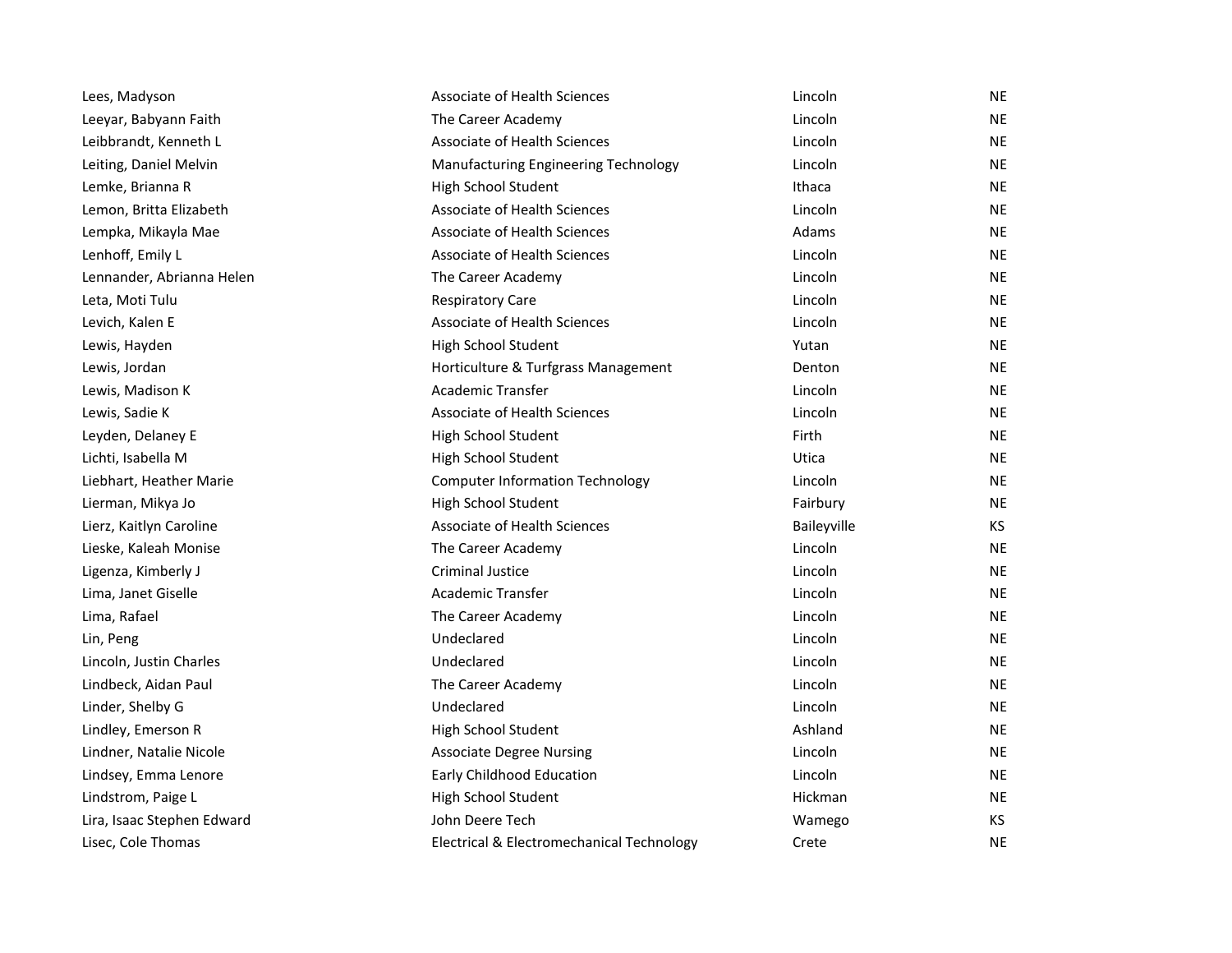| Liska, Samantha Jo         | <b>Medical Laboratory Technology</b> | Seward            | <b>NE</b> |
|----------------------------|--------------------------------------|-------------------|-----------|
| Litchfield, Jayme Nichoal  | Undeclared                           | Lincoln           | <b>NE</b> |
| Little, Jaidyn Elaine      | <b>Medical Assisting</b>             | Lincoln           | <b>NE</b> |
| Livermore, Edin E          | The Career Academy                   | Lincoln           | <b>NE</b> |
| Livingston, Eliana Elise   | High School Student                  | Mahaska           | KS.       |
| Lococo, Kiera Elaine Marie | Culinary/Hospitality                 | Lincoln           | <b>NE</b> |
| Logan, Mataya Nicole       | <b>Associate of Health Sciences</b>  | Roca              | <b>NE</b> |
| Longsine, Marc David       | Undeclared                           | Lincoln           | <b>NE</b> |
| Loomis, Cade Samuel        | John Deere Tech                      | Alliance          | <b>NE</b> |
| Loos, Marleigha Marie      | <b>Business</b>                      | Lincoln           | <b>NE</b> |
| Loosvelt, Josie M          | High School Student                  | York              | <b>NE</b> |
| Lopez, Kiara Marie Starr   | The Career Academy                   | Lincoln           | <b>NE</b> |
| Lopez, Marcos              | <b>Criminal Justice</b>              | Crete             | <b>NE</b> |
| Losee, Griffin Michael     | Associate of Health Sciences         | Lincoln           | <b>NE</b> |
| Lott, Shanta M             | <b>Surgical Technology</b>           | Lincoln           | <b>NE</b> |
| Loucks, Payton Michelle    | <b>Academic Transfer</b>             | Lincoln           | <b>NE</b> |
| Loudon, Samantha Lauriene  | <b>Academic Transfer</b>             | Lincoln           | <b>NE</b> |
| Loveless, Genevieve R      | High School Student                  | <b>Falls City</b> | <b>NE</b> |
| Loveless, Rebecca          | <b>Dental Assisting</b>              | Lincoln           | <b>NE</b> |
| Lovell, Cherish Marie      | <b>Human Services</b>                | Wymore            | <b>NE</b> |
| Lovell, Katelynn Elizabeth | Paramedic                            | Wymore            | <b>NE</b> |
| Loven, Avalon M            | High School Student                  | York              | <b>NE</b> |
| Lovett, Kaylee             | The Career Academy                   | Lincoln           | <b>NE</b> |
| Loyd, Keara L              | <b>Dental Assisting</b>              | Lincoln           | <b>NE</b> |
| Loyola, Cami Aylen         | The Career Academy                   | Lincoln           | <b>NE</b> |
| Lozano, Nicolas Cristian   | <b>Academic Transfer</b>             | Lincoln           | <b>NE</b> |
| Lu, Leo Z                  | Undeclared                           | Lincoln           | <b>NE</b> |
| Luben, Taylor R            | High School Student                  | Colon             | <b>NE</b> |
| Lucas, Kaitlyn             | The Career Academy                   | Lincoln           | <b>NE</b> |
| Ludemann, Dakotah Bellene  | High School Student                  | Tecumseh          | <b>NE</b> |
| Ludvik, Colin D            | High School Student                  | Wahoo             | <b>NE</b> |
| Lueders, Caylee Elizabeth  | Associate of Health Sciences         | Filley            | <b>NE</b> |
| Luedke, Jake Gerald        | Associate of Health Sciences         | Lincoln           | <b>NE</b> |
| Luehring, Lauren A         | High School Student                  | Hebron            | <b>NE</b> |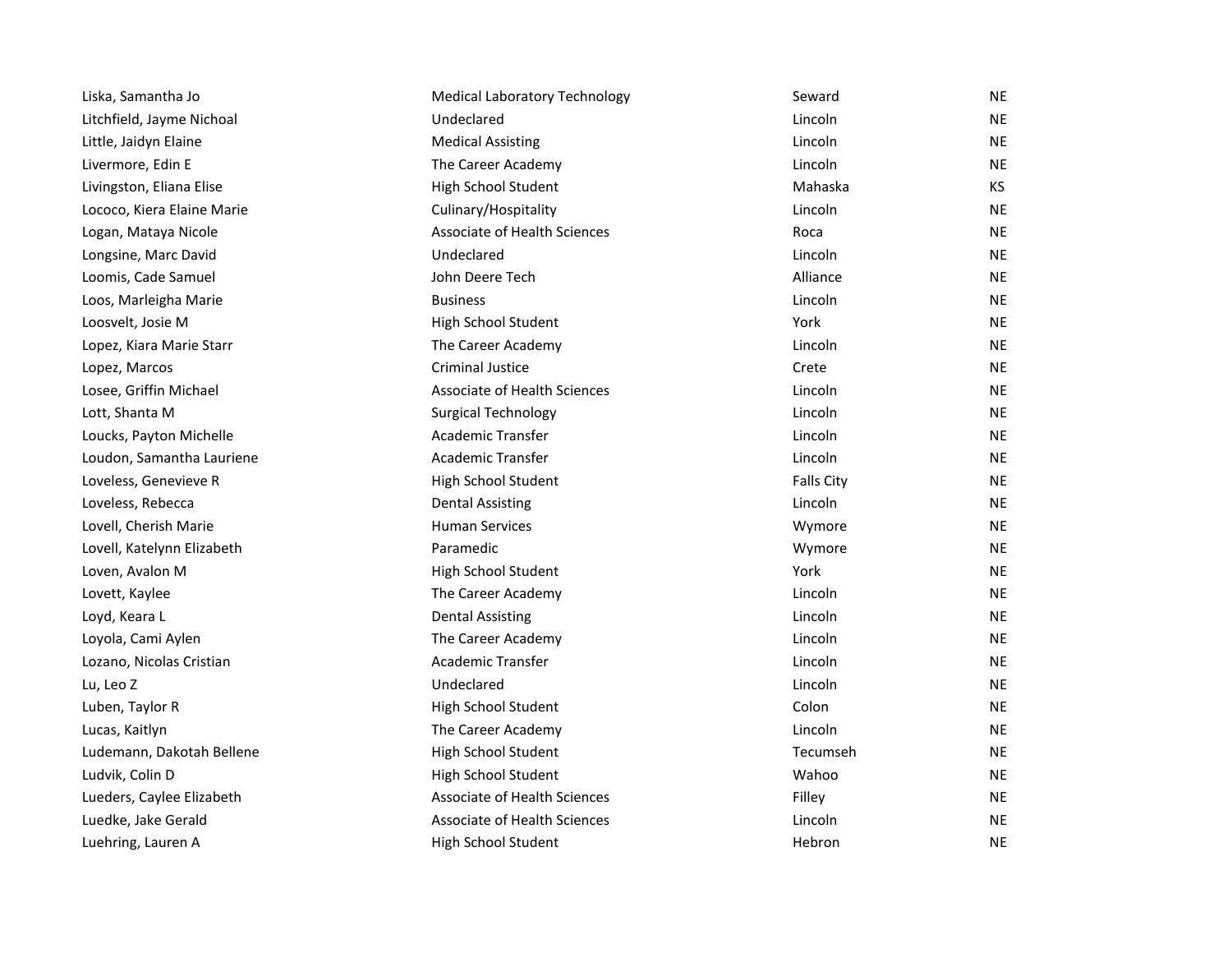| Luerman, John Joseph             | Deere Construction & Forestry Equipment       | Hoisington          | ΚS        |
|----------------------------------|-----------------------------------------------|---------------------|-----------|
| Luff, Jaida                      | The Career Academy                            | Lincoln             | NE.       |
| Lukassen, Kurtis Joe             | Professional Truck Driver Training            | Lincoln             | NE        |
| Lundak, Noah Barrett             | High School Student                           | Lincoln             | <b>NE</b> |
| Lundy, Madi                      | The Career Academy                            | Lincoln             | NE        |
| Luttrell, Dayci                  | High School Student                           | Hebron              | ΝE        |
| Lyman, April Marie               | <b>Welding Technology</b>                     | Lincoln             | ΝE        |
| Lyman, Sophia Elaine             | Undeclared                                    | Douglas             | ΝE        |
| Lytle, Emily E                   | High School Student                           | Steinauer           | <b>NE</b> |
| Lytle, Madison M                 | High School Student                           | Steinauer           | NE        |
| Lytton, Christian R              | <b>Building Construction</b>                  | Savannah            | МO        |
| Mach, Cristina Nellie            | <b>Practical Nursing</b>                      | Lincoln             | NE.       |
| Macke, Hannah May                | Academic Transfer                             | Baileyville         | ΚS        |
| Maddox, Hana Christine           | High School Student                           | Malcolm             | <b>NE</b> |
| Madigan, Meg E                   | Early Childhood Education                     | Lincoln             | NE        |
| Madrigal Rodrigu, Oscar          | Automotive Technology                         | Lincoln             | NE        |
| Madrigal Rodriguez, Hope Delaney | <b>Business</b>                               | Lincoln             | ΝE        |
| Madrigal Rodriguez, Omar         | <b>Business</b>                               | Lincoln             | <b>NE</b> |
| Madsen, MacKaylee Jo Marie       | High School Student                           | Plattsmouth         | NE        |
| Madureira, Rafael De Padua       | <b>Business</b>                               | <b>Beatrice</b>     | NE        |
| Maestas, Sharya Elizabeth        | <b>Medical Assisting</b>                      | Lincoln             | ΝE        |
| Maghdid, Nvar                    | The Career Academy                            | Lincoln             | NE        |
| Magner, Audrey Clair             | Radiologic Technology                         | Georgetown          | IN        |
| Mahboub, Tabasum                 | <b>Human Services</b>                         | Lincoln             | NE        |
| Mahrt, Jonnie A                  | High School Student                           | <b>Cedar Bluffs</b> | ΝE        |
| Mai, Dalena                      | <b>Associate of Health Sciences</b>           | Lincoln             | NE        |
| Mai, Riley Ethan                 | <b>Business</b>                               | Lincoln             | NE        |
| Maiefski, Caitlin Grace          | <b>Criminal Justice</b>                       | Lincoln             | NE.       |
| Majlessi, Reza Alexander         | <b>Computer Information Technology</b>        | Eagle               | NE        |
| Majorins, Mallory Kay            | <b>Respiratory Care</b>                       | Lincoln             | ΝE        |
| Malousek, Caleb Alexander        | High School Student                           | Wahoo               | NE        |
| Mandina, Angel Rose              | Precision Machining and Automation Technology | Seward              | ΝE        |
| Maness, Brittney Ann             | <b>Associate of Health Sciences</b>           | Lincoln             | NE.       |
| Mangelo, Cassandra Lynn          | <b>Business</b>                               | York                | <b>NE</b> |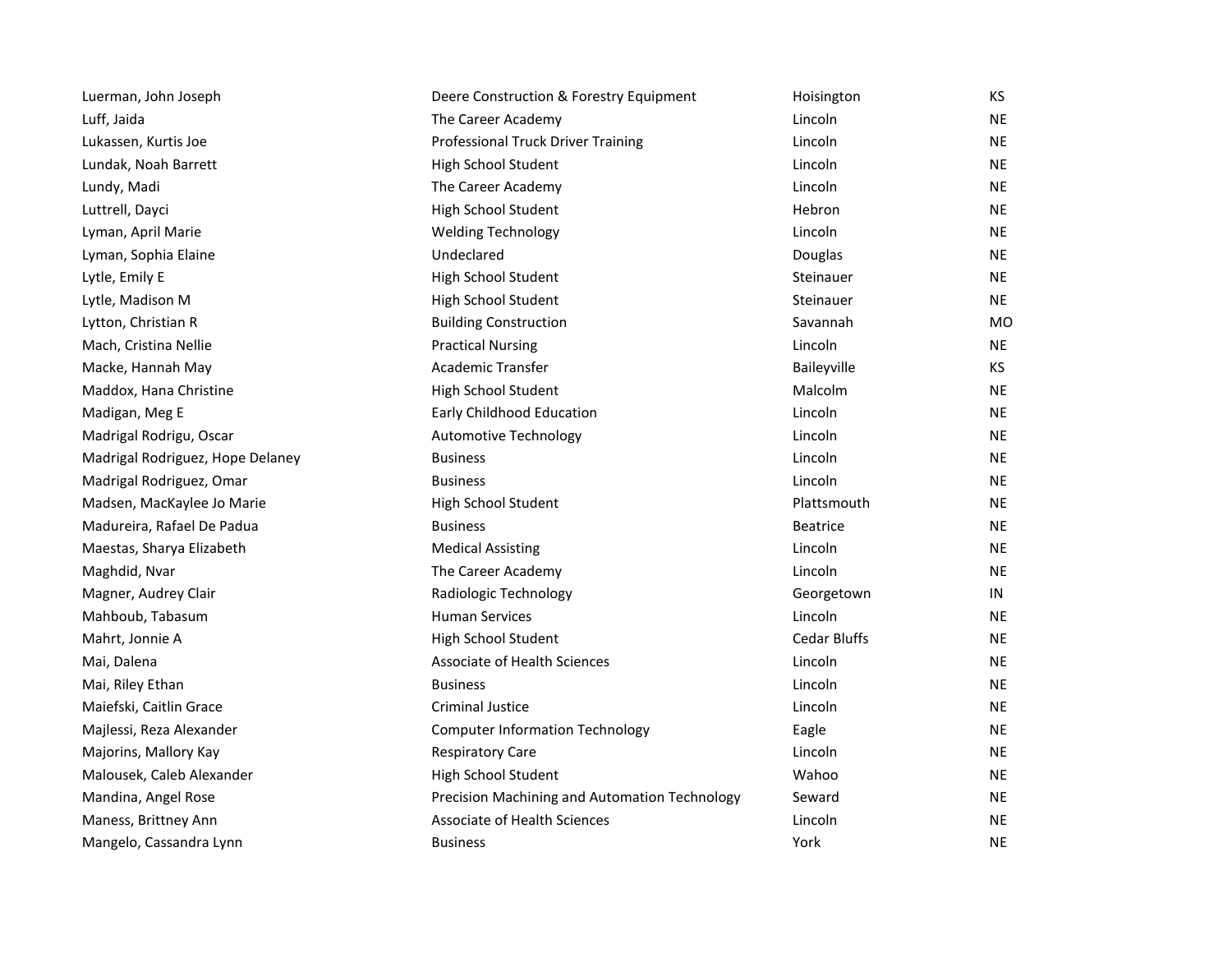| Mankah, Lucien             | Undeclared                              | Jacksonville    | NC.       |
|----------------------------|-----------------------------------------|-----------------|-----------|
| Mans, Jami Lyn             | High School Student                     | Fairbury        | NE        |
| Manske, Daustin Rylie      | <b>Business</b>                         | Lincoln         | NE        |
| Manske, Joshua R           | <b>Computer Information Technology</b>  | Roca            | ΝE        |
| Manzano, Alec Xavier       | <b>Computer Information Technology</b>  | Lincoln         | NE        |
| Manzitto, Sammy Joseph     | High School Student                     | Lincoln         | NE        |
| Marchand, Alexas Elaine    | <b>Business</b>                         | Lincoln         | NE        |
| Marco, Alicia Lynell       | <b>Associate of Health Sciences</b>     | <b>Beatrice</b> | NE        |
| Marino, Lila Frances       | Pharmacy Technician                     | Lincoln         | NE        |
| Marquez, Joann Rebecca     | <b>Human Services</b>                   | Lincoln         | NE        |
| Marquez, Kiara Giselle     | <b>Associate of Health Sciences</b>     | Lincoln         | NE        |
| Marrs, Megan Marie         | Graphic Design Media Arts               | Colon           | NE        |
| Marsh, Jed Ethan           | <b>Electrician Construction-IBEW</b>    | Lincoln         | NE        |
| Martin, Emma Claire        | The Career Academy                      | Lincoln         | ΝE        |
| Martin, Emma Rose          | <b>Practical Nursing</b>                | Lincoln         | ΝE        |
| Martin, Lexy R             | The Career Academy                      | Lincoln         | NE        |
| Martinez Contreras, Karina | <b>Associate of Health Sciences</b>     | Lincoln         | NE        |
| Martinez, Andrea Jasmine   | <b>Associate Degree Nursing</b>         | Lincoln         | ΝE        |
| Martinez, Anthony          | <b>Computer Information Technology</b>  | Lincoln         | ΝE        |
| Martinez, Elizabeth        | High School Student                     | Wilber          | NE        |
| Martinez, Erik Joseph      | <b>Business</b>                         | Lincoln         | NE        |
| Marxsen, Brooklyn H        | High School Student                     | Wahoo           | ΝE        |
| Marzouk, Lila G            | High School Student                     | Ashland         | NE        |
| Masek, Anthony             | The Career Academy                      | Lincoln         | NE        |
| Masek, Joshua Evan         | High School Student                     | Valparaiso      | ΝE        |
| Mashal, Khalid             | Polysomnographic Technician             | Lincoln         | ΝE        |
| Mason, Makayla Ann         | High School Student                     | Stella          | NE        |
| Mathias, Zachary O         | Deere Construction & Forestry Equipment | Troy            | 0H        |
| Maynez, Haley W            | <b>Human Services</b>                   | Lincoln         | ΝE        |
| Mazour, Trevor Joseph      | The Career Academy                      | Lincoln         | ΝE        |
| McAllister, Conor S        | High School Student                     | Yutan           | NE        |
| McAreavey, Jack Darrell    | Paramedic                               | Lincoln         | NE        |
| McBride, Apassia Luv       | <b>Associate Degree Nursing</b>         | Lincoln         | ΝE        |
| McBride, Jared             | <b>Computer Information Technology</b>  | Lincoln         | <b>NE</b> |
|                            |                                         |                 |           |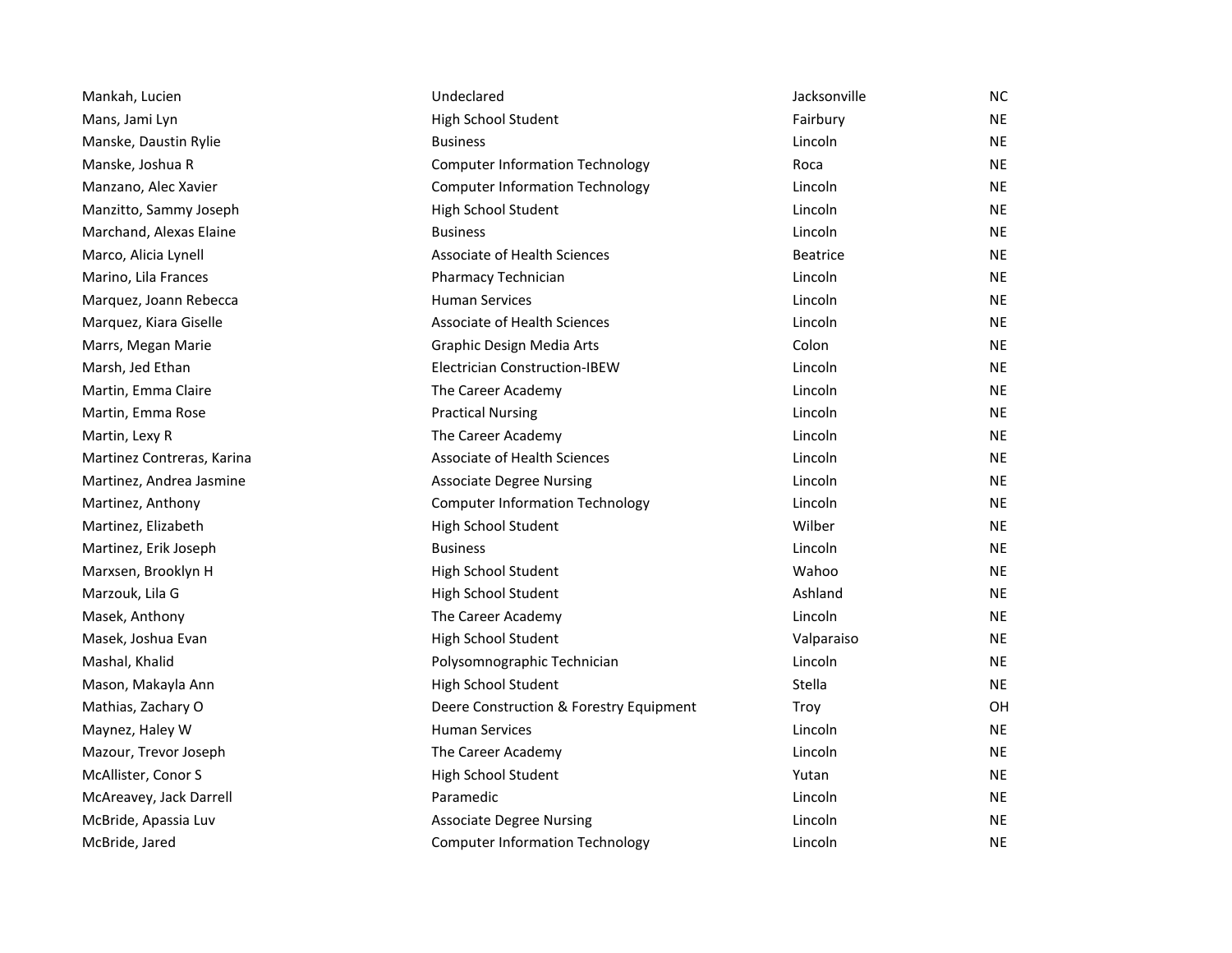| McCafferty, Miriah Baylee  | Academic Transfer                             | Lincoln           | <b>NE</b> |
|----------------------------|-----------------------------------------------|-------------------|-----------|
| McCaffery, Madisyn Jan     | Associate of Health Sciences                  | Lincoln           | <b>NE</b> |
| McCall, Sierra A           | Associate of Health Sciences                  | Lincoln           | <b>NE</b> |
| McCashland, Mariah C       | Undeclared                                    | Lincoln           | <b>NE</b> |
| McClain, Dylan Matthew     | <b>Automotive Technology</b>                  | Ashland           | <b>NE</b> |
| McClatchey, Quinn Baron    | The Career Academy                            | Lincoln           | <b>NE</b> |
| McClatchey, Samuel F.R.    | <b>Computer Information Technology</b>        | Lincoln           | <b>NE</b> |
| McClellan, Jacob L         | The Career Academy                            | Lincoln           | <b>NE</b> |
| McClelland, Hayley         | <b>Business</b>                               | York              | <b>NE</b> |
| McClellen, Caedmon James   | <b>Business</b>                               | Lincoln           | <b>NE</b> |
| McCord, Karly D            | High School Student                           | Fairbury          | <b>NE</b> |
| McCrary, Tyson G           | John Deere Tech                               | Lawson            | MO        |
| McFadden, Jaycee Marie     | High School Student                           | Davey             | <b>NE</b> |
| McFarland, Tyson T         | The Career Academy                            | Lincoln           | <b>NE</b> |
| McGuire, Michael Malachy   | Academic Transfer                             | Lincoln           | <b>NE</b> |
| McHugh, Landyn R           | <b>Academic Transfer</b>                      | Lincoln           | <b>NE</b> |
| McIntire, Alexander Gerrit | <b>Associate Degree Nursing</b>               | Lincoln           | <b>NE</b> |
| McIntire, Marisa C         | Associate of Health Sciences                  | Lincoln           | <b>NE</b> |
| McIntyre, Kaia Star        | <b>Dental Assisting</b>                       | Fremont           | <b>NE</b> |
| McKenzie, Austin Campbell  | Academic Transfer                             | <b>Beatrice</b>   | <b>NE</b> |
| McKim, Hunter Jorden       | Precision Machining and Automation Technology | Waverly           | <b>NE</b> |
| McKinney, Milayna Cami     | <b>Medical Assisting</b>                      | Tecumseh          | <b>NE</b> |
| McManaman, Alyssa N        | <b>Human Services</b>                         | Lincoln           | <b>NE</b> |
| McNair, Matthew L          | Academic Transfer                             | Lincoln           | <b>NE</b> |
| McNeely, Lindsey           | High School Student                           | <b>Falls City</b> | <b>NE</b> |
| McNeely, Reece L           | High School Student                           | <b>Falls City</b> | <b>NE</b> |
| McVicker, Ashlee A         | <b>Medical Assisting</b>                      | Lincoln           | <b>NE</b> |
| Mechling, Jason William    | <b>Electronic Systems Technology</b>          | Lincoln           | <b>NE</b> |
| Meder, Eric E              | Culinary/Hospitality                          | Lincoln           | <b>NE</b> |
| Medow, Christopher Jacob   | Agriculture Management & Production           | Utica             | <b>NE</b> |
| Meese, Jeffrey Ryan        | <b>Human Services</b>                         | Lincoln           | <b>NE</b> |
| Meguire, Kaili M           | Academic Transfer                             | Lincoln           | <b>NE</b> |
| Meguire, Shannon M         | Office Professional                           | Lincoln           | <b>NE</b> |
| Meier, Jackson Jon         | <b>Business</b>                               | Omaha             | <b>NE</b> |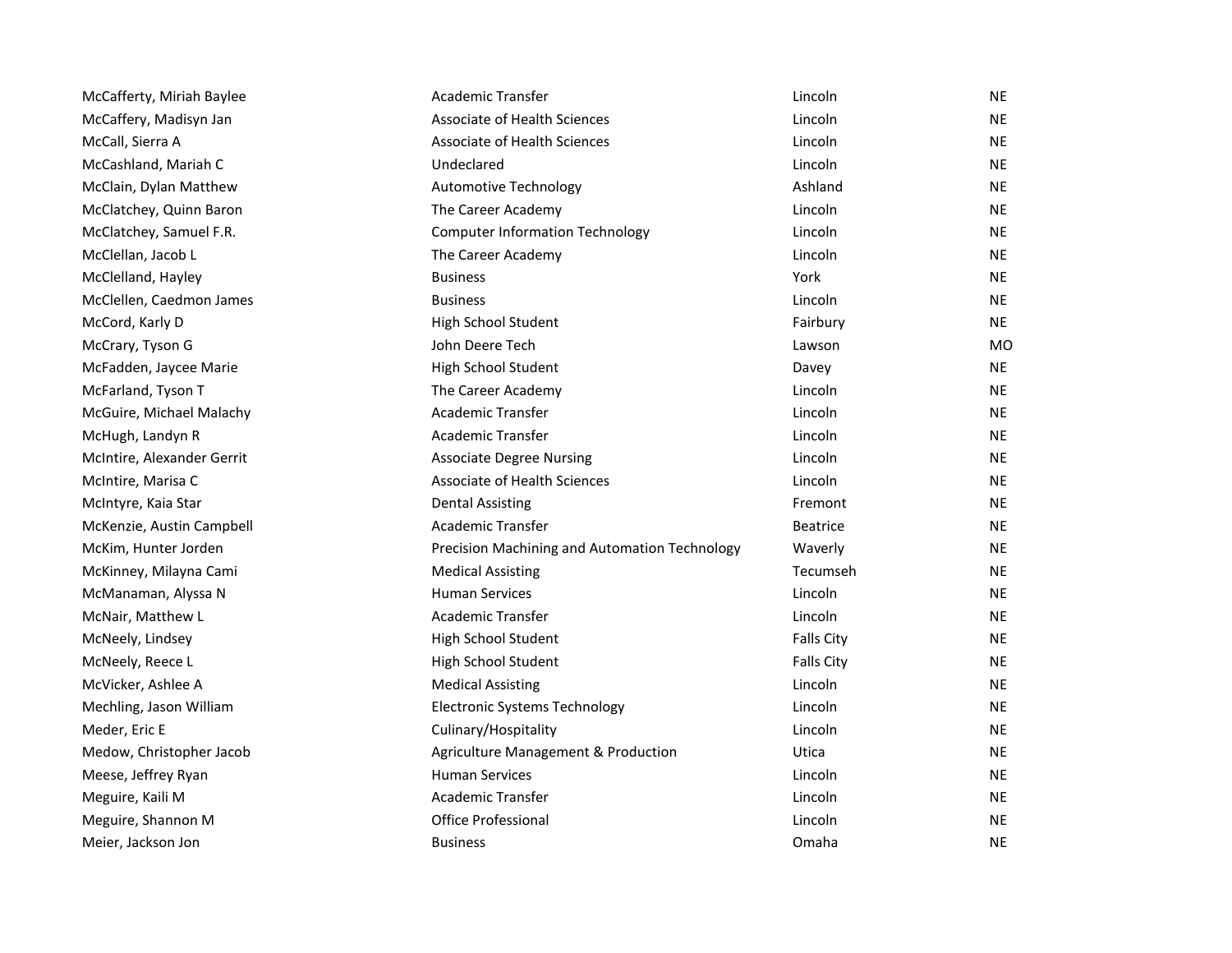| Meier, Jordan Anthony      | <b>Associate Degree Nursing</b>              | Lincoln            | <b>NE</b>      |
|----------------------------|----------------------------------------------|--------------------|----------------|
| Meier, Leah Ann            | Associate of Health Sciences                 | Lincoln            | <b>NE</b>      |
| Meints, Chase Anthony      | <b>Energy Generation Operations</b>          | Cortland           | <b>NE</b>      |
| Meints, Sierra Zenoya      | <b>Office Professional</b>                   | Lincoln            | <b>NE</b>      |
| Memeti, Leonita N          | Criminal Justice                             | Lincoln            | NE             |
| Menard, Natalia Carroll    | Associate of Health Sciences                 | Lincoln            | NE.            |
| Menard, Phylisha Gabrielle | <b>Practical Nursing</b>                     | Lincoln            | <b>NE</b>      |
| Mendez, Alejandra A        | High School Student                          | Crete              | <b>NE</b>      |
| Mendez, Israel             | <b>Academic Transfer</b>                     | Crete              | <b>NE</b>      |
| Mendoza, Phillip E         | <b>Computer Information Technology</b>       | Lincoln            | <b>NE</b>      |
| Mensinger, Aiden Drew      | Academic Transfer                            | Lincoln            | NE.            |
| Merklin, Taylor Paige      | Associate of Health Sciences                 | Walton             | <b>NE</b>      |
| Merrill, Leo Alexander     | <b>Computer Information Technology</b>       | Lincoln            | NE             |
| Mesho, Shahab Ahmed        | Associate of Health Sciences                 | Lincoln            | NE.            |
| Messerer, Kallin Hudson    | <b>Computer Information Technology</b>       | Lincoln            | <b>NE</b>      |
| Mettler, Isaiah Terrence   | Academic Transfer                            | Lincoln            | NE             |
| Meyer, Aaron G             | Heating, Ventilation, AC & Refrig Technology | <b>Beatrice</b>    | <b>NE</b>      |
| Meyer, Alec K              | The Career Academy                           | Lincoln            | NE             |
| Meyer, Alena A             | <b>Business</b>                              | La Vista           | <b>NE</b>      |
| Meyer, Austin Dewayne      | <b>Business</b>                              | <b>Forest City</b> | M <sub>O</sub> |
| Meyer, Emily Virginia      | <b>Associate Degree Nursing</b>              | Lincoln            | NE             |
| Meyer, Emma E              | High School Student                          | Ashland            | NE.            |
| Meyer, Kallen D            | Electrical & Electromechanical Technology    | Eagle              | NE             |
| Meyers, Trinity Riley John | <b>Computer Information Technology</b>       | <b>Beatrice</b>    | <b>NE</b>      |
| Meysenburg, Jacob T        | <b>Energy Generation Operations</b>          | Lincoln            | <b>NE</b>      |
| Miano, William             | <b>Respiratory Care</b>                      | Sequim             | WA             |
| Michaud, Hollie Rae        | <b>Office Professional</b>                   | Lincoln            | NE.            |
| Mikkelsen, Austin Michael  | Livestock Management & Production            | Aurora             | <b>NE</b>      |
| Mikkelsen, Kiara J         | Agriculture Management & Production          | Superior           | <b>NE</b>      |
| Miles, Lance David         | <b>Computer Information Technology</b>       | Lincoln            | <b>NE</b>      |
| Milke, Brittany Tayler     | <b>Human Services</b>                        | Lincoln            | <b>NE</b>      |
| Miller, Alexis M           | High School Student                          | <b>Falls City</b>  | ΝE             |
| Miller, Emilee T           | <b>Human Services</b>                        | Lincoln            | <b>NE</b>      |
| Miller, Emily June         | Academic Transfer                            | Nelson             | <b>NE</b>      |
|                            |                                              |                    |                |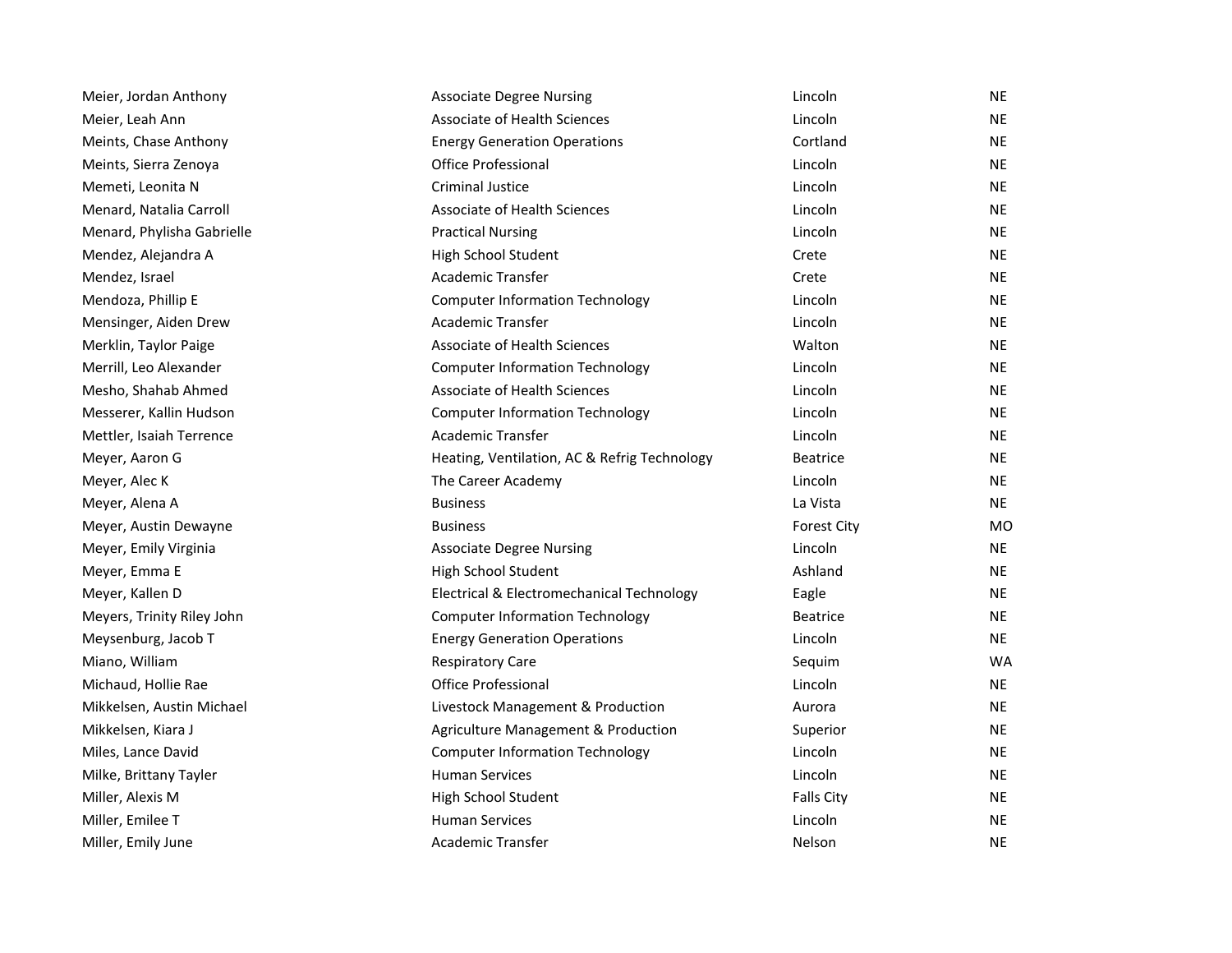| Miller, Hannah B                  | High School Student                       | Carleton             | <b>NE</b> |
|-----------------------------------|-------------------------------------------|----------------------|-----------|
| Miller, Kendra                    | The Career Academy                        | Lincoln              | <b>NE</b> |
| Miller, Maddie A                  | High School Student                       | Lincoln              | <b>NE</b> |
| Miller, Morgan Hope               | High School Student                       | Lincoln              | <b>NE</b> |
| Miller, Tye M                     | <b>Business</b>                           | Lincoln              | <b>NE</b> |
| Min, Lu Teet                      | Early Childhood Education                 | Lincoln              | <b>NE</b> |
| Minard, Stasia Lynn               | Associate of Health Sciences              | Lincoln              | <b>NE</b> |
| Miranda, Khyrsten Eve             | <b>Academic Transfer</b>                  | Lincoln              | <b>NE</b> |
| Mitchell, Zavion Tyrece           | <b>Criminal Justice</b>                   | North Platte         | <b>NE</b> |
| Mitzelfelt, Garrett Lewis         | Deere Construction & Forestry Equipment   | Winthrop Harbor      | IL.       |
| Moench, Adam M                    | Manufacturing Engineering Technology      | Gering               | <b>NE</b> |
| Mogensen, Alexis Suzanne          | High School Student                       | <b>Weeping Water</b> | <b>NE</b> |
| Mogensen, Megann Joleen           | <b>Human Services</b>                     | Lincoln              | <b>NE</b> |
| Mohammed, Shadan A                | Associate of Health Sciences              | Lincoln              | <b>NE</b> |
| Mohr, Audrey Lorraine             | Associate of Health Sciences              | Lincoln              | <b>NE</b> |
| Moisseyev, Jessica Konstantinovna | Associate of Health Sciences              | Lincoln              | <b>NE</b> |
| Molina, Naomi M                   | The Career Academy                        | Lincoln              | <b>NE</b> |
| Moncrief, Jackson Talon           | Agriculture Management & Production       | Hastings             | <b>NE</b> |
| Montgomery, Lee Richard           | <b>Computer Information Technology</b>    | Lincoln              | <b>NE</b> |
| Moore, Caden Michael              | <b>Computer Information Technology</b>    | Eagle                | <b>NE</b> |
| Moore, Christopher Norman         | The Career Academy                        | Lincoln              | NE        |
| Moore, Cydney Tyler               | <b>Business</b>                           | Lincoln              | <b>NE</b> |
| Moore, Madison Doran              | <b>Human Services</b>                     | Lincoln              | <b>NE</b> |
| Morales, Jhoselin                 | The Career Academy                        | Lincoln              | <b>NE</b> |
| Morales, Peter Anthony            | Academic Transfer                         | Lincoln              | <b>NE</b> |
| Moran, Kenden J                   | Diesel-Ag Equipment Service Tech          | Springfield          | <b>NE</b> |
| Morehead, William                 | Electrical & Electromechanical Technology | <b>Falls City</b>    | <b>NE</b> |
| Morelos, Edwin Albarran           | Automotive Technology                     | Omaha                | NE        |
| Moreno, Lesly                     | Early Childhood Education                 | Lincoln              | NE.       |
| Morris, Samuel John               | <b>Associate Degree Nursing</b>           | Lincoln              | <b>NE</b> |
| Morris, Spencer Thomas            | <b>Computer Information Technology</b>    | Lincoln              | <b>NE</b> |
| Morrison, Scott Micheal           | Diesel-Ag Equipment Service Tech          | Elkhorn              | <b>NE</b> |
| Morrow, Madilyn Rose              | The Career Academy                        | Lincoln              | <b>NE</b> |
| Morse, Aaron                      | <b>Computer Information Technology</b>    | Lincoln              | <b>NE</b> |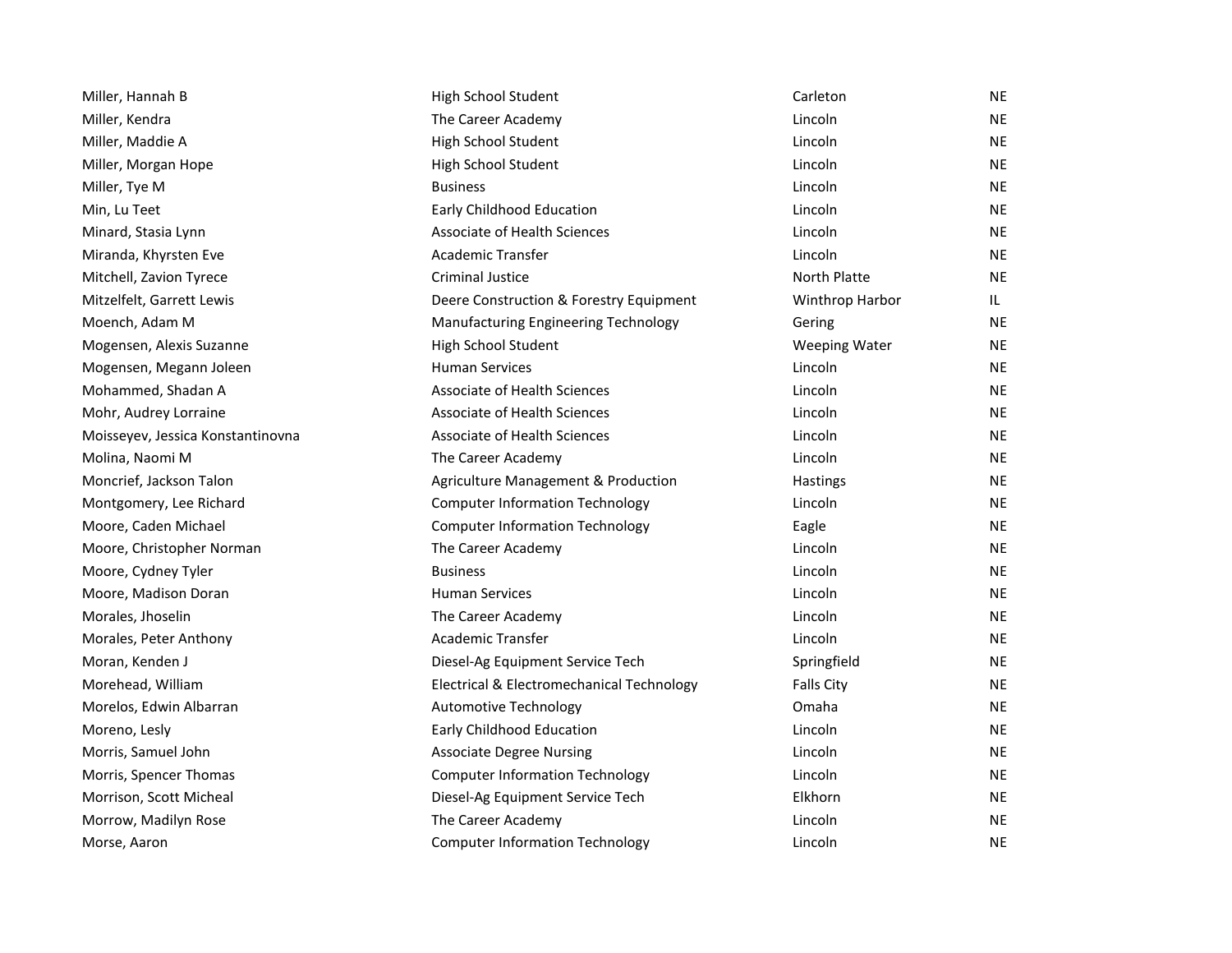| Morton, Jedidiah James   | Academic Transfer                      | Lincoln                | <b>NE</b> |
|--------------------------|----------------------------------------|------------------------|-----------|
| Moseman, Hannah Joy      | Undeclared                             | Lincoln                | NE        |
| Mosher, Kyle Robert      | <b>Business Communications</b>         | Lincoln                | <b>NE</b> |
| Mosier, Chloe B          | High School Student                    | Deshler                | <b>NE</b> |
| Mousa, Mariam B          | Associate of Health Sciences           | Lincoln                | <b>NE</b> |
| Mousa, Mohamed Ahmed     | Undeclared                             | Monoufiya              |           |
| Mousel, Rebecca Leigh    | <b>Associate Degree Nursing</b>        | Lincoln                | <b>NE</b> |
| Mudhafar, Mugtaba        | The Career Academy                     | Lincoln                | <b>NE</b> |
| Mueller, Jacob J         | Undeclared                             | Seward                 | <b>NE</b> |
| Muhoza, Oliver K         | Associate of Health Sciences           | Lincoln                | <b>NE</b> |
| Mullin, Liam Tomas       | Culinary/Hospitality                   | Lincoln                | <b>NE</b> |
| Murk, Shae M             | Radiologic Technology                  | <b>Blue Rapids</b>     | KS        |
| Murphy, Christina J      | Early Childhood Education              | Lincoln                | <b>NE</b> |
| Murphy, Lillian Mishayla | <b>Human Services</b>                  | Lincoln                | <b>NE</b> |
| Murphy, Makaila M        | <b>Criminal Justice</b>                | Lincoln                | <b>NE</b> |
| Murphy, Malinda M        | Undeclared                             | Lincoln                | <b>NE</b> |
| Murray, Emily Karen      | Graphic Design Media Arts              | Lincoln                | <b>NE</b> |
| Murtaugh, Anthony David  | <b>Academic Transfer</b>               | Lincoln                | <b>NE</b> |
| Murtha, Timothy M        | Culinary/Hospitality                   | Lincoln                | <b>NE</b> |
| Musau, Philippe Wamusau  | <b>Computer Information Technology</b> | Lincoln                | <b>NE</b> |
| Mustafa, Barzan Saeed    | Academic Transfer                      | Lincoln                | <b>NE</b> |
| Mustafa, Mustafa         | Professional Truck Driver Training     | Lincoln                | <b>NE</b> |
| Myers, Jackson           | Undeclared                             | Lincoln                | <b>NE</b> |
| Na, Eh la Be             | The Career Academy                     | Lincoln                | <b>NE</b> |
| Nacke, Elijah            | High School Student                    | Ceresco                | <b>NE</b> |
| Nagel, Cody William      | Agriculture Management & Production    | <b>Beaver Crossing</b> | <b>NE</b> |
| Nakagawa, Sheena G       | Accounting                             | Lincoln                | <b>NE</b> |
| Narizzano, Geronimo      | <b>Academic Transfer</b>               | <b>Beatrice</b>        | <b>NE</b> |
| Nash, Paiton Lynne       | High School Student                    | Byron                  | <b>NE</b> |
| Nasseri, Zina            | <b>Medical Laboratory Technology</b>   | Lincoln                | <b>NE</b> |
| Neale, Autumn            | The Career Academy                     | Lincoln                | <b>NE</b> |
| Neamat, Heleen M         | <b>Associate of Health Sciences</b>    | Lincoln                | <b>NE</b> |
| Nedrow, Kali Breann      | Associate of Health Sciences           | Geneva                 | <b>NE</b> |
| Neeley, Felicity Ann     | <b>Academic Transfer</b>               | Lincoln                | <b>NE</b> |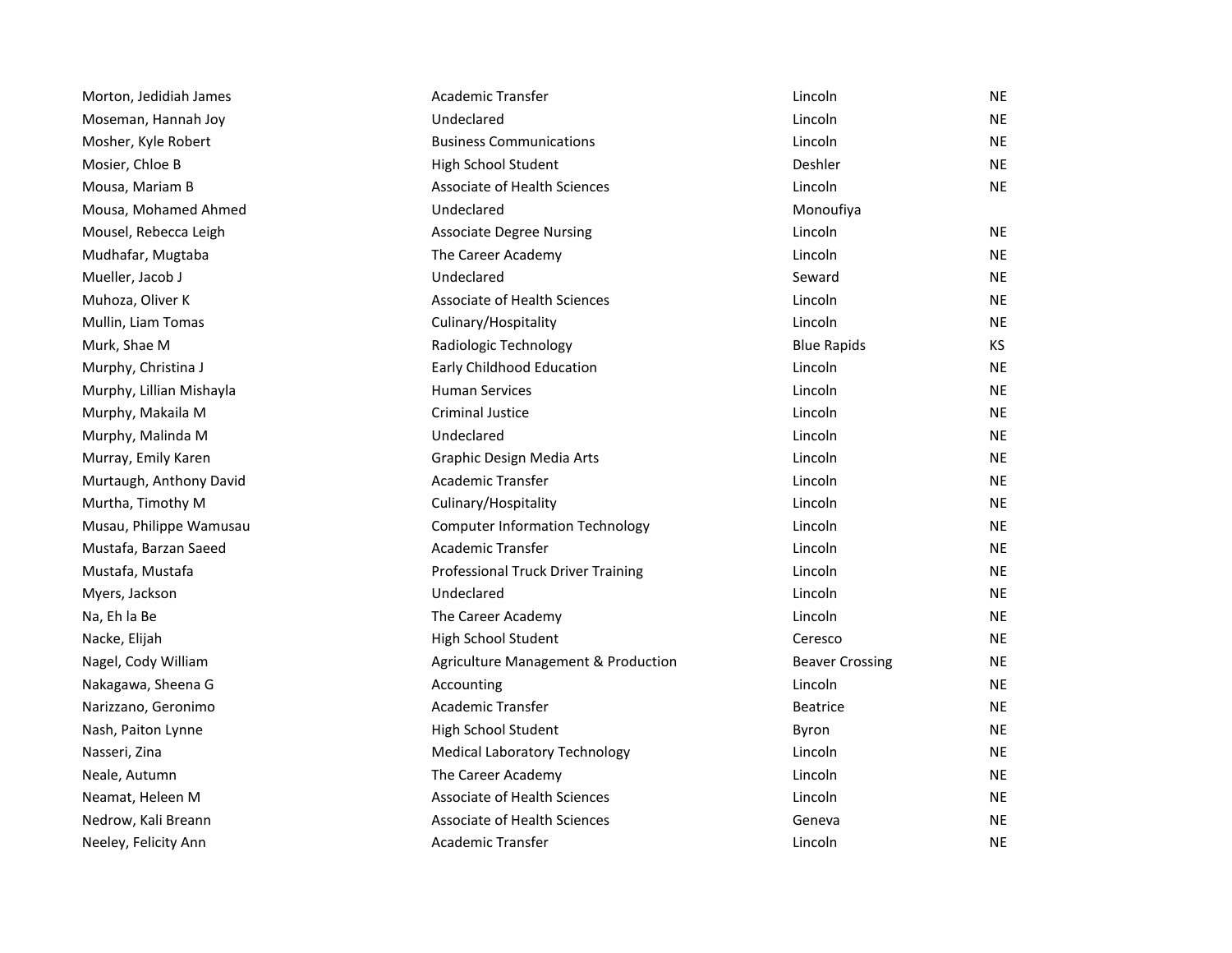| Negley, Gavin M                 | <b>Computer Information Technology</b>        | Lincoln         | <b>NE</b> |
|---------------------------------|-----------------------------------------------|-----------------|-----------|
| Neiman, Finn E                  | High School Student                           | Fairmont        | <b>NE</b> |
| Nelsen, MacKenzie T             | High School Student                           | Hickman         | <b>NE</b> |
| Nelson, Bailey McKenna          | <b>Business</b>                               | Waverly         | <b>NE</b> |
| Nelson, Bobby L                 | The Career Academy                            | Lincoln         | <b>NE</b> |
| Nelson, Brooklynn Ann           | High School Student                           | Davenport       | <b>NE</b> |
| Nelson, Claire Ruby             | <b>Business</b>                               | Albion          | <b>NE</b> |
| Nelson, Dane D                  | <b>Computer Information Technology</b>        | Lincoln         | <b>NE</b> |
| Nelson, Peyton T                | High School Student                           | Wahoo           | <b>NE</b> |
| Nelson, Quentin D               | <b>Computer Information Technology</b>        | Lincoln         | <b>NE</b> |
| Nelson, Rebecca Christine Jones | Undeclared                                    | Lincoln         | <b>NE</b> |
| Nelson, Thorine Jameson         | Undeclared                                    | Davey           | <b>NE</b> |
| Neugebauer, Danielle Michelle   | <b>Medical Assisting</b>                      | Lincoln         | <b>NE</b> |
| Neumann, Austin Montgomery      | Ford-Auto Student Service Ed Training Program | <b>Beatrice</b> | <b>NE</b> |
| Newth, Carter A                 | <b>Technical Skills Instructor</b>            | Holdrege        | <b>NE</b> |
| Ngega, Dominique                | The Career Academy                            | Lincoln         | <b>NE</b> |
| Nguyen, Chau K                  | <b>Business</b>                               | Lincoln         | <b>NE</b> |
| Nguyen, Cong Thanh              | Academic Transfer                             | Lincoln         | <b>NE</b> |
| Nguyen, Crystal Tran            | Accounting                                    | Lincoln         | NE.       |
| Nguyen, Ha Vy Linh              | Graphic Design Media Arts                     | Lincoln         | <b>NE</b> |
| Nguyen, Hang Thuy Tran          | Undeclared                                    | Lincoln         | <b>NE</b> |
| Nguyen, Hannah Tram             | <b>Academic Transfer</b>                      | Lincoln         | NE.       |
| Nguyen, Hoang Thien T           | <b>Academic Transfer</b>                      | Lincoln         | <b>NE</b> |
| Nguyen, Huyen T                 | Geographic Information Systems Technician     | Lincoln         | <b>NE</b> |
| Nguyen, Jesse Long              | <b>Medical Laboratory Technology</b>          | Lincoln         | <b>NE</b> |
| Nguyen, Kiet H                  | Electrical & Electromechanical Technology     | Lincoln         | <b>NE</b> |
| Nguyen, Kristina M              | Associate of Health Sciences                  | Lincoln         | <b>NE</b> |
| Nguyen, Lilian                  | The Career Academy                            | Lincoln         | <b>NE</b> |
| Nguyen, Mai Thuy Linh           | Associate of Health Sciences                  | Lincoln         | NE.       |
| Nguyen, Quang T                 | <b>Business</b>                               | Lincoln         | <b>NE</b> |
| Nguyen, Sophia L                | Associate of Health Sciences                  | Lincoln         | <b>NE</b> |
| Nguyen, Thi Nhu Quynh           | Associate of Health Sciences                  | Lincoln         | <b>NE</b> |
| Nguyen, Thi Thuc Doan Thuc Doan | Law Enforcement & Homeland Security           | Lincoln         | <b>NE</b> |
| Nguyen, Thinh T                 | Undeclared                                    | Lincoln         | <b>NE</b> |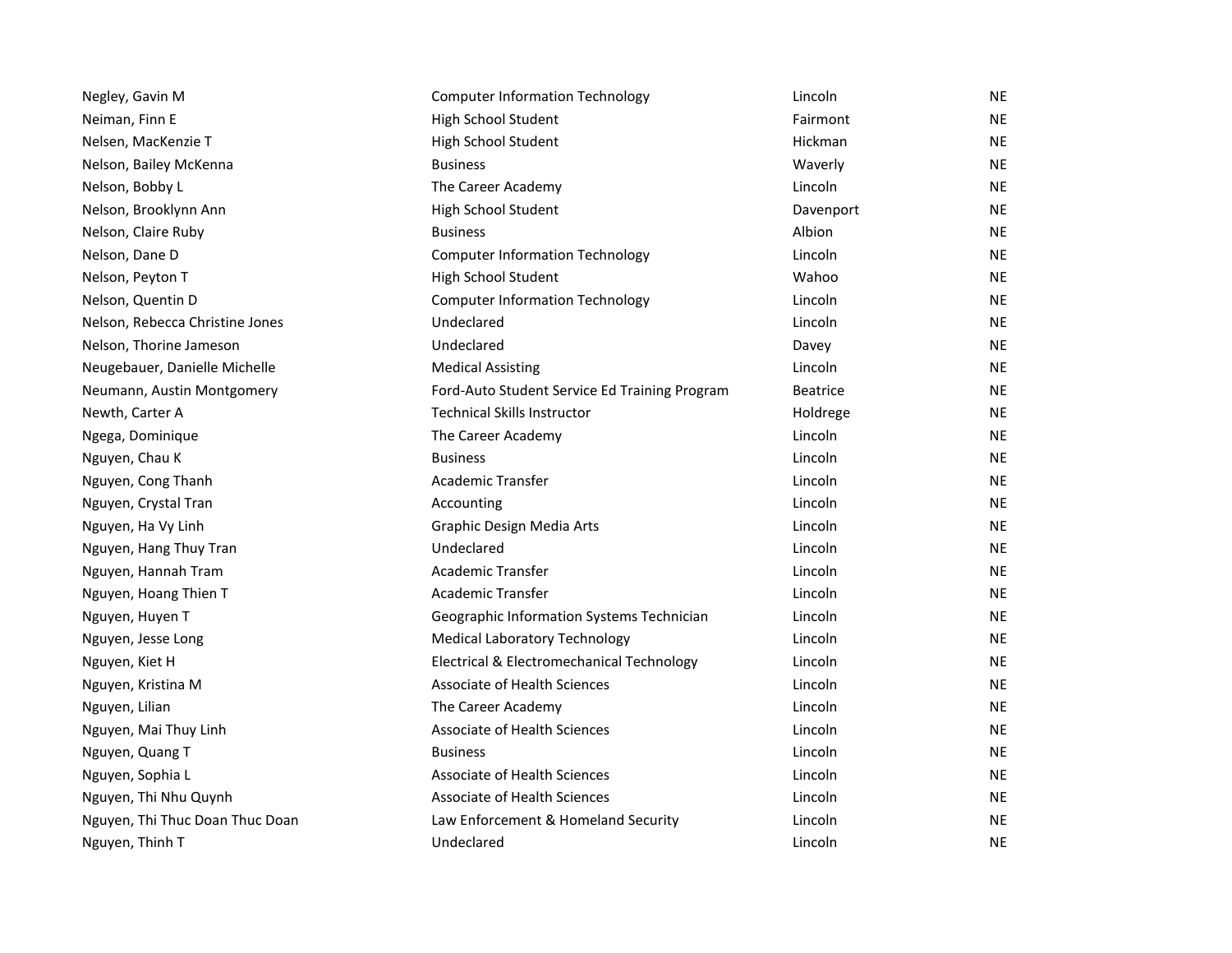| Nguyen, Tracy H           | High School Student                 | Lincoln            | <b>NE</b> |
|---------------------------|-------------------------------------|--------------------|-----------|
| Nguyen, Y Dao Thanh       | <b>Business</b>                     | Lincoln            | <b>NE</b> |
| Nhial, Nyanlei Nhial      | Associate of Health Sciences        | Lincoln            | <b>NE</b> |
| Nichols, Chris James      | John Deere Tech                     | Groom              | <b>TX</b> |
| Nichols, Karla Kay        | Agriculture Management & Production | Miller             | <b>NE</b> |
| Nickell, Kaden A          | <b>Automotive Technology</b>        | Elwood             | <b>NE</b> |
| Niemann, Cassie Leigh     | Culinary/Hospitality                | Lincoln            | <b>NE</b> |
| Niemeyer, Noah J          | High School Student                 | Cortland           | <b>NE</b> |
| Niemoth, Carson John      | Livestock Management & Production   | Hastings           | <b>NE</b> |
| Nietfeld, Robert John     | Professional Truck Driver Training  | Wymore             | <b>NE</b> |
| Nieuwkoop, Gary J         | Diesel-Ag Equipment Service Tech    | Lincoln            | <b>NE</b> |
| Niles, Ashton Rose        | Academic Transfer                   | Adams              | <b>NE</b> |
| Nilson, Dakota            | The Career Academy                  | Lincoln            | <b>NE</b> |
| Nimtz, Katlyn Johanna     | Design & Drafting Technology        | Ashland            | <b>NE</b> |
| Nkengfack Nangkeng, Yvone | <b>Associate Degree Nursing</b>     | Lincoln            | <b>NE</b> |
| Noguera, Natasha          | Academic Transfer                   | Lincoln            | <b>NE</b> |
| Nold, Sean Patrick        | Undeclared                          | Castaic            | CA        |
| Nolte, Chase C            | High School Student                 | <b>Falls City</b>  | <b>NE</b> |
| Nolte, Jaden H            | High School Student                 | <b>Falls City</b>  | <b>NE</b> |
| Noren, Carson Wiliam      | <b>Business</b>                     | Hickman            | <b>NE</b> |
| Norris, Joshua Michael    | Academic Transfer                   | Hays               | KS        |
| Nour, Mohmmed S           | Academic Transfer                   | Lincoln            | <b>NE</b> |
| Novacek, Hunter J         | Associate of Health Sciences        | Lincoln            | <b>NE</b> |
| Novak, Loan Le            | Associate of Health Sciences        | Lincoln            | <b>NE</b> |
| Novotny, Tygue J.N.       | <b>Business</b>                     | Lincoln            | <b>NE</b> |
| Nowling, Jonathan Thomas  | <b>Automotive Technology</b>        | <b>Forest City</b> | <b>MO</b> |
| Nunnenkamp, Zachary D     | High School Student                 | York               | <b>NE</b> |
| Nuss, Jon F               | <b>Human Services</b>               | Lincoln            | <b>NE</b> |
| Nuss, Melaney Lynn        | Associate of Health Sciences        | Sutton             | <b>NE</b> |
| Nyquist, Gunnar A         | <b>Academic Transfer</b>            | Lincoln            | <b>NE</b> |
| Oberle, Caroline          | Undeclared                          | Eagan              | MN        |
| Oenbring, Brendon Lee     | <b>Business</b>                     | Lincoln            | <b>NE</b> |
| Oertli, Sarah Nicole      | <b>Human Services</b>               | Lincoln            | <b>NE</b> |
| O'Grady, Jocelyn Adelle   | High School Student                 | <b>Falls City</b>  | <b>NE</b> |
|                           |                                     |                    |           |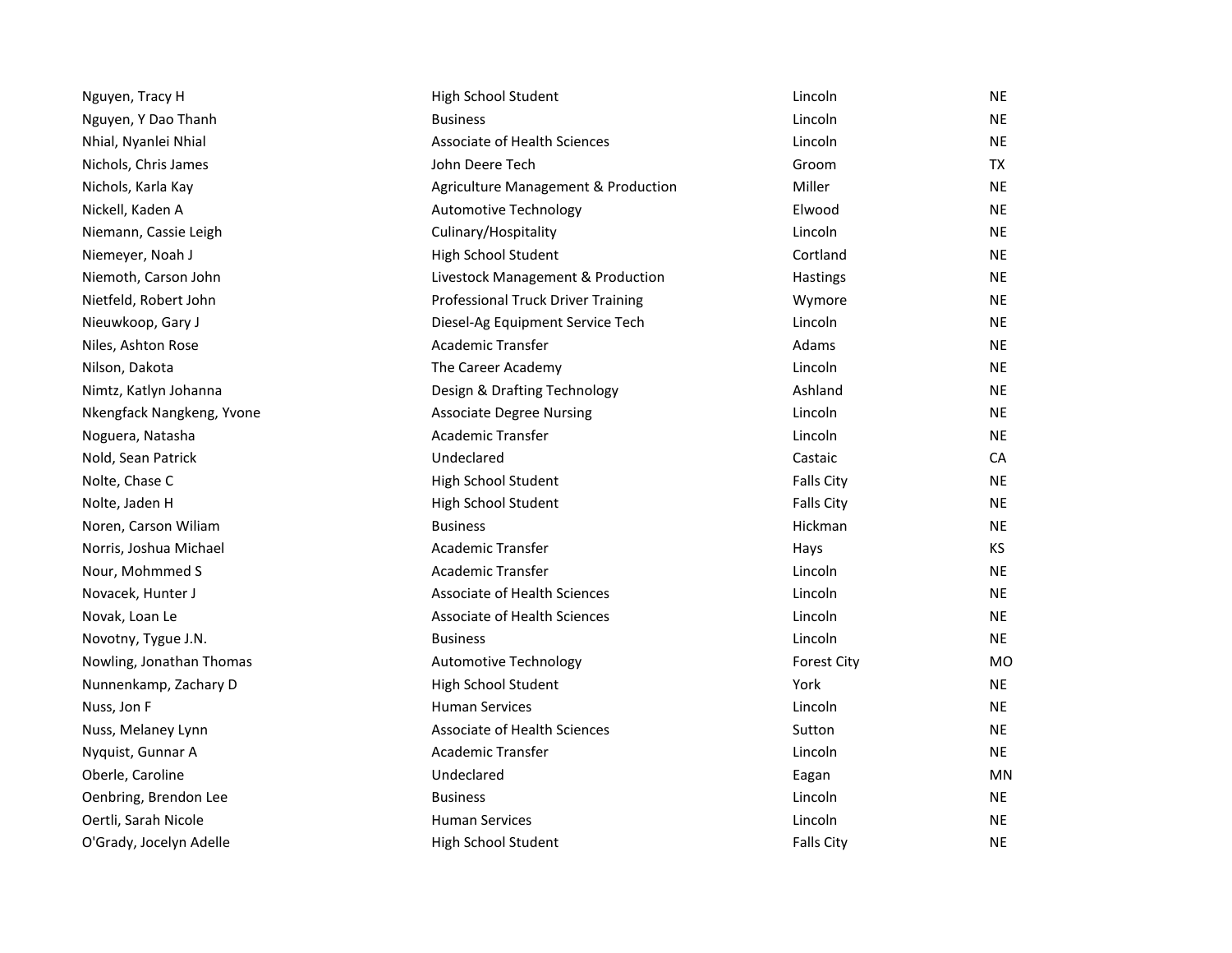| Ohrt, Dawson                | High School Student                           | Henderson            | <b>NE</b> |
|-----------------------------|-----------------------------------------------|----------------------|-----------|
| Oldfield, Emily K           | Long Term Care Administration                 | Lincoln              | <b>NE</b> |
| Olivares Zepeda, Rosa Maria | <b>Academic Transfer</b>                      | Lincoln              | <b>NE</b> |
| Olivas, Isabel Marisa       | Academic Transfer                             | Lincoln              | <b>NE</b> |
| Olmer, Dustin M             | Precision Machining and Automation Technology | Humphrey             | <b>NE</b> |
| Oltmans, Evan M             | Electrical & Electromechanical Technology     | <b>Beatrice</b>      | <b>NE</b> |
| Omar, Hanan Salih           | Academic Transfer                             | Lincoln              | <b>NE</b> |
| Orlov, Oleg                 | Professional Truck Driver Training            | Lincoln              | <b>NE</b> |
| Orosco, Carlo M             | <b>Business</b>                               | Lincoln              | <b>NE</b> |
| Orozco, Miguel A            | Academic Transfer                             | Tecumseh             | <b>NE</b> |
| Ortega, Bryan Emanuel       | <b>Academic Transfer</b>                      | Lincoln              | <b>NE</b> |
| Ortiz, Lia M                | <b>Early Childhood Education</b>              | Lincoln              | <b>NE</b> |
| Ortiz, Yadirha Berenice     | Academic Transfer                             | Lincoln              | <b>NE</b> |
| Orvis, Leslie Ann           | <b>Practical Nursing</b>                      | Lincoln              | <b>NE</b> |
| Osborn, Hailee C            | <b>Office Professional</b>                    | Lincoln              | <b>NE</b> |
| Osborn, Hannah M            | Adult & Juvenile Services and Corrections     | Lincoln              | <b>NE</b> |
| Ostiguin, Cynthia           | Associate of Health Sciences                  | Lincoln              | <b>NE</b> |
| Ostrand, Jadyn M            | <b>Business</b>                               | Valley               | <b>NE</b> |
| Ottmann, Jamie Lynn         | <b>Business</b>                               | <b>Bennet</b>        | <b>NE</b> |
| Ourada, Erin Nicole         | <b>Associate Degree Nursing</b>               | Lincoln              | <b>NE</b> |
| Outz, Madisen Baylee        | <b>Associate of Health Sciences</b>           | Lincoln              | <b>NE</b> |
| Oxford, Kasi Marie          | <b>Academic Transfer</b>                      | <b>Pleasant Dale</b> | <b>NE</b> |
| Ozenbaugh, Trevor L         | High School Student                           | Hallam               | <b>NE</b> |
| Packard, Daniel T           | <b>Computer Information Technology</b>        | Lincoln              | <b>NE</b> |
| Padilla, Braulio            | Culinary/Hospitality                          | Lincoln              | <b>NE</b> |
| Page, Frank L               | <b>Computer Information Technology</b>        | Lincoln              | <b>NE</b> |
| Pal, Nyajuok                | <b>Human Services</b>                         | Lincoln              | <b>NE</b> |
| Palmer, Benjamin Thomas     | Undeclared                                    | Lincoln              | <b>NE</b> |
| Palmer, Corey Charles       | <b>Academic Transfer</b>                      | Omaha                | <b>NE</b> |
| Palmer, Janya Inez          | <b>Professional Truck Driver Training</b>     | Lincoln              | <b>NE</b> |
| Palmer, John Quinn          | Deere Construction & Forestry Equipment       | Great Bend           | KS        |
| Panko, Wyatt H              | High School Student                           | Henderson            | <b>NE</b> |
| Papalii, Ingrid Fili        | Undeclared                                    | Lincoln              | <b>NE</b> |
| Parham, Madison Thatcher    | High School Student                           | Davey                | <b>NE</b> |
|                             |                                               |                      |           |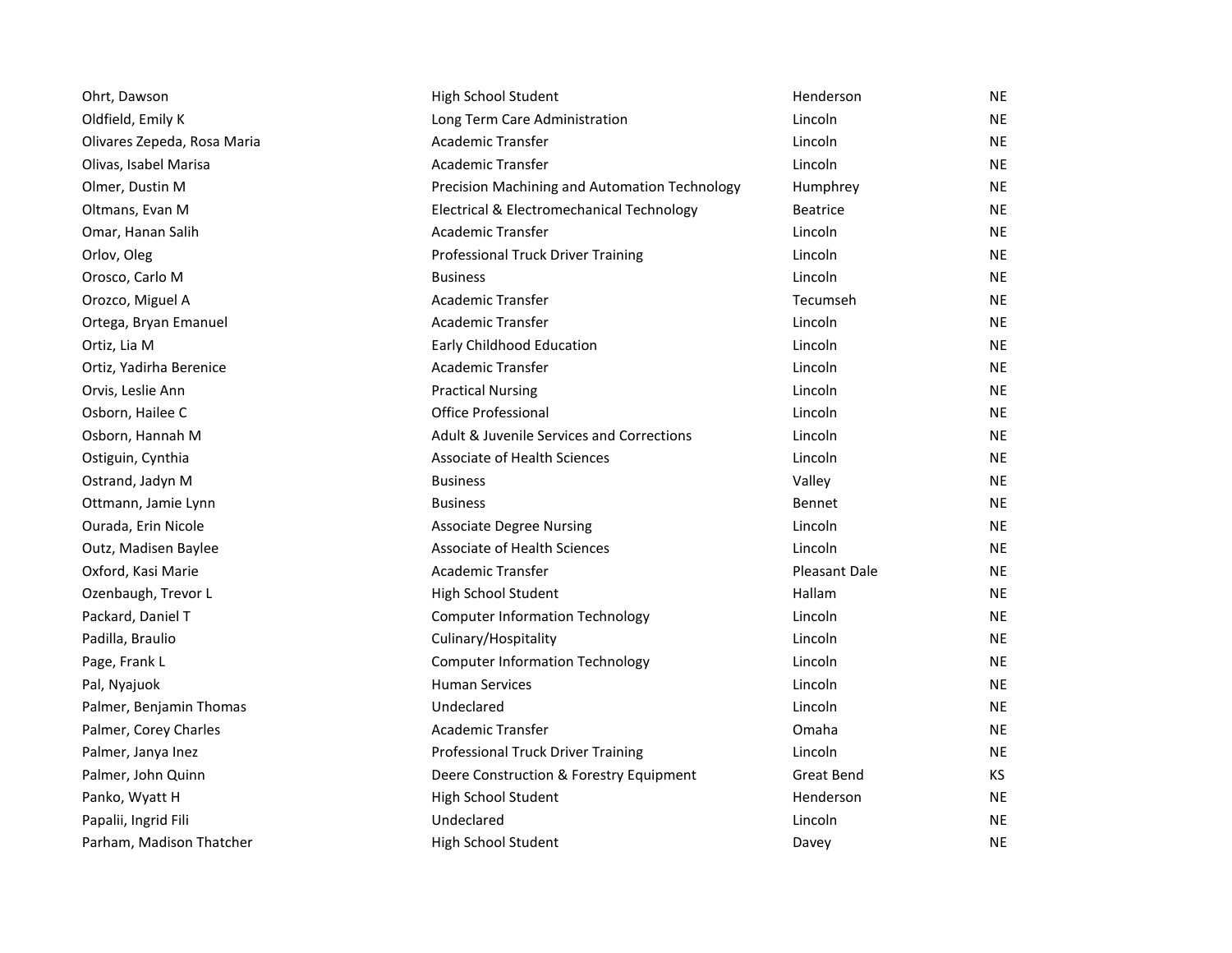| Parker, Luke Michael         | The Career Academy                           | Lincoln    | <b>NE</b> |
|------------------------------|----------------------------------------------|------------|-----------|
| Parolek, Troy Anthony        | <b>Human Services</b>                        | Lincoln    | <b>NE</b> |
| Parrill, Braidy              | High School Student                          | Louisville | NE.       |
| Parsley, Jake                | High School Student                          | Hickman    | <b>NE</b> |
| Parsons, Sydney M            | High School Student                          | Otoe       | <b>NE</b> |
| Partridge, Drew Robertson    | <b>Physical Therapist Assistant</b>          | Lincoln    | NE.       |
| Parwani, Tahmina N/A         | <b>Business</b>                              | Lincoln    | <b>NE</b> |
| Patak, Chelsy Renea          | Adult & Juvenile Services and Corrections    | Lincoln    | <b>NE</b> |
| Patterson, Thatcher W        | Horticulture & Turfgrass Management          | York       | NE.       |
| Pavel, Alivia D              | High School Student                          | York       | <b>NE</b> |
| Paxton, Lainey Danae         | <b>Surgical Technology</b>                   | Stuart     | NE.       |
| Payne, Hannah Marie          | Academic Transfer                            | Lincoln    | NE.       |
| Payne, Jayden Michael        | <b>Academic Transfer</b>                     | Omaha      | <b>NE</b> |
| Payton, Jacob Alan           | Heating, Ventilation, AC & Refrig Technology | Lincoln    | <b>NE</b> |
| Pearson, David L             | <b>Computer Information Technology</b>       | Lincoln    | NE.       |
| Peate, Corbin D              | <b>Academic Transfer</b>                     | Lincoln    | <b>NE</b> |
| Pedersen, Connor Albert      | <b>Automotive Technology</b>                 | Kearney    | NE.       |
| Pedigo, Garrett N            | Diesel-Ag Equipment Service Tech             | Hanover    | KS.       |
| Peery, Michael C             | High School Student                          | Seward     | <b>NE</b> |
| Pegram, Macy Elizabeth       | The Career Academy                           | Lincoln    | <b>NE</b> |
| Pegram, Marcus H             | John Deere Tech                              | Mapleton   | IA        |
| Penkava, Cooper Austin       | The Career Academy                           | Lincoln    | <b>NE</b> |
| Percival, Kenzie S.          | <b>Business</b>                              | Wilber     | NE.       |
| Perez Macias, Angeles Magali | Pharmacy Technician                          | Lincoln    | NE.       |
| Perez, Alexis Marie          | Accounting                                   | Lincoln    | <b>NE</b> |
| Perez, Kimberly Dee          | <b>Business</b>                              | Lincoln    | <b>NE</b> |
| Perez, Zayra Justo           | <b>Academic Transfer</b>                     | Lincoln    | <b>NE</b> |
| Perkey, Aaron T              | Academic Transfer                            | Lincoln    | NE.       |
| Perkins, Bailey N            | <b>Practical Nursing</b>                     | Crete      | NE.       |
| Perzinski, Fayth E. M.       | <b>Business</b>                              | Lincoln    | <b>NE</b> |
| Peters, Brandon Gene         | Electrical & Electromechanical Technology    | Lincoln    | NE.       |
| Peters, Dalton               | Undeclared                                   | Lincoln    | NE.       |
| Petersen, Ethan Michael      | Undeclared                                   | Elmwood    | <b>NE</b> |
| Peterson, Brady Connor       | Accounting                                   | Lincoln    | <b>NE</b> |
|                              |                                              |            |           |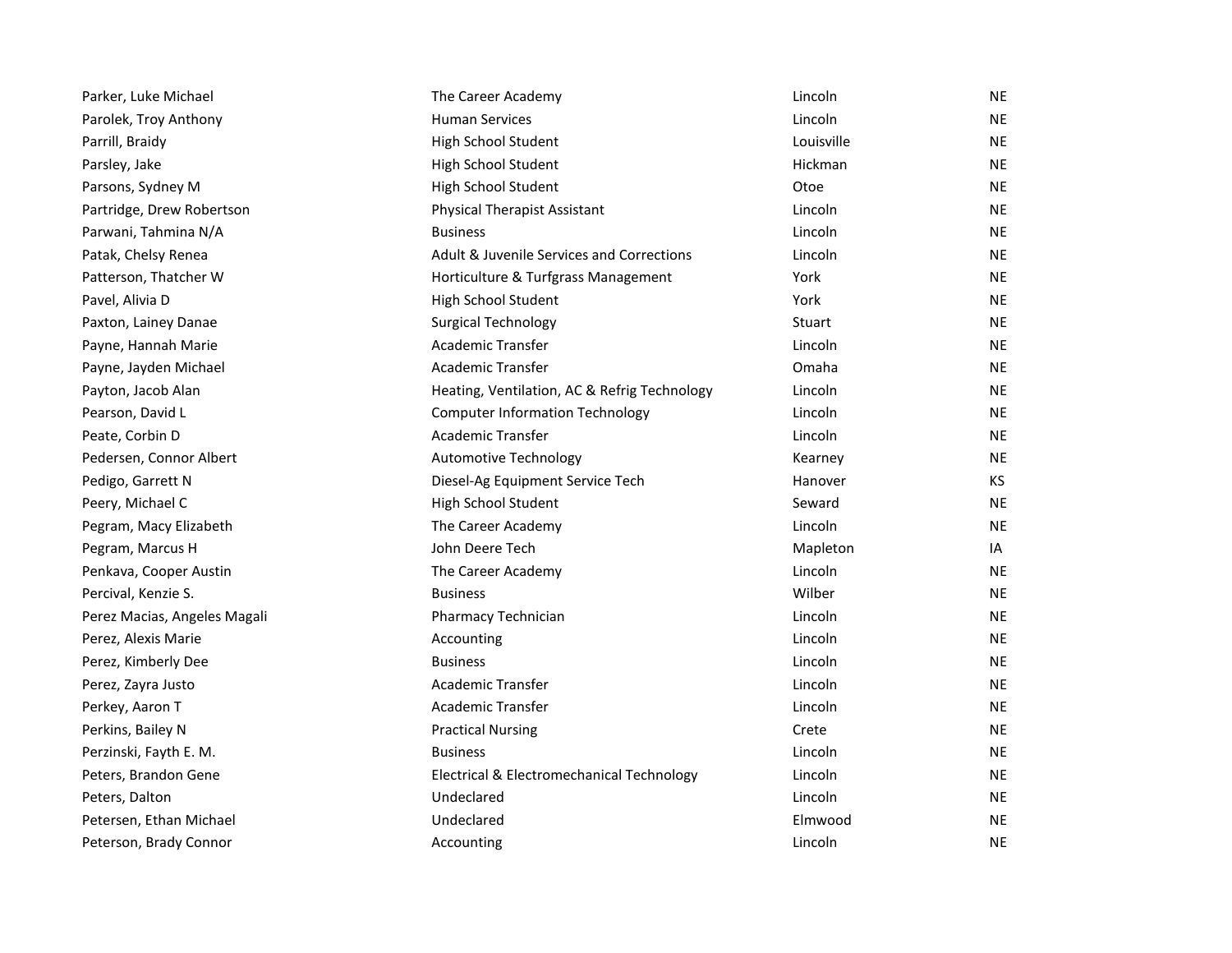| Peterson, Hayden Paul Matthias | Academic Transfer                 | Lincoln             | NE        |
|--------------------------------|-----------------------------------|---------------------|-----------|
| Peterson, Joseph Dennis        | Paramedic                         | Raymond             | NE        |
| Peterson, Kayleigh E           | Associate of Health Sciences      | Bellevue            | <b>NE</b> |
| Peterson, Kearsten H           | High School Student               | Colon               | <b>NE</b> |
| Peterson, Kirsten              | The Career Academy                | Lincoln             | <b>NE</b> |
| Peterson, Madelynn J           | High School Student               | Ceresco             | <b>NE</b> |
| Peterson, Makinna Elizabeth    | High School Student               | Deshler             | <b>NE</b> |
| Peterson, Sean Richard         | Accounting                        | Lincoln             | <b>NE</b> |
| Pettee, Heleena                | <b>Surgical Technology</b>        | Lincoln             | <b>NE</b> |
| Petty, Isabella M              | Academic Transfer                 | Lincoln             | <b>NE</b> |
| Pfeiffer, Kaitlin G            | High School Student               | Ashland             | <b>NE</b> |
| Pham, Long Dang                | Biotechnology                     | Lincoln             | <b>NE</b> |
| Pham, Steven V                 | Undeclared                        | Lincoln             | <b>NE</b> |
| Pham, Vincent                  | <b>Criminal Justice</b>           | Lincoln             | <b>NE</b> |
| Phelps, Christian A            | <b>Academic Transfer</b>          | Lincoln             | <b>NE</b> |
| Phillips, Cooper A             | Automotive Technology             | Fremont             | <b>NE</b> |
| Philson, Alexis Faye           | <b>Business</b>                   | Lincoln             | <b>NE</b> |
| Phinney, Austin Michael        | High School Student               | York                | <b>NE</b> |
| Pickel, Elijah Burke           | Academic Transfer                 | Davey               | <b>NE</b> |
| Pickel, Zane T                 | <b>Academic Transfer</b>          | Davey               | <b>NE</b> |
| Pickett, Katelynn Nicole       | <b>Business</b>                   | Omaha               | <b>NE</b> |
| Pickrel, Colton J              | <b>Business</b>                   | Lincoln             | <b>NE</b> |
| Piening, Shelby Lynne          | Associate of Health Sciences      | Lincoln             | <b>NE</b> |
| Pigford, Kendell S             | <b>Human Services</b>             | Lincoln             | <b>NE</b> |
| Pihlgren, Sophia Lynn          | Livestock Management & Production | <b>Battle Creek</b> | <b>NE</b> |
| Pille, Arthur Jack             | <b>Automotive Technology</b>      | Oakland             | <b>NE</b> |
| Pinkman, Leo Emmett            | The Career Academy                | Lincoln             | <b>NE</b> |
| Pirnie, Sandra Kay             | <b>Business</b>                   | Lincoln             | <b>NE</b> |
| Pittman, Zach J                | High School Student               | Martell             | <b>NE</b> |
| Placek, Makayla S              | <b>Welding Technology</b>         | Hallam              | <b>NE</b> |
| Plahn, Connor William          | The Career Academy                | Lincoln             | <b>NE</b> |
| Plasek, Tara S                 | <b>Business</b>                   | Bee                 | <b>NE</b> |
| Plautz, Jonathan R             | Diesel-Ag Equipment Service Tech  | Pleasant Dale       | <b>NE</b> |
| Pleiss, Alexis Christine       | <b>Dental Assisting</b>           | Omaha               | <b>NE</b> |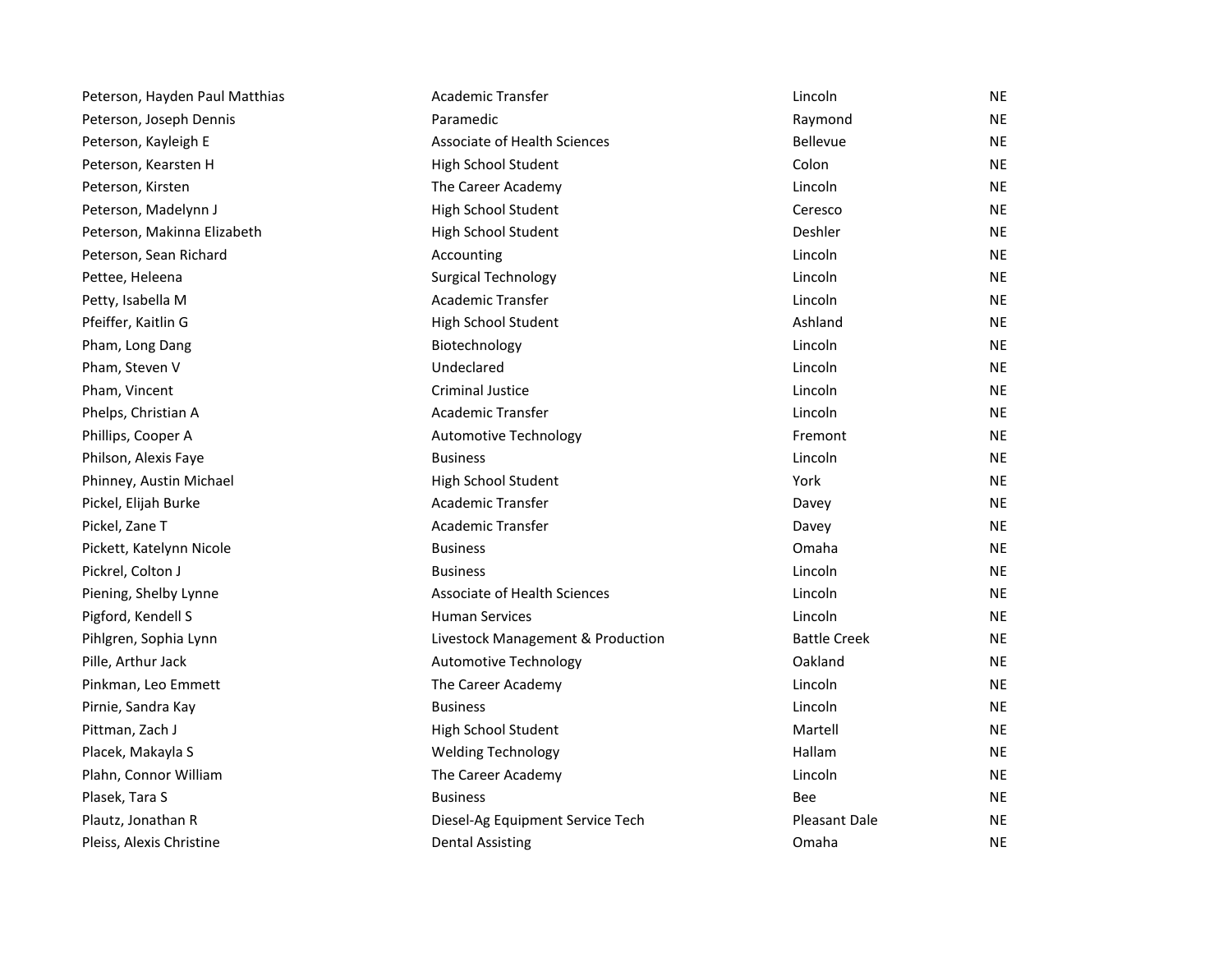| Pohl, Abigail Renee              | High School Student                           | York              | NE        |
|----------------------------------|-----------------------------------------------|-------------------|-----------|
| Pokorny, Gavin C                 | High School Student                           | Weston            | NE        |
| Polacek, Luke D                  | High School Student                           | Wahoo             | ΝE        |
| Polson, Haleigh Breann           | <b>Business</b>                               | Roca              | <b>NE</b> |
| Poppe, Elyse C                   | High School Student                           | <b>Falls City</b> | ΝE        |
| Porter, Cadence E                | High School Student                           | Nehawka           | NE        |
| Portillo Rodriguez, Ashly Astrid | <b>Business Communications</b>                | Lincoln           | NE        |
| Posavljak, Dejan Na              | <b>Medical Assisting</b>                      | Lincoln           | ΝE        |
| Poskochil, Kinsey Rae            | <b>Medical Assisting</b>                      | Lincoln           | NE        |
| Post, Riley Marie                | <b>Criminal Justice</b>                       | Lincoln           | NE        |
| Postvanderburg, Allison          | <b>Associate of Health Sciences</b>           | Lincoln           | ΝE        |
| Potter, Lucinda Rose             | Academic Transfer                             | Lincoln           | NE        |
| Potter, Rachel Lynn              | High School Student                           | Valparaiso        | NE        |
| Powers, Michele Ray              | Associate of Health Sciences                  | Superior          | NE        |
| Preece, Tyler Matthew            | <b>Academic Transfer</b>                      | <b>Bellevue</b>   | <b>WA</b> |
| Prellwitz-Aude, Imogen Rose      | High School Student                           | Ashland           | NE        |
| Premer, Tyler James              | Criminal Justice                              | Lincoln           | NE.       |
| Prenosil, Jessica Dianne         | <b>Human Services</b>                         | Lincoln           | NE        |
| Pressler, Lindsey Marie          | <b>Practical Nursing</b>                      | Lincoln           | ΝE        |
| Prickett, Trevor N               | Ford-Auto Student Service Ed Training Program | Mitchell          | SD        |
| Probst, Kylie M                  | <b>Human Services</b>                         | Lincoln           | <b>NE</b> |
| Pruitt, Brenna Janese            | <b>Academic Transfer</b>                      | Ellsworth         | KS.       |
| Prusa, Rick J                    | Long Term Care Administration                 | Norfolk           | NE        |
| Ptacek, Annalise M               | High School Student                           | Ashland           | NE        |
| Puchalla, Ezra M                 | <b>Automotive Technology</b>                  | Roca              | NE        |
| Puok, Nyamuoch C                 | <b>Associate of Health Sciences</b>           | Lincoln           | ΝE        |
| Push, Amber                      | Early Childhood Education                     | Holdrege          | NE        |
| Putnam, Schyler Margaret         | Undeclared                                    | Lincoln           | NE        |
| Qasim, Ameen H                   | <b>Computer Information Technology</b>        | Lincoln           | ΝE        |
| Qizly, Sherivan M                | The Career Academy                            | Lincoln           | ΝE        |
| Quinn, Catherine Ann             | <b>Human Services</b>                         | Colon             | NE.       |
| Quinonez Navarrete, Arturo A     | <b>Computer Information Technology</b>        | York              | ΝE        |
| Quintero, Hilda M                | Culinary/Hospitality                          | Lincoln           | NE        |
| Quiroz, Meghan Kathleen          | Academic Transfer                             | Lincoln           | NE        |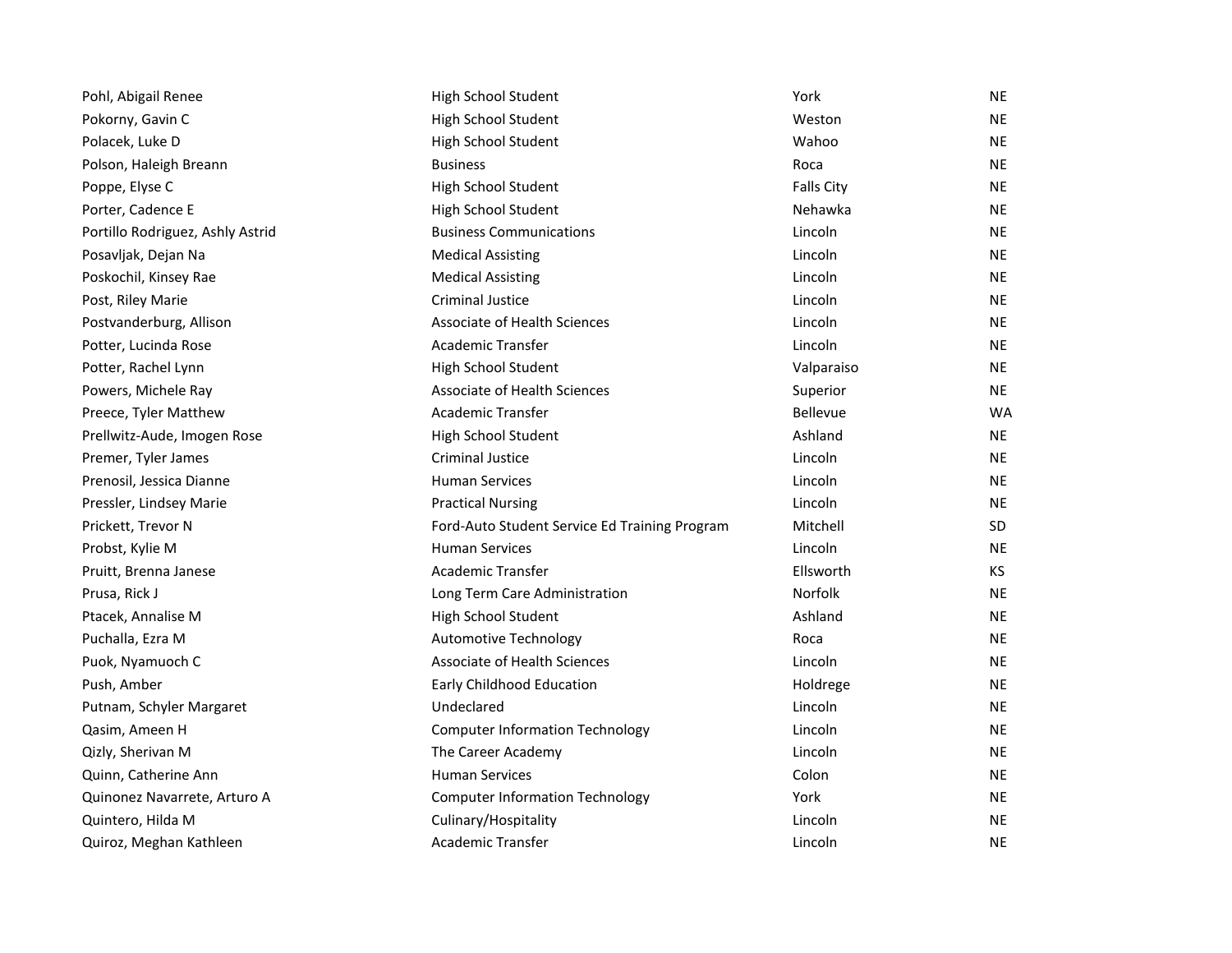| Raastad, Nichole Ren'ae  | <b>Associate Degree Nursing</b>           | Lincoln              | <b>NE</b> |
|--------------------------|-------------------------------------------|----------------------|-----------|
| Raben, Olivia            | High School Student                       | Roca                 | <b>NE</b> |
| Rabstejnek, Ryan Thomas  | <b>Human Services</b>                     | Lincoln              | <b>NE</b> |
| Rahmig, Nathaniel E      | John Deere Tech                           | Bridgeport           | <b>NE</b> |
| Rajaniemi, Destiny J     | Associate of Health Sciences              | Lincoln              | <b>NE</b> |
| Rakes, Andrea Abbigail   | <b>Business</b>                           | Lincoln              | <b>NE</b> |
| Ramage, Kimhour          | <b>Business</b>                           | Lincoln              | <b>NE</b> |
| Ramirez Garcia, Brenda Y | <b>Academic Transfer</b>                  | Crete                | <b>NE</b> |
| Ramirez, Martha Maria    | <b>Medical Assisting</b>                  | Schuyler             | <b>NE</b> |
| Ramos, Karen Mariela     | <b>Human Services</b>                     | Lincoln              | <b>NE</b> |
| Rash, Jason Brian        | Professional Truck Driver Training        | Eagle                | <b>NE</b> |
| Rasho, Evin B            | <b>Academic Transfer</b>                  | Lincoln              | <b>NE</b> |
| Rashoka, Hala Naef       | <b>Academic Transfer</b>                  | Lincoln              | <b>NE</b> |
| Rasmussen, Brendan Cade  | Agriculture Management & Production       | Plainview            | <b>NE</b> |
| Rathe, Brooklyn G        | High School Student                       | <b>Weeping Water</b> | <b>NE</b> |
| Ray, Gideon M            | <b>Academic Transfer</b>                  | Lincoln              | <b>NE</b> |
| Raymond, Russell W       | John Deere Tech                           | North Bend           | <b>NE</b> |
| Rea, Carmen Victoria     | <b>Criminal Justice</b>                   | Lincoln              | <b>NE</b> |
| Rech, Ayla Jean          | High School Student                       | Davey                | <b>NE</b> |
| Rede, Emilia Raine       | <b>Business</b>                           | Lincoln              | <b>NE</b> |
| Rediger, Ryan Gregory    | Land Surveying/GIS/Civil Engineering Tech | Lincoln              | <b>NE</b> |
| Reece, Austin James      | Paramedic                                 | Lincoln              | <b>NE</b> |
| Reed, Kamya Leigh        | The Career Academy                        | Lincoln              | <b>NE</b> |
| Reeder, Grace Ann        | The Career Academy                        | Lincoln              | <b>NE</b> |
| Regnier, Addison J       | Early Childhood Education                 | Lincoln              | <b>NE</b> |
| Regnier, Ava             | The Career Academy                        | Lincoln              | <b>NE</b> |
| Reichert, Tom Fredrick   | Professional Truck Driver Training        | Juniata              | <b>NE</b> |
| Reiman, Korey L          | Undeclared                                | Lincoln              | <b>NE</b> |
| Reinhold, Ashlie Nichole | <b>Associate Degree Nursing</b>           | Lincoln              | <b>NE</b> |
| Reinsch, Cori            | The Career Academy                        | Lincoln              | <b>NE</b> |
| Reinwald, Kieayra Dawn   | Associate of Health Sciences              | Eagle                | <b>NE</b> |
| Reisen, Anna Christine   | High School Student                       | Greenwood            | <b>NE</b> |
| Reiser, Kaleb Austin     | Academic Transfer                         | Seward               | <b>NE</b> |
| Remar, Evan Joseph       | John Deere Tech                           | Hutchinson           | <b>KS</b> |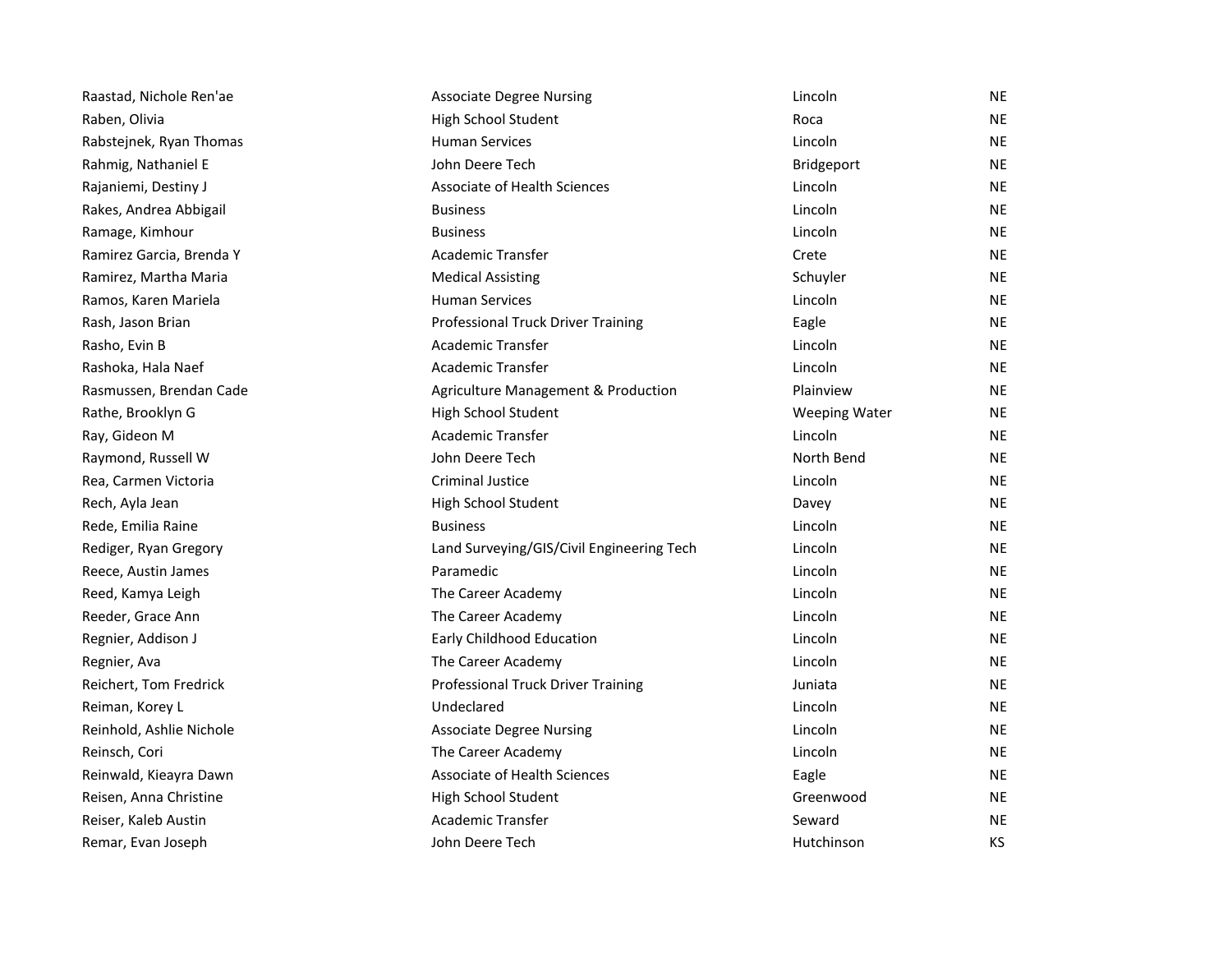| Remington, Brayden           | The Career Academy                        | Lincoln           | <b>NE</b> |
|------------------------------|-------------------------------------------|-------------------|-----------|
| Retzlaff, Bailey Ann         | High School Student                       | Panama            | <b>NE</b> |
| Reyes Balderas, Edith        | <b>Dental Assisting</b>                   | Lincoln           | <b>NE</b> |
| Reyes, Cindy                 | The Career Academy                        | Lincoln           | <b>NE</b> |
| Rezek, Colton Mark           | <b>Business</b>                           | Lincoln           | <b>NE</b> |
| Rhodes, Liz Ann              | Undeclared                                | Gretna            | <b>NE</b> |
| Ricardo, Kerry Louise        | <b>Associate of Health Sciences</b>       | Lincoln           | <b>NE</b> |
| Rice, Rori Sue               | <b>Criminal Justice</b>                   | Lincoln           | <b>NE</b> |
| Richardson, Andrew John      | <b>Energy Generation Operations</b>       | Tecumseh          | <b>NE</b> |
| Richardson, Jessica Rae      | Office Professional                       | Douglas           | <b>NE</b> |
| Richardson, Kirsten C        | <b>Associate Degree Nursing</b>           | Seward            | <b>NE</b> |
| Richardson, Macy             | High School Student                       | Tecumseh          | <b>NE</b> |
| Richmond, Nicholas William   | The Career Academy                        | Lincoln           | <b>NE</b> |
| Richtarik, Alyssa M          | <b>Academic Transfer</b>                  | Lincoln           | <b>NE</b> |
| Rieck, Karissa Jean          | The Career Academy                        | Lincoln           | <b>NE</b> |
| Riedel, Eli M                | John Deere Tech                           | Kearney           | <b>NE</b> |
| Riek, Duol P                 | <b>Academic Transfer</b>                  | Lincoln           | <b>NE</b> |
| Riggs, Josie L               | High School Student                       | <b>Falls City</b> | <b>NE</b> |
| Riha, Meghan Rose            | Agriculture Management & Production       | <b>Brainard</b>   | <b>NE</b> |
| Riley, Owen T                | <b>Welding Technology</b>                 | Lincoln           | <b>NE</b> |
| Rinaker, Joliet Inez         | Academic Transfer                         | Lincoln           | <b>NE</b> |
| Ringlein, Ashley Rose        | Undeclared                                | Lincoln           | <b>NE</b> |
| Rinn, Brittney Lee           | <b>Medical Laboratory Technology</b>      | Omaha             | <b>NE</b> |
| Ritchie, Jace Logan          | <b>Electronic Systems Technology</b>      | Lincoln           | <b>NE</b> |
| Rittenhouse, Eric J          | <b>Medical Laboratory Technology</b>      | Lincoln           | <b>NE</b> |
| Ritze, Jared W               | Undeclared                                | Malcolm           | <b>NE</b> |
| Robak, Abriella Shree        | <b>Associate of Health Sciences</b>       | Bellwood          | <b>NE</b> |
| Roberts, Brayden L           | Electrical & Electromechanical Technology | Lincoln           | <b>NE</b> |
| Roberts, Matthew Allen       | Undeclared                                | Lincoln           | <b>NE</b> |
| Roberts, Quinten R           | Auto Collision Repair Technology          | Lincoln           | <b>NE</b> |
| Robinson, Brock Kenneth      | Agriculture Management & Production       | Filley            | <b>NE</b> |
| Robinson, Erin M             | <b>Human Services</b>                     | Utica             | <b>NE</b> |
| Robinson, Heather L          | <b>Associate of Health Sciences</b>       | Lincoln           | <b>NE</b> |
| Robinson, Michael Beauregard | High School Student                       | Wahoo             | <b>NE</b> |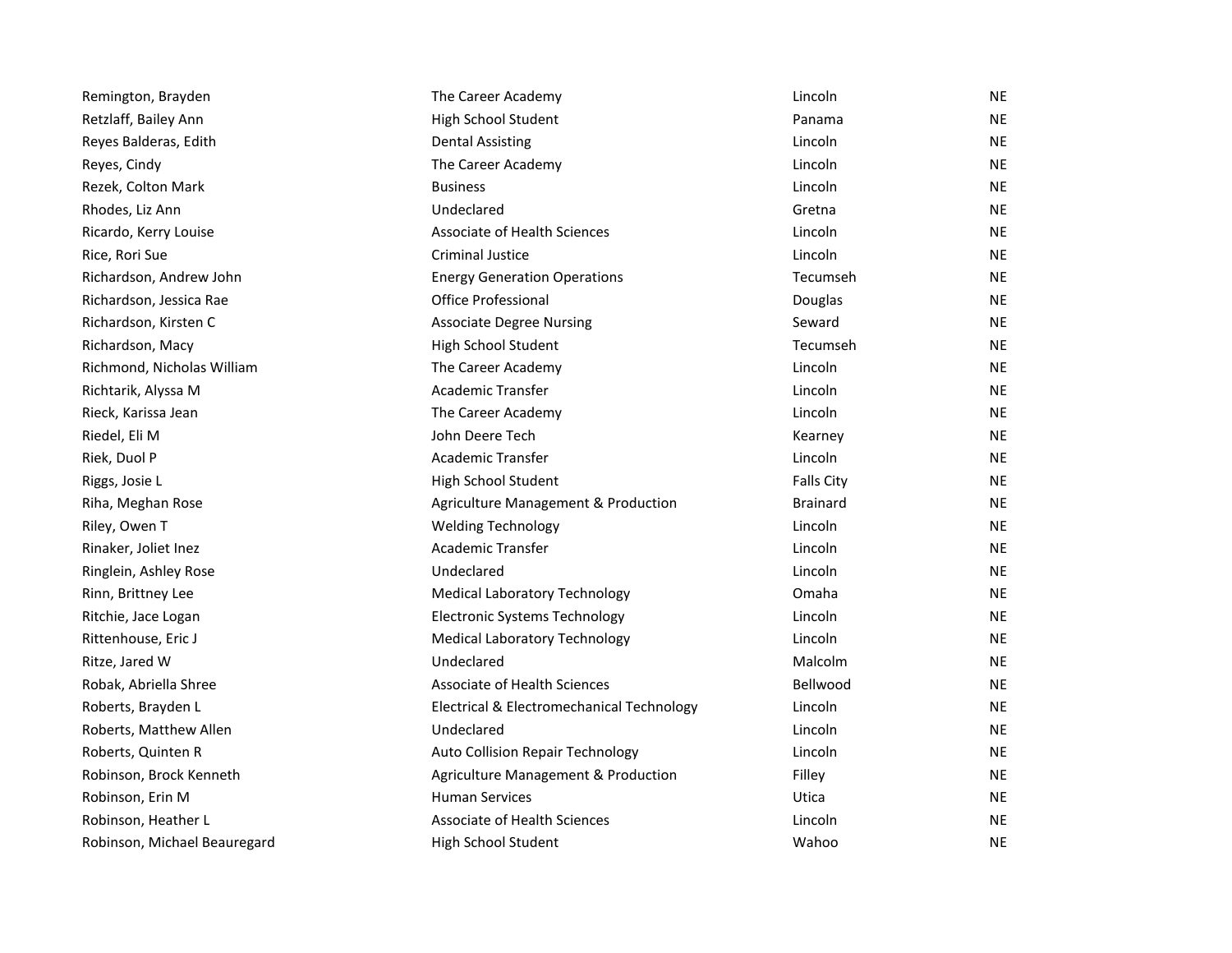| Robison, Deanna           | The Career Academy                        | Lincoln           | <b>NE</b> |
|---------------------------|-------------------------------------------|-------------------|-----------|
| Roblyer, Samantha L       | Academic Transfer                         | Lincoln           | <b>NE</b> |
| Rodenbaugh, Samuel Edward | <b>Medical Laboratory Technology</b>      | Lincoln           | <b>NE</b> |
| Rodriguez, Diego Antonio  | <b>Welding Technology</b>                 | <b>Beatrice</b>   | <b>NE</b> |
| Rodriguez, Hannah Nicole  | <b>Business Communications</b>            | Lincoln           | <b>NE</b> |
| Rodriguez, Stephanie      | The Career Academy                        | Lincoln           | <b>NE</b> |
| Roenfeldt, Adrianna M     | Academic Transfer                         | Lincoln           | <b>NE</b> |
| Roesler, Ian              | Geographic Information Systems Technician | Kearney           | <b>NE</b> |
| Roger, Samuel S           | <b>Associate of Health Sciences</b>       | Lincoln           | <b>NE</b> |
| Rogers, Tatiana T         | <b>Practical Nursing</b>                  | Lincoln           | <b>NE</b> |
| Rohe, David William       | Undeclared                                | Malcolm           | <b>NE</b> |
| Rohrbaugh, William D.     | <b>Computer Information Technology</b>    | Lincoln           | <b>NE</b> |
| Rojas Montoya, Lizbeth    | <b>Associate of Health Sciences</b>       | Lincoln           | <b>NE</b> |
| Rojas, Jennifer Melissa   | <b>Human Services</b>                     | Lincoln           | <b>NE</b> |
| Roland, Thomas Arthur     | <b>Academic Transfer</b>                  | Bennington        | <b>NE</b> |
| Ronnau, Jacob Donald      | <b>Welding Technology</b>                 | Hickman           | <b>NE</b> |
| Ronne, Morann             | High School Student                       | York              | <b>NE</b> |
| Ronne, Taylor A           | <b>Academic Transfer</b>                  | Lincoln           | <b>NE</b> |
| Root, Caleb Jordan        | <b>Computer Information Technology</b>    | Lincoln           | <b>NE</b> |
| Rosales, Betsabe Abigail  | Early Childhood Education                 | Crete             | <b>NE</b> |
| Rose, Julia A             | <b>Associate of Health Sciences</b>       | Lincoln           | <b>NE</b> |
| Ross, Halle M             | <b>Academic Transfer</b>                  | Lincoln           | <b>NE</b> |
| Roth, Matthew Ray         | High School Student                       | Milford           | <b>NE</b> |
| Rothwell, Deanthony M     | <b>Academic Transfer</b>                  | Lincoln           | <b>NE</b> |
| Roubal, Micah D           | High School Student                       | Valparaiso        | <b>NE</b> |
| Roucka, Sydney Shea       | High School Student                       | Wahoo             | <b>NE</b> |
| Rowden, Stephanie A       | Horticulture & Turfgrass Management       | Lincoln           | <b>NE</b> |
| Rowley, Brock A           | High School Student                       | Lincoln           | <b>NE</b> |
| Royenko, Zoryana          | <b>Business</b>                           | Lincoln           | <b>NE</b> |
| Ruhter, Megan E           | High School Student                       | Ashland           | <b>NE</b> |
| Ruiz Perez, Kevin Steven  | Professional Truck Driver Training        | Lincoln           | <b>NE</b> |
| Russell, Joshua E.        | Electrical & Electromechanical Technology | <b>Brownville</b> | <b>NE</b> |
| Russell, Nicolas Patrick  | <b>Criminal Justice</b>                   | Lincoln           | <b>NE</b> |
| Ruter, Caleb Lee          | Academic Transfer                         | Arvada            | CO.       |
|                           |                                           |                   |           |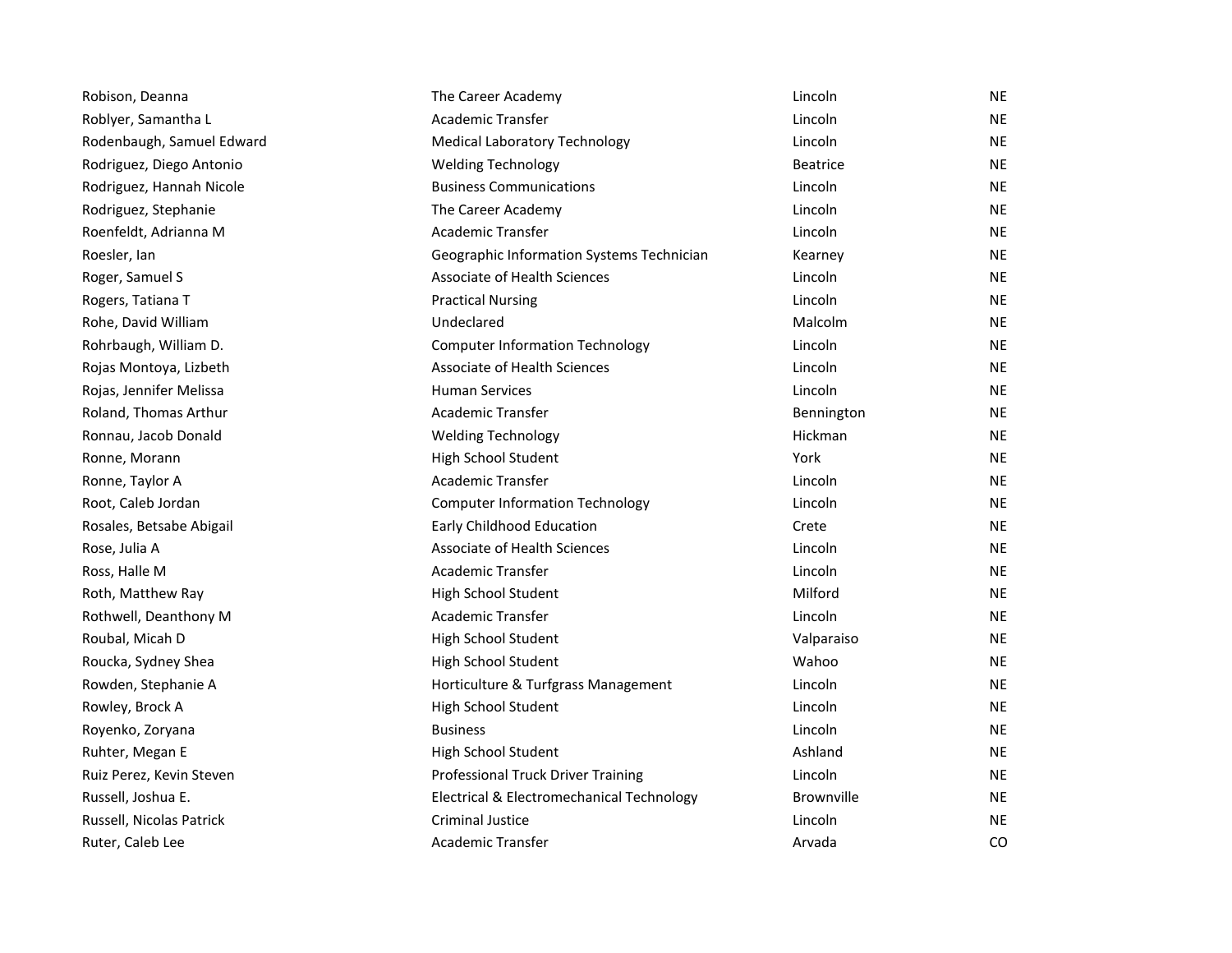| Rybak, Lena Alena         | Academic Transfer                      | Lincoln             | NE        |
|---------------------------|----------------------------------------|---------------------|-----------|
| Saathoff, Cassandra Rae   | Paramedic                              | Lincoln             | <b>NE</b> |
| Sacrison, Jesse Michael   | Academic Transfer                      | Spearfish           | <b>SD</b> |
| Sailor, Bailey Corine     | <b>Associate Degree Nursing</b>        | Lincoln             | <b>NE</b> |
| Saint John, Lia Judith    | <b>Welding Technology</b>              | Lincoln             | <b>NE</b> |
| Salmon, Dillon Lucas      | High School Student                    | Geneva              | <b>NE</b> |
| Salo, Ziyad K             | Academic Transfer                      | Lincoln             | <b>NE</b> |
| Samland, Torrey Joseph    | Undeclared                             | Lincoln             | <b>NE</b> |
| Sampley, Billie J         | Automotive Technology                  | Seward              | <b>NE</b> |
| Samson, Danielle Nicole   | <b>Business</b>                        | Mc Cool Junction    | <b>NE</b> |
| Samuelson, Laura Madison  | <b>Business</b>                        | Lincoln             | NE.       |
| Sanabria, Oscar Alejandro | <b>Welding Technology</b>              | Schuyler            | <b>NE</b> |
| Sanchez, Alex             | <b>Welding Technology</b>              | Gibbon              | <b>NE</b> |
| Sanchez, Gerardo Noel     | <b>Academic Transfer</b>               | Nebraska City       | <b>NE</b> |
| Sanderson, Jasmine A      | Associate of Health Sciences           | Lincoln             | <b>NE</b> |
| Sangma, Purno S           | Associate of Health Sciences           | Lincoln             | <b>NE</b> |
| Santos, Romeo Viola       | <b>Computer Information Technology</b> | Lincoln             | <b>NE</b> |
| Sarpay, Momo Kekula       | <b>Computer Information Technology</b> | Lincoln             | <b>NE</b> |
| Savoie, Heather Nichole   | <b>Medical Assisting</b>               | Lincoln             | <b>NE</b> |
| Saxer, Kirby L            | High School Student                    | York                | <b>NE</b> |
| Saydo, Kamal Salih        | <b>Academic Transfer</b>               | Lincoln             | <b>NE</b> |
| Scanlon, Joseph Paul      | John Deere Tech                        | Wahoo               | <b>NE</b> |
| Schaaf, Hailey Anne       | Academic Transfer                      | <b>Beatrice</b>     | <b>NE</b> |
| Schaardt, Ellie A         | High School Student                    | Steinauer           | <b>NE</b> |
| Schaardt, Peyton Leigh    | Livestock Management & Production      | <b>Beatrice</b>     | <b>NE</b> |
| Schaefbauer, Anthony M    | <b>Computer Information Technology</b> | Lincoln             | NE.       |
| Scheef, Taryn M           | Undeclared                             | Wahoo               | <b>NE</b> |
| Scheel, Tyler H           | Academic Transfer                      | Waverly             | <b>NE</b> |
| Scheierman, Masa Mae      | High School Student                    | Aurora              | <b>NE</b> |
| Schessler, Abby G         | The Career Academy                     | Lincoln             | <b>NE</b> |
| Scheuler, Megan J         | Radiologic Technology                  | <b>Grand Island</b> | <b>NE</b> |
| Schildt, Ashlyn P         | High School Student                    | Pleasant Dale       | <b>NE</b> |
| Schinker, Joseph N        | Academic Transfer                      | Lincoln             | NE.       |
| Schlegel, Ashley R        | High School Student                    | <b>Bruning</b>      | <b>NE</b> |
|                           |                                        |                     |           |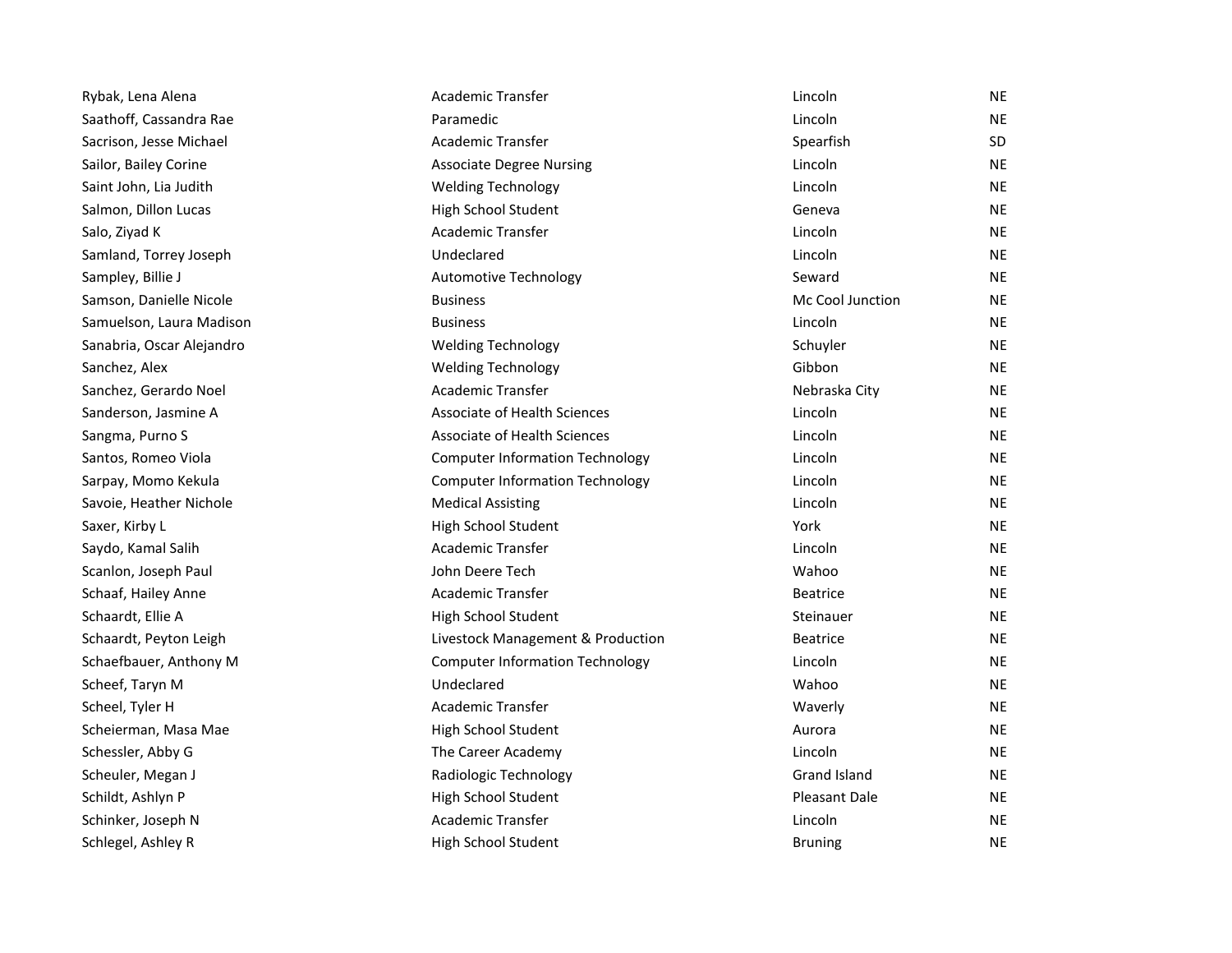| Schluter, Holly Michelle   | Associate of Health Sciences              | Lincoln           | <b>NE</b> |
|----------------------------|-------------------------------------------|-------------------|-----------|
| Schmelzle, Kori Jo         | Radiologic Technology                     | Axtell            | КS        |
| Schmidt, Ashley Nichole    | <b>Academic Transfer</b>                  | Lincoln           | <b>NE</b> |
| Schmidt, Lacey B           | High School Student                       | Deshler           | <b>NE</b> |
| Schmidt, Makenzy Rae       | Associate of Health Sciences              | Lincoln           | <b>NE</b> |
| Schmidt, Mattea Michelle   | Associate of Health Sciences              | Lincoln           | <b>NE</b> |
| Schmidt, Regan Noell       | Undeclared                                | Firth             | <b>NE</b> |
| Schmohr, Garrett D         | <b>Business</b>                           | Lincoln           | <b>NE</b> |
| Schock, Nathaniel Bryan    | Polysomnographic Technician               | Lincoln           | <b>NE</b> |
| Scholl, Madilyn            | High School Student                       | Falls City        | <b>NE</b> |
| Schommer, Lexi Maurine     | <b>Associate Degree Nursing</b>           | Lincoln           | <b>NE</b> |
| Schouboe, Anna Catherine   | Undeclared                                | Fairbury          | <b>NE</b> |
| Schram, Sallie L           | Accounting                                | Nebraska City     | NE        |
| Schramm, Gavin             | High School Student                       | Fairbury          | <b>NE</b> |
| Schrodt, Damen Lee         | Law Enforcement & Homeland Security       | Lincoln           | <b>NE</b> |
| Schroeder, Alexis N        | <b>Business</b>                           | Plattsmouth       | <b>NE</b> |
| Schroeder, Lana Sophia     | The Career Academy                        | Lincoln           | <b>NE</b> |
| Schroeder, Verdean L       | <b>Associate Degree Nursing</b>           | Hickman           | <b>NE</b> |
| Schroedl, Brandon William  | Agriculture Management & Production       | Marysville        | KS.       |
| Schroer, Sierra Noelle     | Graphic Design Media Arts                 | Lincoln           | <b>NE</b> |
| Schropfer, Kimberly A      | High School Student                       | Ohiowa            | NE        |
| Schuetz, Shirley Elizabeth | <b>Surgical Technology</b>                | Verdon            | <b>NE</b> |
| Schulenberg, Jolee L       | High School Student                       | <b>Falls City</b> | <b>NE</b> |
| Schuler, Jami              | Long Term Care Administration             | Papillion         | <b>NE</b> |
| Schulze, Haley             | <b>Surgical First Assist</b>              | Lincoln           | <b>NE</b> |
| Schumacher, Kayden Jean    | Academic Transfer                         | Clarkson          | <b>NE</b> |
| Schuster, Samuel R         | <b>Electronic Systems Technology</b>      | Lincoln           | <b>NE</b> |
| Schwebke, Jeremy Eugene    | Design & Drafting Technology              | Lincoln           | NE        |
| Schweer, Anthony J         | Electrical & Electromechanical Technology | <b>Bruning</b>    | NE.       |
| Schweigart, Myles Preston  | <b>Welding Technology</b>                 | Gretna            | <b>NE</b> |
| Schweitzer, Jenna Lee      | <b>Associate of Health Sciences</b>       | Milford           | <b>NE</b> |
| Schwisow, Erika            | High School Student                       | Western           | <b>NE</b> |
| Schwisow, McKenna Rose     | <b>Business</b>                           | De Witt           | <b>NE</b> |
| Scott, Felicia Huanna      | <b>Human Services</b>                     | Lincoln           | <b>NE</b> |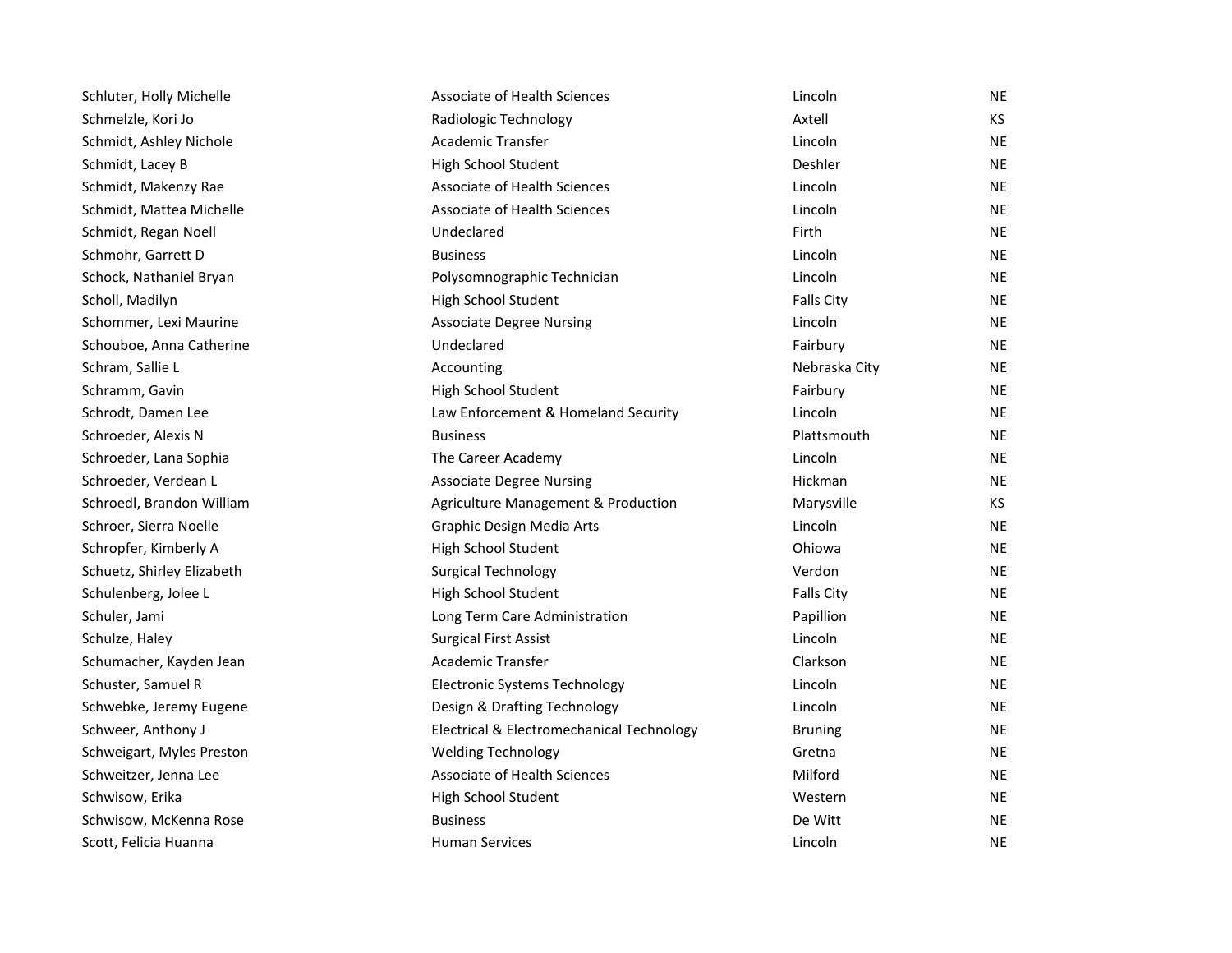| Scott, Sean T                   | John Deere Tech                           | Minden               | <b>NE</b> |
|---------------------------------|-------------------------------------------|----------------------|-----------|
| Sedlacek, Jessica C             | Diesel-Ag Equipment Service Tech          | Wahoo                | <b>NE</b> |
| Sellers, Emma Kay               | Dental Assisting                          | Lincoln              | <b>NE</b> |
| Selting, Allyson Wray           | Undeclared                                | Elgin                | <b>NE</b> |
| Sempek, Kayla Marie             | <b>Associate of Health Sciences</b>       | Lincoln              | <b>NE</b> |
| Senden, Noah M                  | Diesel Technology-Truck                   | Omaha                | <b>NE</b> |
| Serrato, Irma Maria             | <b>Human Services</b>                     | Lincoln              | <b>NE</b> |
| Sewell, Jessica Lyn             | <b>Human Services</b>                     | <b>Beatrice</b>      | <b>NE</b> |
| Shafer, Gracie Mae              | High School Student                       | Humboldt             | <b>NE</b> |
| Shahraz, Hanieh                 | <b>Associate of Health Sciences</b>       | Omaha                | <b>NE</b> |
| Shammo, Khilud Khudidah         | <b>Business</b>                           | Lincoln              | <b>NE</b> |
| Shaw, Thomas Allen              | Professional Truck Driver Training        | <b>Pleasant Dale</b> | <b>NE</b> |
| Shearer, Cameo DeNae            | <b>Criminal Justice</b>                   | Papillion            | <b>NE</b> |
| Sheesley, Isabel Rd             | <b>Academic Transfer</b>                  | Lincoln              | <b>NE</b> |
| Shepek, Jody Anne               | <b>Associate of Health Sciences</b>       | Fairbury             | <b>NE</b> |
| Shepherd, Rachel Marie          | The Career Academy                        | Lincoln              | <b>NE</b> |
| Shepperd, Dillon Frank          | John Deere Tech                           | Atlantic             | IA        |
| Sherman, Waylon R               | High School Student                       | Wahoo                | <b>NE</b> |
| Sherwood, Madison L             | High School Student                       | Crete                | <b>NE</b> |
| Sherwood, Rachel L              | <b>Associate of Health Sciences</b>       | Lincoln              | <b>NE</b> |
| Shindollar, Tatyana Mikhailovna | Graphic Design Media Arts                 | Lincoln              | <b>NE</b> |
| Shipps, Baillee Grace           | Long Term Care Administration             | Syracuse             | <b>NE</b> |
| Showers, Katlyn                 | The Career Academy                        | Lincoln              | <b>NE</b> |
| Shrader, James Anthony          | Electrical & Electromechanical Technology | Lincoln              | <b>NE</b> |
| Shreesh Thapa Magar, Dhana      | <b>Practical Nursing</b>                  | Omaha                | <b>NE</b> |
| Shumaker, Katelynn Mariah       | <b>Associate of Health Sciences</b>       | Crete                | <b>NE</b> |
| Sieber, Taylor A                | High School Student                       | Davenport            | <b>NE</b> |
| Siebold, Morgan Louis           | Livestock Management & Production         | Clay Center          | KS.       |
| Silva, Kali Dawn                | <b>Associate of Health Sciences</b>       | Lincoln              | <b>NE</b> |
| Silvius, Matthew J              | Radiologic Technology                     | Gold Beach           | <b>OR</b> |
| Simmons, Janelle Fay            | Graphic Design Media Arts                 | Utica                | <b>NE</b> |
| Simon, Carson D                 | High School Student                       | <b>Falls City</b>    | <b>NE</b> |
| Simons, Mykala Rose             | <b>Human Services</b>                     | Lincoln              | <b>NE</b> |
| Simonsen, Brandi                | <b>Associate of Health Sciences</b>       | Lincoln              | <b>NE</b> |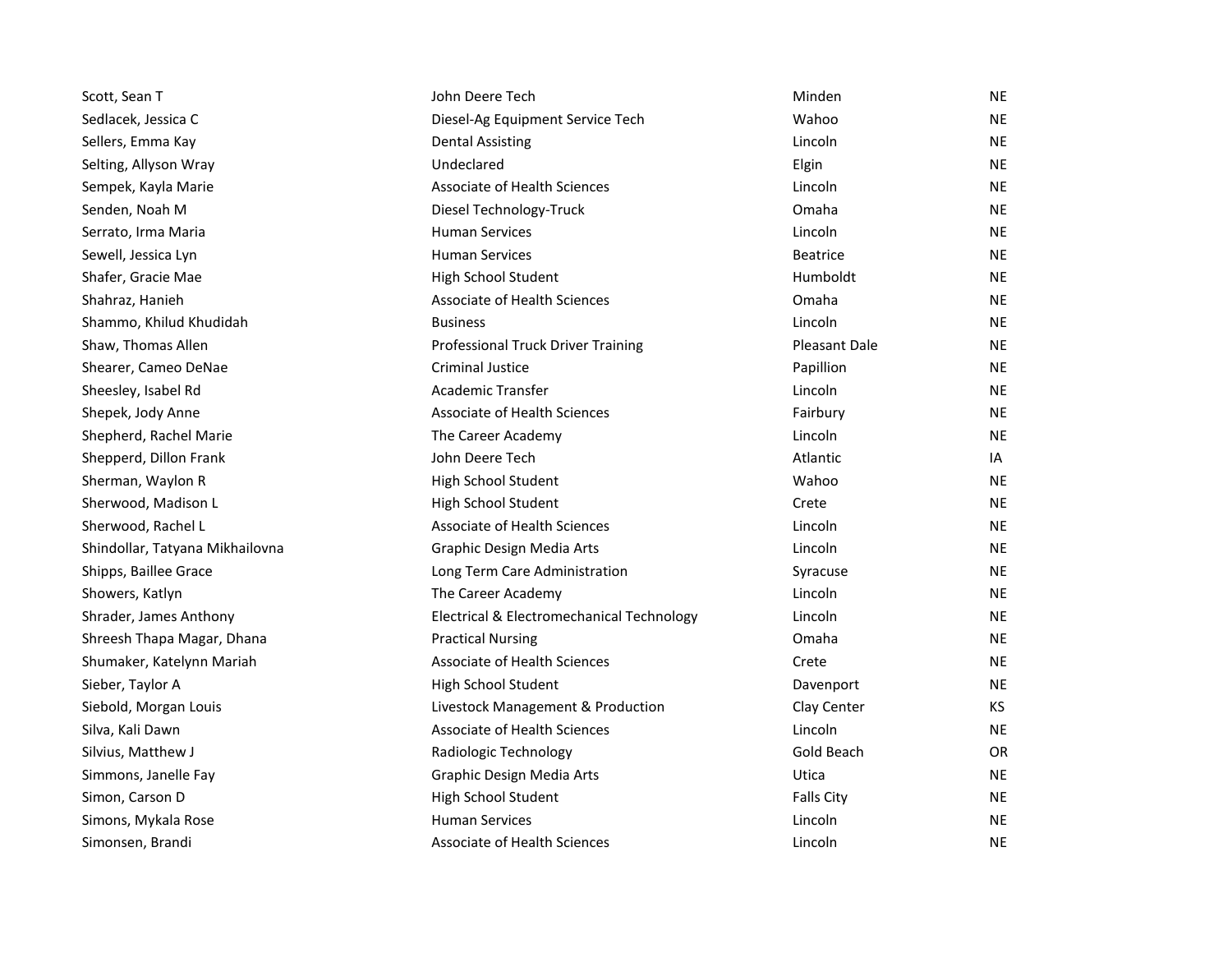| Simpson, Baylee M          | High School Student                         | <b>Beatrice</b>      | ΝE        |
|----------------------------|---------------------------------------------|----------------------|-----------|
| Sinclair, Jeanne F         | Associate Degree Nursing (LPN - ADN Option) | Lincoln              | <b>NE</b> |
| Sinclair, Madison Marie    | Graphic Design Media Arts                   | Lincoln              | <b>NE</b> |
| Sinda Ngoma, Axel          | Diesel Technology-Truck                     | Lincoln              | <b>NE</b> |
| Singh, Rajkumar Ankit      | Academic Transfer                           | Lincoln              | <b>NE</b> |
| Singleton, Cajun Daniel    | <b>Welding Technology</b>                   | Wymore               | <b>NE</b> |
| Singleton, Kambree A       | Livestock Management & Production           | Wymore               | <b>NE</b> |
| Sinn, Cloe D               | <b>Healthcare Services</b>                  | Lincoln              | <b>NE</b> |
| Siverina, Yana Alexa       | <b>Dental Assisting</b>                     | Ceresco              | <b>NE</b> |
| Skarka, Colby James        | Design & Drafting Technology                | Grand Island         | NE        |
| Slezak, Grant Thomas       | Diesel Technology-Truck                     | Crete                | <b>NE</b> |
| Sliva, Justin Michael      | Deere Construction & Forestry Equipment     | Columbus             | <b>NE</b> |
| Sliva, Taylor Marie        | High School Student                         | Shickley             | <b>NE</b> |
| Smallfoot, Jomari N        | <b>Computer Information Technology</b>      | Lincoln              | <b>NE</b> |
| Smith, Albert Markus Slade | <b>Business</b>                             | Hastings             | NE.       |
| Smith, Amanda A            | High School Student                         | <b>Weeping Water</b> | <b>NE</b> |
| Smith, Brooklyn E          | High School Student                         | York                 | <b>NE</b> |
| Smith, Cain Reason Asa     | Associate of Health Sciences                | Lincoln              | <b>NE</b> |
| Smith, Courtney Mae        | <b>Medical Assisting</b>                    | Nebraska City        | <b>NE</b> |
| Smith, Ethan               | High School Student                         | Fairbury             | <b>NE</b> |
| Smith, Jeanette Joy        | <b>Medical Assisting</b>                    | Lincoln              | <b>NE</b> |
| Smith, Kelsey              | Long Term Care Administration               | Omaha                | <b>NE</b> |
| Smith, Kilik Jade          | <b>Computer Information Technology</b>      | Palmyra              | ΝE        |
| Smith, Miranda Lynn        | <b>Associate of Health Sciences</b>         | Fairbury             | NE        |
| Smith, Myka A              | High School Student                         | Seward               | <b>NE</b> |
| Smith, Riley K             | Undeclared                                  | Lincoln              | NE        |
| Smith, Zach R              | Associate of Health Sciences                | Lincoln              | <b>NE</b> |
| Smolik, Courtney Nichole   | <b>Criminal Justice</b>                     | Lincoln              | <b>NE</b> |
| Smoqy, Hanan Haji          | Academic Transfer                           | Lincoln              | NE        |
| Snelling, Jessica E        | High School Student                         | Wahoo                | NE        |
| Snyder, Hayden L           | Associate of Health Sciences                | Aberdeen             | SD.       |
| Sobota, Logan M            | High School Student                         | Greenwood            | <b>NE</b> |
| Sobotka, Josiee Jean       | Academic Transfer                           | Tobias               | <b>NE</b> |
| Soe, Pla P                 | Undeclared                                  | Lincoln              | <b>NE</b> |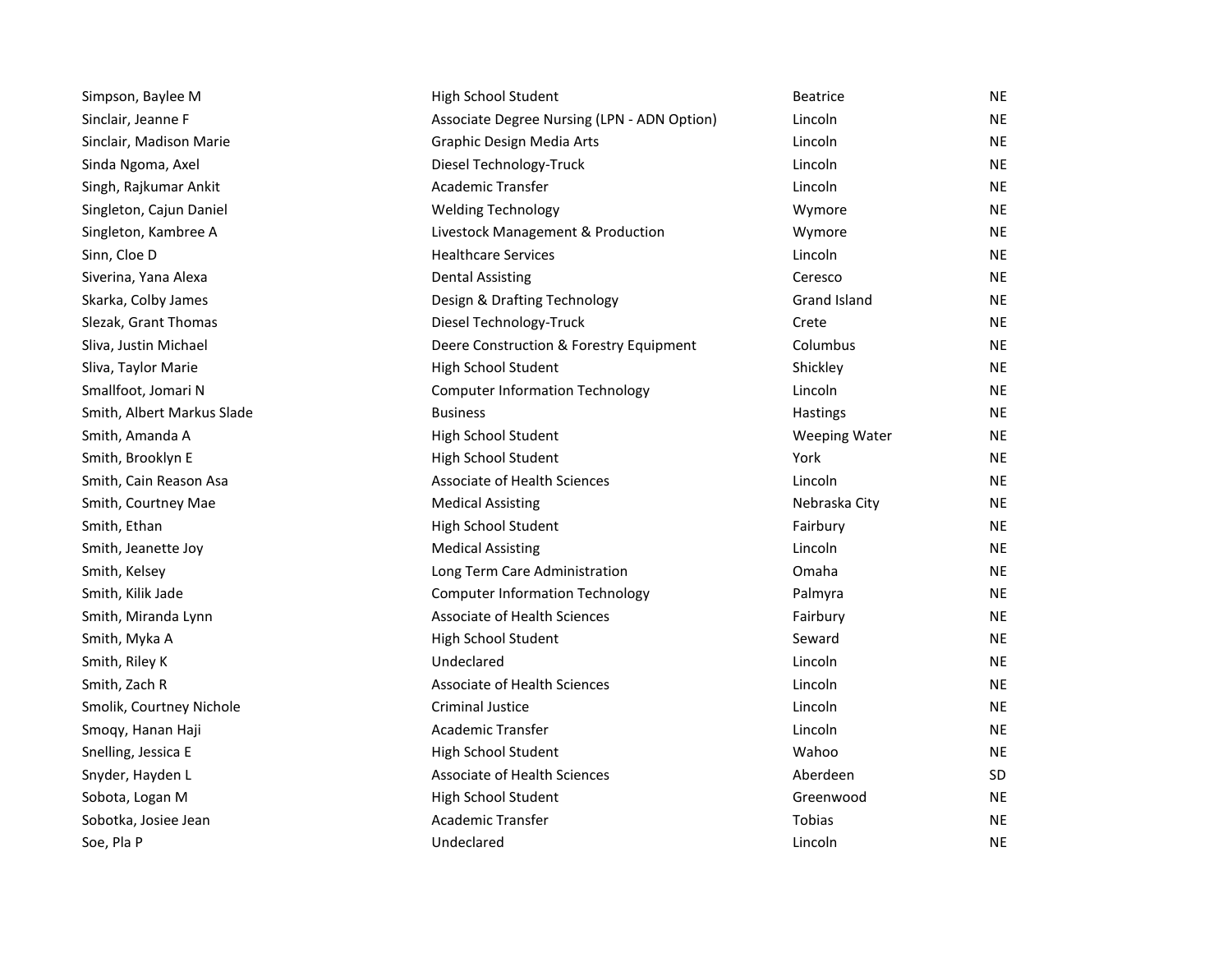| Sones, Keagan G                    | High School Student                       | Daykin       | <b>NE</b> |
|------------------------------------|-------------------------------------------|--------------|-----------|
| Sonneman, Samantha Jo              | <b>Surgical Technology</b>                | North Platte | <b>NE</b> |
| Sonnenfeld, Vanessa Victoria       | <b>Associate Degree Nursing</b>           | Lincoln      | <b>NE</b> |
| Sorensen, Stacie Marie             | <b>Surgical First Assist</b>              | Omaha        | <b>NE</b> |
| Soto, Edgar A                      | <b>Academic Transfer</b>                  | Lincoln      | <b>NE</b> |
| Sousek, Charles Joseph             | <b>Business</b>                           | Ceresco      | <b>NE</b> |
| Sousek, Jacob Ronald               | John Deere Tech                           | Prague       | <b>NE</b> |
| Sousek, Justin Joseph              | <b>Welding Technology</b>                 | Malmo        | <b>NE</b> |
| Sowders, Haley Lauren              | <b>Human Services</b>                     | Lincoln      | <b>NE</b> |
| Sowers, Jaden Nicole               | The Career Academy                        | Lincoln      | <b>NE</b> |
| Spangler, Elsa                     | The Career Academy                        | Lincoln      | <b>NE</b> |
| Spearman, Stephanie Ann            | Accounting                                | Lincoln      | <b>NE</b> |
| Spears, Candace S                  | High School Student                       | Ashland      | <b>NE</b> |
| Spence, Sarah Jane                 | <b>Associate of Health Sciences</b>       | Lincoln      | <b>NE</b> |
| Spencer, Candice J                 | <b>Business</b>                           | Lincoln      | <b>NE</b> |
| Sperfslage, Megan Rose             | Associate of Health Sciences              | Baileyville  | KS.       |
| Spiehs, Trina Noel                 | <b>Dental Assisting</b>                   | Cortland     | <b>NE</b> |
| Splinter, Garrett John             | <b>Academic Transfer</b>                  | Lincoln      | <b>NE</b> |
| Springer, Sierra M                 | High School Student                       | Valparaiso   | <b>NE</b> |
| Sriram, Tarun S                    | Undeclared                                | Lincoln      | <b>NE</b> |
| Stachura, Zoie Joelle              | High School Student                       | Raymond      | <b>NE</b> |
| Stacy, Kamrin L                    | Radiologic Technology                     | North Platte | <b>NE</b> |
| Stadnik, Petr I                    | Geographic Information Systems Technician | Lincoln      | <b>NE</b> |
| Stamper, Maggie Lynn               | <b>Human Services</b>                     | Lincoln      | <b>NE</b> |
| Standley, Syra Hanna               | <b>Criminal Justice</b>                   | Lincoln      | <b>NE</b> |
| Stanosheck-Spikes, Catherine Kelly | Academic Transfer                         | Odell        | <b>NE</b> |
| Stansbury, Lindsey Marian          | <b>Office Professional</b>                | Omaha        | <b>NE</b> |
| Stanton, Brian Lamar               | <b>Electronic Systems Technology</b>      | Lincoln      | <b>NE</b> |
| Staroscik, Brandon Michael         | <b>Computer Information Technology</b>    | Lincoln      | <b>NE</b> |
| Starr, Ryker W                     | Academic Transfer                         | Bennet       | <b>NE</b> |
| Stateler, Jeht A                   | Diesel-Ag Equipment Service Tech          | Hoskins      | NE.       |
| Stebbing, Jackson N                | <b>Business Communications</b>            | Lincoln      | <b>NE</b> |
| Steckly, Zachary Cole              | <b>Computer Information Technology</b>    | Lincoln      | <b>NE</b> |
| Stedfield, Shelby L                | <b>Respiratory Care</b>                   | Reno         | <b>NV</b> |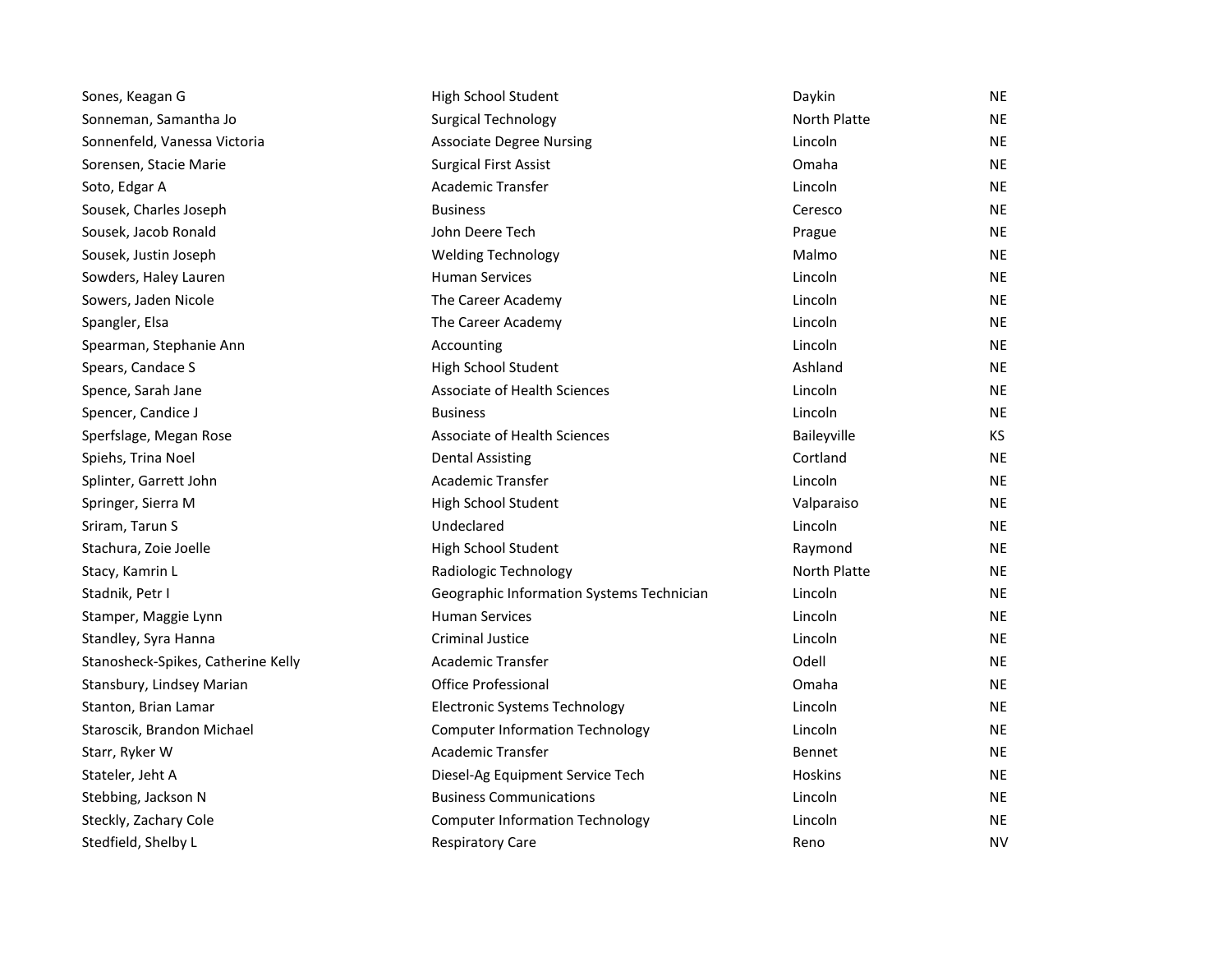| Steffen, Broderick James      | <b>Business</b>                         | Lincoln             | ΝE        |
|-------------------------------|-----------------------------------------|---------------------|-----------|
| Stellato, Andrew Joseph       | Culinary/Hospitality                    | Walton              | <b>NE</b> |
| Stelling, Sydney Terese       | High School Student                     | Milford             | <b>NE</b> |
| Stentz Jr, Thomas Lynn        | Diesel Technology-Truck                 | Palmyra             | <b>NE</b> |
| Sterns, Kaitlyn Nicole Brooke | <b>Practical Nursing</b>                | Lincoln             | <b>NE</b> |
| Stetson, Aaron                | <b>Associate of Health Sciences</b>     | Salem               | <b>OR</b> |
| Stevens, Easton E             | High School Student                     | Virginia            | NE        |
| Steward, Lisa Kay             | <b>Computer Information Technology</b>  | Lincoln             | <b>NE</b> |
| Stewart, Brett John           | Academic Transfer                       | Lincoln             | <b>NE</b> |
| Stewart, Katarina Danielle    | Undeclared                              | Danville            | <b>CA</b> |
| Stewart, Ryan James           | Diesel Technology-Truck                 | Malcolm             | <b>NE</b> |
| Stockton, Wesley Dean         | Deere Construction & Forestry Equipment | Cassville           | <b>MO</b> |
| Stone, Mary                   | <b>Associate of Health Sciences</b>     | Senoia              | GA        |
| Stone, Sydnee Nicole          | Early Childhood Education               | <b>Plesant Dale</b> | <b>NE</b> |
| Stoupa, Michelle Renae        | <b>Office Professional</b>              | Lincoln             | <b>NE</b> |
| Streeter, Elizabeth Ashley    | Associate of Health Sciences            | Lincoln             | <b>NE</b> |
| Streeter, Sandy M             | Culinary/Hospitality                    | Malcolm             | <b>NE</b> |
| Strong, Samuel                | Undeclared                              | Gretna              | <b>NE</b> |
| Stroup, Parker Adam           | Design & Drafting Technology            | Lincoln             | <b>NE</b> |
| Struempler, Kirsten E         | <b>Academic Transfer</b>                | Firth               | NE.       |
| Struwe, Rebekah J             | The Career Academy                      | Lincoln             | <b>NE</b> |
| Studley, Sam S                | High School Student                     | Roca                | NE        |
| Stuhr, Taylor Lynn            | <b>Associate Degree Nursing</b>         | Wisner              | <b>NE</b> |
| Stukenholtz, Madelaine N      | Agriculture Management & Production     | Nebraska City       | <b>NE</b> |
| Stull, Harper Lane            | High School Student                     | Walton              | <b>NE</b> |
| Sturdivant, Jessica Elizabeth | Long Term Care Administration           | Lincoln             | <b>NE</b> |
| Stutzman, Seth Bradlee        | High School Student                     | Milford             | <b>NE</b> |
| Suarez, Jaidy                 | High School Student                     | Roca                | <b>NE</b> |
| Subiabre, Kathleen Andrea     | High School Student                     | Lincoln             | <b>NE</b> |
| Suchy, Bailey Elizabeth       | <b>Academic Transfer</b>                | Valparaiso          | <b>NE</b> |
| Sudik, Samantha N             | High School Student                     | Wahoo               | NE.       |
| Suelter, Emma Grace           | <b>Academic Transfer</b>                | <b>Beatrice</b>     | <b>NE</b> |
| Sulentic, Briana June         | <b>Criminal Justice</b>                 | Greenwood           | <b>NE</b> |
| Sullivan, Connor Lee          | <b>Computer Information Technology</b>  | Lincoln             | <b>NE</b> |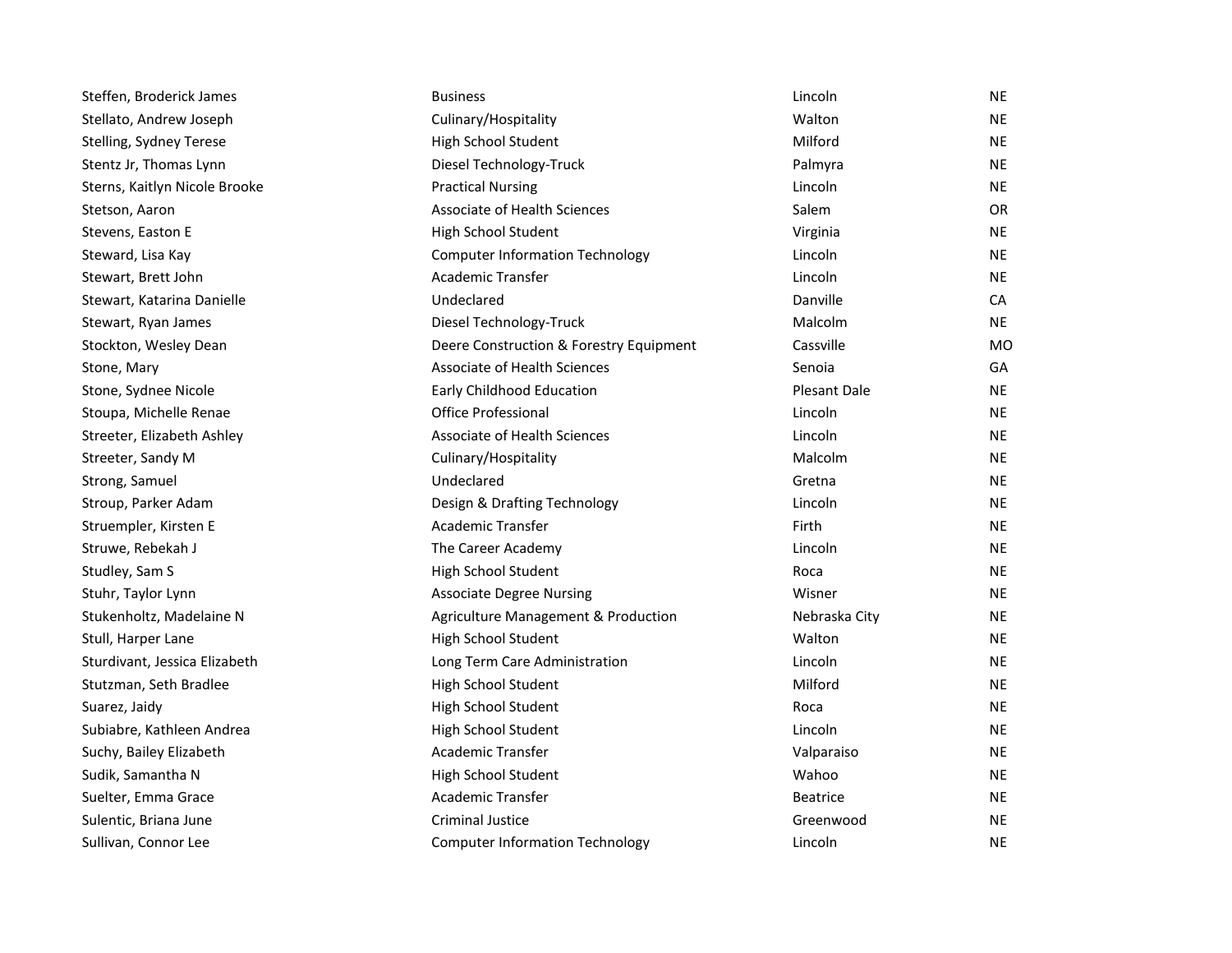| Sullivan, Sarah Rose     | <b>Energy Generation Operations</b>       | Nebraska City   | NE        |
|--------------------------|-------------------------------------------|-----------------|-----------|
| Sutherland, Calvert J    | Accounting                                | Las Vegas       | NV.       |
| Suto, Isabella S         | Academic Transfer                         | Hickman         | <b>NE</b> |
| Sutton, Brock Eugene     | <b>Professional Truck Driver Training</b> | Sutton          | <b>NE</b> |
| Sutton, Josie Rae        | High School Student                       | Wahoo           | <b>NE</b> |
| Svehla, Dylan J          | The Career Academy                        | Lincoln         | <b>NE</b> |
| Svehla, Megan Nicole     | <b>Academic Transfer</b>                  | Lincoln         | <b>NE</b> |
| Svendsen, Xander D       | Design & Drafting Technology              | <b>Bennet</b>   | <b>NE</b> |
| Svoboda, Chad Eric       | <b>Electronic Systems Technology</b>      | Lincoln         | <b>NE</b> |
| Svoboda, Macy M          | <b>Physical Therapist Assistant</b>       | Lincoln         | <b>NE</b> |
| Swanson, Isaiah Anthony  | <b>Business</b>                           | Hastings        | <b>NE</b> |
| Swanson, Olivia Jean     | Manufacturing Engineering Technology      | Lincoln         | <b>NE</b> |
| Swartz, Justin Charles   | <b>Computer Information Technology</b>    | Wahoo           | <b>NE</b> |
| Swartz, Kody Ray         | <b>Associate of Health Sciences</b>       | Valparaiso      | <b>NE</b> |
| Tafoya, Zachary Robert   | <b>Electronic Systems Technology</b>      | Lincoln         | <b>NE</b> |
| Takam Magne, Joyce Linka | Associate of Health Sciences              | Lincoln         | <b>NE</b> |
| Talero, Sophia           | High School Student                       | Martell         | <b>NE</b> |
| Tallant, Amanda C        | Associate of Health Sciences              | Sterling        | <b>NE</b> |
| Tamanaha, Kayla Eva      | <b>Business</b>                           | Lincoln         | <b>NE</b> |
| Tasler, Tanner           | Undeclared                                | Lincoln         | <b>NE</b> |
| Tatro, Brock Alan        | Agriculture Management & Production       | Geneva          | <b>NE</b> |
| Taw, Pa lae              | <b>Medical Assisting</b>                  | Lincoln         | <b>NE</b> |
| Taylor, Celia Elaine     | <b>Academic Transfer</b>                  | Lincoln         | <b>NE</b> |
| Taylor, Corinne          | The Career Academy                        | Lincoln         | <b>NE</b> |
| Taylor, Jeremiah Cole    | <b>Computer Information Technology</b>    | Milford         | <b>NE</b> |
| Taylor, Maxwell Ernest   | <b>Academic Transfer</b>                  | Chehalis        | <b>WA</b> |
| Taylor, Skyleigh Maureen | <b>Associate of Health Sciences</b>       | Martell         | NE        |
| Taylor, Zayda Shae       | <b>Academic Transfer</b>                  | Wymore          | <b>NE</b> |
| Tegtmeier, Larissa C     | High School Student                       | <b>Burchard</b> | <b>NE</b> |
| Tellez, Tyler Scott      | <b>Welding Technology</b>                 | Nebraska City   | <b>NE</b> |
| ten Bensel, Lucas Ray    | Electrical & Electromechanical Technology | Indianola       | <b>NE</b> |
| Tercero-Tercero, Anahi M | Early Childhood Education                 | Crete           | <b>NE</b> |
| Tetherow, Natasha Rae    | <b>Business</b>                           | Lincoln         | <b>NE</b> |
| Tetrick, Jared L         | <b>Computer Information Technology</b>    | Hickman         | <b>NE</b> |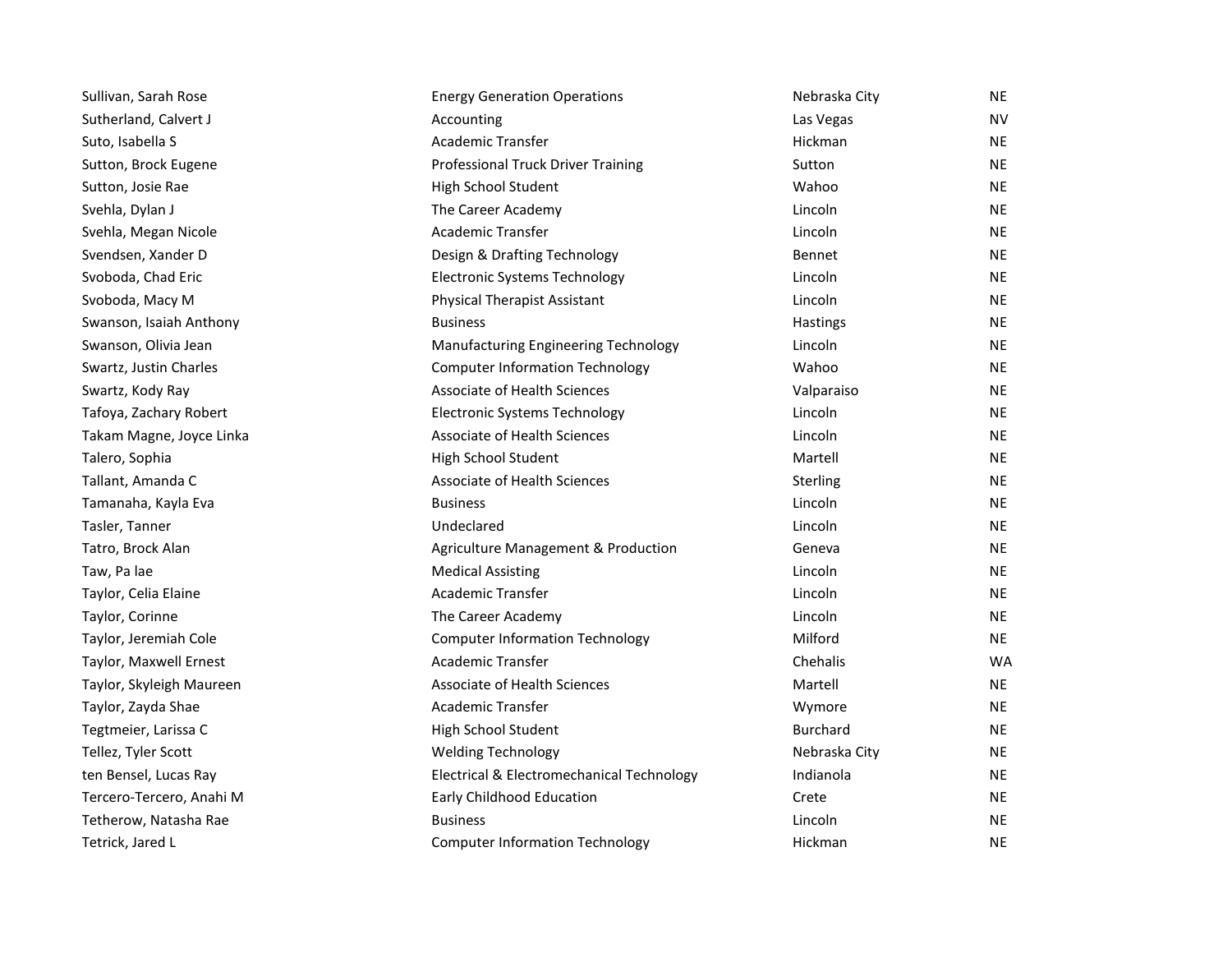| Tews, MacKenzie E        | Early Childhood Education                 | Denton              | <b>NE</b> |
|--------------------------|-------------------------------------------|---------------------|-----------|
| Texel, Matthew A         | <b>Business</b>                           | Lincoln             | <b>NE</b> |
| Thabit, Salwan Qasim     | Undeclared                                | Lincoln             | <b>NE</b> |
| Thimm, Alex Joseph       | Associate of Health Sciences              | Lincoln             | <b>NE</b> |
| Thomas, Lillian R        | High School Student                       | <b>Falls City</b>   | <b>NE</b> |
| Thompson, Adam R         | Electrical & Electromechanical Technology | Hamburg             | IA        |
| Thompson, Alexis Renee   | Associate of Health Sciences              | Lincoln             | <b>NE</b> |
| Thompson, Janay Danielle | <b>Associate Degree Nursing</b>           | Lincoln             | <b>NE</b> |
| Thompson, Mandi-Mae Iris | <b>Business</b>                           | <b>Ware Shoals</b>  | <b>SC</b> |
| Thompson, Spencer M      | <b>Computer Information Technology</b>    | Lincoln             | <b>NE</b> |
| Thomsen, Garrett Joel    | Electrical & Electromechanical Technology | Lincoln             | <b>NE</b> |
| Thomsen, Preston Zachary | <b>Business</b>                           | North Bend          | <b>NE</b> |
| Thomson, Layla Raye-Ann  | <b>Academic Transfer</b>                  | <b>Grand Island</b> | <b>NE</b> |
| Thorell, Darla Francine  | Agriculture Management & Production       | Loomis              | <b>NE</b> |
| Thrasher, Ben C          | High School Student                       | Malmo               | <b>NE</b> |
| Tichota, Carter J        | High School Student                       | Yutan               | <b>NE</b> |
| Tietjen, Natalie K       | High School Student                       | Byron               | <b>NE</b> |
| Tindall, Christi L       | <b>Surgical First Assist</b>              | Lincoln             | <b>NE</b> |
| Tishkov, Alina           | <b>Business</b>                           | Lincoln             | <b>NE</b> |
| Titkemeier, Angela S     | Associate of Health Sciences              | Lincoln             | <b>NE</b> |
| Titov, Julia Marina      | Associate of Health Sciences              | Denton              | <b>NE</b> |
| Titus, Bronson Matthew   | Horticulture & Turfgrass Management       | Holdrege            | <b>NE</b> |
| Tjaden, Bailey Nicole    | High School Student                       | York                | <b>NE</b> |
| Todd, Nathan B           | <b>Computer Information Technology</b>    | Lincoln             | <b>NE</b> |
| Tolbert, Asha L          | <b>Practical Nursing</b>                  | Omaha               | <b>NE</b> |
| Toler, Emilie Ann        | Undeclared                                | Waverly             | <b>NE</b> |
| Tomasek, Katie N         | <b>Academic Transfer</b>                  | Lincoln             | <b>NE</b> |
| Tomhave, Wesley Jordan   | <b>Welding Technology</b>                 | Plattsmouth         | <b>NE</b> |
| Tonjes, Danielle Ashlee  | High School Student                       | Ashland             | <b>NE</b> |
| Topping, Danny George    | <b>Computer Information Technology</b>    | Lincoln             | <b>NE</b> |
| Townsend, Jackson John   | Academic Transfer                         | <b>Beatrice</b>     | <b>NE</b> |
| Tran, Crystal            | <b>Associate of Health Sciences</b>       | Lincoln             | <b>NE</b> |
| Tran, Kaylee             | Academic Transfer                         | Lincoln             | <b>NE</b> |
| Tran, Kevin              | <b>Computer Information Technology</b>    | Lincoln             | <b>NE</b> |
|                          |                                           |                     |           |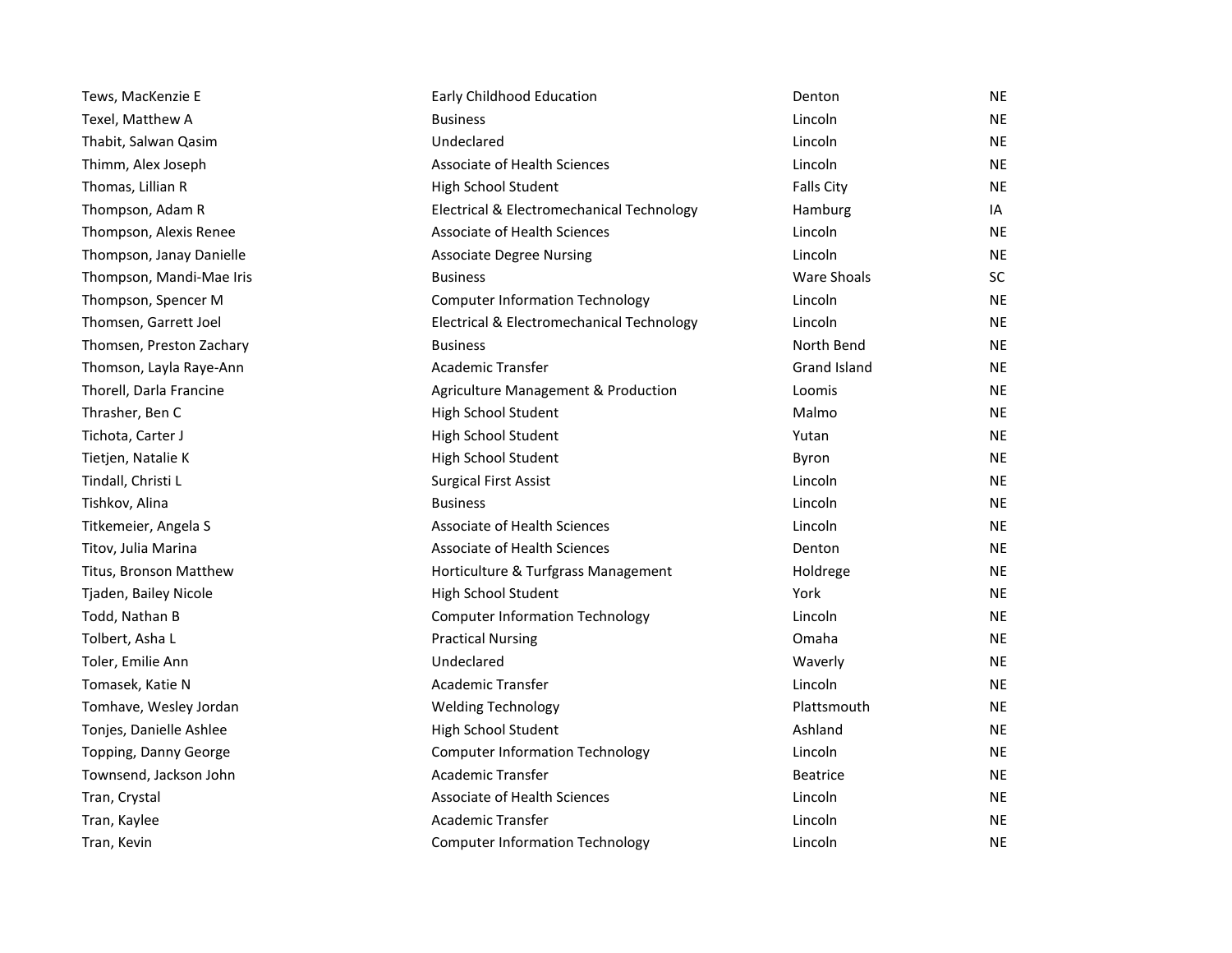| Tran, Ngoc A               | Undeclared                                    | Lincoln             | <b>NE</b> |
|----------------------------|-----------------------------------------------|---------------------|-----------|
| Tran, Thu Anh              | <b>Academic Transfer</b>                      | Lincoln             | <b>NE</b> |
| Trapp, Brandy Christine    | Early Childhood Education                     | Lincoln             | <b>NE</b> |
| Traudt, Darrell E          | Undeclared                                    | York                | NE        |
| Trauernicht, Natalie E     | High School Student                           | Wymore              | <b>NE</b> |
| Trejo, Ryshelle            | The Career Academy                            | Lincoln             | <b>NE</b> |
| Trew, Shelby K             | <b>Associate Degree Nursing</b>               | Nebraska City       | NE        |
| Trost, Jackson M           | High School Student                           | Seward              | NE        |
| Trouba, Brynn Elizabeth    | The Career Academy                            | Lincoln             | NE        |
| Troudt, Cole Robert        | Horticulture & Turfgrass Management           | Lawrence            | <b>NE</b> |
| Troy, Emely L              | The Career Academy                            | Lincoln             | NE.       |
| Trumbley, Devin Lee        | <b>Business</b>                               | Lincoln             | NE        |
| Tucker, Joshua             | <b>Academic Transfer</b>                      | Lincoln             | NE        |
| Tuma, Jacob M              | <b>Technical Skills Instructor</b>            | Lincoln             | <b>NE</b> |
| Turner, Colton Mark Renken | Livestock Management & Production             | Griswold            | IA        |
| Tvrdy, Rosalie C           | High School Student                           | Ceresco             | <b>NE</b> |
| Uphoff, Jacob B            | The Career Academy                            | Lincoln             | <b>NE</b> |
| Urban, Katelyn             | High School Student                           | Malmo               | NE        |
| Urbin, Shane Henry         | John Deere Tech                               | Wood Lake           | <b>NE</b> |
| Urbom, Ty Dennis           | Precision Machining and Automation Technology | Holdrege            | NE.       |
| Valencia, Bryan            | The Career Academy                            | Lincoln             | <b>NE</b> |
| Vallinch, Daytan Joy       | <b>Criminal Justice</b>                       | Papillion           | NE        |
| Van Essen, Timothy John    | <b>Automotive Technology</b>                  | Greenwood           | <b>NE</b> |
| Van Slyke, Dylan (dj)      | The Career Academy                            | Lincoln             | NE        |
| Vancleave, Jack Donovan    | <b>Academic Transfer</b>                      | Lincoln             | <b>NE</b> |
| Vancura, Caitlin M         | Undeclared                                    | Lincoln             | <b>NE</b> |
| Vandergriend, Drew J       | Graphic Design Media Arts                     | Lincoln             | <b>NE</b> |
| Vandervoort, Zachary E     | High School Student                           | Hebron              | NE        |
| Vannatta, Turner C         | Electrical & Electromechanical Technology     | Lincoln             | NE        |
| Vanslyke, Nadia Lynn       | <b>Academic Transfer</b>                      | Loup City           | <b>NE</b> |
| Vargas, Marilyn Adriana    | Associate of Health Sciences                  | Lincoln             | NE.       |
| Vasquez, Natalie           | High School Student                           | <b>Cedar Bluffs</b> | NE        |
| Vazquez Pineda, Lesly      | <b>Associate Degree Nursing</b>               | Lincoln             | NE        |
| Vedder, Hunter Michael     | Criminal Justice                              | Lincoln             | <b>NE</b> |
|                            |                                               |                     |           |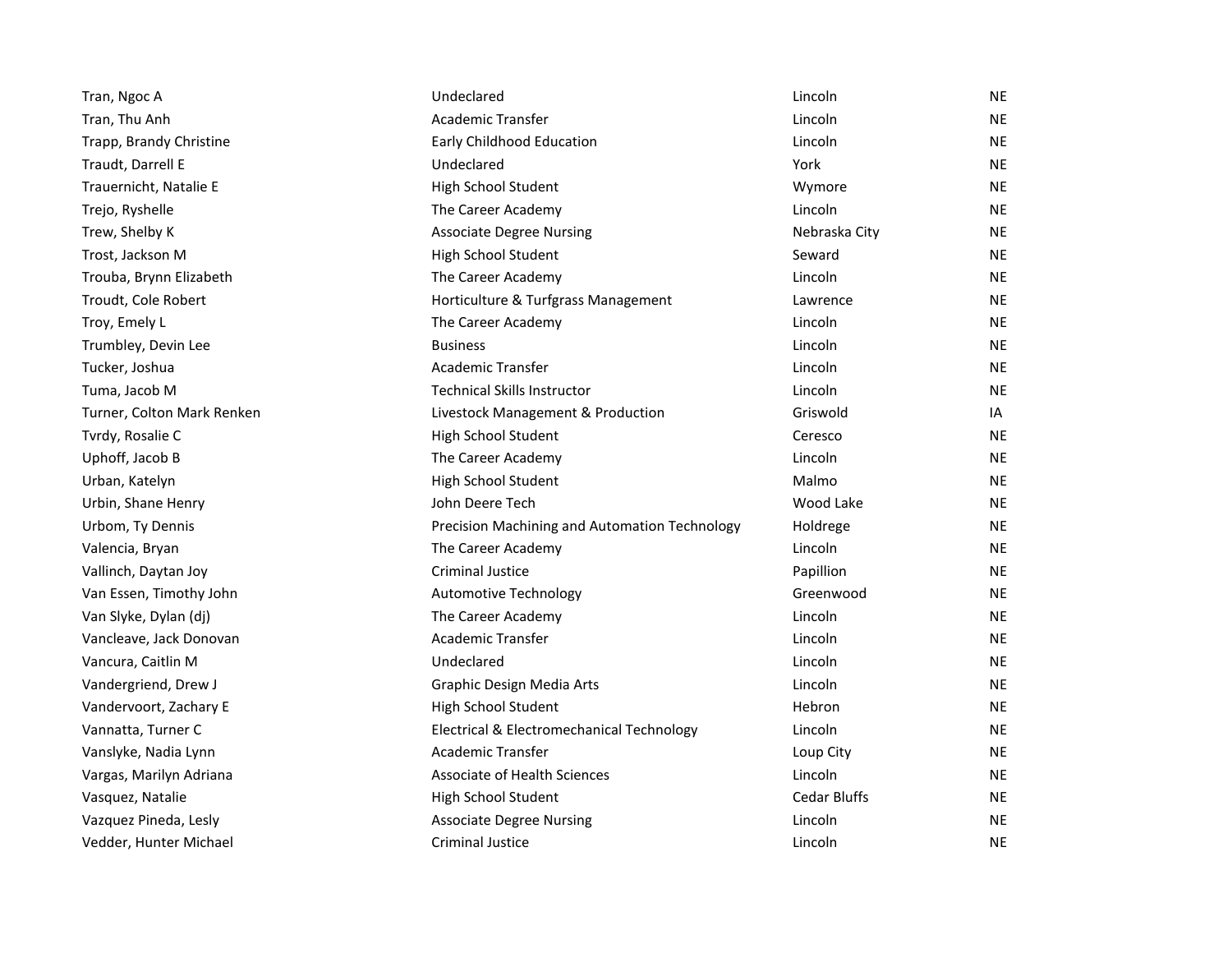| Velazquez, Luis E         | Academic Transfer                         | Lincoln             | ΝE        |
|---------------------------|-------------------------------------------|---------------------|-----------|
| Velder, Caroline Jeanette | Land Surveying/GIS/Civil Engineering Tech | Oneill              | <b>NE</b> |
| Versaw, Grace Alexandra   | <b>Business</b>                           | Lincoln             | <b>NE</b> |
| Versaw, Nathan A          | <b>Business</b>                           | Lincoln             | <b>NE</b> |
| Vesely, Courtney Lynne    | <b>Medical Assisting</b>                  | Lincoln             | <b>NE</b> |
| Vestal, Brayden M         | Horticulture & Turfgrass Management       | Lincoln             | <b>NE</b> |
| Vicente, Maria Alyssa     | <b>Associate of Health Sciences</b>       | Lincoln             | <b>NE</b> |
| Vinckier, Peyton R        | High School Student                       | Ashland             | <b>NE</b> |
| Vise, Aaron James         | Deere Construction & Forestry Equipment   | Eaton               | CO        |
| Vitelle, Elissa Ann       | Associate of Health Sciences              | Lincoln             | <b>NE</b> |
| Vlieger, Tiffini Leigh    | Office Professional                       | Lincoln             | NE        |
| Vo, Thanh Dong            | <b>Computer Information Technology</b>    | Lincoln             | <b>NE</b> |
| Voet, Chloe Renee         | Agriculture Management & Production       | Home                | KS        |
| Volenec, Will John        | Academic Transfer                         | Blair               | <b>NE</b> |
| Von Keitz, Mo             | High School Student                       | <b>Cedar Bluffs</b> | <b>NE</b> |
| Von Seggern, Saylor A     | Criminal Justice                          | Lincoln             | <b>NE</b> |
| Vonbehren, Tyler Steven   | <b>Computer Information Technology</b>    | Lincoln             | <b>NE</b> |
| Vondra, Madison R         | High School Student                       | Lincoln             | <b>NE</b> |
| Vong, Nathan K            | <b>Computer Information Technology</b>    | Lincoln             | <b>NE</b> |
| Vuong, Alicia Thao        | <b>Associate Degree Nursing</b>           | Lincoln             | <b>NE</b> |
| Wacker, Larsen            | The Career Academy                        | Lincoln             | <b>NE</b> |
| Wafula, Abigael Makinia   | Long Term Care Administration             | Lincoln             | <b>NE</b> |
| Wageman, Nicholas Joseph  | John Deere Tech                           | Panama              | IA        |
| Wagner, Ethan Riley       | Academic Transfer                         | Lincoln             | <b>NE</b> |
| Wagner, Hannah Jo         | Horticulture & Turfgrass Management       | <b>Norfolk</b>      | <b>NE</b> |
| Waido, Andrew R           | High School Student                       | Weston              | <b>NE</b> |
| Waldron, Amanda Richelle  | Criminal Justice                          | Lincoln             | NE        |
| Walk, Loghen Rebekah      | The Career Academy                        | Lincoln             | <b>NE</b> |
| Walker, Bailey Marie      | <b>Medical Assisting</b>                  | Lincoln             | NE        |
| Walker, Brayden Matthew   | <b>Electronic Systems Technology</b>      | Plattsmouth         | <b>NE</b> |
| Walker, Jade Noell        | Associate of Health Sciences              | Gering              | <b>NE</b> |
| Walker, Leah Marie        | <b>Academic Transfer</b>                  | Lincoln             | <b>NE</b> |
| Walla, Nicki R            | High School Student                       | Wahoo               | <b>NE</b> |
| Wallgren, Megan Renee     | Academic Transfer                         | Cambridge           | <b>NE</b> |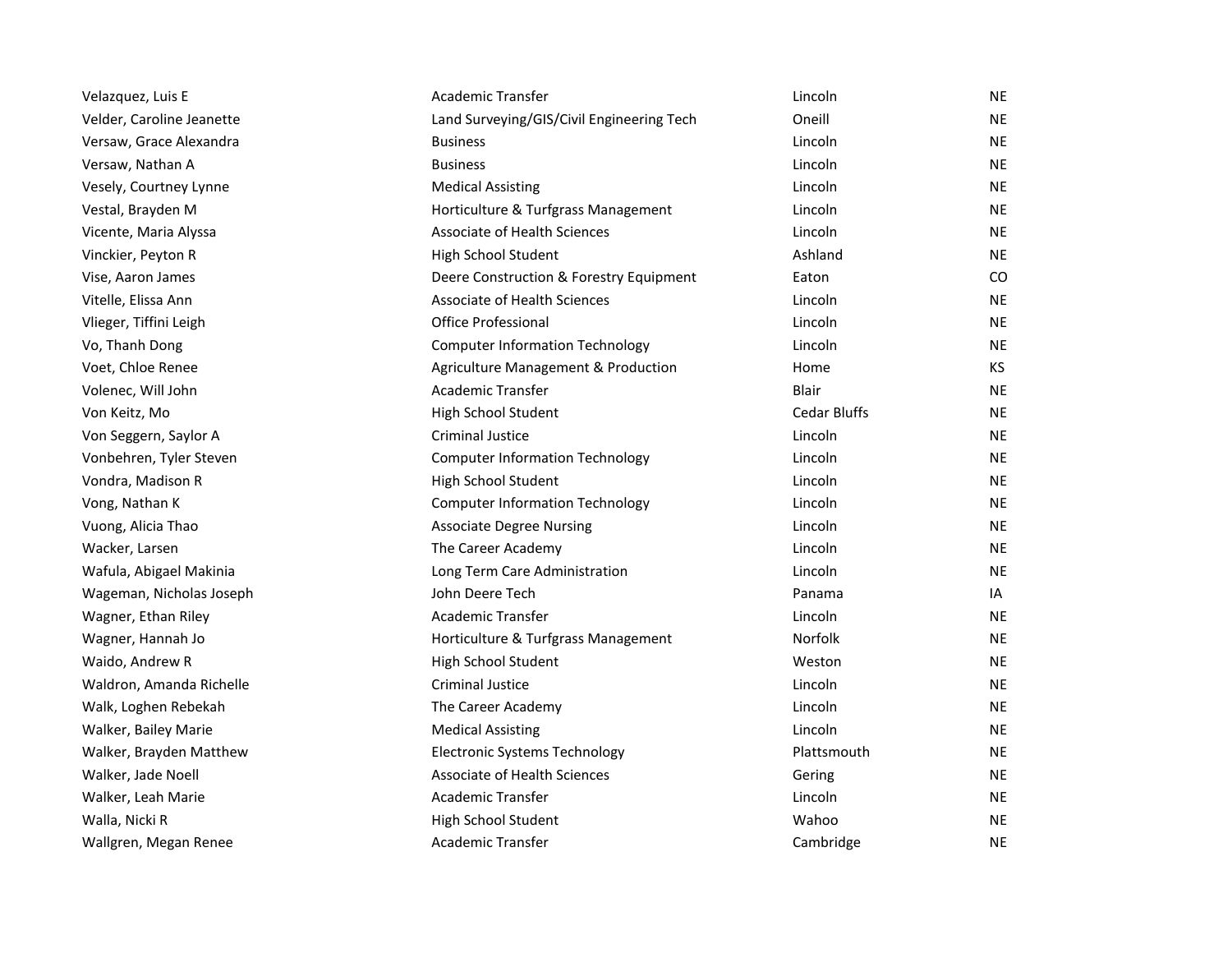| Wallingford, Bailey Kay        | <b>Associate of Health Sciences</b>    | York            | <b>NE</b> |
|--------------------------------|----------------------------------------|-----------------|-----------|
| Wallingford, Camden James      | Academic Transfer                      | York            | <b>NE</b> |
| Wallingford, Sarah Josephine   | High School Student                    | Greenwood       | <b>NE</b> |
| Wals, Natalia                  | The Career Academy                     | Lincoln         | <b>NE</b> |
| Walters, Jessica M             | <b>Practical Nursing</b>               | Lincoln         | <b>NE</b> |
| Walters, Tara Elizabeth        | Associate of Health Sciences           | Sterling        | <b>NE</b> |
| Waltke, Andrew James           | High School Student                    | Bennet          | <b>NE</b> |
| Waltke, Brenden Chase          | <b>Computer Information Technology</b> | Clatonia        | NE        |
| Walton, Kaitlyn Shea           | <b>Business</b>                        | Randolph        | <b>NE</b> |
| Ward, Amanda Dianne            | <b>Academic Transfer</b>               | Lincoln         | <b>NE</b> |
| Warnke, Hannah Jean            | The Career Academy                     | Lincoln         | <b>NE</b> |
| Warren, Dawn Joy               | <b>Business</b>                        | Lincoln         | <b>NE</b> |
| Washington, Jakobi H           | The Career Academy                     | Lincoln         | <b>NE</b> |
| Wasserburger, Elizabeth Tammie | <b>Business</b>                        | Lincoln         | <b>NE</b> |
| Wayman, Cole L                 | Diesel-Ag Equipment Service Tech       | Lincoln         | <b>NE</b> |
| Wayoro, Eliana Keiko           | The Career Academy                     | Lincoln         | <b>NE</b> |
| Webb, Parker A                 | <b>Associate of Health Sciences</b>    | Lincoln         | <b>NE</b> |
| Weber, Emme Noel               | <b>Medical Assisting</b>               | Tecumseh        | <b>NE</b> |
| Weed, Anna Grace               | <b>Associate of Health Sciences</b>    | Lincoln         | <b>NE</b> |
| Weekly, Breck Madison          | Graphic Design Media Arts              | Firth           | <b>NE</b> |
| Weeks, Eleanor Christine       | The Career Academy                     | Lincoln         | <b>NE</b> |
| Wehling, Evan Patrick          | <b>Business</b>                        | Nebraska City   | <b>NE</b> |
| Wehrbein, Lauren               | High School Student                    | Plattsmouth     | <b>NE</b> |
| Weinberger, Cordyn James       | <b>Associate of Health Sciences</b>    | Lincoln         | NE        |
| Weins, Tamara L                | <b>Medical Laboratory Technology</b>   | Lincoln         | <b>NE</b> |
| Weir, Jessica J                | <b>Associate Degree Nursing</b>        | Lincoln         | <b>NE</b> |
| Weiss, Kora R                  | <b>Business</b>                        | Imperial        | <b>NE</b> |
| Weiss, Morgan Marie            | <b>Business</b>                        | Lincoln         | <b>NE</b> |
| Weitzenkamp, Tristan Lane      | Diesel-Ag Equipment Service Tech       | Lincoln         | <b>NE</b> |
| Welch, Amber R                 | <b>Practical Nursing</b>               | Lincoln         | <b>NE</b> |
| Welch, Vincent A               | <b>Academic Transfer</b>               | Hickman         | <b>NE</b> |
| Wellensiek, Christine Ranee    | <b>Practical Nursing</b>               | Lincoln         | <b>NE</b> |
| Wenham, Leo                    | Academic Transfer                      | <b>Beatrice</b> | <b>NE</b> |
| Wentz, Brittyn Leigh           | Accounting                             | Fairbury        | <b>NE</b> |
|                                |                                        |                 |           |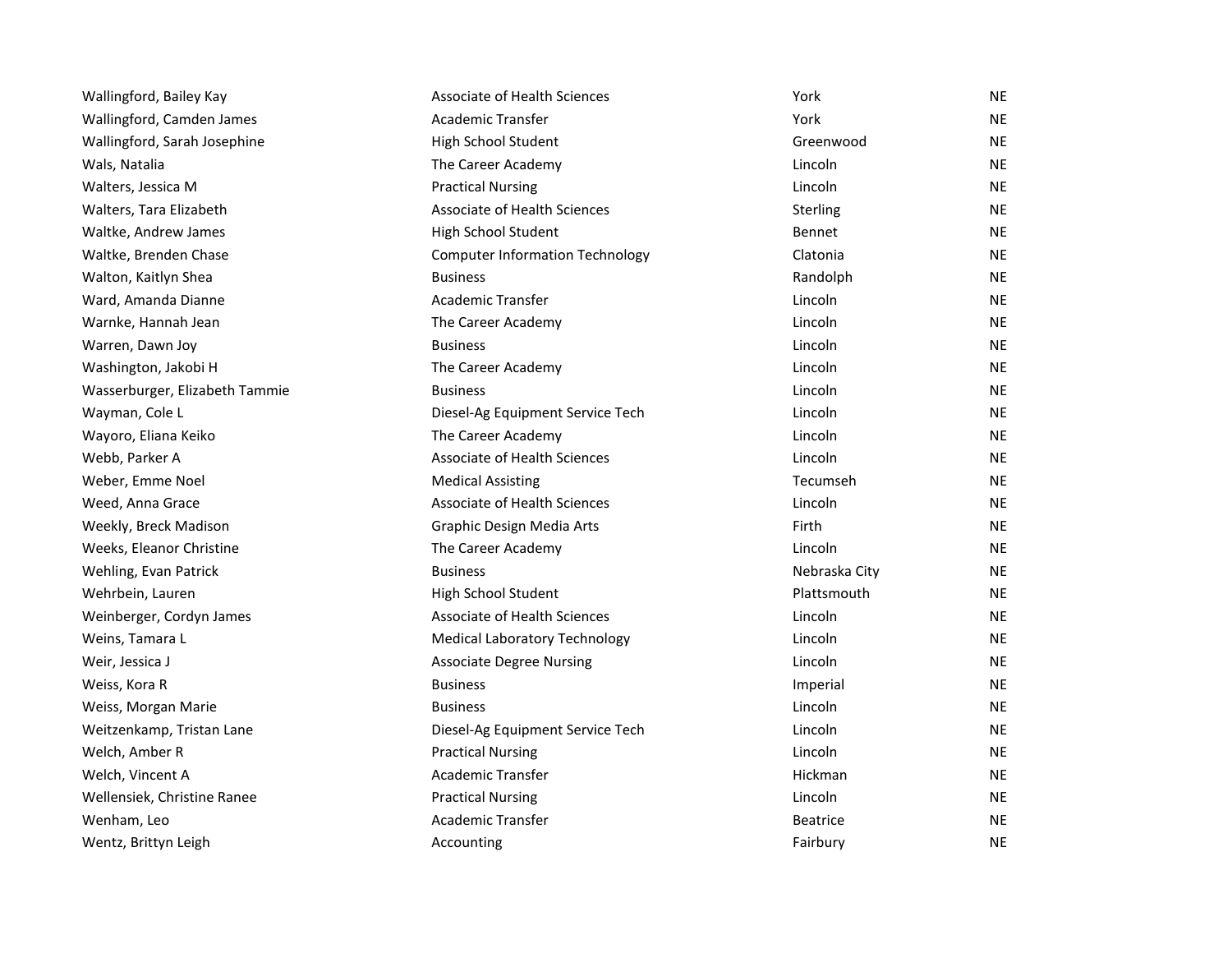| Wenz, Emery Beth           | <b>Business</b>                                | Lincoln       | NE        |
|----------------------------|------------------------------------------------|---------------|-----------|
| Wenzl, Carly M             | Radiologic Technology                          | Lincoln       | <b>NE</b> |
| Wenzl, Ryder Austin        | <b>Technical Skills Instructor</b>             | Lincoln       | <b>NE</b> |
| Weremy, Alexander J        | <b>Business</b>                                | Omaha         | NE        |
| West, Cort Michael         | Precision Machining and Automation Technology  | Merna         | <b>NE</b> |
| West, Lleyton M            | High School Student                            | Ashland       | <b>NE</b> |
| Westerholt, Tiffany L      | <b>Computer Information Technology</b>         | Lincoln       | NE        |
| Westfahl, Elizabeth Louise | The Career Academy                             | Lincoln       | <b>NE</b> |
| Westlund, Kelsey Noelle    | <b>Associate Degree Nursing</b>                | Lincoln       | <b>NE</b> |
| Wever, Hunter W            | Academic Transfer                              | Lincoln       | <b>NE</b> |
| Weyand, Jaxon B            | High School Student                            | Crete         | NE.       |
| Weyand, Jayda J            | Undeclared                                     | Crete         | NE.       |
| Wharry, Carmen I           | Paramedic                                      | Lincoln       | <b>NE</b> |
| Wheeler, Harmony Kay       | <b>Human Services</b>                          | Palmyra       | <b>NE</b> |
| Wheeler, Jaden Colby       | MOPAR-Chrysler/Dodge/Ram/Jeep College Auto Prg | Lincoln       | NE.       |
| Whipple, Aden Riley        | <b>Academic Transfer</b>                       | Lincoln       | <b>NE</b> |
| White, Sierra Kaitlyn      | Accounting                                     | Lincoln       | NE        |
| White, Weston Clayton      | Deere Construction & Forestry Equipment        | Stewartsville | MO        |
| Whitehead, Ellie M         | High School Student                            | Ashland       | NE.       |
| Whittle, Thomas Barton     | <b>Business</b>                                | Lincoln       | <b>NE</b> |
| Widener, Jaycee S          | Academic Transfer                              | Wellfleet     | NE        |
| Wiedel, Jasa Kay           | High School Student                            | Hebron        | NE.       |
| Wiederholt, Melissa        | Long Term Care Administration                  | Cozad         | <b>NE</b> |
| Wiggins, Drake Alexander   | Culinary/Hospitality                           | Lincoln       | <b>NE</b> |
| Wigley, Douglas G          | <b>Computer Information Technology</b>         | Lincoln       | <b>NE</b> |
| Wiley, Adam Ramon          | <b>Electronic Systems Technology</b>           | Lincoln       | NE.       |
| Wiley, Maijhe Elijah       | Associate of Health Sciences                   | Omaha         | <b>NE</b> |
| Wilford, Erin Elizabeth    | Accounting                                     | Lincoln       | NE        |
| Wilken, Rosa E             | <b>Surgical Technology</b>                     | Lincoln       | NE.       |
| Wilkinson, Cade M          | <b>Computer Information Technology</b>         | Tilden        | <b>NE</b> |
| Wilkinson, Morgan          | The Career Academy                             | Lincoln       | <b>NE</b> |
| Will, Michael Joseph       | Geographic Information Systems Technician      | Lincoln       | <b>NE</b> |
| Williams, Britney Heather  | Long Term Care Administration                  | North Platte  | <b>NE</b> |
| Williams, Gavin            | <b>Business Communications</b>                 | Lincoln       | <b>NE</b> |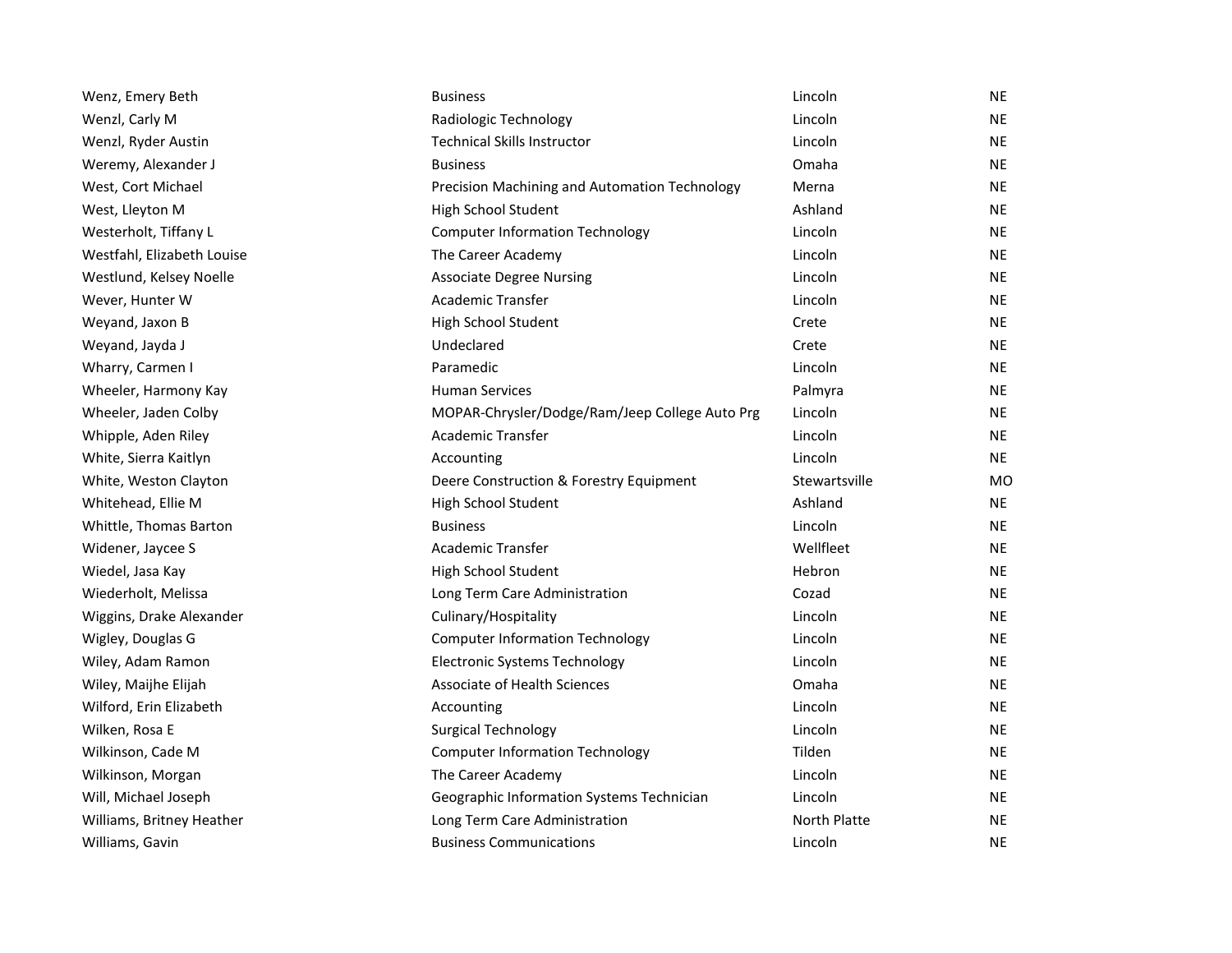| Williams, Grace M         | High School Student                           | <b>Cedar Bluffs</b>    | <b>NE</b> |
|---------------------------|-----------------------------------------------|------------------------|-----------|
| Williams, Megan Michelle  | Associate of Health Sciences                  | Lincoln                | <b>NE</b> |
| Williams, Samantha G      | High School Student                           | Alvo                   | <b>NE</b> |
| Williams, Tai'an A        | <b>Business</b>                               | Lincoln                | <b>NE</b> |
| Williamson, Brice         | <b>Business</b>                               | Lincoln                | <b>NE</b> |
| Willis, Casie Amber       | Culinary/Hospitality                          | Lincoln                | <b>NE</b> |
| Willis, Ellana L          | <b>Medical Assisting</b>                      | Lincoln                | <b>NE</b> |
| Willman, Scott I          | <b>Computer Information Technology</b>        | Lincoln                | <b>NE</b> |
| Wilson, Clairissa Ilene   | Design & Drafting Technology                  | Raymond                | <b>NE</b> |
| Wilson, Justin M          | Undeclared                                    | Ashland                | <b>NE</b> |
| Wing, Andrew Martin       | Undeclared                                    | Lincoln                | <b>NE</b> |
| Wise, Anna                | The Career Academy                            | Lincoln                | <b>NE</b> |
| Wise, Seth E              | <b>Business</b>                               | Lincoln                | <b>NE</b> |
| Witt, Erin Kristina       | Radiologic Technology                         | Hershey                | <b>NE</b> |
| Witte, Hayley K           | High School Student                           | Yutan                  | <b>NE</b> |
| Witte, Matthew James      | Electrical & Electromechanical Technology     | Lincoln                | NE        |
| Witter, Caitlyn           | <b>Associate of Health Sciences</b>           | Lincoln                | <b>NE</b> |
| Wittern, Jarek Zane       | Deere Construction & Forestry Equipment       | Sioux City             | IA        |
| Wittman, Macayla Renee    | <b>Associate Degree Nursing</b>               | Lincoln                | <b>NE</b> |
| Wohler, Jalee J           | Radiologic Technology                         | Linn                   | KS.       |
| Wolf, Terry Lee           | <b>Business</b>                               | Valparaiso             | <b>NE</b> |
| Wolfe, Jacob Milon        | The Career Academy                            | Lincoln                | <b>NE</b> |
| Wolfer, Leyton Kane       | John Deere Tech                               | <b>Beaver Crossing</b> | <b>NE</b> |
| Wolff, Shaylee Marie      | <b>Associate of Health Sciences</b>           | Lincoln                | <b>NE</b> |
| Wolfgramm, Christina M    | Design & Drafting Technology                  | Wilber                 | <b>NE</b> |
| Wood, Cullen James        | John Deere Tech                               | Lenox                  | IA        |
| Wooten, Anna              | The Career Academy                            | Lincoln                | <b>NE</b> |
| Worthey, Aiden            | High School Student                           | Humboldt               | <b>NE</b> |
| Wortmann, Jeremy Jonathan | <b>Computer Information Technology</b>        | Lincoln                | <b>NE</b> |
| Wotipka, Rebecca L        | High School Student                           | Wahoo                  | <b>NE</b> |
| Wredt, Jarod Scott        | <b>Computer Information Technology</b>        | Eagle                  | <b>NE</b> |
| Wright, Hunter Andrew     | Academic Transfer                             | Lincoln                | NE        |
| Wright, Mailynn T         | <b>Criminal Justice</b>                       | Lincoln                | <b>NE</b> |
| Wusk, Nathan C            | Ford-Auto Student Service Ed Training Program | Fremont                | <b>NE</b> |